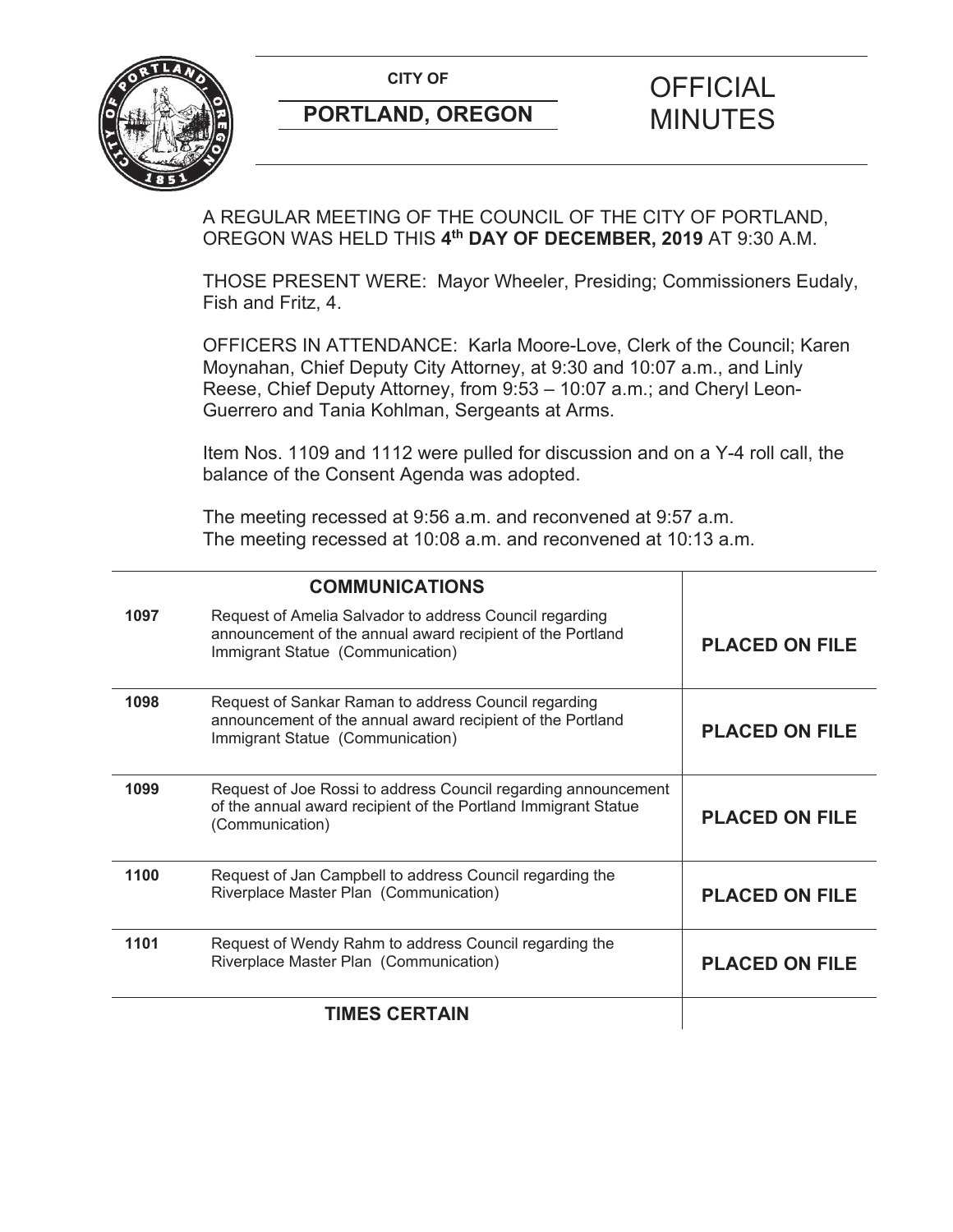|      | December $4-5$ , 2019                                                                                                                                                                                                                                                                                                                                                                                                                                                                                                                                            |                                                                                                                                                                                                      |
|------|------------------------------------------------------------------------------------------------------------------------------------------------------------------------------------------------------------------------------------------------------------------------------------------------------------------------------------------------------------------------------------------------------------------------------------------------------------------------------------------------------------------------------------------------------------------|------------------------------------------------------------------------------------------------------------------------------------------------------------------------------------------------------|
| 1102 | TIME CERTAIN: 9:45 AM - Appeal of the Southwest Hills<br>Residential League against the Hearings Officer's decision to<br>approve, with conditions, a 1-lot partition with concurrent<br>environmental and planned development review adjacent to 1315<br>SW Broadway Dr (Previous Agenda 968; Report introduced by<br>Mayor Wheeler; LU 18-119056 LDP EN PD) 1 hour requested<br>Motion to deny the appeal and uphold the Hearings Officer's<br>decision with modification to condition B.1; prepare findings:<br>Moved by Fritz and seconded by Wheeler. (Y-4) | <b>DENY APPEAL AND</b><br><b>UPHOLD HEARINGS</b><br><b>OFFICER'S DECISION</b><br><b>WITH MODIFICATIONS;</b><br><b>PREPARE FINDINGS</b><br>FOR JANUARY 15, 2020<br>AT 10:45 AM<br><b>TIME CERTAIN</b> |
| 1103 | TIME CERTAIN: 10:45 AM - Grant a ten-year franchise to Verizon<br>Wireless LLC dba Verizon Wireless for wireless communications<br>services in the City (Ordinance introduced by Mayor Wheeler) 20<br>minutes requested                                                                                                                                                                                                                                                                                                                                          | <b>PASSED TO</b><br><b>SECOND READING</b><br><b>JANUARY 8, 2020</b><br>AT 9:30 AM                                                                                                                    |
| 1104 | TIME CERTAIN: 11:05 AM - Update bicycle parking regulations<br>and amend fee schedule for Land Use Services (Second Reading<br>Agenda 1061; Ordinance introduced by Mayor Wheeler; amend<br>Title 33, Planning and Zoning) 10 minutes requested for items<br>1104 and 1105<br>$(Y-4)$                                                                                                                                                                                                                                                                            | 189784<br><b>AS AMENDED</b>                                                                                                                                                                          |
| 1105 | Establish standards for bicycle parking for certain City funded<br>affordable housing projects designed but not yet permitted<br>(Second Reading Agenda 1062; Ordinance introduced by<br><b>Commissioner Eudaly)</b><br>$(Y-4)$                                                                                                                                                                                                                                                                                                                                  | 189785                                                                                                                                                                                               |
|      | <b>CONSENT AGENDA - NO DISCUSSION</b>                                                                                                                                                                                                                                                                                                                                                                                                                                                                                                                            |                                                                                                                                                                                                      |
|      |                                                                                                                                                                                                                                                                                                                                                                                                                                                                                                                                                                  |                                                                                                                                                                                                      |
| 1106 | <b>Mayor Ted Wheeler</b><br>Proclaim results of the Municipal Non-Partisan Special Election on<br>Measure 26-204: Amends Charter: increases protections for Bull<br>Run Watershed (Proclamation introduced by Mayor Wheeler)<br>$(Y-4)$                                                                                                                                                                                                                                                                                                                          | <b>PLACED ON FILE</b>                                                                                                                                                                                |
| 1107 | Proclaim results of the Municipal Non-Partisan Special Election on<br>Measure 26-205: Amends Charter: authorizes City participation in<br>emergency mutual aid agreements (Proclamation introduced by<br>Mayor Wheeler)                                                                                                                                                                                                                                                                                                                                          | <b>PLACED ON FILE</b>                                                                                                                                                                                |
|      | $(Y-4)$                                                                                                                                                                                                                                                                                                                                                                                                                                                                                                                                                          |                                                                                                                                                                                                      |
| 1108 | <b>Office of Management and Finance</b><br>Assess property for system development charge contracts, private<br>plumbing loan contracts and safety net loan deferral contracts<br>(Ordinance; Z0840, K0182, T0199, W0069, Z1207, K0183, T0200,<br>Z0841, W0069, P0161, P0162)                                                                                                                                                                                                                                                                                     | <b>PASSED TO</b><br><b>SECOND READING</b><br><b>DECEMBER 11, 2019</b><br>AT 9:30 AM                                                                                                                  |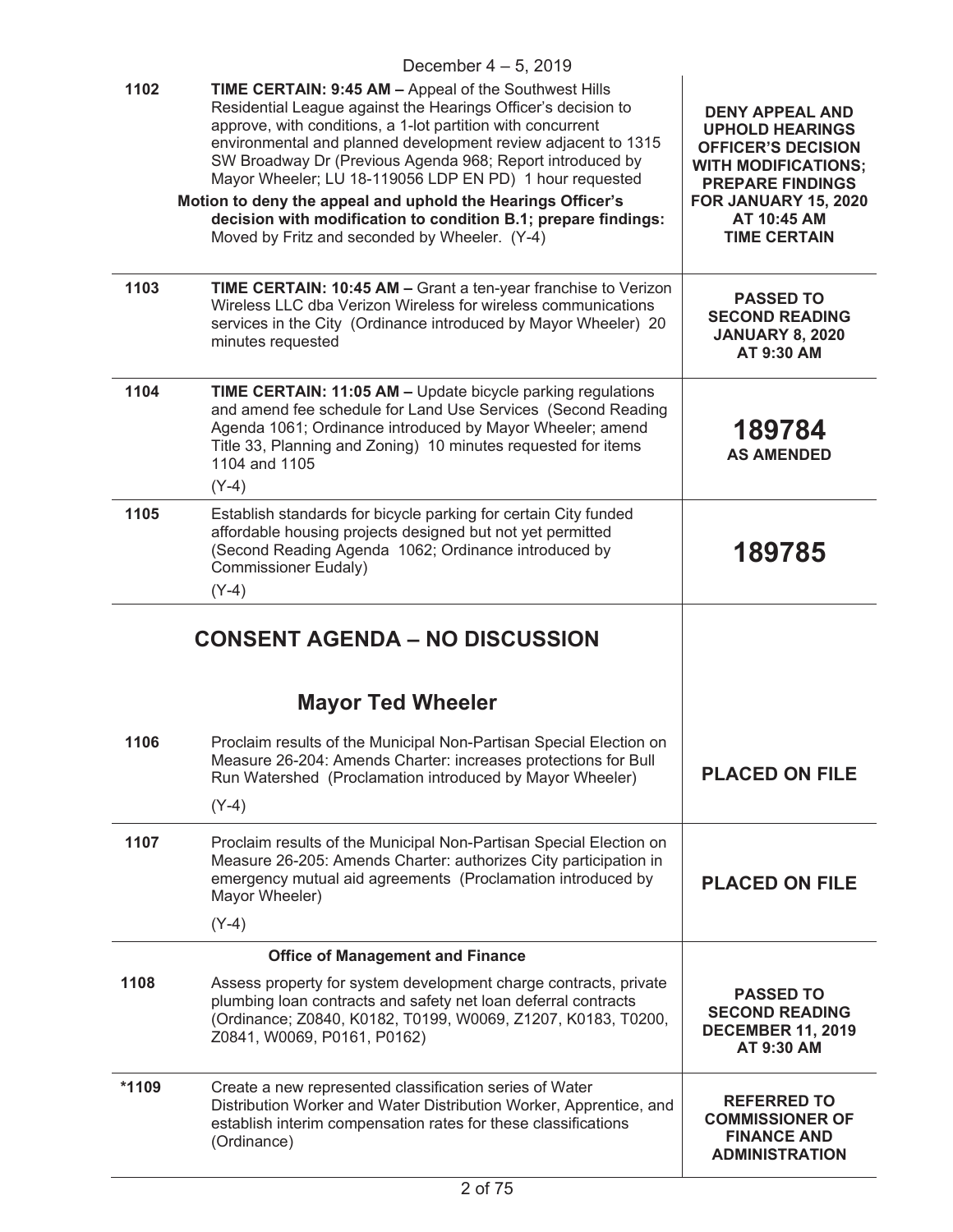|         | December $4-5$ , 2019                                                                                                                                                                                                                                               |                  |
|---------|---------------------------------------------------------------------------------------------------------------------------------------------------------------------------------------------------------------------------------------------------------------------|------------------|
|         | <b>Portland Housing Bureau</b>                                                                                                                                                                                                                                      |                  |
| 1110    | Approve and terminate limited tax exemptions for properties under<br>the Homebuyer Opportunity Limited Tax Exemption Program<br>(Resolution)<br>$(Y-4)$                                                                                                             | 37461            |
| 1111    | Terminate limited tax exemptions for properties under the<br>Homebuyer Opportunity Limited Tax Exemption Program<br>(Resolution; amend Resolution No. 37449)<br>$(Y-4)$                                                                                             | 37462            |
| $*1112$ | Approve application under the Multiple-Unit Limited Tax Exemption<br>Program under the Inclusionary Housing Program for 1500 SW<br>Taylor located at 911 SW 15th Ave (Ordinance)<br>$(Y-4)$                                                                         | 189787           |
|         | <b>Commissioner Chloe Eudaly</b>                                                                                                                                                                                                                                    |                  |
|         | <b>Bureau of Transportation</b>                                                                                                                                                                                                                                     |                  |
| $*1113$ | Amend contract for the North Rivergate Overcrossing Project with<br>HDR Engineering, Inc., to allow for additional design and<br>construction engineering services not to exceed \$298,149<br>(Ordinance; amend Contract No. 30005876)<br>$(Y-4)$                   | 189780           |
|         | <b>City Auditor Mary Hull Caballero</b>                                                                                                                                                                                                                             |                  |
| 1114    | Certify abstract of votes cast, proclaim measures approved at the<br>Municipal Non-Partisan Special Election held in the City of Portland<br>on November 5, 2019 (Report)<br>$(Y-4)$                                                                                | <b>ACCEPTED</b>  |
|         | <b>REGULAR AGENDA</b>                                                                                                                                                                                                                                               |                  |
|         | <b>Mayor Ted Wheeler</b>                                                                                                                                                                                                                                            |                  |
|         | <b>Bureau of Development Services</b>                                                                                                                                                                                                                               |                  |
| 1115    | Appoint Derek Spears and reappoint Kristen Minor and Matthew<br>Roman to the Portland Historic Landmarks Commission (Report)<br>20 minutes requested                                                                                                                | <b>CONFIRMED</b> |
|         | Motion to accept report: Moved by Commissioner Fish and<br>seconded by Commissioner Eudaly.<br>$(Y-4)$                                                                                                                                                              |                  |
|         | <b>Portland Housing Bureau</b>                                                                                                                                                                                                                                      |                  |
| $*1116$ | Amend Affordable Housing Code to establish a Manufactured<br>Dwelling Park Affordable Housing Bonus Density Program<br>(Ordinance; add Code Section 30.01.130) 10 minutes requested<br>$(Y-4)$                                                                      | 189783           |
| $*1117$ | Amend Joint Office of Homeless Services Intergovernmental<br>Agreement with Multnomah County to authorize FY19-20 revised<br>budget allocation to the Joint Office of Homeless Services<br>(Ordinance; amend Contract No. 30005335) 15 minutes requested<br>$(Y-4)$ | 189786           |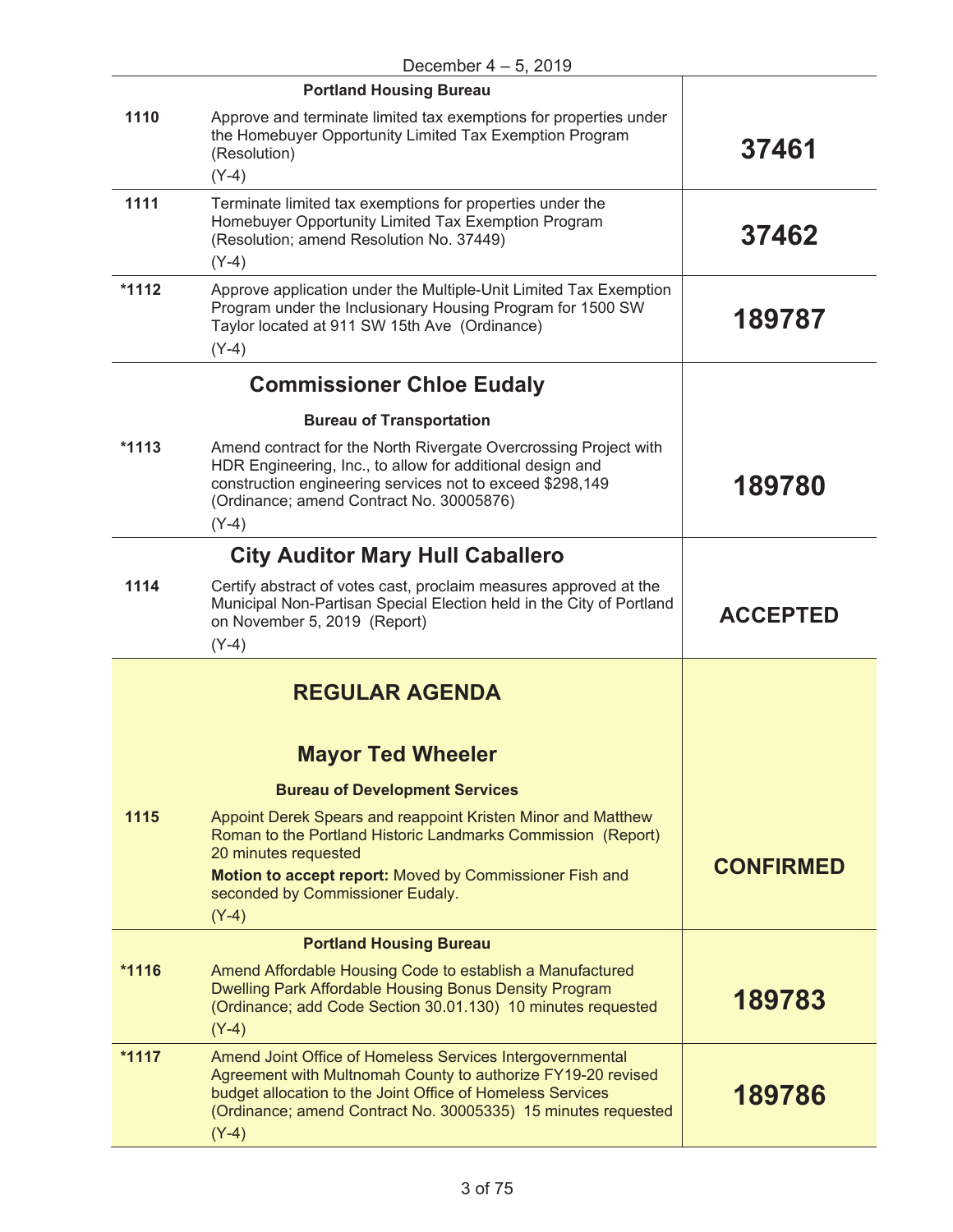|         | <b>Commissioner Chloe Eudaly</b>                                                                                                                                                                                                                                                             |                                                                                            |
|---------|----------------------------------------------------------------------------------------------------------------------------------------------------------------------------------------------------------------------------------------------------------------------------------------------|--------------------------------------------------------------------------------------------|
|         | <b>Bureau of Transportation</b>                                                                                                                                                                                                                                                              |                                                                                            |
| $*1118$ | Authorize the Bureau of Transportation to acquire certain<br>temporary rights necessary for construction of the Signal Rebuild -<br>SE 52nd Ave and SE Woodstock Blvd project, through the exercise<br>of the City's Eminent Domain Authority (Ordinance) 15 minutes<br>requested<br>$(Y-4)$ | 189782                                                                                     |
| 1119    | Amend Towing and Disposition of Vehicles Code to clarify when a<br>vehicle may be towed (Ordinance; amend Code section<br>16.30.210) 15 minutes requested                                                                                                                                    | <b>PASSED TO</b><br><b>SECOND READING</b><br><b>DECEMBER 11, 2019</b><br><b>AT 9:30 AM</b> |
|         | <b>Commissioner Nick Fish</b>                                                                                                                                                                                                                                                                |                                                                                            |
|         | <b>Bureau of Environmental Services</b>                                                                                                                                                                                                                                                      |                                                                                            |
| 1120    | Authorize a competitive solicitation and contract with the lowest<br>responsible bidder and provide payment for construction of the NW<br>Thurman St Sewer Reconstruction project No. E10696 for an<br>estimated cost of \$4,680,000 (Ordinance) 10 minutes requested                        | <b>PASSED TO</b><br><b>SECOND READING</b><br><b>DECEMBER 11, 2019</b><br><b>AT 9:30 AM</b> |
| 1121    | Authorize a competitive solicitation and contract with the lowest<br>responsible bidder and provide payment for construction of the<br>Arbor Lodge - Kenton Sewer Rehabilitation Project No. E10978, for<br>an estimated cost of \$5,350,000 (Second Reading Agenda 1095)<br>$(Y-4)$         | 189781                                                                                     |
|         | <b>Parks &amp; Recreation</b>                                                                                                                                                                                                                                                                |                                                                                            |
| $*1122$ | Authorize bid solicitation and contracting with the lowest<br>responsive and responsible bidder for construction of the Creston<br>Park Play Area Improvements Project (Ordinance)<br>$(Y-4)$                                                                                                | 189788                                                                                     |

At 12:00 p.m., Council recessed.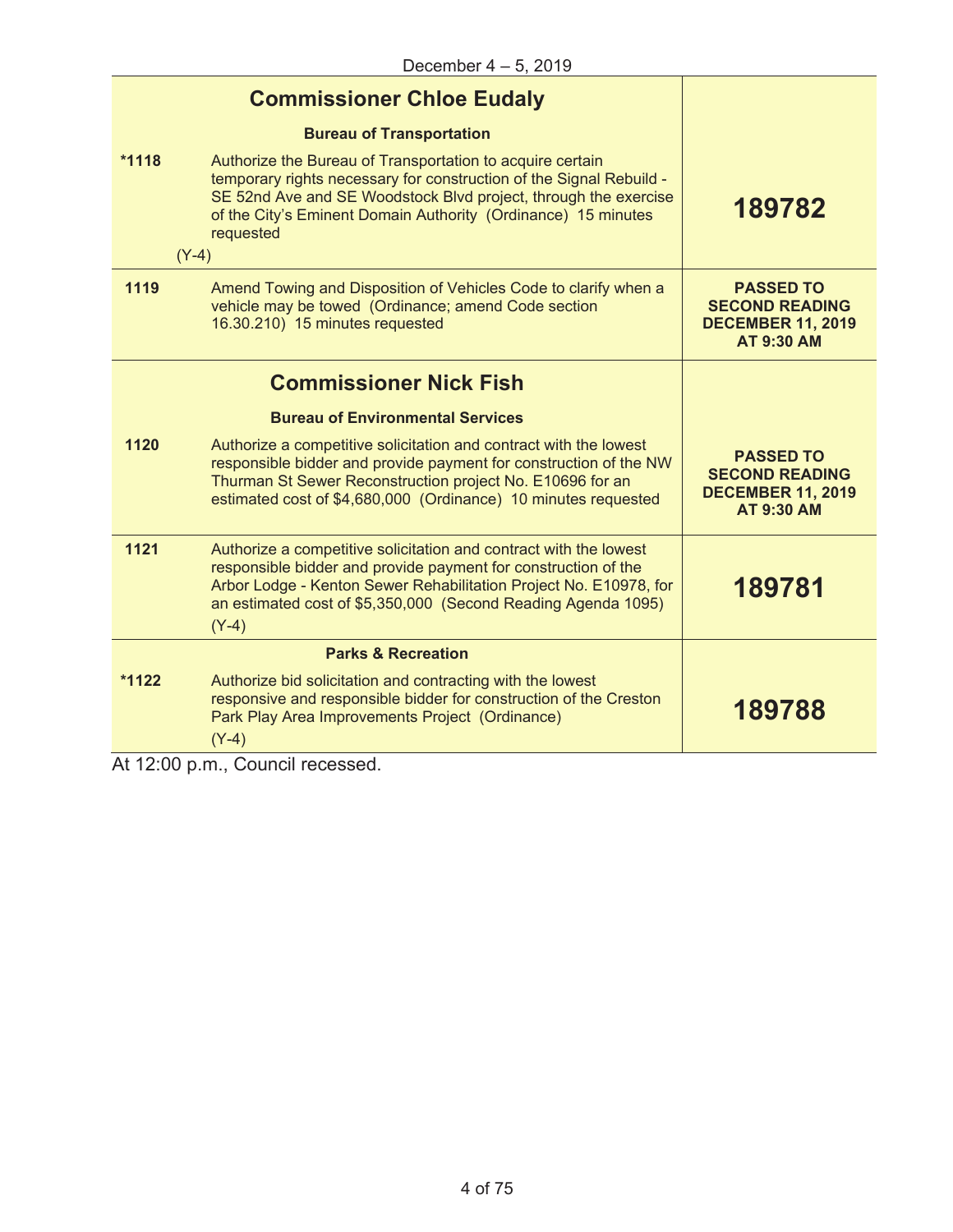|      | Motion to accept report: Moved by Fish and seconded by Eudaly<br>$(Y-4)$                                                                                                                                                                 |                  |
|------|------------------------------------------------------------------------------------------------------------------------------------------------------------------------------------------------------------------------------------------|------------------|
| 1124 | TIME CERTAIN: 3:00 PM - Appoint Elliott Young, Amy Anderson,<br>Marcia Perez, Steve Trujillo and Britton Masback to the Portland<br>Committee on Community-Engaged Policing (Report introduced<br>by Mayor Wheeler) 45 minutes requested | <b>CONFIRMED</b> |
| 1123 | <b>TIME CERTAIN: 2:00 PM - Direct all City bureaus to transition</b><br>from gas-powered to electric and/or battery-operated leaf blowers<br>(Resolution introduced by Commissioner Fish) 30 minutes<br>requested<br>$(Y-4)$             | 37463            |
|      | OFFICERS IN ATTENDANCE: Karla Moore-Love, Clerk of the Council; Lory<br>Kraut, Senior Deputy City Attorney; and Christopher Alvarez and Tonia<br>Kohlman, Sergeants at Arms.                                                             |                  |
|      | THOSE PRESENT WERE: Mayor Wheeler, Presiding; Commissioners Eudaly,<br>Fish and Fritz, 4.                                                                                                                                                |                  |
|      | A RECESSED MEETING OF THE COUNCIL OF THE CITY OF PORTLAND,<br>OREGON WAS HELD THIS 4 <sup>th</sup> DAY OF DECEMBER, 2019 AT 2:00 P.M.                                                                                                    |                  |
|      | December $4 - 5$ , 2019                                                                                                                                                                                                                  |                  |

At 3:23 p.m., Council recessed.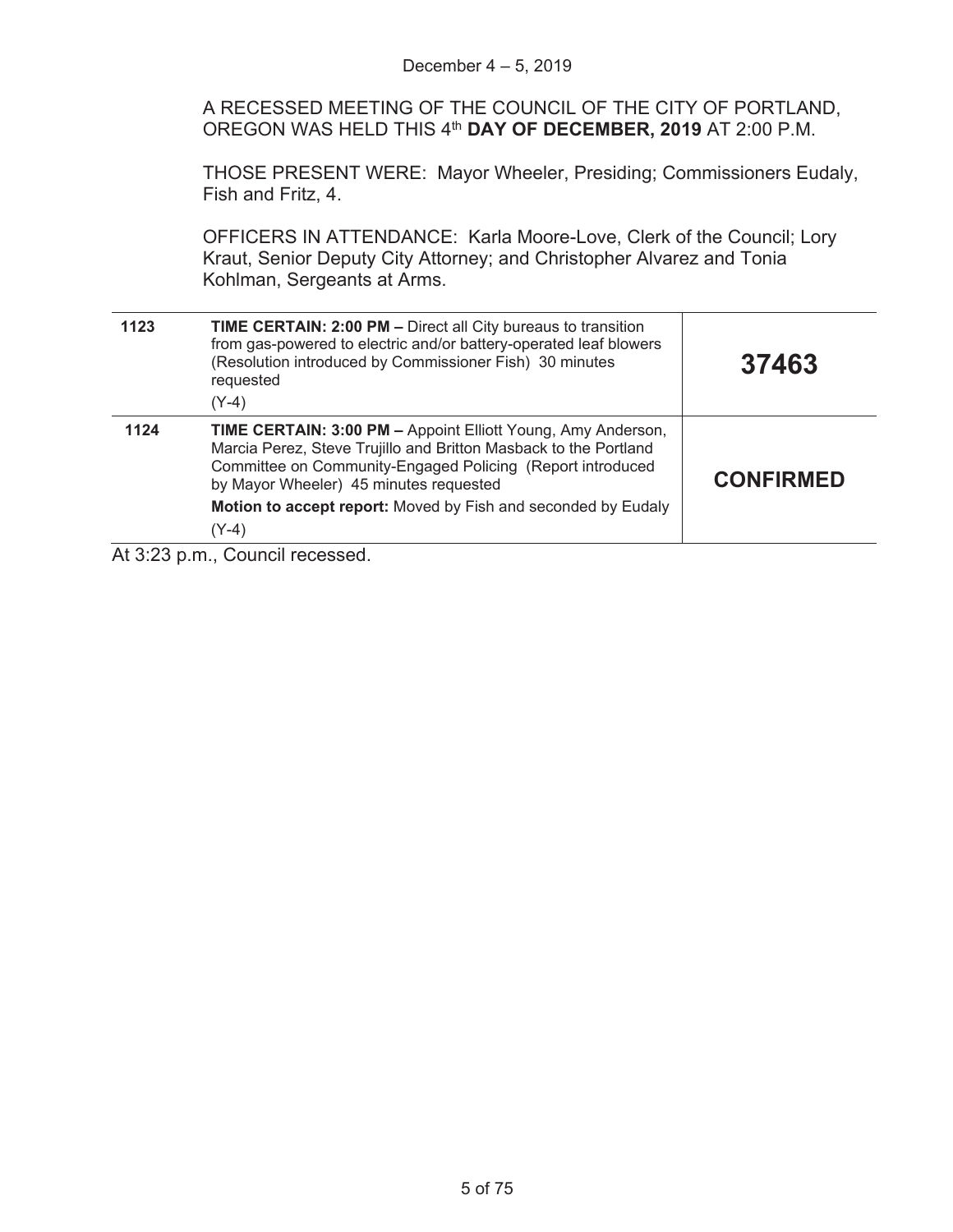A RECESSED MEETING OF THE COUNCIL OF THE CITY OF PORTLAND, OREGON WAS HELD THIS **5th DAY OF DECEMBER, 2019** AT 2:00 P.M.

THOSE PRESENT WERE: Mayor Wheeler, Presiding; Commissioners Eudaly and Fritz, 3.

OFFICERS IN ATTENDANCE: Karla Moore-Love, Clerk of the Council; Robert Taylor, Chief Deputy City Attorney; and Ian Williams and Tonia Kohlman, Sergeants at Arms.

The meeting recessed at 3:15 p.m. and reconvened at 3:30 p.m. The meeting recessed at 4:05 p.m. and reconvened at 4:07 p.m.

| 1125    | TIME CERTAIN: 2:00 PM - Adopt the Southwest in Motion plan<br>and its recommendations (Previous Agenda 913; Resolution<br>introduced by Commissioner Eudaly) 1 hour requested<br>Motion to accept Substitute Exhibit A: Moved by Eudaly and<br>seconded by Fritz. (Y-3)<br>$(Y-3)$                                                                                                                                                                                                                                                                                                                                                                                                                                                                    | 37464<br><b>AS AMENDED</b>                                                                                       |
|---------|-------------------------------------------------------------------------------------------------------------------------------------------------------------------------------------------------------------------------------------------------------------------------------------------------------------------------------------------------------------------------------------------------------------------------------------------------------------------------------------------------------------------------------------------------------------------------------------------------------------------------------------------------------------------------------------------------------------------------------------------------------|------------------------------------------------------------------------------------------------------------------|
| $*1126$ | TIME CERTAIN: 3:00 PM - Amend Trees In Development<br>Situations Code to extend sunset date for certain tree preservation<br>regulations in development situations on private property<br>(Previous Agenda 1052; Ordinance introduced by Mayor Wheeler;<br>amend Code Chapter 11.50) 30 minutes requested<br><b>Commissioner Eudaly withdrew her motion from November</b><br>13, 2019 to extend sunset date to 2050.<br>Motion to extend the sunset date by 5 years to December 31,<br>2024: Moved by Wheeler and seconded by Fritz. Vote not called.<br>Motion to add emergency clause because it's in the public<br>interest to get this done as quickly as possible because our<br>planet is on fire: Moved by Fritz and seconded by Eudaly. (Y-3) | <b>CONTINUED TO</b><br><b>DECEMBER 12, 2019</b><br><b>AT 5:00 PM</b><br><b>TIME CERTAIN</b><br><b>AS AMENDED</b> |
| 1127    | TIME CERTAIN: 4:00 PM - Amend the Comprehensive Plan,<br>Comprehensive Plan Map, Zoning Map, Title 33-Planning and<br>Zoning, Title 18-Noise Control, Title 30-Affordable Housing, Title<br>32-Signs and Related Regulations to revise the Multi-Dwelling<br>Residential designations and base zones (Previous Agenda 1085;<br>Ordinance introduced by Mayor Wheeler; amend Code Title 33, 18,<br>30 and 32) 1 hour requested for items 1127-1128                                                                                                                                                                                                                                                                                                     | <b>RESCHEDULED TO</b><br><b>DECEMBER 11, 2019</b><br><b>AT 4:45 PM</b><br><b>TIME CERTAIN</b>                    |
| 1128    | Adopt the recommendations within the Connected Centers Street<br>Plan (Resolution introduced by Commissioner Eudaly)                                                                                                                                                                                                                                                                                                                                                                                                                                                                                                                                                                                                                                  | <b>RESCHEDULED TO</b><br><b>DECEMBER 18, 2019</b><br>AT 10:30 AM<br><b>TIME CERTAIN</b>                          |

At 4:08 p.m., Council adjourned.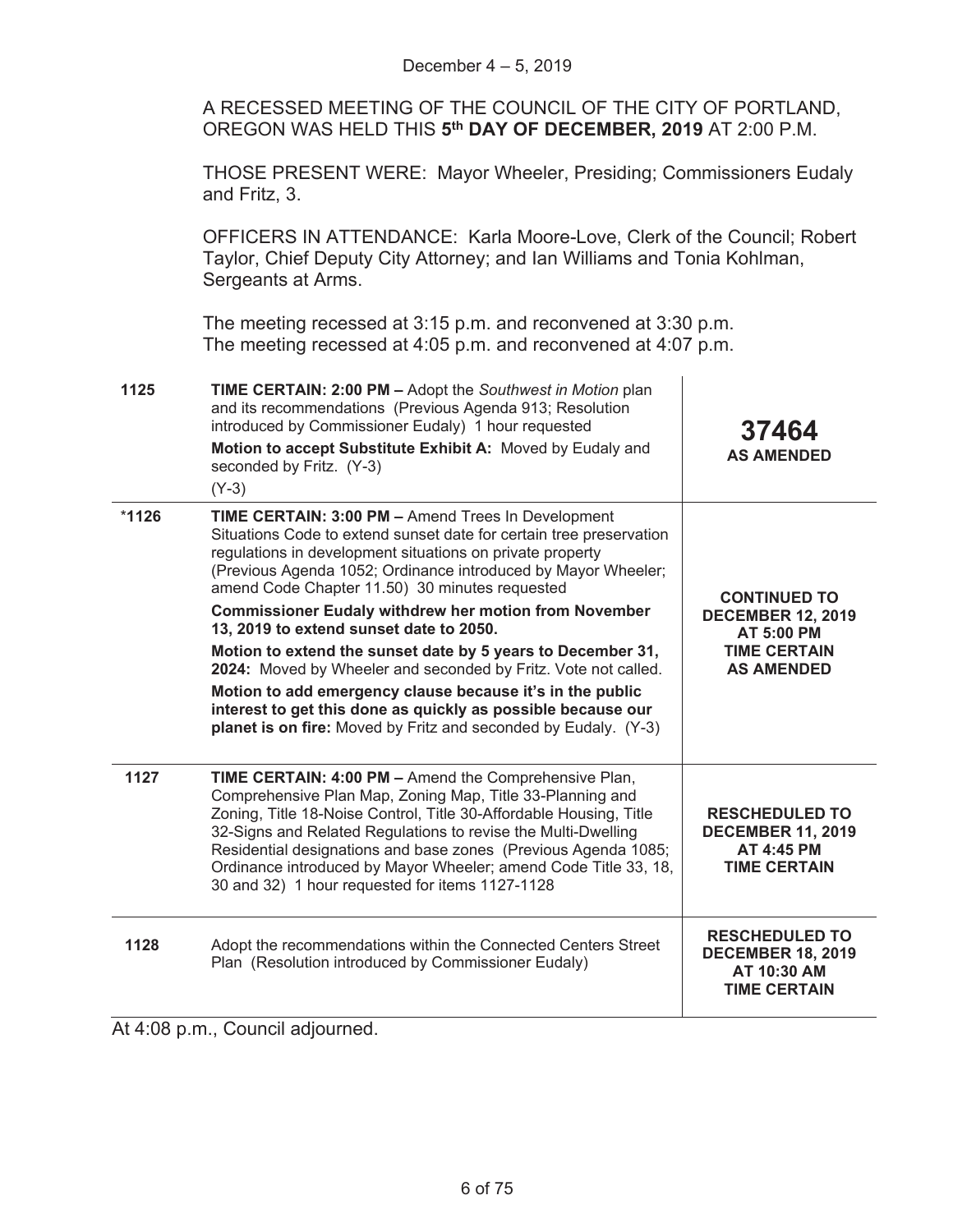# **MARY HULL CABALLERO**

Auditor of the City of Portland

Karla Moore-Love Date: 2020.04.30 Digitally signed by Karla Moore-Love 16:02:30 -07'00'

By Karla Moore-Love Clerk of the Council

For a discussion of agenda items, please consult the following Closed Caption File.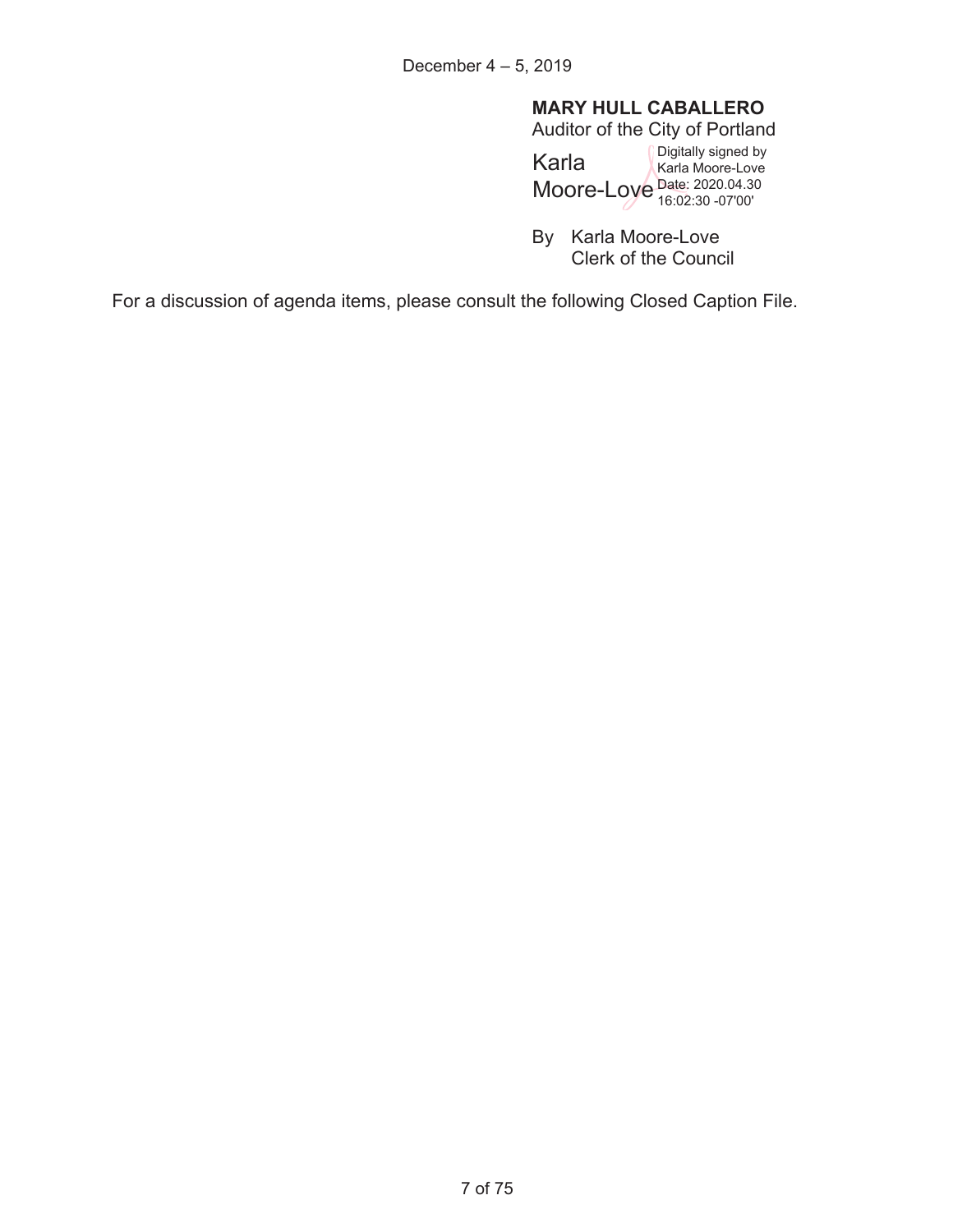**This file was produced through the closed captioning process for the televised City Council broadcast and should not be considered a verbatim transcript. Key:** \*\*\*\*\* **means unidentified speaker.** 

# **DECEMBER 4, 2019 9:30 AM**

**Wheeler:** This is the wednesday, december 4, 2019 session of the Portland city council. Karla please call the roll. [roll taken]

**Eudaly:** Here. **Fritz:** Here. **Fish:** Here. **Wheeler:** Here.

now we will hear from legal counsel on the rules of order and decorum.

**Karen Moynahan, Chief Deputy City Attorney:** Good morning, mayor. Welcome to the Portland city council. The city council represents all Portlanders and meets to do the city's business. The presiding officer preserves order and decorum during the city council meeting so everyone can feel welcomed, comfortable, respected and safe. To participate in the council meetings, you may sign up in advance with the council clerk's office for communications to briefly speak about any subject. You may also sign up for public testimony and resolutions for the first reading of ordinances.

**Wheeler:** Mr. Walsh, that is becoming a regular thing where when legal counsel is speaking you do that. I would ask you not to do that in the future, please. It's very disruptive, and it's rude. Sorry, please continue.

**Moynahan:** You may also sign up for public testimony on resolutions or the first readings of ordinances. Your testimony should address the matter being considered at the time. If it does not, you may be ruled out of order. When testifying, please state your name for the record. Your address is not necessary. Please disclose if you are a lobbyist.

**Wheeler:** Mr. Walsh, if you continue to do this, you are out of order. We will ask you to leave. We will ask you to leave.

**Lightning:** Inappropriate.

**Wheeler:** You do not need to move while legal counsel is reading the rules of order and decorum.

**Joe Walsh:** Shut up

**Lightning:** You can't tell him...

**Wheeler:** I can and I just did. I can, and I just did. Thank you. Karla, first up is communications, can you read that.

**Wheeler:** This is service week.

**Eudaly:** The mayor is not singling out someone with a disability, he is being passive aggressive and childish, not the mayor.

**Wheeler:** Although I can be. I am the mayor of Portland, Oregon, the fifth most passive, aggressive city in the united states, i've been told, yeah, and rising. First up is communications.

**Moore-Love:** I am not sure if the attorney finished?

**Eudaly:** I don't think so.

**Wheeler:** I think we got pretty much as far as we needed to get.

**Moynahan:** Thank you for helping your fellow Portlanders.

**Wheeler:** Well done. Communications, and let me see if we have people who would like to come up. It looks like we have three people who would like to come up together, is that correct? The first three?

**Moore-Love:** I will read them all. 1097.

**Item 1097.** 

**Wheeler:** Good morning. Welcome to Portland city council.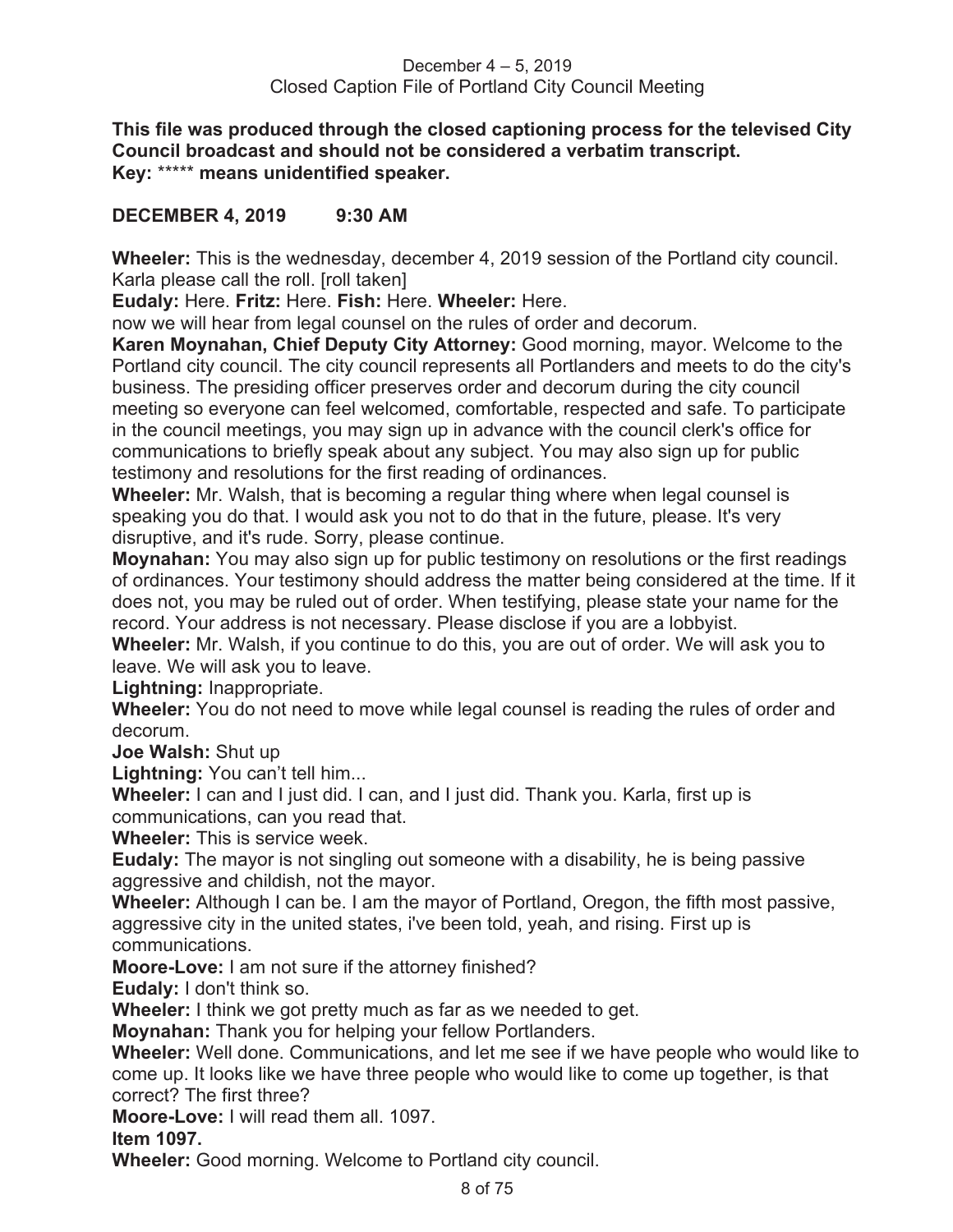**Fish:** Before we go started, am I correct your daughter got elected to public office last year?

**Joe Rossi:** Yeah, that's correct.

**Fish:** And what's her name and where does she serve?

**Joe Rossi:** Gabriel rossi, the east Multnomah county water district, partition 1.

**Fish:** How is that going?

**Joe Rossi:** It's going really good. She's our first elected person in the family so I am excited.

**Fish:** We will keep some seats up here.

**Rossi:** Thank you.

**Wheeler:** Good morning.

**Amelia Salvador:** Good morning, council. Thank you for having us this morning. I am amelia salvador with the Portland immigrant statue project. We are here this morning to share with all of you and acknowledge the award recipient. Every year we award an award to a worthy candidate. The Portland immigrant statue is a life-sized bronze statue located on northeast 98th avenue and sandy boulevard. The location is ideal, as it is close to the vicinity of the Portland airport and really is a welcoming landmark to people, newcomers, and that come to Portland and visitors, so this year, we collaborated with newly awarded, nonprofit, the immigrant statue, and it was a great fit for us to work with them and sankar because we share the same vision and mission of immigrants coming to Portland, so I was really excited to work with sankar to identify a couple of candidates. I will pass the mic to sankar.

# **Item 1098.**

**Sankar Raman:** Thank you. Thank you, my name is sankar, I am from the immigrant story. Members of the Portland city council, mayor wheeler, and the residents of the great city of Portland, as for everyone looking to make a new life i, too, arrived in Portland to work in the great state of the art technology company intel. Just like any other immigrant, I worked hard. I wanted to make this industry is the best of the best in the world. I whether I have had here for a long time now. Long enough to have seen the good and the bad. I have mourned the death of loved ones, I got married, I even got my son graduated from high school, and I have had many rights of passage. Yes, this is my home now, and I am not going anywhere. -- prior to the 2016 election I never felt the reason to talk about myself, but the recent political climate changed all that, when the targeted immigrants for political gains, when the rhetoric inspired actual dormant policies, when the [inaudible] began to embolden people to go to places of worship with a gun and shoot and kill, I needed to do something. I cannot just sit by and watch this go by, so I started to tell the stories of immigrants and refugees. The goal, to create empathy so that eventually we could, perhaps, create a community of inclusion, one in which we recognize we all share a common humanity. We believe that the stories can bring our community together. We also believe in creating conversations that are important. We do this by bringing our stories to public spaces in order to ensure that we can demonstrate how deeply we care about this core value, the diversity of our citizens. That's why I wanted to thank you for hosting this public display at the center of our community. When you shared the stories, you changed the country. During the holiday season, if you want to give, please think about the organizations like the immigrant story. Support this. There are many, and they do a tremendous and important work bringing attention to the issues. If you are in need of a new year's resolution, think about your neighbors and become a wise for those who do not have one, if you are in that position, pledge to as a value and not some goal or numbers to meet. It is reflected in the author this is how change happens. One gesture, one person, one moment at a time. Thank you very much. And please keep Portland diverse and welcoming.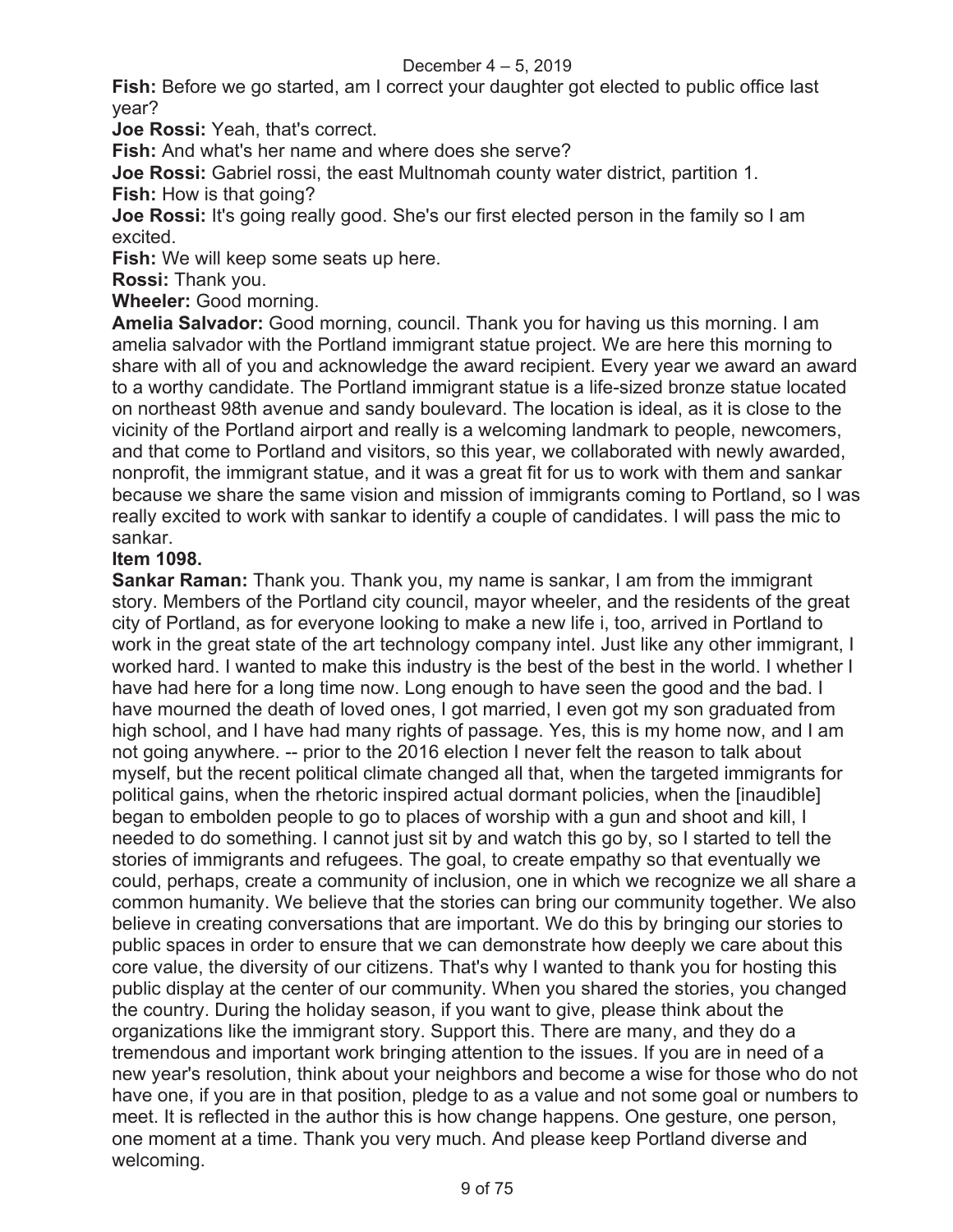**Wheeler:** Thank you, sir. We appreciate it. **Item 1099.** 

**Rossi:** I would like to introduce myself. Joe rossi, I am the co-director of the Portland immigrant statue along with amelia salvador. I appreciate sankar had a collaboration with us, the immigrant story and the Portland immigrant statue. We are here to honor one person today out of the hundreds that would certainly qualify for this award. We have a visible statue to welcome the international visitors to the Portland airport and the community. It was hosted under the 100-year anniversary of parkrose, and every year we would like to select a person that epitomizes the award, and the award is really men to say thank you to a member of the community who comes to this country, and loves his country of origin, and continues celebrating it, and equally loves america, and its opportunities, and it becomes a bridge and, and a role model for people coming to this country, and for us as people who are here, tirelessly working physically that helps the other people. So I would like to ask permission of the mayor and city council that when I recognize this person, he's able to stand up and approach the table to receive his award.

**Wheeler:** Without objection.

**Rossi:** Thank you. While I would like to announce that the 2019 Portland immigrant statue award recipient is dr. Bahar budi.

**Wheeler:** We will suspend the rules. Thank you. [applause]

**Wheeler:** Congratulations.

**Fish:** Before you leave, would you please give a copy of your testimony to Karla? I think a number of us would like to get a copy of it. It was not only timed to perfection, but it was a beautiful statement of principle, and if you would not mind sharing that with us, Karla will make sure that we get a copy.

**Rossi:** Just want to say thank you again.

**Wheeler:** You bet. Appreciate it. Thank you, sir. [applause] next up, Karla, it looks like 1100 and 1101 would probably like to come up together.

# **Moore-Love:** Okay.

# **Items 1100 and 1101.**

**Wheeler:** Thanks for being here.

**Jan Campbell:** Thank you. It's great seeing some of the commissioners that I used to work with, so thank you for inviting us. My name is jan campbell. I reside at the douglas, which is the apartment house in this area designated to be torn down. I have been living there for 20 years, and it is my home as well as others that live there. How many of you have been displaced because of urban renewal? It is terrible because this is our home and our neighborhood, also it makes it more difficult when you have disabilities and need accessible housing. As most of you know I was a disability project coordinator for the city of Portland, Multnomah county, for many years. One of my responsibilities was to work with architects in getting permits when it was regarding accessible. I worked on this apartment complex to ensure its access. That is why I moved into it because of the affordability along with the location and access of the public transit. People like myself don't have options that others may have. I need to be near services, public transportation, sidewalks, and I can go on and on. My unit needs to be large enough to accommodate my wheelchair and specific needs due to the disability, and that is hard to find. Individual apartments only have a few accessible units in their total, and many of these are old ones that are not accessible and the new ones are too expensive. Because I do not meet the criteria of low income or affordable housing, I fall into the market rate units that can only be costly, and still not meet my needs. I am not the only one that faces these obstacles. I work on the adrc for Multnomah county. Every day we get people calling who are medium income and cannot afford a place to go or need accessible housing. It replaces the neighborhood. We have shops, restaurants, is a variety of housing and many people living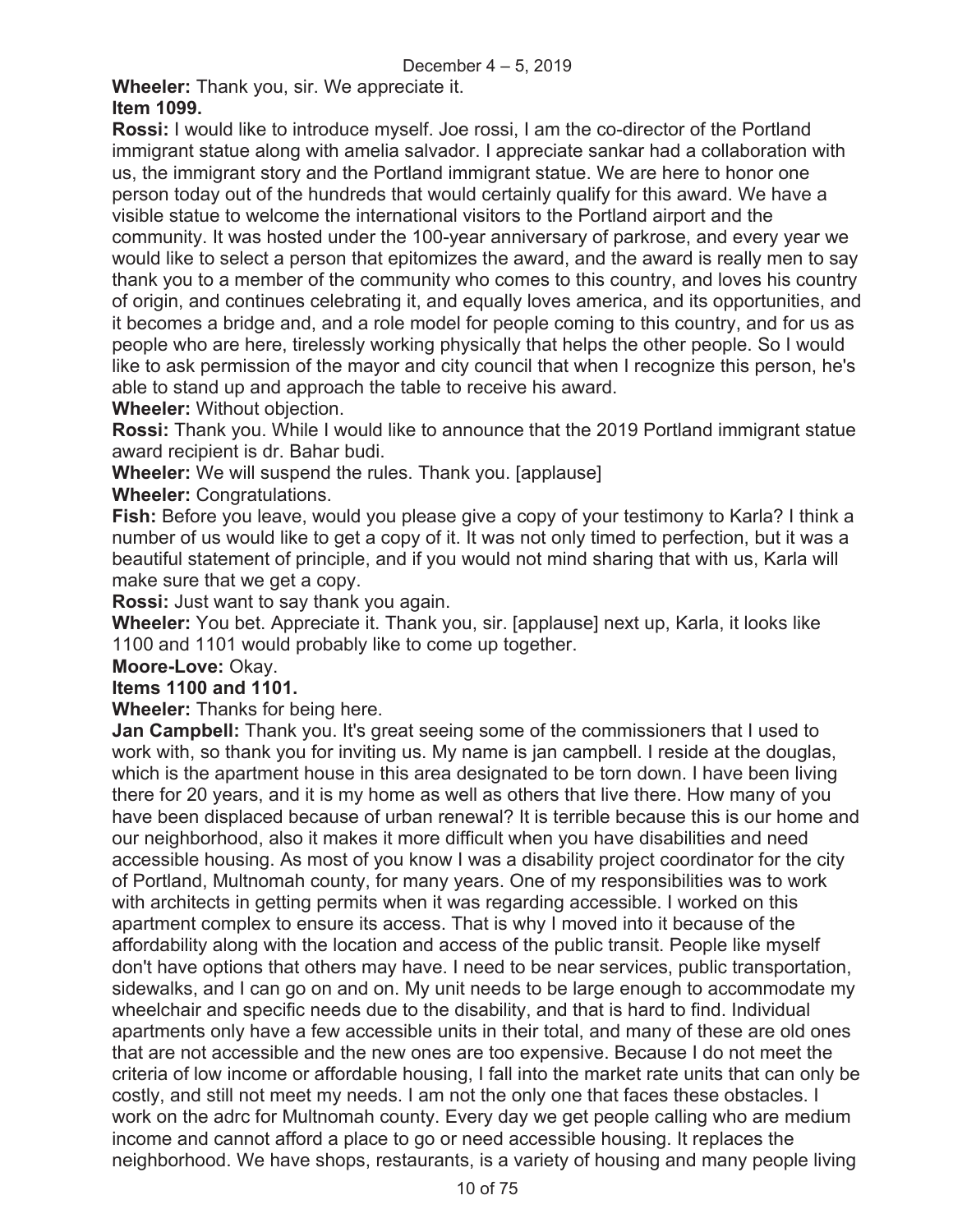there. Some people living in the douglas have lived there since it was built. Some of these individuals are individuals who are disabled and older adults. In recent years they have done major remodels of these units. Accessible and moderate income is difficult to find and can take months to find one that meets my individual and other individual needs. I really don't expect you to understand how difficult it is. You need to experience it. I get it. Let me give you an example. As some of you know I worked here with vera katz when she was the mayor. After she retired she became frail, and I saw her many times on the streetcar. She would say jan, I understand why you add advocated so tirelessly because I now need these accessible features. She got it. She lived it. I hope that you understand that displaying people from their homes and neighborhoods can leave them without housing that does not accommodate their needs in order for them to live independently. We have now have a area of low income and affordable housing built on the land not developed in that area, and this is good. No one was displaced. So please when you make your decision you realize how many people you are impacting and changing their lives. Even people who live in the condos, change the makeup and character of the neighborhood, some could feel a reduced sense of belonging or feeling out of place in the home they own. There have been studies on highrises and how it affects mental health issues.

**Fish:** Can I propose the speaker get an extra 30 seconds?

**Wheeler:** You bet. Continue, please. I just had one other thing to say, and I gave you a longer testimony because we had to cut it, but I am not advocating against development, but I am advocating against displacement. Thank you very much, and it's been great seeing you all again.

**Wheeler:** Thank you for being here. We appreciate t. [applause] good morning. **Wendy Rahm:** I am wendy rahm, as the land use chair I am speaking on behalf of the downtown neighborhood association to raise concerns about the riverplace development proposal and especially the rental properties known as the douglas apartments. This rental apartment complex has nearly 300 units built in the 1980s and 1990s. Many three to fourbedroom units suitable for families and it includes units especially designed to be ada. Most importantly, it is a neighborhood of rental units in the missing middle affordable housing category, crucial for the city and most especially for the central city. Today it is a lovely, thriving neighborhood. And a little history, the last time that we destroyed an entire neighborhood was in the 1950s and 1960s. You recall albina being replaced by the coliseum and the thriving italian jewish neighborhood demolished to create the south auditorium. After the italian jewish neighborhood was lost, history tells us great shame ensued, and was talked about for years. I learned about it in a psu class just a few years ago, so the shame endures. The next threat came in the 1970s when existing neighborhoods on the east side were threatened with demolition as a result of a robert moses inspired freeway plan. That demolition was stopped thanks to public protest and a humane city council. Since then, we have master planned only industrial sites, large parking lots or undeveloped properties, but no existing neighborhoods until now. This threat to an existing neighborhood, the douglas apartments, is the result of a last-second central city 2035 spot upzoning of the eight-acre riverplace site approved by city council. I believe that city council sold a bill of goods when you were convinced to vote on this. I want to thank, to think that you did not fully realize the human cost involved at that time. There are many other serious problems with hyperdevelopment in this isolated island waterfront site, including major transportation hurdles with the tripled population, but loss of this valuable rental housing and the displacement of so many people is the most serious of all. The design commission cannot address demolition of an existing neighborhood since it does not fit any of their criteria, approval criteria. Therefore, we come to you today, a small part of the sited could be demolished for development, but I sincerely hope that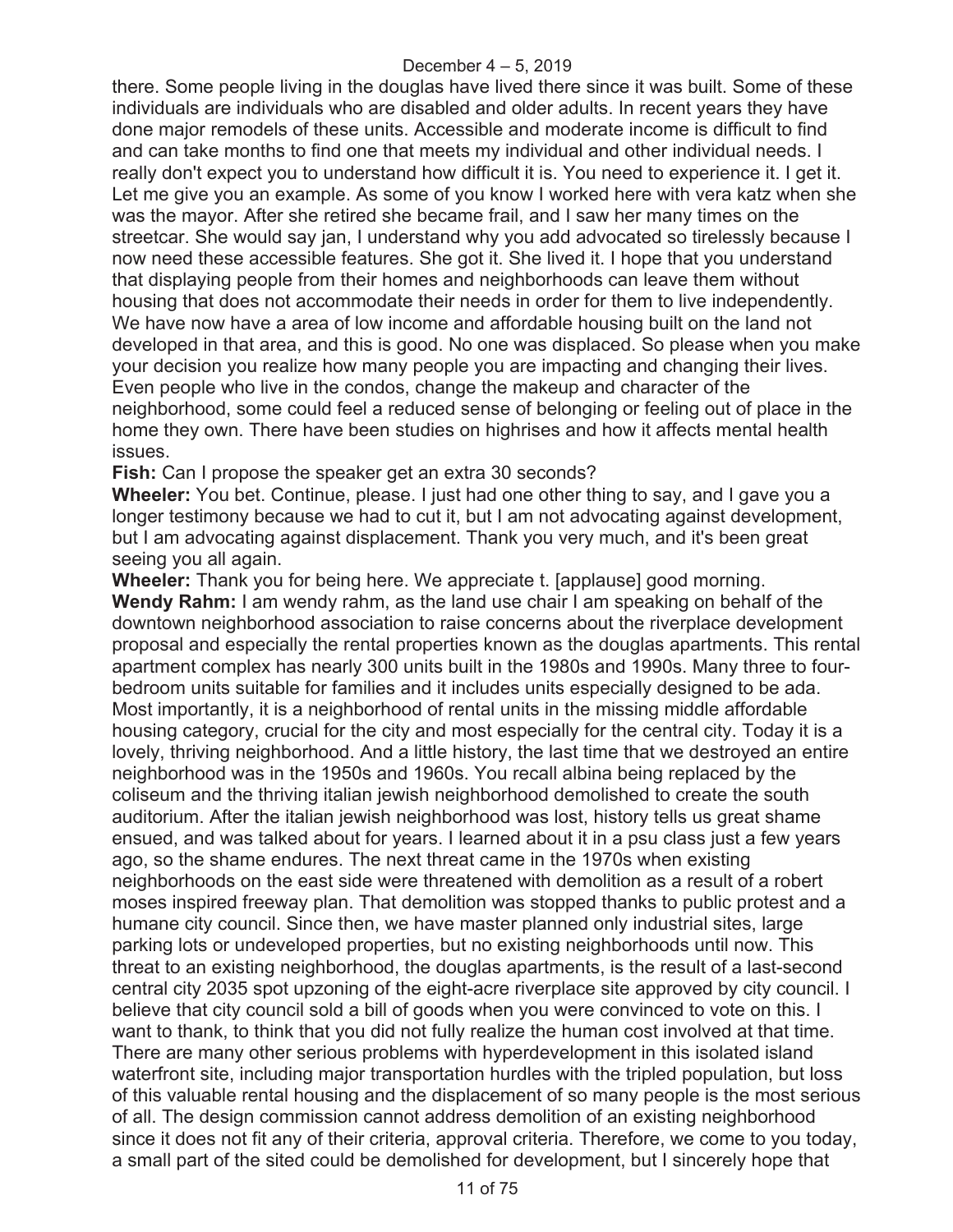you can revisit your broad brush decision to upzone and do whatever you can to save the douglas apartments. Thank you for letting me speak.

**Wheeler:** Thank you. Thanks to both of you. Appreciate it. [applause]

**Campbell:** Thank you, commissioners for recognizing me to have more time.

**Wheeler:** Thank you. That concludes communications. Next is the consent agenda. My understanding is 1109 has been returned to commissioner Fritz's office. Has anything else been pulled.

**Moore-Love:** Yes. We have had 1112 request to be pulled.

**Wheeler:** Who requested that?

**Moore-Love:** Lightning.

**Wheeler:** Very good. Please call the roll on the remainder of the consent agenda. **Eudaly:** Aye.

**Fritz:** Want to note that the passage of ballot measure 204 and 205 are on the consent agenda as proclamations. I want to thank the people of Portland for once again supporting the ballot measures that protect the bull run watershed and allow the water bureau to operate efficiently. Aye.

**Fish:** Commissioner Fritz would you remind us of the tally?

**Fritz:** It remains the same, 89 for the bull run protection and 85% for mutual aid. **Fish:** Congratulations, aye.

**Wheeler:** Aye. The consent agenda is adopted. Next item, regular agenda -- well, let's see, sorry, hang on. Next item is going to be time certain item number 1102. **Item 1102** 

**Moore-Love:** Appeal of the Southwest Hills Residential League against the Hearings Officer's decision to approve, with conditions, a one-lot partition with concurrent environmental and planned development review adjacent to 1315 SW Broadway Drive, LU18-119056 LDP EN PD.

**Wheeler:** Colleagues, the last time we heard this matter, council heard from all parties including the appellant's rebuttal. The oral record was closed and the written record was held open until today at 9:45:00 a.m. We're back to deliberate this item. And if there is no further discussion, I will accept a motion and a second for a tentative decision.

**Fritz:** Mayor, I need to declare that since the hearing, I have visited the site and walked on both sides of the street on a dark and stormy afternoon. And so with that, I am very sympathetic to the neighbor's concerns. However, I don't think that there's a better solution than the somewhat imperfect solution that the staff has come up with, and therefore, I move to deny the appeal and uphold the hearings officer's decision.

**Wheeler:** Very good. The motion has been made. Is there a second? I will second it. Any further discussion?

**Fish:** I would like to have a little discussion about this.

**Wheeler:** Commissioner Fish.

**Fish:** Well, I would like to hear my colleagues.

**Eudaly:** Uh –

**Linly Rees, Chief Deputy City Attorney:** So, may, so may I, I'm going to, sorry. It always feels like the wizard of oz from behind the curtain over here. I want to make sure that council recognizes before there is a vote that there needs to be a minor change to the condition related to transportation, if this is the motion that you end up voting on. The exhibits that were referenced in the hearings officer's decision were changed as a result of a public works process, and so we would have staff from bds essentially replace two words so that instead of referring to exhibit H42C, it would refer to the exhibits that are in the public works, and this was discussed at the last hearing because the H42C is gravel, and as result of the public works it was updated to asphalt on the south side, and I am sorry that took so long to say but --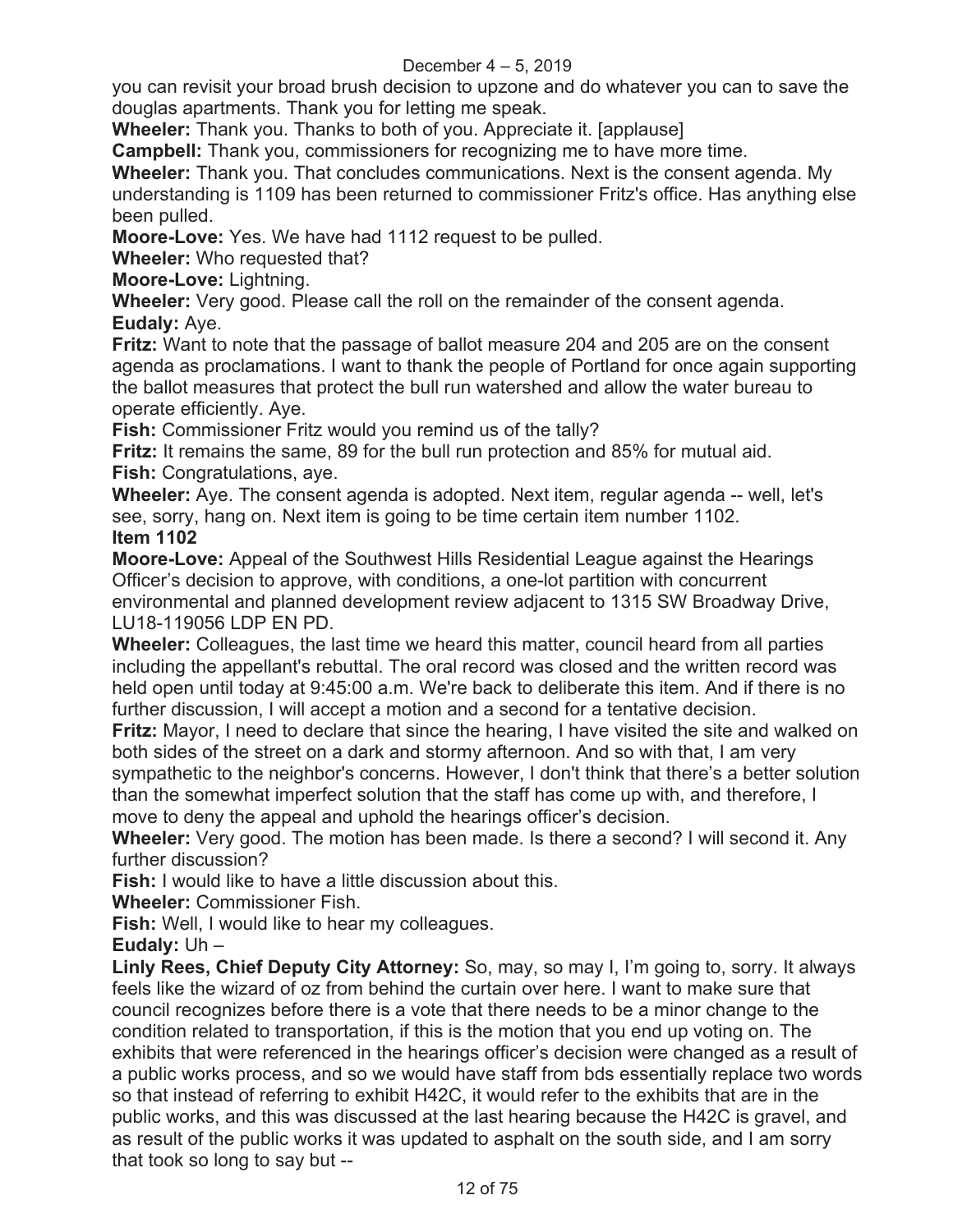**Wheeler:** I would like to take a one-minute recess. [recess taken]

# **At 9:56 a.m., council recessed.**

# **At 9:57 a.m, council reconvened.**

**Wheeler:** Would you clarify again the motion is to deny the appeal --

**Fritz:** And uphold the –

**Rees:** Uphold the hearings officer's --

**Wheeler:** And uphold the hearings officer, but I am not sure, so which of the exhibits are you suggesting needs to be changed and why?

**Rees:** So I am going to -- staff had actually prepared a brief summary of it. If council decides to deny the appeal and uphold the hearings officer's decision to approve the application with conditions, the following hearings officer condition, B1, should be modified to reflect the concept public works approval, which is the paved rather than gravel on the south side. So the wording would – I think, Shawn, would you hand this to -- I want to make sure -- we may need to make some additional copies for -- how many do you have? **Wheeler:** I've got about another four.

**Rees:** Four, and then I am going to give copies to the two attorneys on either side. **Fritz:** Well, you could just read them because we're not going to –

**Rees:** It's really simple, a simple change but just I want to make sure everybody sees it. **Wheeler:** Okay, and just for my benefit then, Commissioner Fritz, could you state again your motion?

**Fritz:** So I move to deny the appeal and uphold the hearings officer's decision with the amendment condition as specified by the city attorney.

**Wheeler:** And these, this is the amended condition?

**Fritz:** Yes.

**Wheeler:** Very good.

**Fritz:** And there was the discussion that because --

**Wheeler:** Yeah, okay.

**Fritz:** And that was actually part of why I moved away from trying to do a big retaining wall and putting  $-$  ideally, you  $-$ 

**Wheeler:** Ah, okay, right.

**Fritz:** You would want the pedestrian improvements on the same side but because they may be able to shift the lanes, and because there seems to be, on either side there isn't a particularly good way to stay on one side. I crossed, I think, two or three times, but I do think with the paved on the opposite side, that that gives more opportunity for a safe pedestrian-way, and frankly, I'd rather be walking facing speeding traffic coming downhill. **Wheeler:** Good.

**Fritz:** Although, I suppose one way or the other, you're going to be walking against, with your back to it.

**Wheeler:** Okay and so this is modifying the condition B1.

**Fritz:** Yes.

**Wheeler:** To reflect the concept public works approval -- got it. Okay. Good.

**Fish:** So Mayor, since we are in the conversation phase --

**Wheeler:** Yeah, thank you.

**Fish:** I would benefit from hearing from the pbot commissioner.

**Eudaly:** Well, I, I mean I feel similar, similarly to Commissioner Fritz. It's, it's not ideal, but it is a particularly challenging kind of terrain we're dealing with, and there doesn't seem to be a solution that would be reasonable to impose on the developer. As with most of these hearings, it, it seems like we can never get to really the perfect solution, so I'm prepared to support the motion.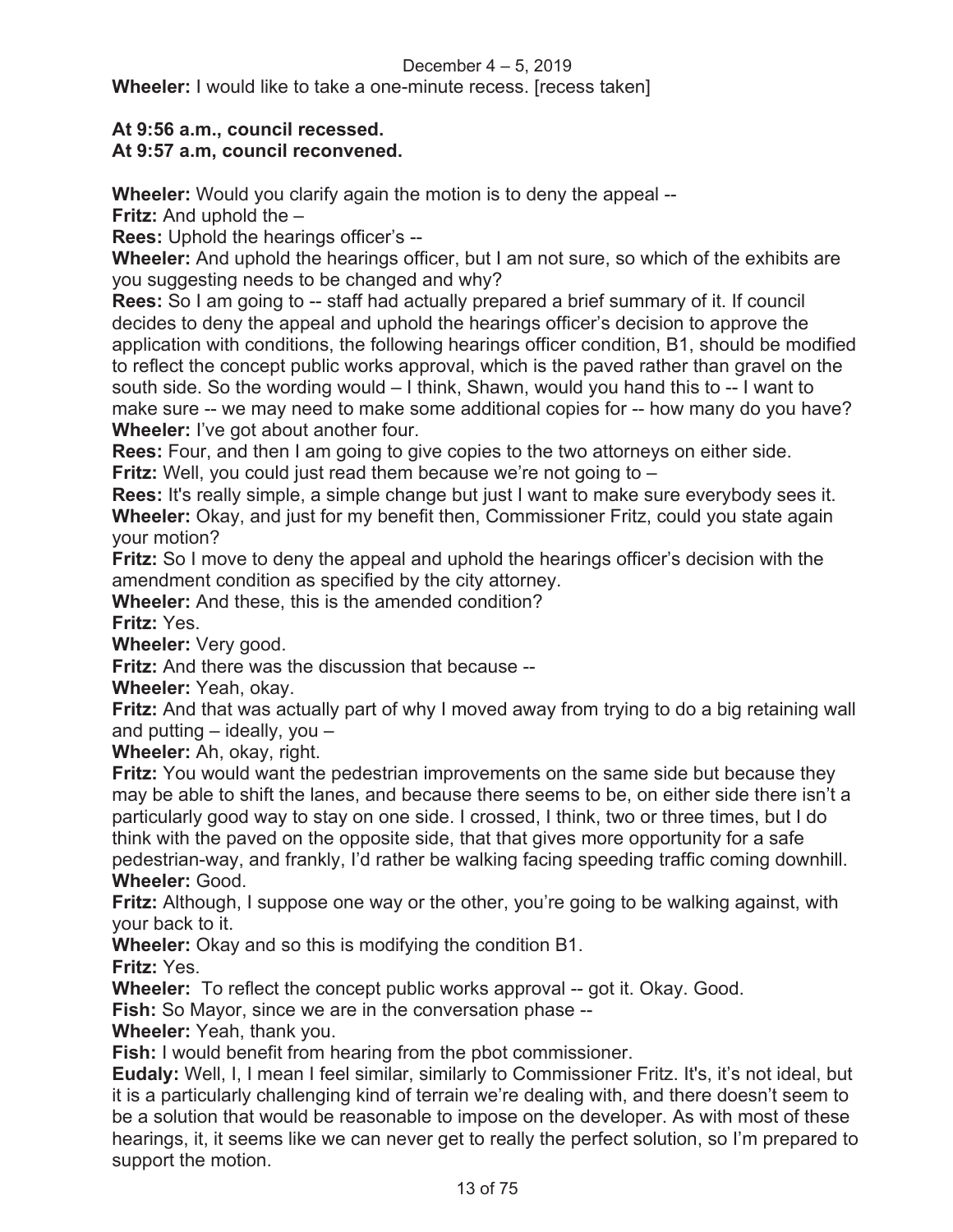**Fritz:** Thank you, and I think another factor is that there are more homes on the side that will then have the pedestrian amenity. There will not be homes directly fronting on the street from the Tangent Village. They'll be going a different way, so this will be just for the pedestrians, so it really makes more sense to have where people are coming out of their homes to have a connected pathway rather than having them cross the street. Did you have a different thought, Commissioner?

**Fish:** No, no. I'm sincerely interested in my colleagues' views on this. I think land use hearings are one of the few areas where we end up having conversations among colleagues up here in the company of concerned residents where we ventilate the issues, and I wish all of our processes, actually, had a mechanism to do that. Whether people agree or disagree, I think sharing our concerns and our values is important. This has been a very complicated issue that I tried to get my arms around, but I am grateful for the guidance that you both are offering. Mayor, do you have anything to offer?

**Wheeler:** I have something else to offer, too, and it was the discussion we had around proportionality was highly concerning to me, as well. Legal counsel made a good case that upon appeal, and this would be appealed, I believe, to the land use board of appeals -- is that correct, legal counsel? That they weigh something called proportionality. In other words, is the additional cost that we are -- or the additional conditions that we would be attaching to a particular parcel proportional to the impact caused by that parcel? And my recollection from our discussions, we're talking about, I think, was 20 units, or approximately 20 units, and the added cost, while it is a subject of great contention in terms of what the cost would be, we heard estimates in the range of 750'ish thousand dollars plus. And proportionality is one of those issues where LUBA listens very intently, and the concern that legal counsel expressed and the concern that the bureau expressed was that there is a high likelihood that our decision would be both appealed and overturned based on the proportionality principle, so that's something that's also weighed on my mind in addition to the issues that Commissioners Fritz and Eudaly have raised. **Eudaly:** Yeah, I mean, I can get a little more technical on the pbot side. We used a court recognized formula for determining what kind of road improvements are appropriate, and in this case, the formula did not add up to this as being roughly approximate improvement, which is why it was denied by the hearings officer, and although I do think the neighborhood association is justified in their desire to have major road improvements done, as I said before, this is really challenging terrain. These would not be considered roughly approximate improvements. It would likely go to LUBA lawsuit, and we would very likely lose. So, it just really doesn't seem like there's any way, any other way forward. **Fish:** Thank you.

**Fritz:** And I would just add that I am generally wanting to have the improvements on the adjacent -- on the property, and that even if it's a little beyond what the formula might say, that, in general, is the principle, is that the frontage adjacent to your property gets improved no matter where the homes are, and it's just in this case, it didn't seem feasible to me.

**Fish:** So we're –

**Eudaly:** Second the motion.

**Fish:** Taking a tentative vote now?

**Wheeler:** Yeah, and I just want to mention for the record I did receive an email from Ken Guenther prior to the closing of the written record. I do not think it's appropriate for me to read it aloud as has been requested but I will enter it into the record. Very good. Karla, please call the roll, and again, this is a tentative vote.

#### **Eudaly:** Aye.

**Fritz:** Well, thanks to everybody who participated. This was a really constructive and principled debate, and for me a really close call that as I say, you would normally want the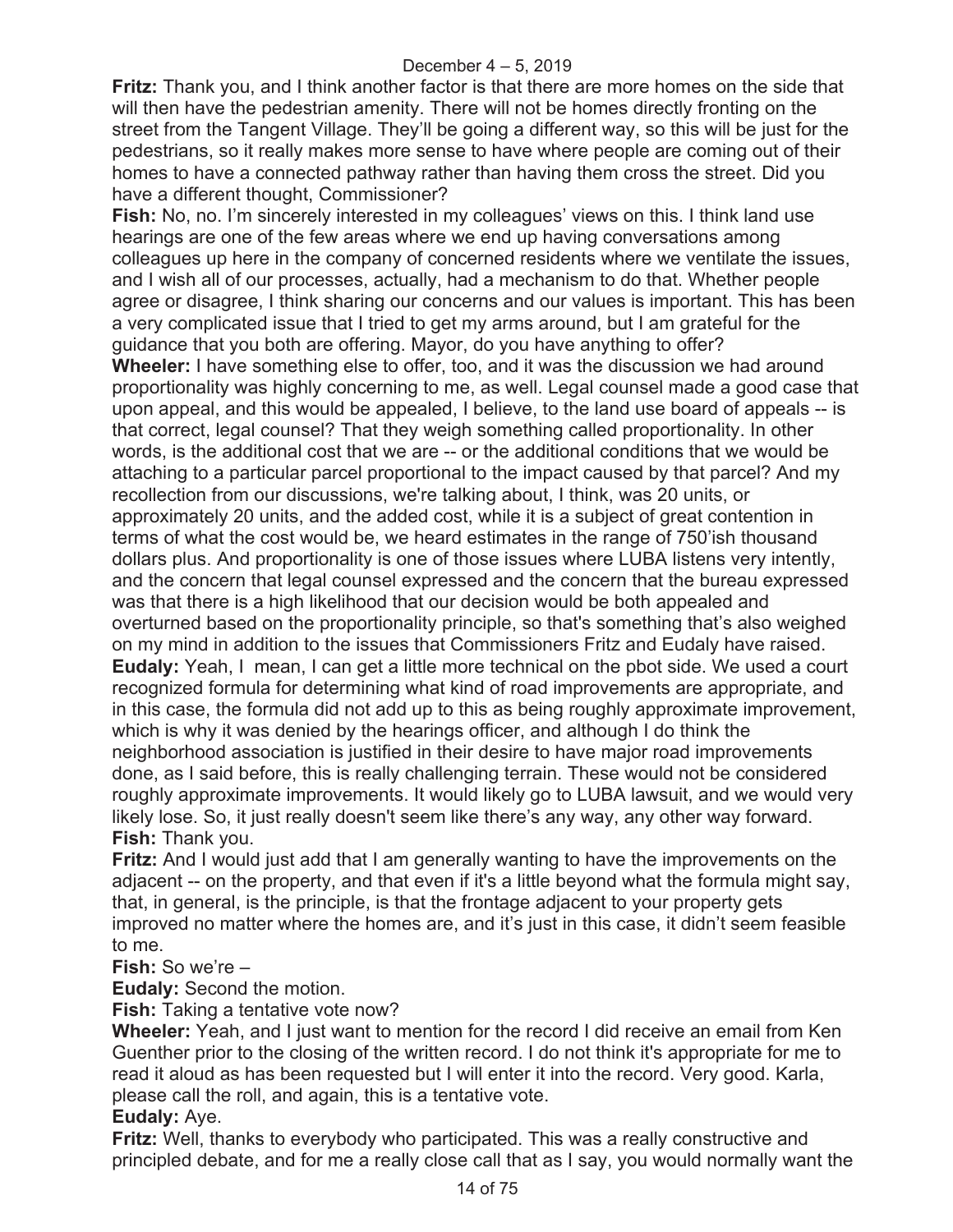improvements to benefit the property -- the people who would be living in the development, and in this case, I think that having the -- the road crossing based on the twistiness of the road and just where the current parking and ditches, etc., are, I think that staff has worked to come up with a reasonable solution, although certainly not a perfect one, and I acknowledge that I know many of the neighbors will be disappointed. Aye. **Fish:** Aye.

**Wheeler:** Aye. [gavel pounded] The motion passes. Thank you, Karla. Then can you please roll over the council's tentative decision for an adoption of findings and a final vote at a later date.

**Moore-Love:** Okay, are we thinking two weeks out? Or further? **Wheeler:** Um --

**Rees:** I suspect this one may need longer. We're going, because the applicant's attorney will need to prepare findings and our office will need to review them, so I am guessing january.

**Wheeler:** And we are pushing up against the holidays.

**Rees:** Unless there's –

**Moore-Love:** January? Does the 8th of January work? That's the first, first Wednesday. **Rees:** How about, how about a week after that, if we can get that.

**Moore-Love:** Okay. It would be 10:45 on January 15th, the Wednesday.

**Rees:** Chris, does that work for you? Yes, that works.

**Moore-Love:** Okay.

**Rees:** So --

**Moore-Love:** January 15th at 10:45:00 a.m., time certain.

**Wheeler:** All right. So we have an adoption of findings and a final vote scheduled for January 15th, 10:45:00 a.m., time certain, Portland city council. And would city attorney please provide council any guidance on next steps beyond that?

**Rees:** No, we will make sure that the findings are provided to Karla by Monday or Tuesday before adoption of findings but we will work with the applicant's attorney to get those reviewed and to you in time.

**Wheeler:** Great. Thank you. Thank you, everyone. Next item, 1103.

**Fish:** That's a 10:45, mayor.

**Wheeler:** Correct.

**Fish:** For some reason this was noted for an hour so it will throw the whole schedule off. **Wheeler:** You are right, sorry, thank you. It will. To the regular agenda, please. 1115. **Item 1115.** 

**Wheeler:** The Portland historic landmarks commission is a seven-member volunteer commission which provides leadership and expertise on maintaining and enhancing the city's historic and architectural heritage. The Portland historic landmarks commission reviews new development within historic districts, major alterations to historic resources. Numbers must have a demonstrated interest, competence, or knowledge of the historic reservation. The appointment of derek spears fills a vacancy on the commission with an individual committed to insuring that the city's goals of historic preservation serves all of its people. Particularly, those immunities who have not had their stories adequately told. The re-appointments as kristen and matthew continue their service that they have over the past four years, thank you for your willingness to serve on the Portland historic landmarks commission, and I look forward to your guidance as a commissioner. So I believe that we have hilary adam present? Yes?

**Fritz:** She probably wasn't expecting this.

**Fish:** I don't think most were expecting to come here until noon.

**Wheeler:** We will have to take a recess, we are in recess.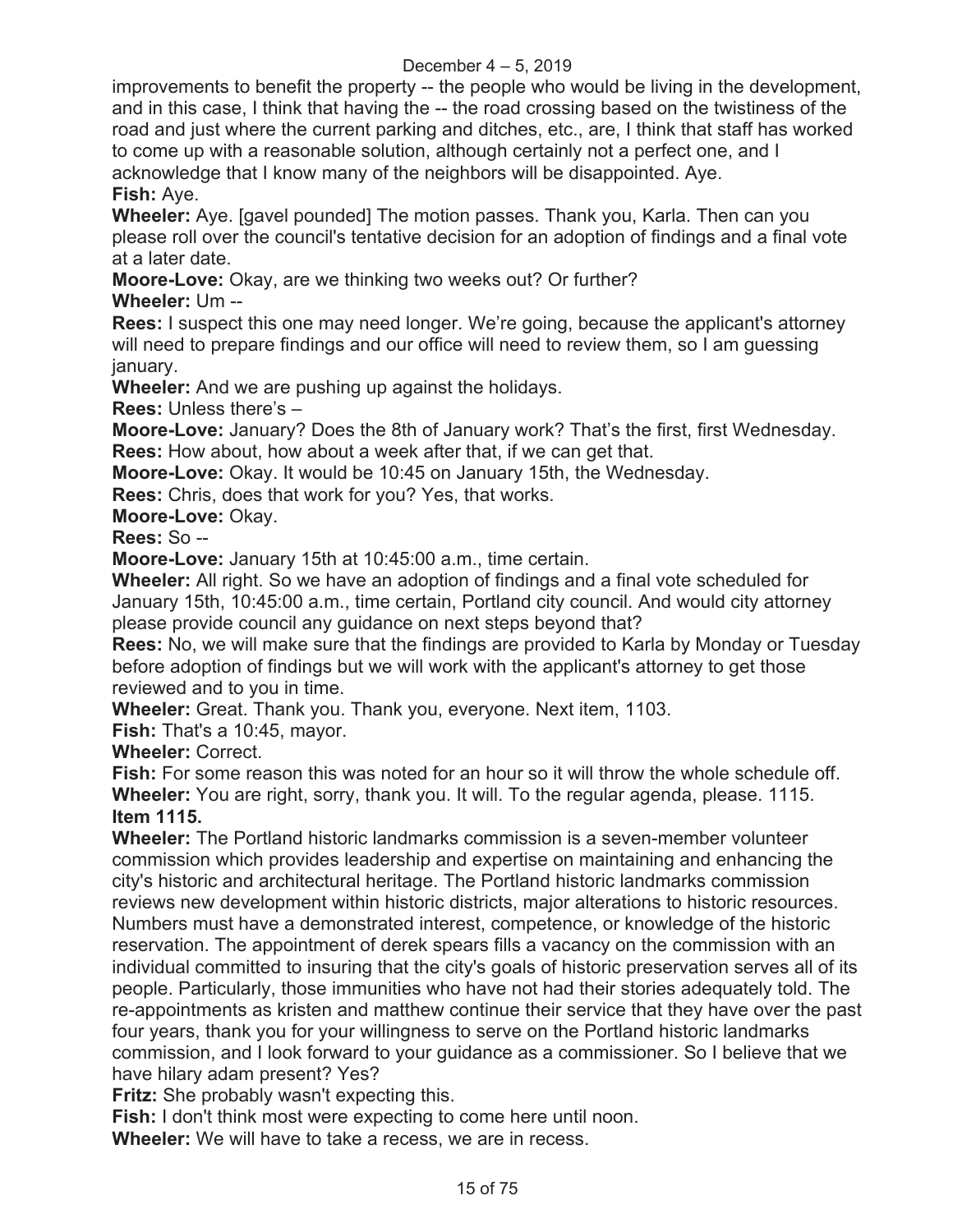**Fish:** Let's take a five-minute recess and see whether we can pull some stuff up. I may be able to get bes to come so let's take a five minute recess.

**Wheeler:** Good, five-minute recess. [recess taken] we will start with 1119, Karla. **Item 1119.** 

**Wheeler:** Commissioner eudaly.

**Eudaly:** We brought some props.

**Wheeler:** Look at that.

**Eudaly:** Sorry. I didn't notice that we were back in session. Oh, my, look at that. Okay. Thank you, mayor. This is -- no, I am on the wrong item, what item?

**Wheeler:** 1119.

**Eudaly:** This clarifies an existing practice around reserving on-street parking in a metered district that will make it clear when a parking reservation takes effect and when parking enforcement can order a tow to enforce a temporary street use permit. Here to provide details and answer questions is parking enforcement supervisor donald hunter.

**Donald Hunter, Parking Enforcement Supervisor, Bureau of Transportation:** Yes. **Eudaly:** As well as mike. Welcome both of you.

**Mike Crebs, Parking Manager, Bureau of Transportation:** You bet.

**Eudaly:** Take it away.

**Crebs:** I will go ahead and present. So, the way it works, so --

**Eudaly:** Put your full name on the record.

**Crebs:** Mike krebs, parking manager of pbot.

**Hunter:** Donald hunter, parking enforcement supervisor of pbot.

**Crebs:** Thank you, sorry about that. So what happens, when you have a construction thing going on at your business and you want to rent the space on the right-of-way in front of your business, to put some pods or some, some construction vehicles or something like that, you pay the city \$70. You pay them \$70 for each space, and then what happens is the parking enforcement officers go out and place signs up, temporary, and each, each metered space downtown has a little metal plate by it, and this plate on the bottom has a magnet, and it sticks to the plate, and we set those up, if there is not a metal plate in place, we go ahead and put on the plastic cover on the signs that lets you know that parking is temporarily prohibited in this area for whatever the designation is so the date, the time, the delineators or signs, and the next day we can tow the following day once it is in place and verified, and what happens is you bring in your notices, a car parked there, and you call up the parking enforcement, they come out, and we take pictures and make sure it is still there and make sure that the car does not have permission to be there, and we tow the vehicle. Once it is to do the owner has the right to appeal before the hearings officer. Up until two years ago the hearings office was finding in our favor under the current title 16 code, but two years ago the office took a different interpretation than in the past. What we are asking today is to change that to make sure we do not have to verify the signs every day. The current hearings officer believes the code states that every day we have to go out and make sure that the signs are erected properly. There is 700, or 800 signs out there which would require us to go out and verify daily every single sign. We don't have the capacity to do that. So in the code change we are requesting is that once it is up, no further verification is necessary. We believe that's a good thing because we verify it and put it up. We verify it again where we get the call to actually make the tow from the space. We set it up, get called and confirm it is there and make the tow.

**Fish:** I want to be clear, if we support this ordinance, there would be an additional check prior to towing to make sure?

**Crebs:** Yes. So you call us.

**Fish:** That's the safeguard for the member of the public?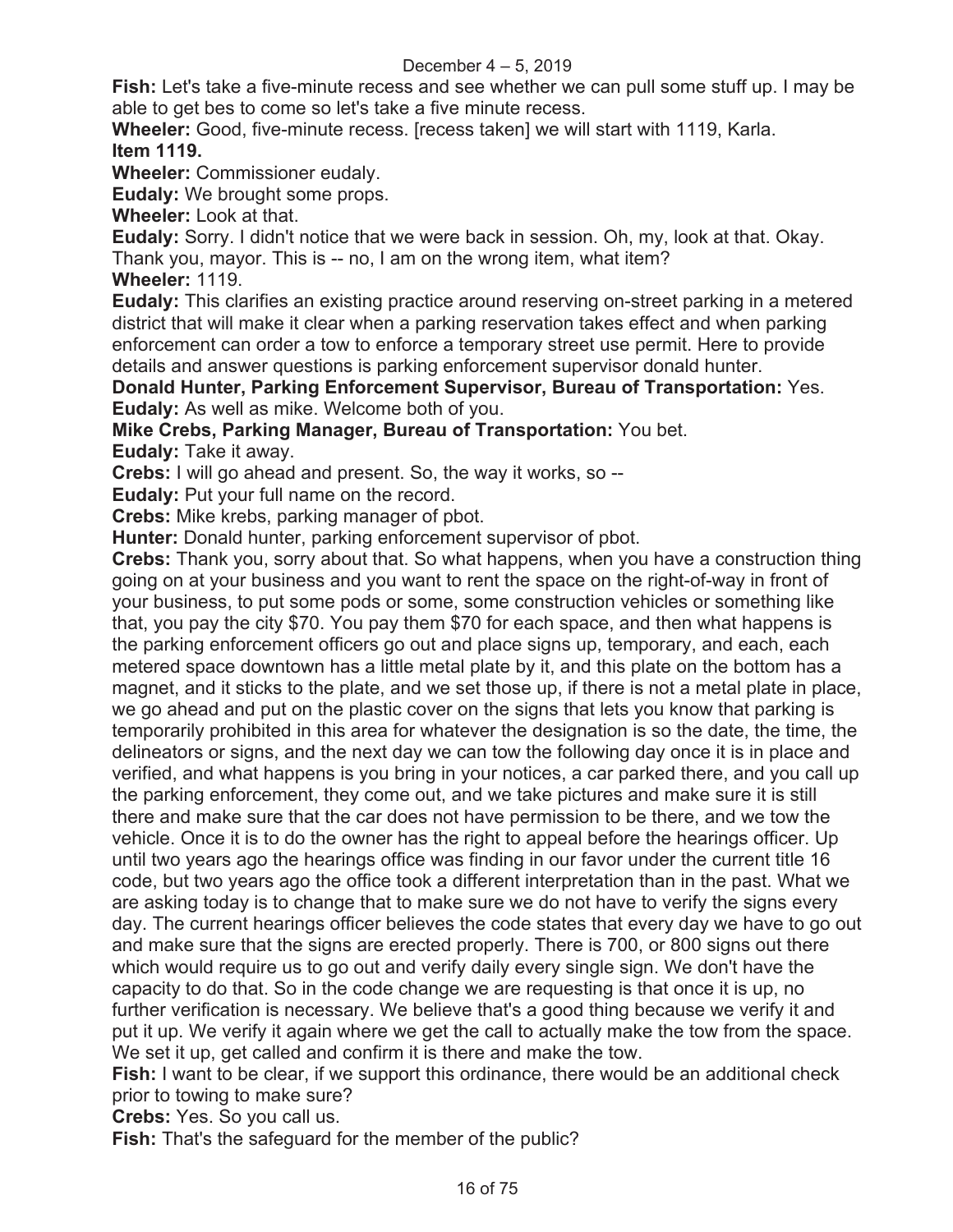**Crebs:** Correct. We will come out, verify it, we will say yes, it is erected properly, take a picture of that sign, in conjunction with the car that's parked in there, so you can take a picture and the car is parked in front of the sign, so we confirm it when we get call out. We will not tow it, if it is not properly there or not there at all. We would not tow the vehicle, or it would be at our expense and not of the owner's expense. It is a business agreement. People hired us, or actually, they purchased a service from the city, I would like to rent this space, you know, city of Portland for \$70 a day, and we will rent it to you and make sure it's cleared out so you can conduct your business. So, we think it's good for us to uphold our bargain. You paid \$70 a day and you expect that to be there to put your pod or trash cans or your dumpsters or whatever that may be or your equipment. So this is, this has been going on for decades. Donald can vouch for that. It has been going on for decades, but what recently caused it to come to our forefront was the hearings officer interpreted it as we had to verify the signs every single day. In the code we are asking it does not have to be verified once in place, the original time, until we go back and see us parked improperly.

**Eudaly:** Mayor? I will just say that I am not a fan of having to tow cars because it's a stressful experience. It's a hassle, it's an expense for the owner but we have to be able to allow people to do the work that needs to be done, and we have to occasionally tow cars, and as mike mentioned, the car owners have an opportunity to appeal if they feel that it wasn't properly noticed. If we have to go back every day and check 800 signs, the cost, I imagine, would have to go way up because we can't provide that service for free, and it's really not a good use of our time.

**Fritz:** So I support what's on the table here. I am just wondering with the parking and the various other ways that people can use their phones to pay for their parking in the future, you might look at, could we just call the person who parked the car and tell them to move it within, you know, 15 minutes or it will be towed?

**Eudaly:** I was wondering that, as well. You cannot just stand on the street and holler, whose car is this.

**Fritz:** But with technology, we know who they are, and we can call them and that way we get the same result without them -- it's just something to look into.

**Crebs:** That might make sense. I don't know how feasible but it might be faster than a tow in some cases, so it's something that we could explore. The last thing that I want to do is tow someone's car. Some of these folks are in a hurry, don't see the sign. So, it's, it's not - we take towing very seriously. This is the last thing that we want to do but there are times when hey, I have got a construction -- I have got a cement truck here and someone is in my spot and I have got to pour cement. We do, do that.

**Fish:** Mayor, if I may, and this is slightly off topic but since you are here, I wanted to make sure that I understood this. So, from time to time when I am walking around the city, I see a situation where there is construction going on, and the developer, or the contractor has moved the fence onto the road, and usually it results in blocking the bike lane. But,

physically it intrudes onto the street, which seems to me different than what we are talking about today. But what is the law with respect to that piece?

**Crebs:** Yeah, that would not be in our -- that's issued by, I think, bds and those folks, and the permit center. I don't know for sure, sir. I don't have an answer because that does not normally involve the parking enforcement.

**Fish:** But it is interesting. It's one thing to say we're renting you the parking specialty, in which case you can put, you know, whatever you want in that spot and have access to it. It's entirely another thing to move the fence and block off a sidewalk, a bike lane or intrude into the roadway, and at some point, I would appreciate clarification as to what our ground rules are in that area.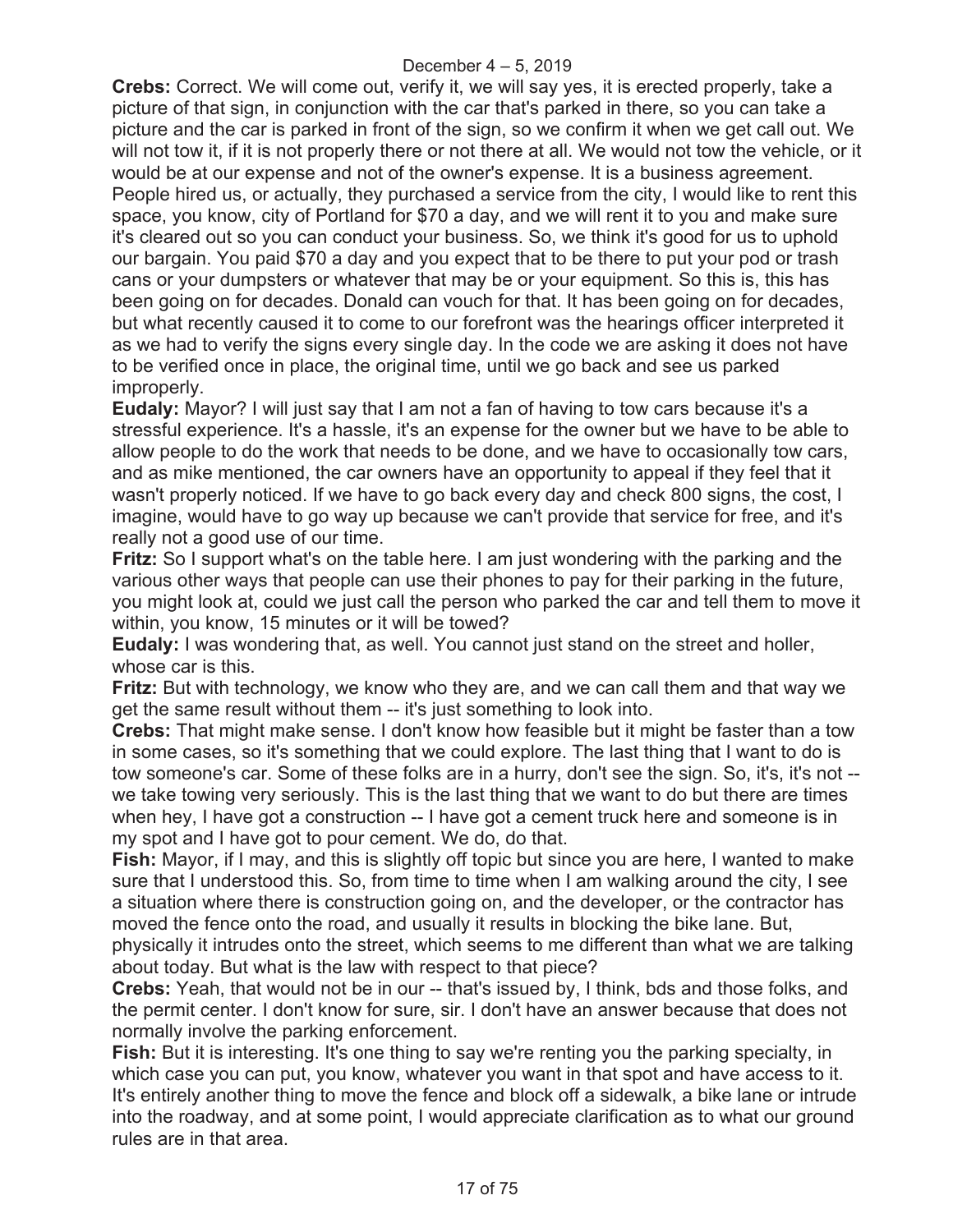**Crebs:** What I can do, I can contact the folks that approved those kinds of things, and I can have them get back with you and your staff.

**Fish:** Inadvertently create a lot of --

**Eudaly:** I thank you for that. I purchased a couch from an individual last week who had a broken jaw and broken wrist because he was driving west on rosa parks. There was a utility sign, one of the big kind of, you know, vinyl orange signs in the bike lane. He swerved around it and hit some wet leaves and wiped out, and so it's a real danger. A lot of road users use our bike lane as a storage space, and it needs to -- it needs to stop. That is a permitting issue when there is construction and a parking issue, so I am following -- I found out the date, time, location of that accident, and I am going to be following up to figure out who had that permit.

**Fish:** When appropriate, I would appreciate an update on that just to better understand what our rules are and how they are being violated.

**Crebs:** Okay.

**Eudaly:** I am happy to do that. All right, so mr. Hunter, did you have anything to add or is that it?

**Hunter:** I don't have anything to add. I think mike covered it pretty well. **Eudaly:** Okay.

**Wheeler:** Very good. Thank you, gentlemen. Is there any public testimony on this item, Karla?

**Moore-Love:** Yes, we have three people.

**Wheeler:** All right steven entwisle charles.

**Charles Bridgecrane Johnson:** Good morning, charles bridgecrane johnson and I wanted to thank you for this well arranged, assertive, not aggressive conversation. One thing that's unfortunate, commissioner eudaly has stepped out because when we talk about any kind of funds related to parking, more and more people are getting confused, I think, about what city money -- how does money get into the tri-met system where there is so much more recently public concern about fair enforcement, and so possibly one of you will be curious enough to ask when the \$70 is collected to rent these spaces, where does that money go and how does it get used. Although I was glad for the scope of the conversation, the fact that we got into bicyclists and pedestrian safety, I do think that the other issue that kind of should be touched on, I think, when he was first presented the idea of taking out the little pole attaching it to the magnet sounds like 70 covers the cost recovery but maybe that should be addressed in a more diligent way to actually talk about what the estimated average expense of dispatching is because it's going to change. If you send somebody out, and it's a place that they have one parking space that they are securing for a pod, \$70 still probably covers it. If it's a whole block of places, then we're kind of getting -- somebody could make the argument, personally, that we're getting too much money if we are covering a long string of parking spaces. So I don't know if anybody else will want to have that addressed. There it is. Thanks very much. **Wheeler:** Thank you. Good morning.

**Maggie:** Okay. So my question would be yeah, how much money do you get from the parking meters and where does that money go? That's an excellent question that I am sure that all citizens of Portland would like to know. Then the other thing I would say is I am looking for the day when there are just places to park on the periphery of Portland, and then people just get around with a scooter or you know, some other electric form of transportation, and it's just bikes and scooters around you know, say a mile or two area. When you are talking about aging and disabled people, you know, you can use those neighborhood electric vehicles that can be adapted for disabled use. So, yeah. Does that complete the public testimony?

**Moore-Love:** Yes, that's all who signed up.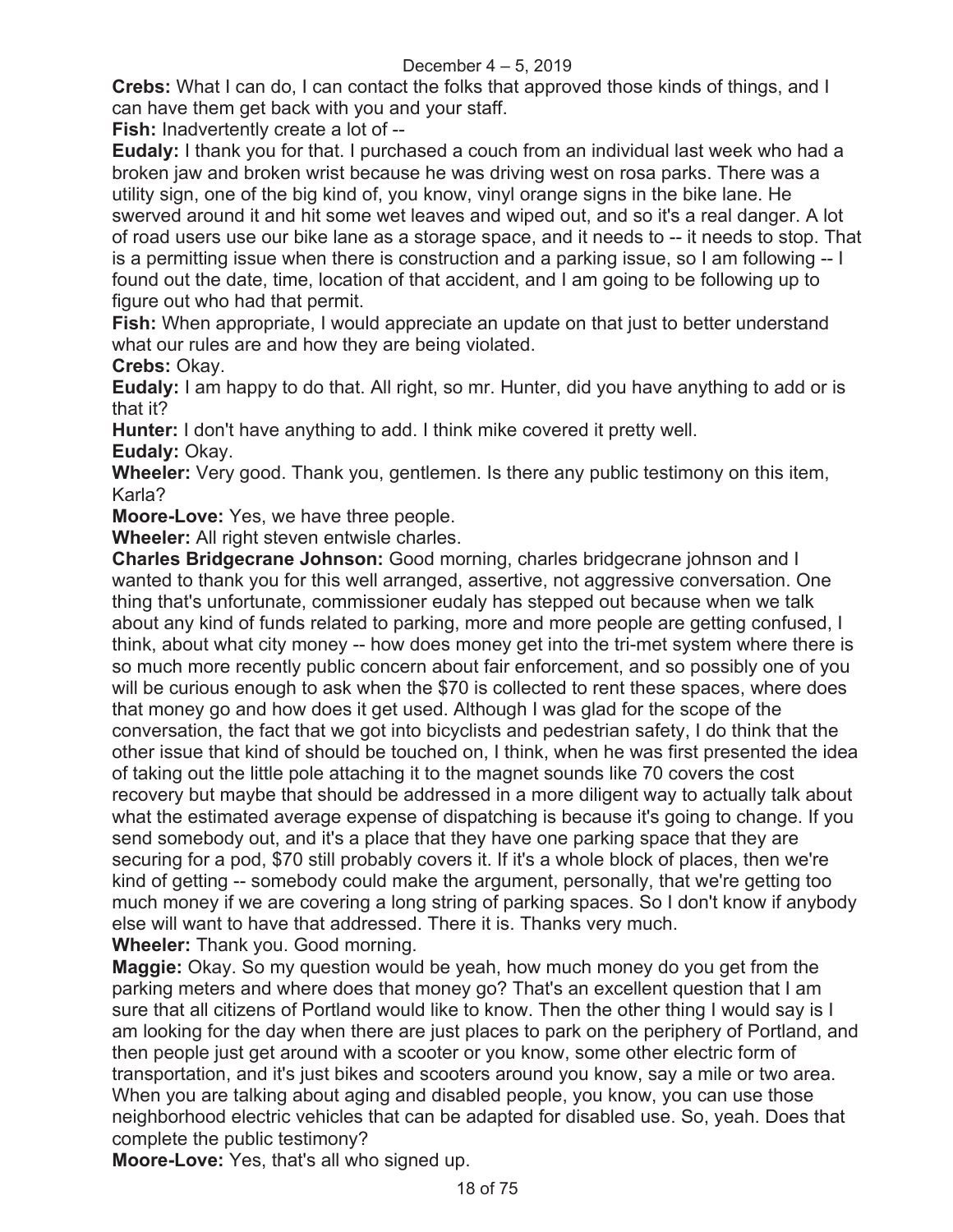**Wheeler:** This is a first reading of a non-emergency ordinance, moves to a second reading.

**Fish:** May I propose we take up 1121? It's a second reading.

**Wheeler:** We have staff for several others. Karla? Second reading.

**Fish:** Come on up.

**Item 1121.** 

**Wheeler:** This is a second reading, we have heard the presentation and taken testimony. Is there any further discussion? Seeing none, please call the roll.

**Fritz:** Aye. **Eudaly:** Aye. **Fish:** Aye.

**Wheeler:** Aye. [gavel pounded] the ordinance is adopted. And joe, you are here on -- **Wheeler:** Read 1120, please.

**Item 1120.** 

**Fish:** I have brief introductory remarks, and you have a power point, right?

**Joe Dvorak, Bureau Enviornmental Services:** We do.

**Fish:** Do you need Karla's help with that?

**Dvorak:** We do.

**Fish:** So Karla, if you could help them to set up the power point, I will do the opening comments. Colleagues, this project will allow the bureau of environmental services to replace undersized pipes in northwest Portland. The project will protect public health, properties, and the environment. It will reduce the risk of sewer backups to 31 properties, and street flooding risk at 16 locations. A few background notes, this projects is in the willamette heights neighborhood. There have been six reported basement sewer backups in the project since 2008. We will get into the other details in a second. Here today to give us a brief presentation is joe dvorak, design services division manager, and julia sheets, project manager, both of whom work for the bureau of environmental services. Welcome and thank you for rearranging your schedules to accommodate council this morning. **Dvorak:** You are welcome. Good morning, mayor and members of the board of council. We have a short presentation and here to answer any questions you may have. I will turn it over to julia sheets at this point.

**Julia Sheets, Bureau of Environmental Services:** Thank you. For the record, I am julia sheets. The project manager on the northwest thurman street reconstruction project. Thank you, mr. Mayor and commissioners for having us, and thank you for keeping us on our toes. The project, as commissioner Fish said, is located in northwest Portland in the willamette heights neighborhood. The purpose of the project is to increase the capacity. As commissioner Fish stated there were six basement backups since 2008 and the city, actually, received complaints about the basement sewer backups four years ago in the neighborhood. This project directly addresses those complaints, and upsizing the sewer will resolve the risk of backups at 31 properties throughout the neighborhood as well as risk a street flooding at 16 locations. The project will construct, replace, or rehabilitate approximately 4,800 linear feet of sewer main line, using open trench and -- trenchless construction methods, and in some areas it will be upsized from 10 to 20 inches in diameter, so a significant upsize. The project will improve access for future maintenance due to some abandonment work we are doing under the bridge. Additionally, bes is partnering with the bureau of transportation to construct nine curb ramps which will improve ada accessibility in the neighborhood. There is several challenges on this project. One of which includes historical landslides that have occurred within the project area, most recently in 2017. The photograph here is from a landslide that occurred in 1950. The paragraph illustrates the second challenge that we have on the project, which involves a trolley that used to run up northwest thurman street that has since been abandoned, and the tracks have been paved over. So that results in the project having to remove over 2,000 linear feet of buried trolley tracks. An additional challenge of the project is traffic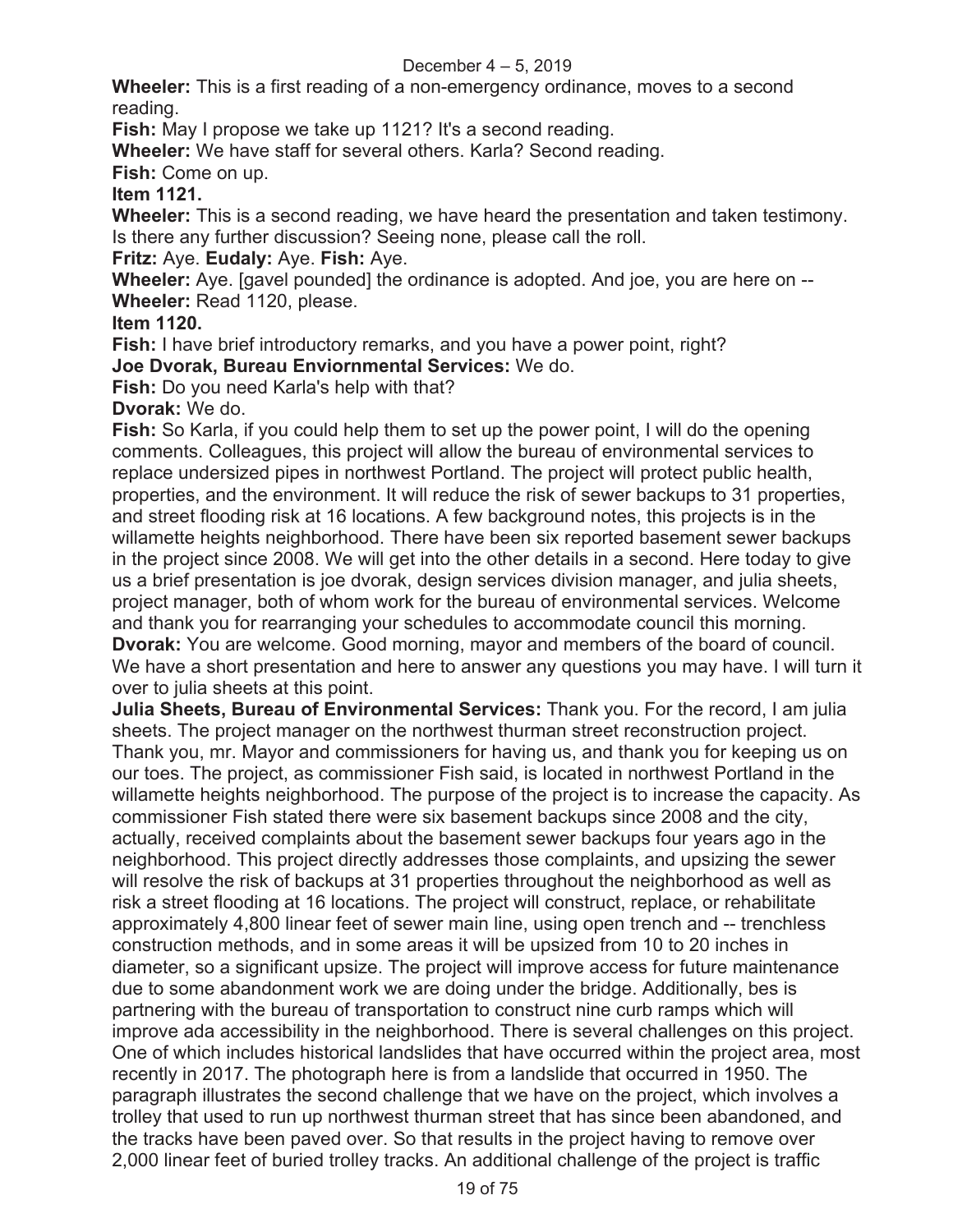control. Due to the curved streets of the neighborhood and narrow lanes, as well as the trimet bus line that runs up northwest thurman street. Additionally, there is high traffic on northwest thurman street due to the leaf erickson entrance to forest park at the top of the street on the west end. Working around the bridge may prove challenging due to the foundations of the bridge which are over 100 years old. This project has included measures to address all of these challenges proactively, including advanced coordination with tri-met, vibration and settlement monitoring and a stipulation for part of the work to be constructed during the dry season, which we are defining as june through november public involvement for this project includes community outreach staff having been involved with the community in the neighborhood since project design began. The outreach staff has been involved with the property owners and tenants, impacted neighborhood associations, and tri-met, and other city bureaus and other community partners. Public information has been provided to the community in the form of mailed notices, e-mailed updates, and next door posts, the project web page, and the phone hotline and the site visits. The engineers' estimate for this project is approximately 4.68 million, and a level of confidence in this estimate is high. We anticipate construction beginning in june of next year, 2020, and we do, as I mentioned earlier, we have the driest season construction windows. We are going to need two of those to complete the project therefore, we anticipate construction lasting approximately 530 days or about a year and a half. That's all that I have. Thank you again for your time, and we welcome any questions.

**Fish:** Keep that photo up, will you, for a second? I love these old photographs. I guess that's how we used to do the sewer construction. And dig it. It's hard work. Thank you, julia and joe, as usual, for an outstanding presentation. Colleagues, questions? We do acknowledge this will be disruptive. There is a main access point to forest park along thurman, but the community -- the folks who live in that area have been advocating for this work for some time, and we're pleased that we are finally able to move forward, and make these changes. Thank you both very much.

**Dvorak:** Thank you.

**Wheeler:** Thanks a lot. Is there any public testimony on this item?

**Moore-Love:** We have three people.

**Eudaly:** Once again, I am just very pleased to see the bureau is working to go to kind of minimize the impact to the neighborhood and deliver more benefit with the pbot. **Fish:** The enhanced collaboration between pbot and bes, is a great story. In projects

ranging from northwest to southwest to the other side of the river, and we are particularly please that we will be able to add the curb cuts to bring the sidewalks up to ada standards while we are doing this. So, thank you for that partnership.

**Eudaly:** Thank you.

**Wheeler:** You are welcome to go. Thank you very much, both of you. Good morning. **Charles Bridgecrane Johnson:** Good morning, commissioners. Charles bridgecrane johnson. Thanks, you all, and leaf erickson, I guess. It's interesting that we have designated that leaf erickson entrance, I can't remember if there is a drive up there or not, but his impact on the people living there was like zero and the rest of us white folks that came by, carry a bit more responsibility, and I hope -- it's been a while since I entered forest park, but it would be interesting to see how much we have that really recognizes the crimes that occurred for us to have control of this land. One thing that was interesting when we talk about the impact on this neighborhood was to look back to last week, item 1095, which was the portsmouth, arbor lodge, kenton rehabilitation. When we documented that, when that was documented and presented to council, there was interesting demographics that were analyzed and talked about who was living in the neighborhood and how things were working, and for this particular neighborhood, we decided not to give that the same level of attention am there is all kinds of speculative reasons why that might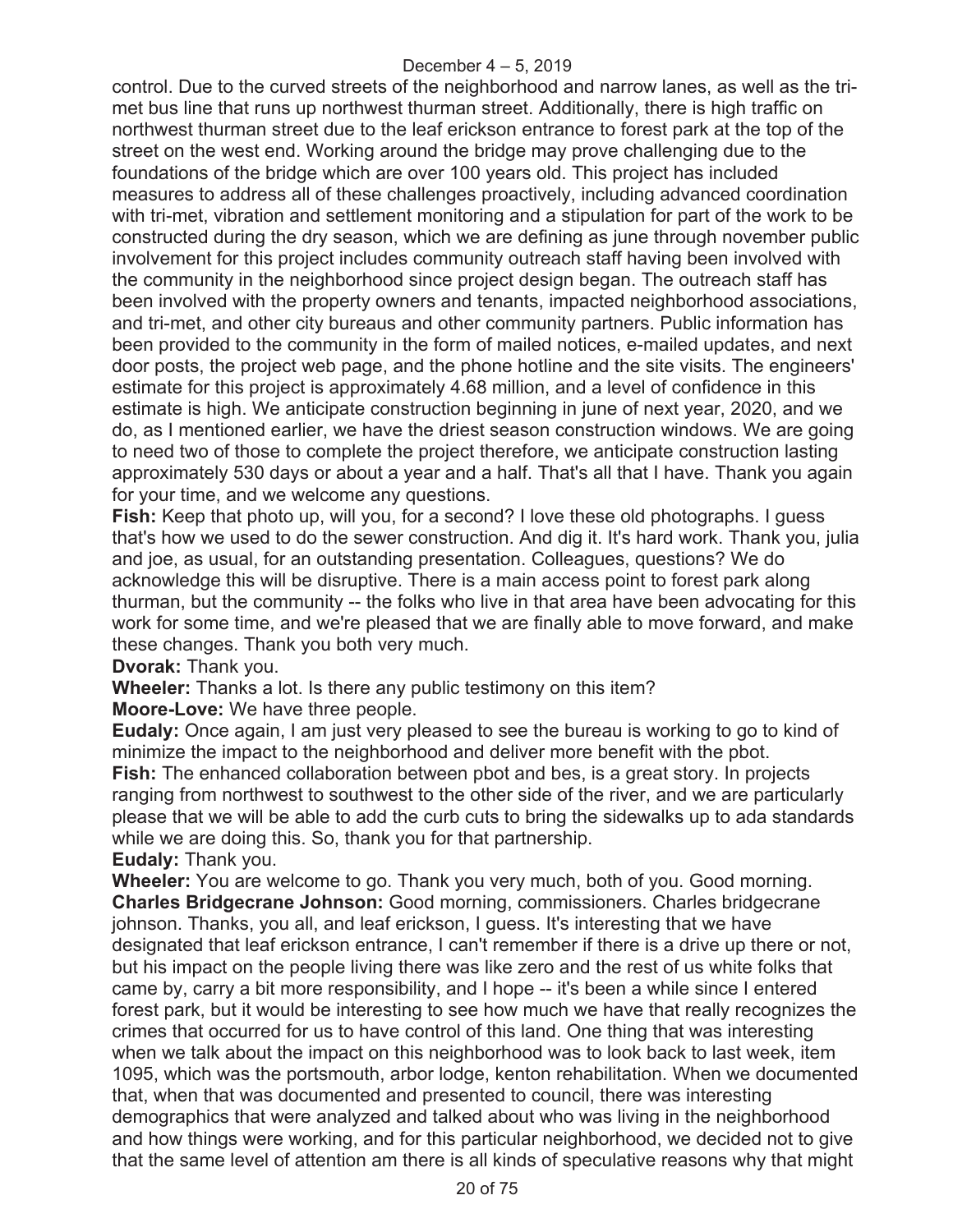be, but the project sounds, is soundly researched. I don't know if there should be a little caveat like if the bridge calls down how much does that change the estimate for the project, but I have faith that the seismic and settlement monitoring, that's unlikely to happen, and these people will be able to keep the poop out of their basements in the future. So I look forward to you voting in favor of this. Thank you.

**Wheeler:** Good morning.

**Maggie:** Okay, yes, go forward.

**Wheeler:** Appreciate it. Any further discussion?

**Fish:** Just again want to thank our presenters for their super work, and we will be back on a regular basis with a lot of projects throughout the city, and we are hitting our stride, and we thank the council for the full support of our work and thank you if pulling all this together.

**Wheeler:** Thank you. This is a first reading of a non-emergency item, moves to second reading. Commissioner eudaly, this is yours, 1118.

#### **Item 1118.**

**Wheeler:** Commissioner eudaly.

**Eudaly:** Thank you, mayor. This is a signal rebuild project to facilitate left-hand vehicle turning from southeast woodstock boulevard onto southeast 52nd avenue. It has pedestrian crossing improvements, striping and signage improvements and traffic signals. I know that eminent domain is a trigger word, and I want to assure you this is an extremely small area that will be temporarily -- we'll be temporarily working, in and as far as I know we received no remonstrances, so here to provide details is pbot right-of-way agent allen kilmer. Welcome.

**Ellen Kilmer, Bureau of Transportation:** Good morning, mayor and commissioners, as commissioner eudaly said, I am with the right of the way commission with pbot, and thank you for the introduction. As you said, agenda item 1118 would authorize eminent domain authority and allow us to offer just compensation for property rights needed in connection with this project. The signal rebuild at southeast 52nd and woodstock. The property rights in question would support the reconstruction of the sidewalk, particularly the ada ramp as well as signal improvements at the intersection. I would also like to mention that I have made contact with the one property owner is affected, and they have declined attending today. I am happy to address any questions that council may have.

**Wheeler:** Not at this time. Thank you. Thanks for being here. Is there any public testimony on this item, Karla?

**Moore-Love:** I believe that he left. Steven entwisle?

**Wheeler:** He's gone. Very good. Any further discussion?

**Fritz:** Thank you for a thorough presentation addressing my concerns.

**Wheeler:** Thank you. Karla, please call the roll.

**Eudaly:** Thank you, ellen. I vote aye.

**Fritz:** Aye. **Fish:** Aye.

**Wheeler:** Aye. The ordinance is adopted. 1116, Portland housing bureau.

**Item 1116.** 

**Wheeler:** Colleagues, when council approved code changes to establish new zoning for residential manufactured dwelling parks, the changes included an option for park owners to pursue a density bonus. It is available for half the dwelling units have restricted affordability levels no more than 60% of median income. The housing bureau is here before us to establish a new section of title 30, the affordable housing code section, in order to implement the density bonus program. Welcome.

**Dory Van Bockel, Bureau of Housing:** Good morning, mayor wheeler, commissioners. My name is doory vanbuckle, a energy of the development incentives team at the Portland housing bureau. And here to talk to you about implementation of new code for this new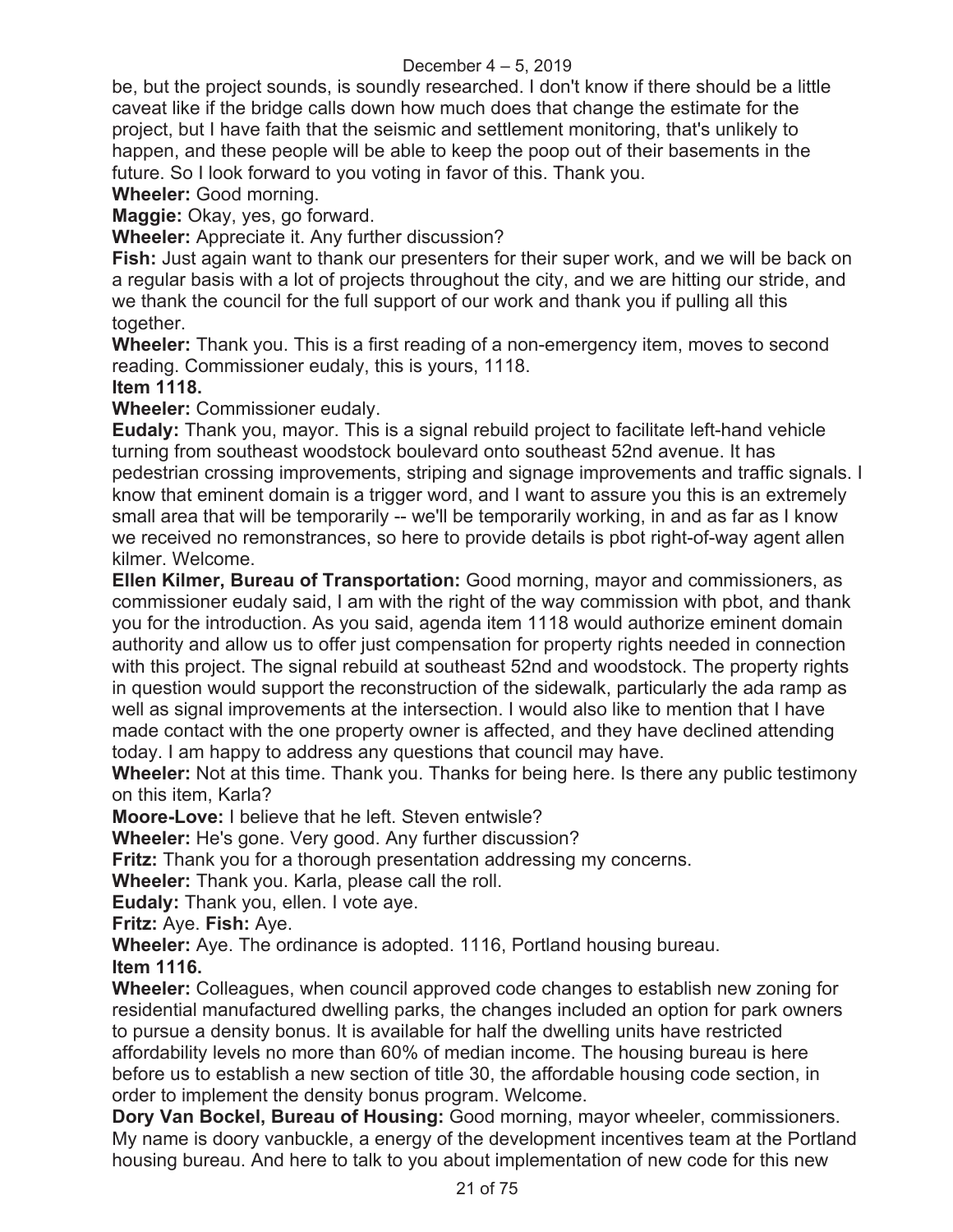bonus program that was put into place into the city code last year. So what exactly is the mdp program? It's the manufactured dwelling park affordable housing density program, we are referring to as the mdp program, and as mayor wheeler mentioned, this was implemented into the zoning code and allows for a density bonus in exchange for affordable housing. With the goal of preserving the lower housing cost options that are provided for within manufactured dwelling parks across the city. The density bonus is voluntary, the allowance for property owners to either maintain an increase of the density on the site or to transfer that density elsewhere. To another site, and that's something that we will partner with the development, the bureau of development services in implementation. To qualify for the density bonus, mdp, manufactured dwelling park, would need to restrict 50% of the dwelling units within the park, and those households would need to earn no more than 60% of area median income. We are proposing a period of 99 years, and a requirement for annual certification of tenant incomes and rents as the bureau otherwise requires of other projects within our portfolio. The process and time line to date for moving this implementation into effect, the council approved the zoning code previously. We have had a presentation to the housing advisory commission, a couple of different times, and have received stakeholder feedback through a couple of meetings with the property owners across the city of the manufactured dwelling parks affected by the zoning code. And we are here today to adopt the code implementation. We still have a process of implementing administrative rules to fine tune the operations of the program. The day-to-day, what we will do to process the applications and such.

**Fish:** Can I make a comment about this slide? I wish, in almost every presentation, that we got as a council, we had a slide that's as clear as this one is in terms of explaining where we are in the process, what our role is, what follows. There is a lot of stuff coming at us, so when you take a time to put this, you know, on a graphic, it is enormously helpful, and I want to thank you for doing that. I urge my colleagues to do this as much as possible. **Van Bockel:** I will thank cassie graves on my team who put that together for us. But yes, it's helpful for us to keep track of the different initiatives, as well, so the housing bureau does have, an administrative rule process where we will publish a draft of rules, allow for a 60-day period of comment by the public, including a public hearing, and so upon approval today, we would be hereafter implementing that process to implement the rules. That is the end of my presentation. If you do have more questions, I am happy to answer them. **Wheeler:** Thanks. Dory, when you established the density bonus program and you established the levels, did you do some degree of marketing or outreach to find out what the level of demand would be at that level?

**Van Bockel:** So the -- part of the implementation in -- of the zoning code. I am not sure what work had been done at that point since it was part of the establishing of the new zone, itself, for manufactured dwelling parks, or residential, so that established the 60% of median family income amount. It also established the requirement that 50% of the units meet the threshold. With the bureau, what the bureau has proposed is the 99-year affordability period, and primarily because it meets the same guidelines as is in our other long-term affordability portfolio.

**Wheeler:** I would be curious to see what the level of demand is for this, and I am very proud of the, the base work that was done around the manufactured dwelling parks. That impacts approximately 3,000 units of housing, and so it was quietly done. It will have the significant impact, and I appreciate the work the housing bureau has done there. Commissioner Fritz, did you have a question?

**Fritz:** Yes, the planning bureau did look into the market research that you questioned about.

**Wheeler:** Excellent. Thank you. I appreciate it. Any further discussion? Karla, public testimony on this item?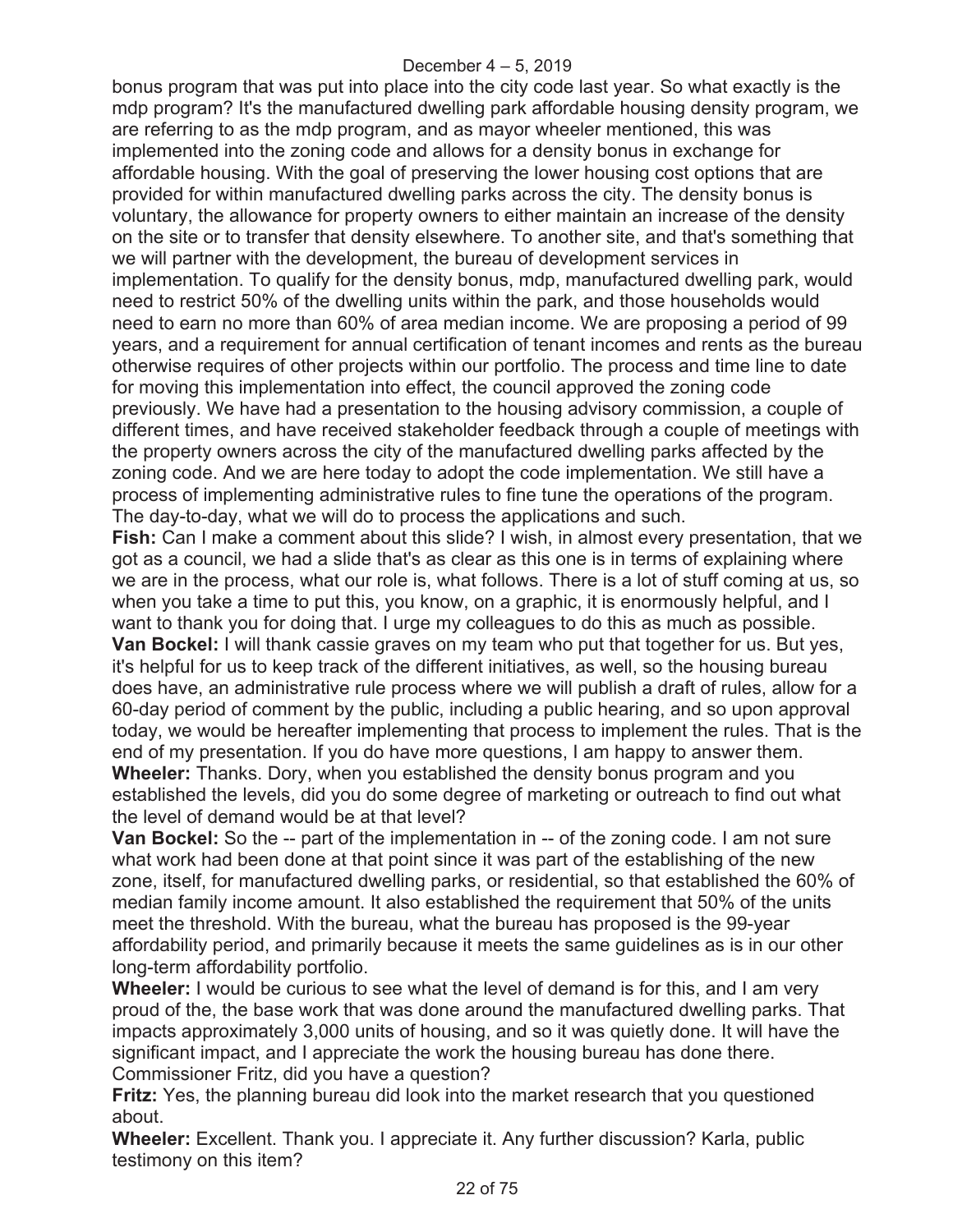**Moore-Love:** I believe maggie and charles bridgecrane johnson. **Fritz:** Thank you.

**Wheeler:** Thank you. Thanks, dory. Good presentation. Appreciate it.

**Charles Bridgecrane Johnson:** Good morning, charles bridgecrane johnson, and I am not sure how to be passive aggressive about this horrible situation with agreeing with both the mayor and commissioner Fish, but the -- one thing that I think that could have made the presentation even better, if we had gone more vigorously into the equity discussion, the quadrants, and the placement of this housing, but since I was not super getting the data from the slide, it was interesting to note that -- a bit surprising that in the electronic pdf, which is only four pages, 140,000 manufactured homes, oh, that's in Oregon. That's interesting, not Portland. The next one is number three, the Portland, and the main thing that I think would be -- when we talk about, we take it in a binary way, the east side, west side equity, what percentage of these mobile home parks are constrained to the killingsworth corridor or the powell corridor? Obviously, there are a lot of complex things with the real estate market and how housing was developed, but with commissioner hardesty not present today, I think especially it is important that we talk about doing, even though this was a great presentation with that special process, to have some, somebody deal with the gis, so that we know not just statistically what we are talking about as far as the mfi but also geographically who are the people and where do they live and powell and 111th. Killingsworth, in the 1970s, and stuff like that, and be mindful of how far these people are having to go to work, and how do we continue to provide them with economic opportunity for growth? Thanks very much. The package looks like it will do good things, and I look forward to your passage.

**Wheeler:** Thank you. Good morning.

**Maggie:** I agree with what charles said. I want to know why do we have to stop with this zoning in certain corridors? Why can't we have residentially owned commons in every neighborhood so that we have an equity in that the rich are living next to people who are low income. What's wrong with that? And why can't we zone these in every neighborhood, and why can't we have tiny home villages that are residentially owned commons in every neighborhood. There is so many abandoned, boarded up homes. If those homes were demolished and taken down, and you took over that property, and you turned it into a residentially owned commons with, you know, four, eight, 12 tiny homes, depending on the size of the property, where they are paying for the liability, and they are doing the landscaping and the management because they have collectively come together and thrown in their 200 or 300 a month together to maintain everything. I don't see why you couldn't do that anywhere. No matter what the neighborhood. Why, why specific areas? **Wheeler:** Thank you. I appreciate it. Thank you both. Any further discussion, colleagues? Please call the roll, Karla.

**Eudaly:** This is a really, I think, smart and creative approach to generate more affordable housing. I am really pleased with the work we have done around protecting residents of manufactured dwelling parks, which are -- come with a unique set of needs and challenges. I vote aye.

**Fritz:** I am really happy to support this. Pamela and ed took me around the manufactured home community on highland when I was campaigning in 2005, and again in 2007. We knocked on doors. I came to realize what a wonderful option some of the manufactured home parks are and how they are not mobile at all. So I want to thank clair adams for helping to get the policy on mobile homes for manufactured dwellings into the comprehensive plan, and mayor hales' administration and the continued work, good work at the planning bureau and the housing bureau in making ways that make it legal to encourage this and given the consensus to keep this really useful type of community, while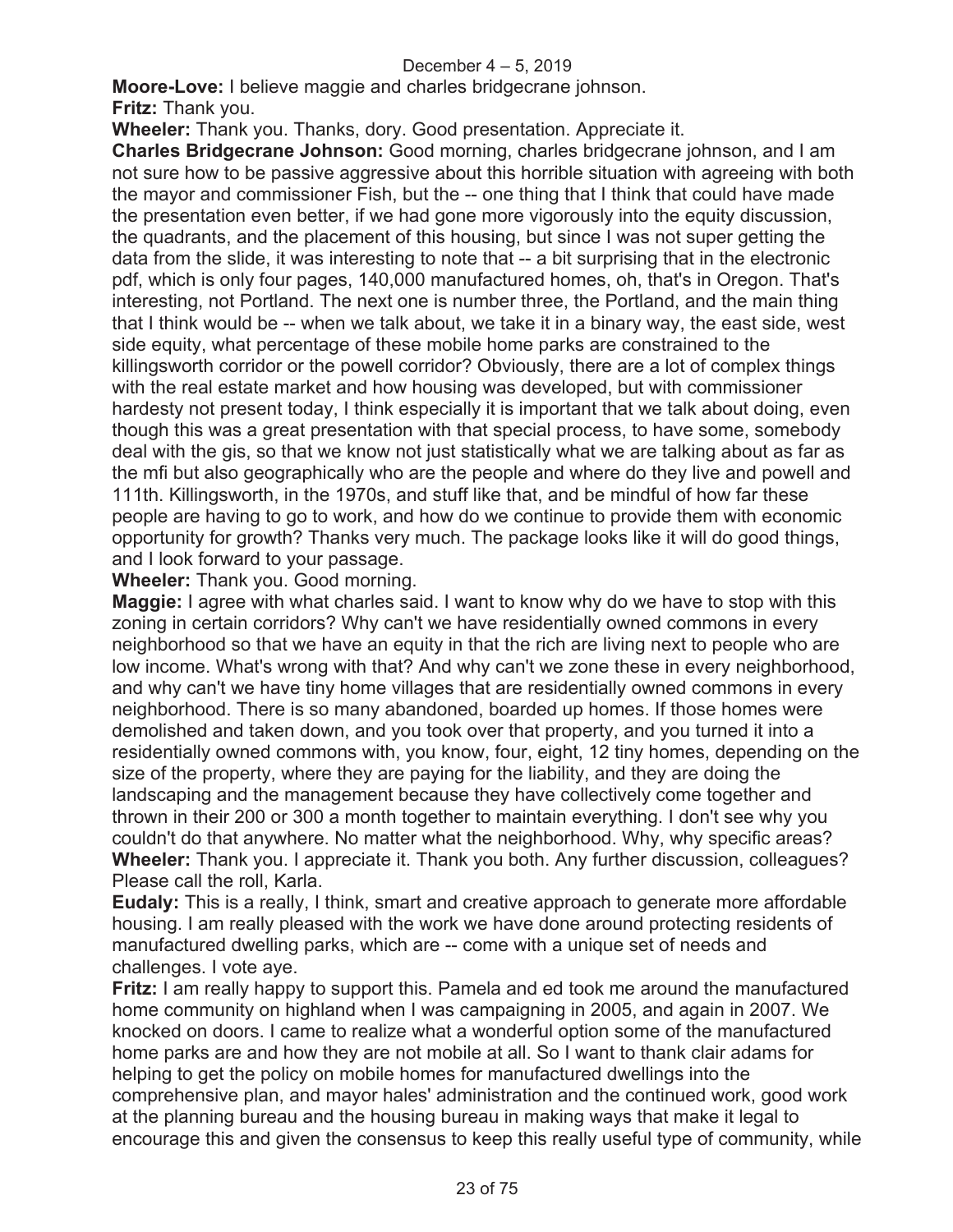at the same time having more economic benefit because they can put it on the site or off the site, so it's a very elegant solution, and I am very happy to support it. Aye.

**Fish:** Commissioner Fritz, I think ed garron took me on the same tour, and some of those manufactured homes on the columbia were really spectacular and affordable. Lets be clear, this is part of our comprehensive approach to helping people stay in their homes, avoid being displaced in their homes, which often leads to a spiral, including homelessness and other things. So, the more that we can do upstream to keep people in their homes to maintain affordability the better. This is a step in the right direction, and I am pleased to support it. Aye.

**Wheeler:** Well, this is a continuation of a process that started many years ago as commissioner Fritz mentioned former mayor hales was very aggressively involved in making sure that manufactured dwelling parks were protected. This is a natural extension of that work, and I would like to thank everybody at the housing bureau who worked so hard on it. I vote aye. The ordinance is adopted. Now ladies and gentlemen, we can go back to the time certain item number 1103.

# **Item 1103.**

**Wheeler:** Colleagues, the ordinance before us would grant verizon wireless a new franchise for a ten-year term. In september of 2018 commissioner eudaly and I set out priorities for staff for negotiations with carriers on wireless infrastructure. Those priorities were reflected in the creation of a new franchise agreement for wireless carriers which complies with new federal rules. Staff from the office for community technology are here today to answer any questions. Director prez, good morning.

**Elizabeth Burden, Interim Director Office of Community and Technology:** Good morning. Good morning, mayor and commissioners. My name is elizabeth perez, I am the interim director for the office for community technology. I am joined by -- oh, I am jennifer lee.

# **Wheeler:** Hi, jennifer.

**Jennifer Li, Program Manager Office of Community Technology:** The program manager at oct. I like to do an overview every time we come on what our offers does. We are the office for community technology. We are a small bureau that manages access of the public right-of-way by utilities who serve our residents and businesses. The right-ofway is the largest physical asset. It's about 20% of the land within the city's right. It's about 20% of the land within the city is right-of-way, which is all the streets and sidewalks. Our residents have paid billions to acquire buildings to manage this asset. We recognize this brings value to our residents. We have water, heat, electricity, phone, cable tv and increasingly broadband. Utilities want to provide these, and to do that they need infrastructure in the right-of-way. The city wants the services for our residents and businesses, but we need to ensure the services they provide are done safely, and our residents do not subsidize the utilities installing the infrastructure in the public asset. We are here to talk about verizon and the franchise before you today. So verizon has agreed to the city's franchise requirements. This agreement ensures that verizon will pay for them similar to carriers installing similar infrastructure in the right-of-way. Verizon has had a franchise since 2006. The ordinance before you continues verizon's existing rights to operate in the city and incorporates recent changes in federal law. The term of the rise in the franchise are commiserate as required by federal law to the at&t franchise passed earlier this year. It assesses 1250 per year for every small [inaudible] to poles in the rightof-way and \$8,000 for every attachment bigger than a small cell. The 1250 fee was adopted by city council in 2018 and again with the federal communications order on small cells. In \$8,000 was set in 2003. There are a few differences between the at&t franchise and the one before you today. At&t voluntarily agreed to the apology terms in their agreement. A prepayment for franchise and permit fees and a nonprofit donation of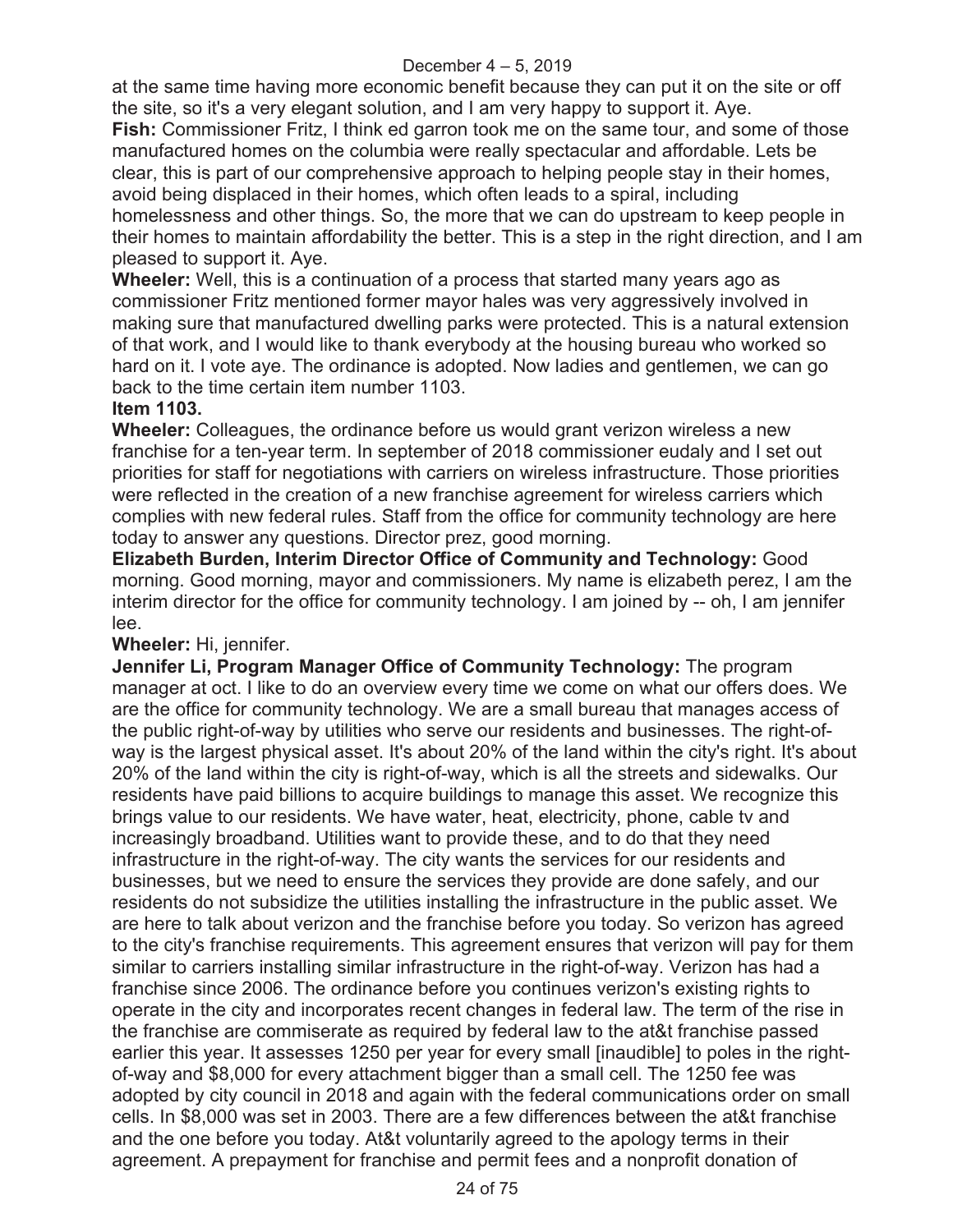\$200,000 to support the digital equity efforts in the city of Portland. Due to recent federal law changes, the city cannot mandate any public benefits in wireless agreement. We cannot mandate a donation in the franchise or prepayment. Staff did complete the formal franchise process required by city charter, which includes publication of the franchise in the daily journal of commerce. After publication of the franchise, the auditor's office received no objection, and the franchise was filed for the council agenda. Second reading will be january 8th of 2020. Jennifer lee and I are here to answer any questions if you have any.

**Wheeler:** Covered it. Thank you both. Is there any public testimony on this item, Karla? **Moore-Love:** Yes. We have six people signed up.

**Wheeler:** Very good. Welcome. I don't know if you have a particular order? John, do you want to start?

**Fish:** Go ahead, john.

**John Isaac:** Okay, no problem. Good morning. Good morning, mayor wheeler and members of the Portland city council. I am john isaac, the vice president of government affairs for the Portland business alliance. Thank you for the opportunity to speak with you today. The Portland business alliance is the greater Portland chamber of commerce and the leading voice for business in the region. The alliance takes direction from our members to advocate on their behalf at all levels of government to support commerce, community health and the shared and sustainability prosperity for our region and our state. This year pba formed for the first time a technology and innovation committee. This committee was formed to reflect and give greater voice to the Portland's thriving tech community, and out of recognition that over half of the Portland area jobs are now with non-tech companies. The quote/unquote tech industry is a central part of all section some of the economy, including the public sector. Additionally and perhaps most importantly --

**Fish:** Excuse me, did you say half the jobs are with tech companies or non-tech companies.

**Isaac:** Half of tech jobs are with non-tech companies so banks, for example, or government agencies. Yes.

**Fish:** Thank you.

**Isaac:** That is according to the technology association of Oregon who formed this committee. Additionally, and perhaps most importantly our members recognize the continued investment in technology is essential for the sustained shared prosperity of the Portland region. On behalf some of the 1900 members and our now thriving technology and innovation committee I am here today to express our support for the ten-year franchise agreement with verizon. This agreement will allow verizon to add new 4g capacity that will improve wireless service for existing customers as well as build new 5g infrastructure which, when fully operational, will improve how Portlanders live, work and play. High-speed connectivity and the fiber networks is critical infrastructure that employers of all sizes prioritize. From local Portland start-ups and small businesses making initial products to fortune 100 products looking to build new campuses, other cities are competing for the same limited pool of human and financial capital and 5g will elevate the city of Portland seeking to attract businesses and residents. 5g will have a transformational affect and will enable new business models. In addition to high-speed mobile broadband the massive bandwidth, low latency and speed delivered by the 5g technology will enable new services and technologies that will improve the daily lives of Portlanders and give the city critical tools to solve the problems such as congestion, pedestrian safety, emergency preparedness, public service delivery, innovation and education and more. Most importantly, we see high-speed mobile connectivity as essential. We see high speed mobile connectivity essential to an inclusive economy. Technology has long been critical for inclusion. This will not only continue that trend but could move from merely critical to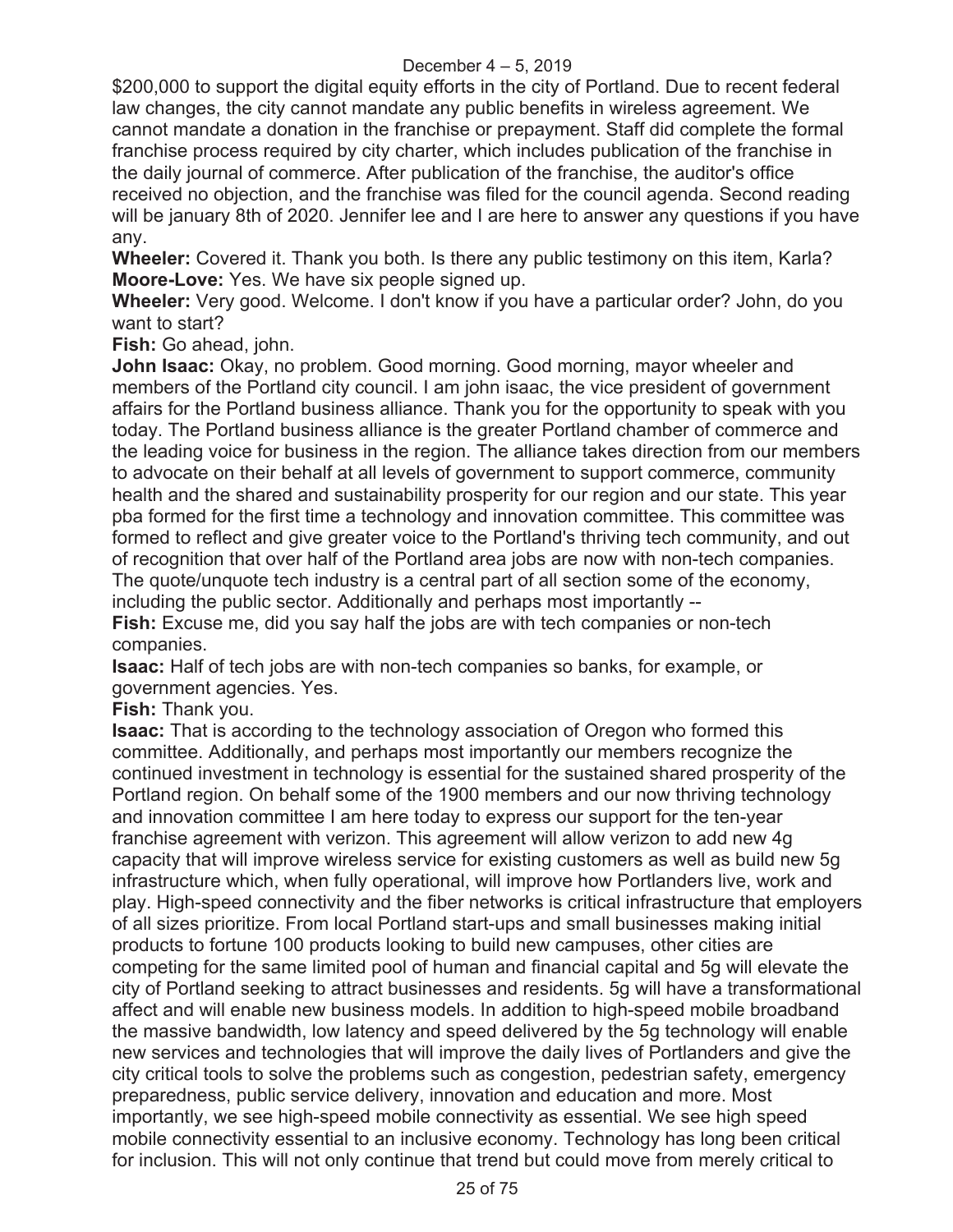transformative. For example, the high speed ultra low latency capabilities will enable services for the visually impaired. With 5g more Portlanders can work remotely, reducing time spent away from their families and Portlanders will have low cost access to critical communication. Mobile broadband and mobile. The demand in Portland is everywhere. Thank you.

**Wheeler:** You got through that in less than three minutes. Well done.

**Dr. Travis Paakki, Senior Director Technology Portland Public Schools:** Good morning. I'm denver travis rocky. P.p.s. Under almost in our highly connected words it's no surprise the vision is unfused with technology. They will be critical. They will be powerful and effective communicators who can use multiple tools to convey ideas and information through audio and recordings, story telling, debate and other forms of expression. They will be optimistic future oriented who will become influential and informed global stewards who know how to use technology to collaborate on teams with diverse peers locally, nationally and globally. Access to technology both in the classroom and at home is critically important. We were a proud partner in the creation of the broadband plan and has continued to participate in the digital inclusion act. Schools and students are dependent on access to improve student outcomes and deliver better learning opportunities for all the students that we serve. The city and its partners must take bold action like ensuring development of world class network infrastructure that all have access to including 5g. With the opportunities we can focus on new ways of addressing connectivity between our buildings and reduce overall complexity allowing equitable high speed access for all while maximizing limited resources to deliver high quality technology for all students. Expanded access in schools allows students to take advantage in advancements in technology. At home additional options for families to access the internet helps close the opportunity gap. While today's action won't guarantee that all Portlanders have access to 5g, this is a critical first step. We support the city's work to bring 5g to Portland and will continue to be a partner to ensure that everyone has access to technology.

**Wheeler:** Thank you.

**Fish:** Chief technology officer for Portland public schools?

**Paakki:** No, i'm senior director.

**Fish:** Is there someone over you?

**Paakki:** There is.

**Fish:** I'm pleased to know we have such talent at Portland public schools. We have a technology oversight committee and we're periodically looking for candidates to help provide oversight of technology projects and it's a pleasure to meet you today and to know that Portland public schools has a lot of talent.

**Paakki:** Absolutely. Nice to meet you.

**Wheeler:** Thank you. Good morning.

**Mariah Scott, President of Skyward:** Good morning. I'm mariah scott, president of skyward, a verizon company, so I represent both the Portland startups and fortune 100 company. We are leading drone operations management platform. We were founded out of the university of Oregon mba program in 2012 and opened our first office in downtown Portland on naito parkway in 2014. We have gone from a group of five to about 75 people and we continue to grow our teams here in Portland. We're very committed to staying in downtown Portland and to really expanding the business there. When skyward was founded it was illegal to fly drones commercially in the u.s. But today there are over 158,000 commercial drone pilots including me, and drones are important in disaster response, in commercial construction, engineering, media, utilities, real estate, they help companies gather critical data while keeping workers out of dangerous areas and helping businesses save time and money. Drones are important tools to businesses in our community. One of our customers is pbs engineering and they work with Portland public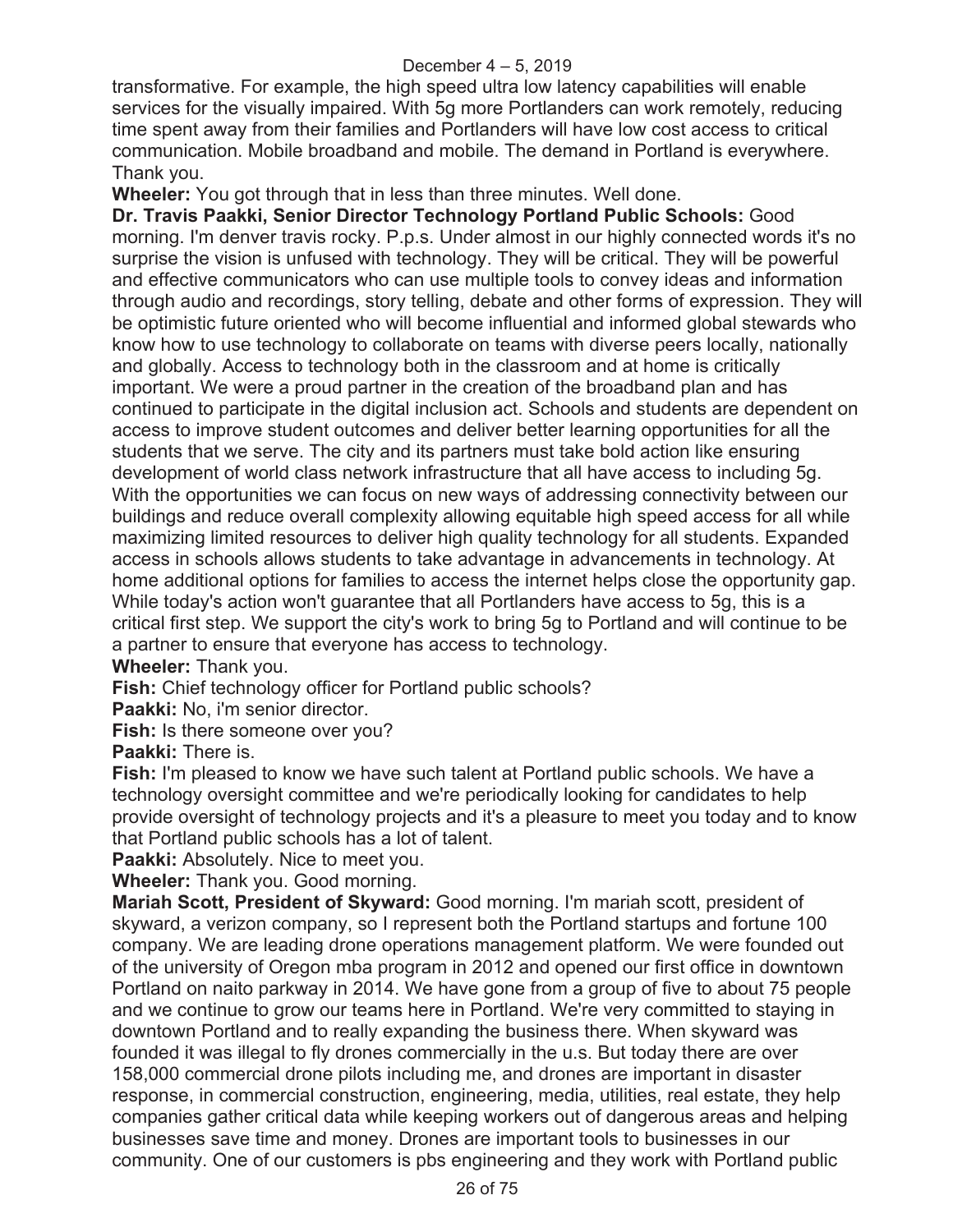schools to use drones to inspect roofs to protect roof infrastructure and doing hvac inspections. We were able to do that with drones faster and more efficiently. Today none of the drones are connected to a network. So necessary where the 5g and 4g comes in. Cellular connected drones make it safer, more secure to manage the drones in our cities and in our regions. We can provide even more value to businesses and to our communities. At skyward we're connecting them to 4g, and also to 5g. 5g unlocks more pings. It's a critical part of our business. Drones need to fly autonomously and to gather critical data and deliver that data back in real time, so with 5g, a utility company can remotely deploy drones to help detect and prevent issues. An example is in the wildfires where drones can actually be used to fly lines and they can inspect where do you have vegetation over growth, they can see a problem with circuitry or with the transformer before humans can see that so we can get ahead of the issues and prevent some of these gas leaks, wildfires, disasters. At skyward we're that infrastructure and services we'll unlock new opportunities and investment in 5g makes it possible to do that. It's important for our business and the business in our communities that use that technology. Thank you for your support.

**Wheeler:** Thank you. I enjoyed my tour of skyward very much. It was exciting to see the work that you're doing and i'm particularly pleased with the growth of the company and we do want you to stay in Portland so we thank you for choosing Portland. **Scott:** Thank you.

**Eudaly:** This is slightly off topic, your testimony just reminded me that i'm really interested in the possibility of using drones with thermal sensors to help maintain our urban canopy. Spot troubled trees and also maybe help keep them from getting entangled with powerlines and falling down.

**Scott:** Yes.

**Eudaly:** Just wanted to put that out into the universe.

**Scott:** It's possible. We have a number of customers in utilities and primarily it's the new utility companies trying to maintain infrastructure, so things like trees, canopy, vegetation, it's extremely expensive and time-consuming and drones make it possible. **Eudaly:** Great.

**Wheeler:** Thanks all three of you. Next three, please. Were those the last three? **Moore-Love:** Yes.

**Wheeler:** Good morning. Would you like to start?

**Marcelino Alvarez, Chief Product Officer, Fresh Consulting:** Yes. Members of Portland city council, mr. Mayor, i'm chief product officer of fresh consulting formerly ceo the backdrop to innovation is a welcome public policy that balances the needs and interests of all citizens with aspirations of its entrepreneurial and innovation clusters. We seek to create new products and services that often push the boundaries of regulations. It must neither favor those with access, power and capital nor those who have been excluded and marginalized. It must not only be adaptable to enable new technologies to evolve but must be thoughtful and considered for any new technology to be used in unexpected ways, some good, some not. It's the task before you today -- not just today but for the foreseeable future if you consider the yin and the yang of any new technology. [audio not understandable] today i'm pledging my support of the infrastructure for the city. I sit before you as a mentor and advocate to the start-up community, founder, as a service provider to organizations and companies who seek my expertise as a pursue commercialization of innovation and mostly as a citizen of Portland. Infrastructure will allow the city to recruit new companies, maintain its foothold in the global marketplace and provide access and services to a broader range of its populace. Startups are constantly on a quest to get from zero to one. This will greatly accelerate their ability to commercialize innovation across a variety of industries from urban mobility to iot to mobile technologies. It has the potential to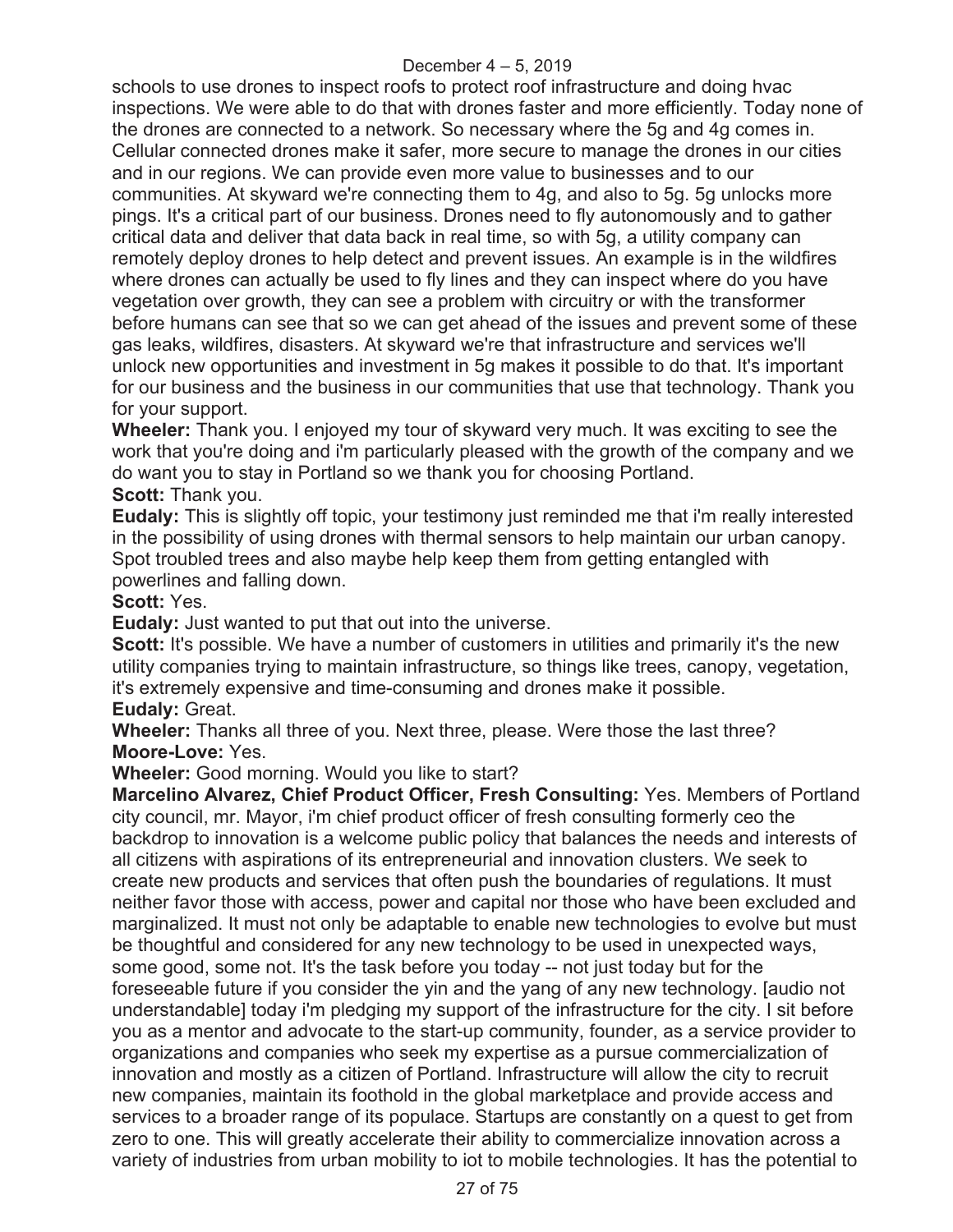do for iot and other industries to. for those communities have historically lacked access it has the opportunity to provide an alternative to high speed broadband connectivity. They can be plugged into our networks and provide them with tools to learn, to stay informed, to run their businesses and to foster innovation. My ask today is to not only consider allowing a 5g in Portland but also over the next decade looks like. From that perspective it becomes clear without 5g we'll be taking a step backwards and with it not move our city forward. **Maggie:** So my question is is verizon under at&t? Like at&t still virtually owns everything. That would be a question, then also what is verizon going to do to protect the security of the marginalized, disabled and aging if they get online. Also, how are they not going to not be like at&t, verizon does the phone for aging and disability, so I want to know like how are they going to help aging and disabled people when they call because they have got questionable charges on their phones or on their internet and help them figure that out because at&t ran a total fraud scam on the life link customers and the government had to sue them, so I want to know how they are going to protect aging and disabled people. **Wheeler:** Thank you.

**Charles Bridgecrane Johnson:** Still good morning. Charles "bridge crane" johnson for the record. A record which has a lot of metro area blah blah, no metrics, no specifics, no data, no goals, no timelines. Just because we say digital divide or something doesn't mean we're helping people. There's a lot of legalistic reasons and arguably moral reasons why you have to approve this since you've already approved at&t but when you do this it's a good place to document where we have had success and where we have had failure at closing the digital divide. It makes one suspicious when there's no data about increased access for poor and minority people. Why don't we talk about it because the data is probably not very encouraging. It probably means that the success rate and growth in wealth for white tech pros is still much higher and faster than it is for any other segment and you have decided to create a presentation which doesn't deal with that information at this time. It will be interesting to review the live video testimony here and particularly take out a phrase, nor should it favor. We live in a diverse community where some people are opposed to affirmative action and direct measurable things to increase participation for those who have been formerly slided, excluded. We have people whose families in this community have been subjected to genocide within the last 100, 200 years, probably much more recently. So when we talk about these franchises and the fact that we're giving multi billion dollar corporations access to publicly owned and control space, just because the federal law says we can't stipulate public benefits, it's a beautiful time for you to talk a little bit more about how public benefit has hopefully or sometimes we don't meet our goals has not happened. So you would think that whatever is next, soft bank, sprint, t-mobile, when they come around for their turn hopefully they will do an even better job. As to maggie's question, international giant telecoms got off the verizon bus so verizon is a domestically centered independent direct competitor of at&t. I don't know if they do obama phones but that's another thing how these companies are delivering services wasn't discussed. Thank you.

**Wheeler:** Thank you. Appreciate it. Any further questions of staff? This is a first reading of a nonemergency ordinance. It moves to second reading. Thank you all. Next item is 1104. This is second reading. We have already had a presentation and heard public testimony. Is there any further discussion on this item? Seeing none please call the roll.

**Eudaly:** Well, I know bicycle parking may seem insignificant to some the availability and design has a real impact on whether people can choose to use a bike to travel around Portland or not. We can't expect people to replace car trips with bike trips if they don't have an easily accessible place to store their bike securely. This is why i'm very thankful to city staff from the bureau of transportation, bureau of planning and sustainability and bureau of development services as well as Portland housing bureau for finding solutions that address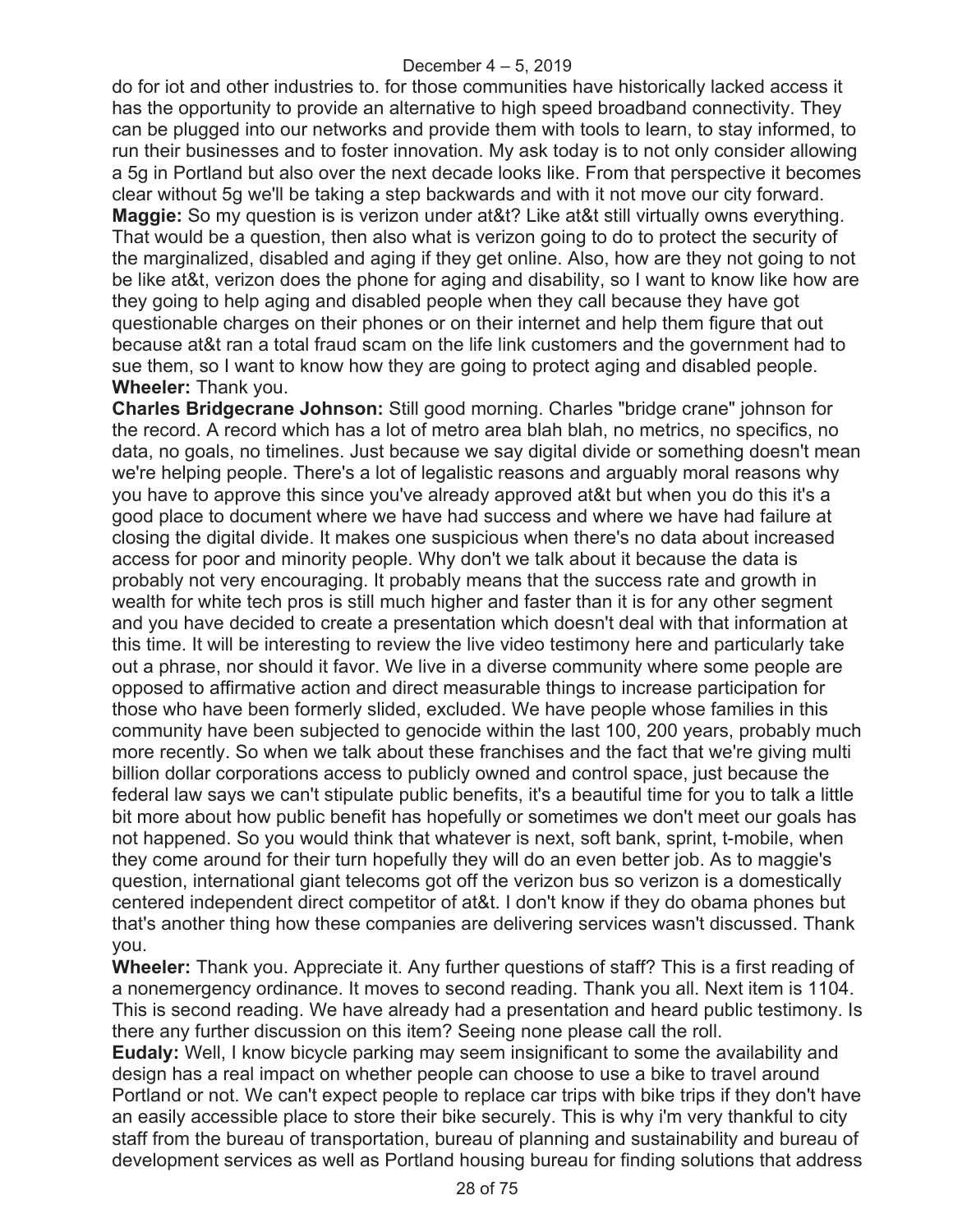the need of adequate and secure bicycle parking in new development. This was a truly collaborative multi bureau effort and I think that the outcome reflects the benefit of us working across bureaus. So through this work we are taking steps to meet our goals related to congestion and climate change. However we know that code changes are not the only thing that must be done which is why i'm pleased that my bureau has funding to build over 75 miles of bike facilities over the next five years. Many of which are part of projects to make travel safer in east Portland. I want to thank liz hormon, sarah figly ossey and the rest of the pbot crew and the many staff from the bureaus who all contributed. Finally thank you to all the community members and stakeholders that participated and helped make it as strong as it is. I vote aye.

**Fritz:** The 2010 bicycle master plan that commissioner Fish and I voted for under mayor adams directed outreach that found that one of the mimary deterrents to bike commuting is having a safe place to store bikes at home and the destination. The planning and sustainability commission means bike theft means not replacing the kids' bikes. I believe that multifamily housing in particular should be livable for the people who live there and I support the measure that calls for enlarged site to have shared bike storage places that are not in the individual apartments because as we heard in testimony, the spaces in the apartments are sometimes put in the wrong place, they are too small or your tracking mud and leaves in with your bike. So having a shared space in larger development scenes the right thing to do. Aye.

**Fish:** Well, a lot of good work went into this. I thank everybody for their contribution and i'm pleased to support it. Aye.

**Wheeler:** This is exciting because of the collaboration that commissioner eudaly referred to earlier and the research that allowed the city council to adopt updated and equitable bike code requirements. First I want to thank the bureau of planning and sustainability, the bureau of transportation staff, the bureau of development services, the housing bureau for developing a code change project that I believe creates a safe, accessible and provides the opportunity for secure bike parking as our city grows. I also want to thank the planning and sustainability commission and our volunteers on that commission for asking tough questions, for listening and reading extensive testimony and for developing the recommended code update that reflects a wide range of potential development scenarios. I want to thank commissioner eudaly and her team and I would like to thank everyone on my team. This was an excellent collaborative effort. What this technical fix means is more people are able to bike to work or school because there's more housing with accessible, safe and secure bike parking. It's a win for the climate, a win for mobility and a win for equity. I'm proud to vote aye. The ordinance is adopted. Thank you, everyone who worked so hard on that. Next 1105. This is also a second reading. We have heard presentation and taken public testimony. Is there any further discussion? Karla, could you please call the roll.

# **Item 1105.**

**Eudaly:** Well, I appreciate this exception that would have really negatively impacted some existing projects that have already been scoped, funded and are in the pipeline, but I appreciate moving forward with that we're going to have ample bike parking in affordable developments as well. Aye.

**Fritz:** Good catch. I'm pleased to support this. I love it when we have two related items to vote on so I can say my thank yous. I do want to say a thank you to claire, my senior policy director, and tim crail for their work on these items. Aye.

## **Fish:** Aye.

**Wheeler:** I vote aye. The ordinance is adopted. 1115. **Item 1115.**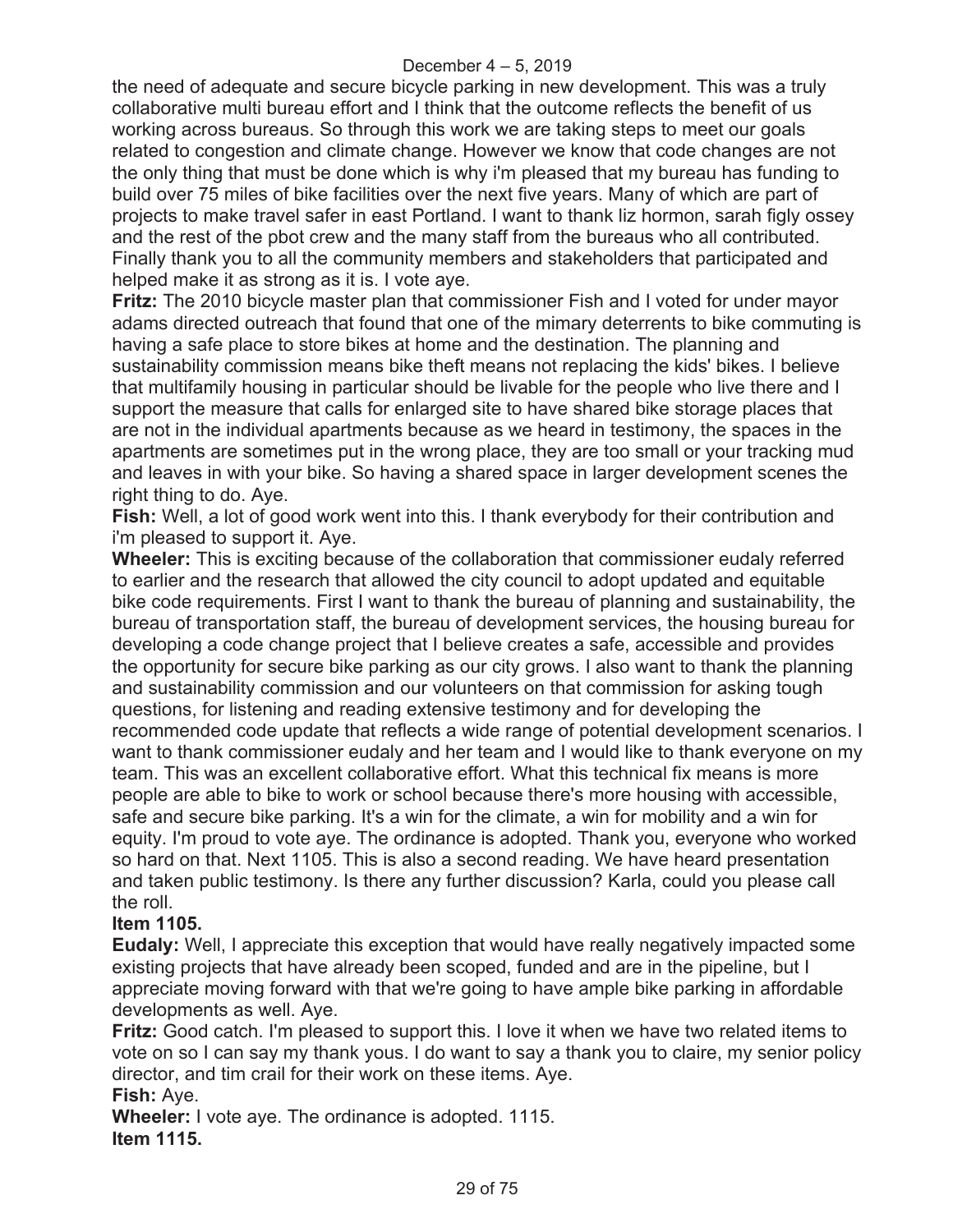**Wheeler:** The Portland historic commission provides leadership and expertise on maintaining and enhances the city's historical and architectural heritage. It reviews new development within historic districts and major -- members must have demonstrated interest, competence and or knowledge of historic preservation. The appointment of derek spears fills an at large vacancy with an individual highly committed to ensuring the city's goals of historic preservation serves all people particularly those communities mo have not had their stories adequately told. Reappointments of kristin and matthew continue the consistent leadership they have developed over the past four years. Thank you, derek, kristin and matthew for your willingness to serve on the Portland historic landmarks commission. I look forward to your continued excellence and guidance. Hilary adam is presenting the report. Good morning.

**Hillary Adam, Bureau of Development Services:** Hello, mr. Mayor, commissioners. Senior planner, bds. I'm here mostly just to introduce you to derek and reintroduce you to kristin and matthew. I met derek a couple of months ago and was very excited by his enthusiasm at the possibility of serving as public at large member and representing those voices that are concerned with the loss of places that matter to them. Kristin and matthew have been on the commission now for four years and have established consistent and dynamic leadership so i'm excited about their continued leadership on the commission. So I would like to invite them up so you can ask them questions.

**Wheeler:** Great. Thanks. Just by way of maybe introducing yourself if you could state your name for the record, tell us briefly what you see the path being ahead, what you see some of the opportunities and challenges as being.

**Derek Spears:** I'm derek spears. I remember the opportunity of talking with kristin about this particular opportunity here and i'm a kid from the south from alabama. My husband is from arkansas. We have lived a life that has presented certain challenges as we have been married and together over 19 years now. Thing I can see going forward is to be a voice because I do believe the representation and perspective matters on certain things that happen within the city. This city has held a very special place in my heart for what is the floor to our family, what we saw when we moved here and what it continues to do for us so i'm extremely excited to provide perspective, that voice that needs to be had to help talk about the things we need to preserve for underserved communities. I'm excited to do that going forward.

**Wheeler:** Thank you. Appreciate it. Good morning.

**Kristen Minor:** Good morning. I'm the chair of the landmarks commission, and i'm willing to step up for another four years whether or not i'm elected chair but i'm willing to do that. As you know, it's not always an easy position, but I do believe I have unique ability given my background in architecture and planning and historic preservation and these things all come together. But it's more than just good design. This is an interesting time in the city. We have so many challenges in front of us. I do think historic preservation helps answer some of those challenges. Not all of them, obviously, but we definitely want to partner as much as possible with city council and other agencies to make that happen. I do want to just tell you how excited I am to have derek spears willing to step up to this commission. He as you probably heard is from elsewhere so he brings unique perspective. He's been enthusiastic about Portland. One of the things he told me when we first met was that he spends much of his weekend just finding a new neighborhood and walking around and learning about it. So that brings me great joy and I think he's going to really be able to bring a wonderful new voice to the commission. Thank you. **Wheeler:** Thank you.

**Matthew Roman:** I'm matthew roman, privileged to be here with these guys because I love the passion. I think that's what you're looking for in a good land management commissioners. I moved to Portland in 1994 with my family after studying architecture and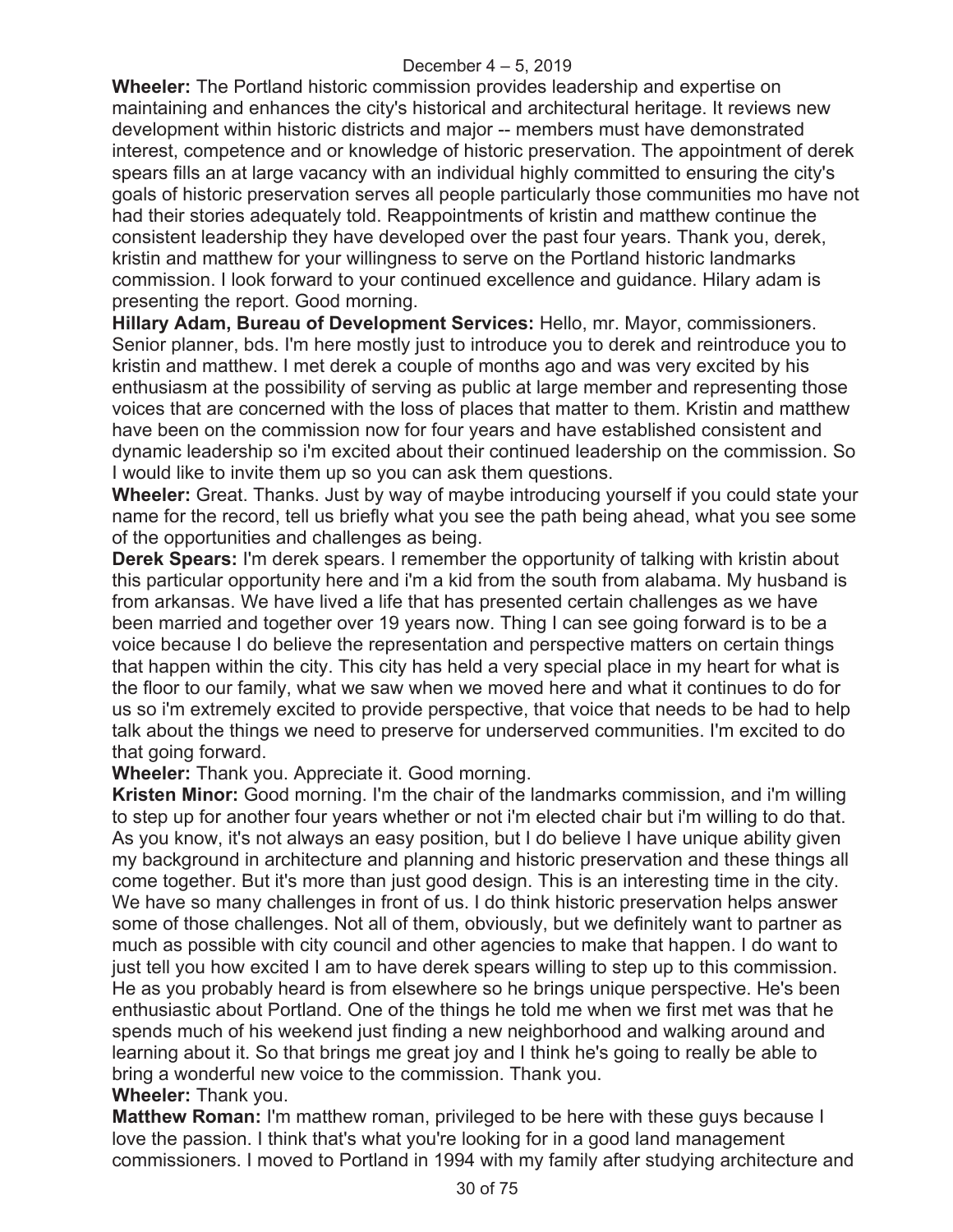I chose Portland because of the urban growth boundary, because of the small block system that we have, the 200 foot block system. It was a purposeful act to come here. I think I spent the last 25, 30 almost years trying to add my own mark on it but to protect what is so unique about it. I think the biggest challenges we have going forward is how to manage our growth while not losing the uniqueness of our place. So as we think about the future and the really important challenges that we have with climate change I think preservationists today offer a new perspective that's not the frozen in amber we don't want anything to change. We want to be part of the sustainability movement where we're reusing our buildings instead of throwing them out, finding adaptive ways to put them to new use and also to help solve the housing issues that we have by being a positive addition to the number of units that are in the city because we think that historic districts are great places to live and they offer a lot of unique opportunities for citizens of Portland. I'm passionate. I wouldn't do this if kristen minor wasn't here as well. I know her passion. I just met derek today but I can feel it in him. I think you've got a good one.

**Wheeler:** We're proud to have all three of you serve. Colleagues, do you have any further questions?

**Fish:** A quick comment. To mr. Spears and mr. Roman, thank you very much for stepping up. This is a very important assignment, very time-consuming work. The quality of your work helps us make informed and good decisions. So we thank you. Kristen minor, you have been an outstanding chair. Thank you for reuping for another four years and bringing that continuity of historical knowledge. There are as you said enormous challenges that the city faces. I happen to wear rose colored glasses so I think in terms of if we get them right some of the really pressing issues in our community around being a leading green city addressing homelessness respect, cleaning up our river, if we get them right I think we become a singular city of our size. What's excited is we're making this history as we go along. There is a big fraction or tension point right now between the supply ciders on housing and the preservationists in terms of how we balance the two. It's a very healthy debate but your voice is needed now more than ever to preserve our history and the places that give us a sense of place. So thanks for all three of you but particularly to kristin, who has been serving for some time and is taking this on again. We really appreciate the fact that people of your quality and your background are willing to serve in these positions and help us get it right. Thank you.

**Wheeler:** I'll entertain a motion.

**Fish:** So moved.

**Eudaly:** Second.

**Wheeler:** Any further discussion? Please call the roll.

**Eudaly:** I want to thank you for your willingness to serve. I wish I could -- i'm a little too busy these days but I have a particular interest in how do we preserve beautiful historic buildings while serving the kind of increased need in the community. I almost can't stand to look at old photos of the city and see what we decided wasn't worth saving in the past. It's heartbreaking. So the more that we can preserve what we have left the better. I vote aye. **Fritz:** Thank you each of you for the time you put in. Matthew, kristin, thank you for being willing to step up. It's a lot of work. I'm really impressed the three of your are taking time away from your lives this morning. It's a little sad that this afternoon we'll be voting on reducing historic protections in many areas of our city. So your advocacy is going to continue to be need and obviously sometimes council listens and sometimes we don't. That's the nature of citizen commissions which makes it even more challenging to serve and to be willing to continue the passion. I hope that somebody will be getting to the seat in 2021 who will continue my passion for historic preservation. Aye. **Fish:** Thank you. Aye.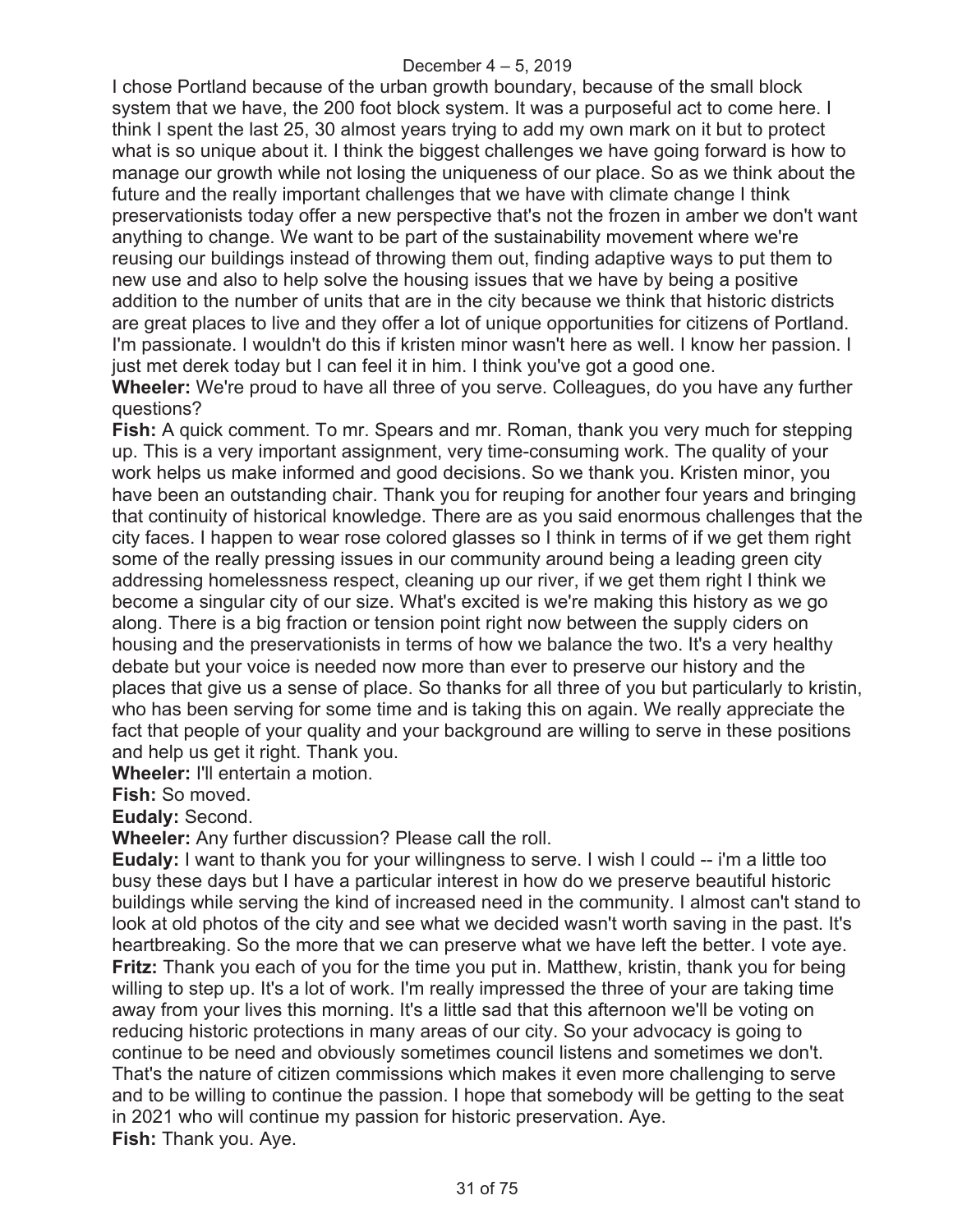**Wheeler:** Strong panel. Thanks for stepping forward. I vote aye. The report is adopted and the appointments are approved. Thanks again. Appreciate it. Next item 1117. **Item 1117.** 

**Wheeler:** The city of Portland through the Portland housing bureau has a strong relationships with Multnomah county in funding the joint office of homeless services. This partnership is formalized through an internment governmental agreement between the city and the county first formed in july of 2016. This amendment to the iga revises the city council's fiscal year '19-'20 annual budget allocation to the joint office of homeless services which entails 214,318 in federal carryover funds from the fall bump process and \$180,000 in recreational cannabis funds to provide supportive housing, capacity and services. We have the housing -- actually we don't. We have two great people here. How are you doing? **Molly Rogers, Deputy Director Housing Bureau:** Good. Good morning. Mayor,

commissioners, i'm molly rogers, deputy director of the Portland housing bureau. I'm joined by christian elkin with the joint office of homeless services.

**Wheeler:** Good morning. Thank you for being here.

**Rogers:** We have no formal presentation but are happy to answer questions. **Fritz:** A question regarding the recreational cannabis funding for homeless how are we targeting that to make sure it's available for people for communities previously impacted by prohibition?

**Rogers:** We're looking to use resources to expand our supportive housing set menu of services delivered by addiction and mental health practitioners. That is actually being managed through the joint office of homeless services and the contract that work out to join a nonprofit that hires a multidisciplinary team of folks who can work with our residents who are living in permanent supportive housing of city financed housing who need those additional services to deal with whatever issues arise that may impact their housing stability.

**Fritz:** In particular the recreational cannabis tax funds are to be used to serve people of color and how are we making sure that those services are intentionally being provided to people in that category?

**Christian Elkin, Joint Office of Homeless Services Multnomah County:** When we contract with join we will set forth these stipulation of the cannabis recreation fund and ensure so when they are hiring the fte they are using for the mobile housing team they will have certain stipulations. When we do coordinated access and entry we are ensuring the vulnerability assessment risks are made and that we're identifying who needs the services based on the different types of funding that come into the joint office. So this isn't the only funding that comes with stipulations so oftentimes there's a set of criteria that the people who are receiving the services have to meet. This will be another entry into that criteria. **Fritz:** If you could please track as we're going to be having more conversations about this, if you're able to give us information on the demographics of the people being served that's going to be helpful in knowing should we continue to put this money towards that service. **Elkin:** We'll include that in the contract language.

**Eudaly:** If I could add to that a little bit those are really good questions and something that i'm -- a concern I share with commissioner Fritz. I just want to add that there is a deep focus on racial equity in the joint office, so to some extent that's built into the system. They are really committed to closing those kind of disparate impact gaps and serving communities of color in particular. We can't always target funds with race requirement but we can get -- there's creative ways to get to people who have been most impacted, and I believe that's happening they have lots of good data. Almost too much data. Every meeting i'm a little inundated with the data.

**Fish:** Couple points. One, am I correct that under mayor wheeler's term as mayor we have effectively doubled our contribution to the joint office?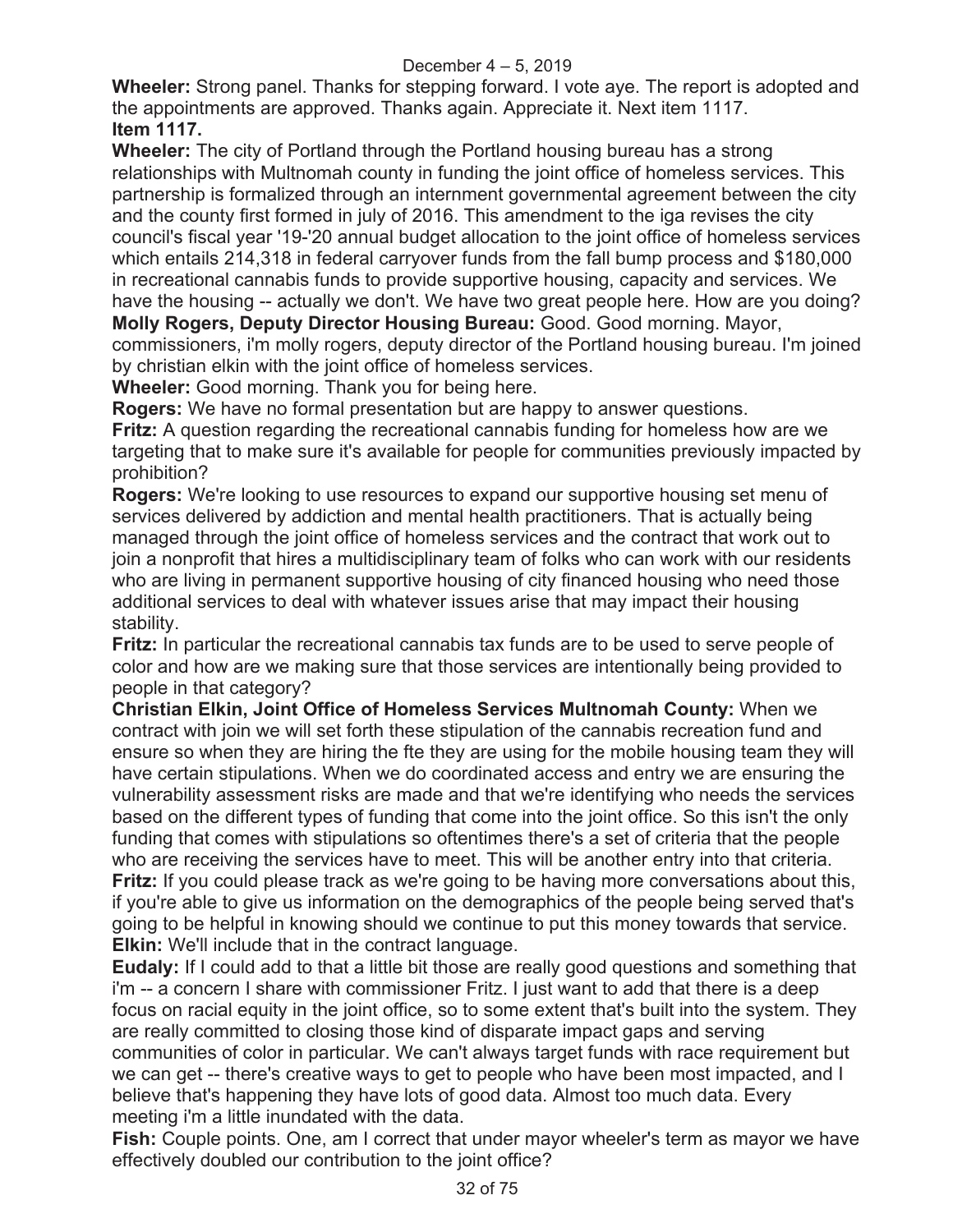**Elkin:** Over the last four years since the inception of the joint office the city's contribution from 2017 until now has increased by 25%, so that included what was originally part of the Portland housing bureau that came to the joint office and then we increased both the city and the county increased their investments by \$10 million then we have seen investment since that time in the joint office.

**Fish:** So again my recollection is we have effectively doubled our contribution. Is that correct, mayor?

**Wheeler:** It depends how you count it. The gross output has been from 17 million I think to 34 last year. Is that correct?

**Elkin:** Correct.

**Wheeler:** However, I think if you do it the way christian is suggesting if you consider resources that were already ongoing that were previously allocated through the housing bureau, so I think what you're saying is 25% of those contributions are new. 25% previously existed under the housing bureau. Is that right?

**Elkin:** I did the math just on the total contributions but when I originally started working at the joint office we looked at kind of what came in as existing resources from both the city and the county from the Portland housing bureau and the department of county human services, and then the additional investments made over that time. I could relook at it with that lens.

**Fish:** Would you shoot me an email? I would like to document that. We're going into our budget cycle so it's important we hold the line on these critical investments. The other thing I want to mention is there are a lot of people who are new to this conversation about how we address homelessness. We get emails from people saying why aren't you doing anything, what's the city doing. I think one of the answers is to point people to the joint office and say we have a plan. It's a very ambitious plan. It addresses all the nuances of what we encounter on the streets. It's about prevention, rapid rehousing, shelters then supportive housing and other services. It's comprehensive. And we don't have to keep reinventing the wheel. As I like to tell people we have a plan. It's bold. We have to fund it. I thank you both for your work.

**Wheeler:** Great. Thank you. Any further discussion? Is there public testimony on this item, Karla?

**Moore-Love:** We have two people signed up.

**Wheeler:** Thank you.

**Maggie:** This is about the contract money, right? So I want to know again because jo ann hardesty is not here how many low income or aging or disabled people or what's the diversity looking like on getting a contract from you guys as far as how they are spreading the money around to different people who are getting contracts with the city.

**Fish:** Do you have a chance to go to the joint office meetings? The work group meetings and see their annual reports and other things? They produce a lot of work. It's on the website. It answers all those questions. Today we're releasing money but that's a very good question about how we spend the money and if you're having difficulty getting that from the joint office would you let my office know?

# **Maggie:** Okay.

**Fish:** Thank you.

**Wheeler:** Good morning.

**Charles Bridgecrane Johnson:** Good morning. Charles "bridge crane" johnson. The way this is titled -- an opportunity to be positive. We could speculate about whether public enthusiasm or public cynicism about local government is growing faster but when we title these things amend johs intergovernmental agreement with Multnomah county to authorize revised budget allocation, I think when people vote they are trying to vote for people who write in the title saying increased \$1 million, increased \$1, reduced \$1. Then when you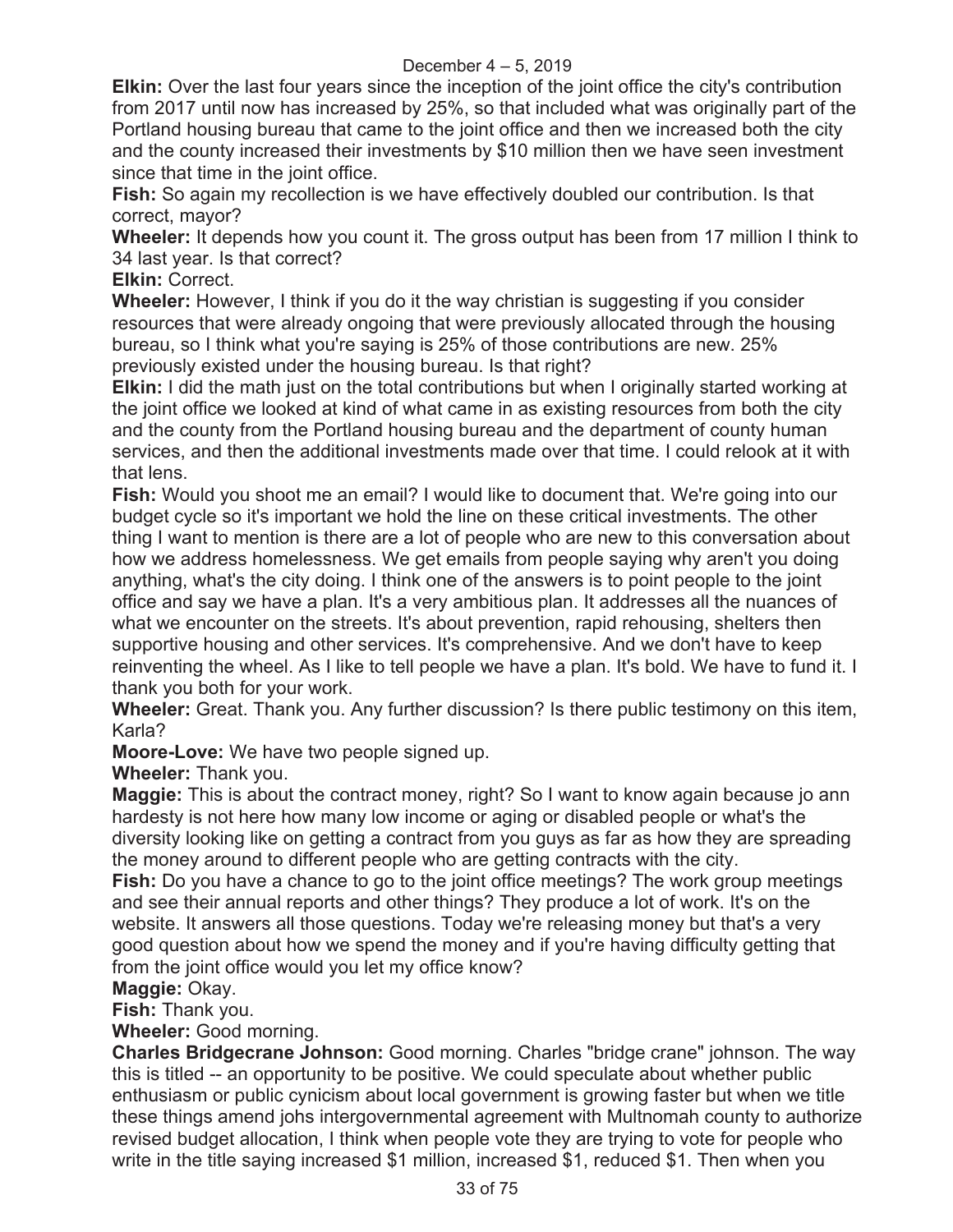click through on to the pdf, 748259 is the number, why is there no prior and future year - it's such an issue that commissioner Fish raised it. He said what has been the financial situation for the johs since inception up to now? Are there accounting indications that it's grown 50%? Or what? But we get one attachment on page 5 of seven exhibit h, and it's really I don't think any of you can say this is best practice to snapshot a one-year and not talk about the challenges of how much of this is a percentage of total city revenue or expenses, how does it compare to the -- as mr. Fish pointed out there are sources for that and i'm glad he volunteered his office to help us connect with that information, but maybe public sentiment and the number of public questions would be reduced if there was a better job at putting a better scope of the data in agenda items like this. Maybe somewhere in your packets there's a specific dollar amount you can talk to about what the net increase is and get that on the world that would be beautiful. Thank you for your time. **Wheeler:** Thank you. Any further discussion? Karla, please call the roll. **Eudaly:** Aye.

**Fritz:** Commissioner Fish, you have helped or led the writing of the housing provisions when you first came into office with mayor adams in getting the bureau of housing and community development and then Portland development commission to decide who is doing community development, who is doing housing, establishing the Portland housing bureau and that was the beginning of a necessary systemic way of creating efficiencies. Focus. Then you also worked with mayor hales and commissioner saltzman in forming the joint office which again made things more sensible so it wasn't that the city was taking care of one group of people living outside and the county was taking care of another but the housing bureau and the joint office have really done amazing work over the four years that you have been partnering together. I very much appreciate it. I'm glad to be able to support this contract. In particular I appreciate how much you care. We had a senior citizen came into my office the friday before thanksgiving around 3:00 p.m. On a bitterly cold day when it was really windy but not quite cold enough to open the city shelters and making various phone calls to find this individual a place my assistant called over to the joint office. Mark jolin at 4:30 p.m. On just before thanksgiving was able to find a place. Not only that we were able to get this individual into a shelter but then mark texted back to me over the course of the holiday to let us know this individual was safe. We really appreciated that. It's not only the really great and focused worth you do it's the fact you do it with care and compassion. Thank you very much. Aye.

**Fish:** I'm very pleased to support this. I will be looking to see how we can make even more investments during the budget cycle. Mayor, you have a lot of responsibilities, very little power under our charter but a lot of responsibility and relationships that are important. I think this relationship between the city and the county, between the mayor and the county chair, over how we're addressing homelessness is a paramount relationship. There have been some bumps along the road. But if you focus less on style and more on substance, we are aligned. We have a plan. We're investing in that plan. We're looking for new resources to expand that plan. It's really good work with a lot of terrific people at the table, and it is very important to our city that the county chair and the mayor continue to collaborate at a very high level in addressing our number one problem, which is street homelessness. Thank you for your work and the presentation. I'm pleased to vote aye. **Wheeler:** So I want to answer charles bridgerane's question. Why is the title boring? The answer is because a lot of the work that we do on the city council is actually just doing the business of the city. And sometimes it is boring. This is the sixth amendment revised exhibit h, with the actual awarded fiscal year 1920 budget amounts which adds \$116,917 in carryover federal emergency solution grant funds, \$97,464 in carryover federal housing opportunities for people living with hiv and aids, that's the happen what funds, and from the 1920 fall supplemental budget we're adding \$180,000 which we previously discussed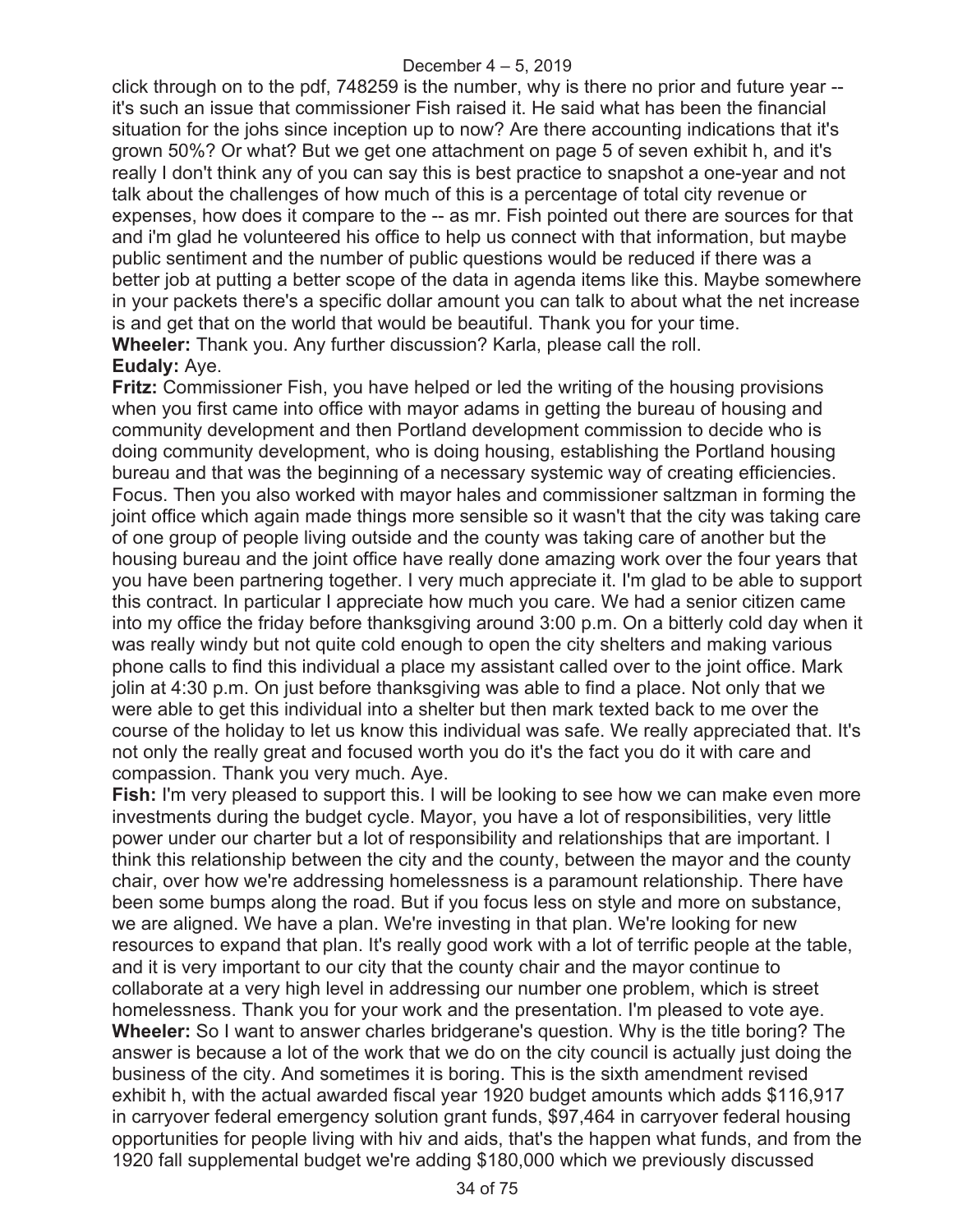during the fall bump with the recreational cannabis fund. So a lot of the business that we do here maybe we could be more interesting the way we put it on the agenda but a lot of this is really just doing business in this case it's allocating federal grants, very specific purposes, and it is allocating fall bump funds where we have already had the discussion about the use of the funds. So I wish we could make it more interesting and more exciting, but sometimes it just ain't. I also do want to get to the philosophical underpinning of the joint office. Two of my colleagues mentioned it and it bears mentioning. This is a highly innovative partnership. I do want to commend all of those who came together in 2015 and 2016 to establish the partnership former mayor hales had a huge role to play in this. Commissioner Fish, then housing commissioner, had a huge role to play. Chair kafoury was instrumental in making sure the joint office got off the ground. Many, many other people who worked in the housing bureau and the county infrastructure and elsewhere to make sure the joint office would work. While there definitely have been growing pains and bumps along the road as we better understood what to do to address the homeless situation this is still a nationally regarded model. I cannot go to a meeting of national mayors where people do not ask about this model. How it's working, how it was created, how it is evolving with time to meet the needs in our community. In large measure because of the success of this model i'm very confident that we will end homelessness in our community. It won't be easy. It won't be quick. But i'm confident that through the joint office we have established the right practices around prevention, around shelter, around how to best transition people into housing and how to keep people successfully in housing by creating the support services they need to be successful, addition treatment or mental health services or job training, domestic violence survivor services, I feel we have hit on the right formulas and we should be proud of the work being done. Obviously the problem continues. We need to scale the solutions, but I believe we have settled on the right formula and it's largely because of this unique and innovative and important structure we have created. I just wanted to say it's important to reflect on the history and it is important to reflect on the historic contributions that so many have made because we all share a passion in ending this crisis in our community. I'm proud to vote aye. The ordinance is adopted. That leaves dory, the last person to come up for the pulled item -- **Fish:** 1122.

**Wheeler:** We're going to do this quickly. The person that pulled it left. Karla, can you read 1112.

# **Item 1112.**

**Wheeler:** Colleagues, any questions? Any public testimony? Call the roll.

**Eudaly:** Aye. **Fritz:** Aye. **Fish:** Aye.

**Wheeler:** Aye. Thank you, dory. Have a nice day. Last item on the agenda, 1122. **Item 1122.** 

**Wheeler:** Commissioner nick Fish.

**Fish:** Colleagues, creston park near southeast 45th and powell is celebrating its centennial next year. As we know it's in need of some love. Remove the swimming pool, add new picnic tables and benches, improve ada-accessible paths. The bureau estimates the total cost to be approximately 2.3 million. It will be funded by three sources. About half will come from the 2014 parks replacement bond, and the balance from the park systems development charges and parks ada fund. Parks conducted extensive public engagement and this design reflects the community's input. I would like to begin by thanking the voters for overwhelmingly approving the 2014 parks replacement bond and commissioner amanda Fritz for her leadership on the bond campaign. Parks capital project manager gary deca is on hand to answer any questions you may have. Gary?

**Gary Datka, Cpital Project Manager Portland Parks and Recreation:** Thank you for having me. I have no formal presentation but i'm available to answer questions. And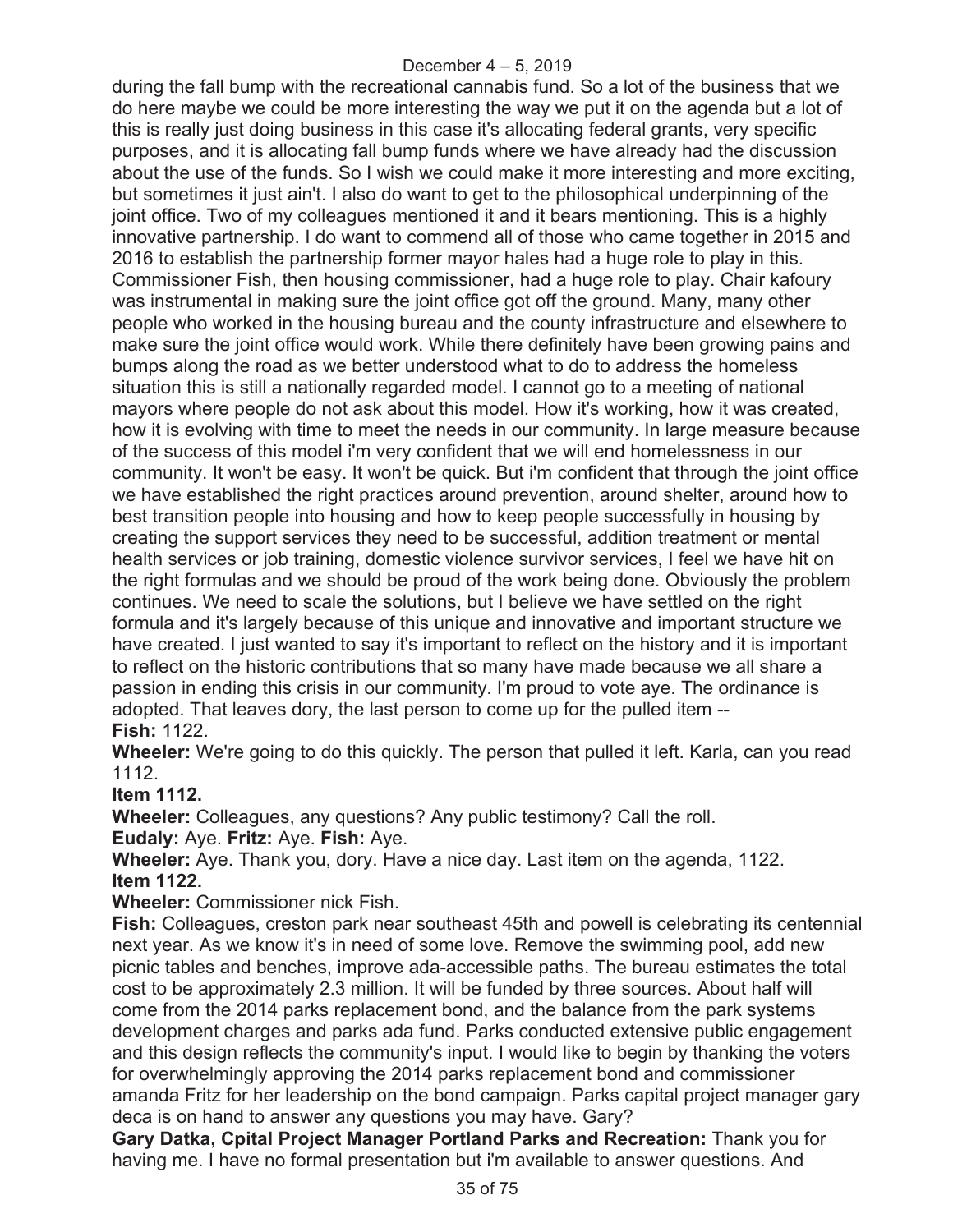commissioner Fish, if I could just back up on the total project cost, we had a total project allocation of \$2.3 million. We're estimating the project construction costs at \$1.5 million, which what we're here for today.

**Fritz:** I have to ask what was the outcome of the fierce battle over the swings?

**Datka:** We have so many swings. [laughter]

**Wheeler:** What was the battle?

**Datka:** Swings are one of those things that all playgrounds benefit from. There's great developmental sensory things that come out of swinging. Consider creston park in particular had a very big outpouring for swings. So we have a number of bays of swings, we have a group swing for inclusionary play, then a great play space over all. **Eudaly:** Is it accessible?

**Datka:** It is not technically inclusive which we have been branching out to build more of. **Eudaly:** There will be an adapted swing?

**Datka:** We have two I think. I believe there's also two I call them baby bucket swings for toddlers and two standard strap swings and the group swing.

**Fritz:** That's the perfect outcome. Generated significant community conversation. Yes, commissioner, the children from cerston elementary also looked into access from various places and were very much focused on that.

**Fish:** This is a terrific park with a great tree canopy next to an elementary school. It's in an area changing quite a lot. And it's long overdue that we upgrade these amenities. So we're very pleased to present this for your consideration.

**Fritz:** We were able to save most of the big streets; is that correct?

**Datka:** We're saving all the trees around the play area. We'll take out one to two trees for some of the ada improvements, getting to the pool most readily. The approach is a difficult one from the parking lot.

**Wheeler:** Great. I'll state the obvious, this underscores the urgency for us to find a sustainable funding process. This park has long been promised. I'm proud of the work my colleagues have done on it. Looks great. Thank you. Any further questions? Is there any public testimony on this item?

**Moore-Love:** I believe she left.

**Wheeler:** All right, it's an emergency ordinance. Please call the roll.

**Eudaly:** I'm very pleased to hear about the addition of the adaptive swing. The first time I directly engaged with city hall was probably over ten years ago with parks. In my mission to increase meaningful, accessible options for children with disabilities, specifically mobility challenges, and I really honed in on swings and installing adaptive swings on playgrounds deemed accessible which I have said before and i'll say again is a really low bar. Not inclusive for kids with significant motor impairments. So we have a lot of work to do but i'm just so happy about that and the larger project. I vote aye.

**Fritz:** I echo commissioner Fish's thanks. Thank you for finishing up that campaign. I'm happy to say all of the projects have included much greater awareness of disability and almost all of them have adaptive swings. It's really exciting. Of all the parks projects this may have been the one that required people in the parks bureau to work together, the different departments, both communications, planners, urban forestry, huge amounts of effort going into getting this park done correctly. I'm happy it's come especially because this is where we filmed one of the commercial segments for the fix our parks segment. So it's very fitting that it's getting what we promised when we asked people to continue fixing the parks. Aye.

**Fish:** Nice work, gary. Aye.

**Wheeler:** Yes, this is a happy occasion. Thank you, commissioner Fish. Thank you, commissioner Fritz for your great leadership. Thanks to everybody at the Portland parks and recreation bureau for delivering. Charles bridge crane asked a question earlier about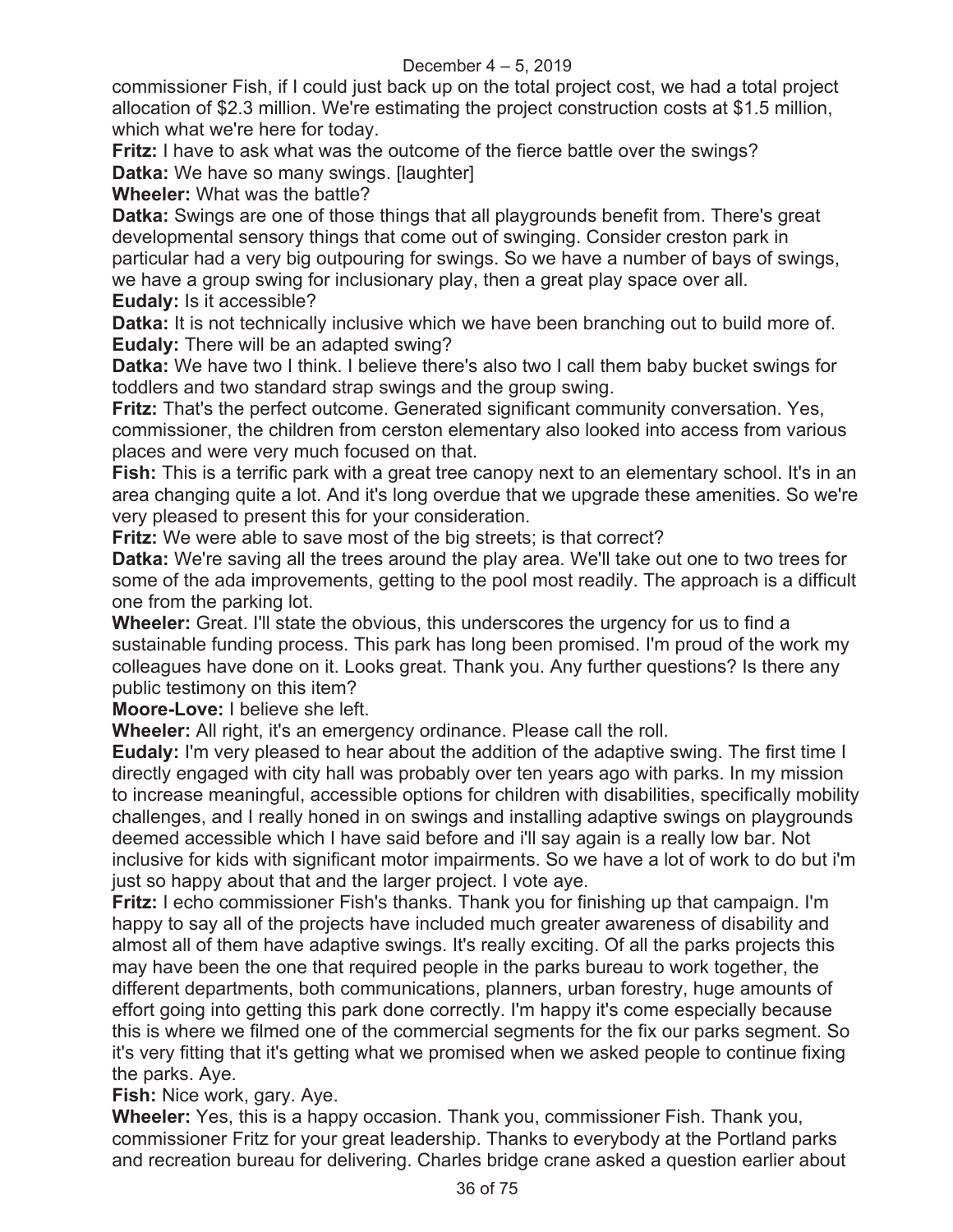whether or not faith in local government was going up or going down. I don't know the answer to that question but I do know the way you build trust is you do what you say you are going to do. This is another case of the parks bureau living up to the commitment to the promises that it made to the public during the last bond issuance and living up to the confidence and the faith that voters put in the Portland parks and recreation bureau and the city of Portland to do what they said they were going to do. We're doing it. I vote aye. The ordinance is adopted. We're adjourned.

# **Council recessed at 12:00 p.m.**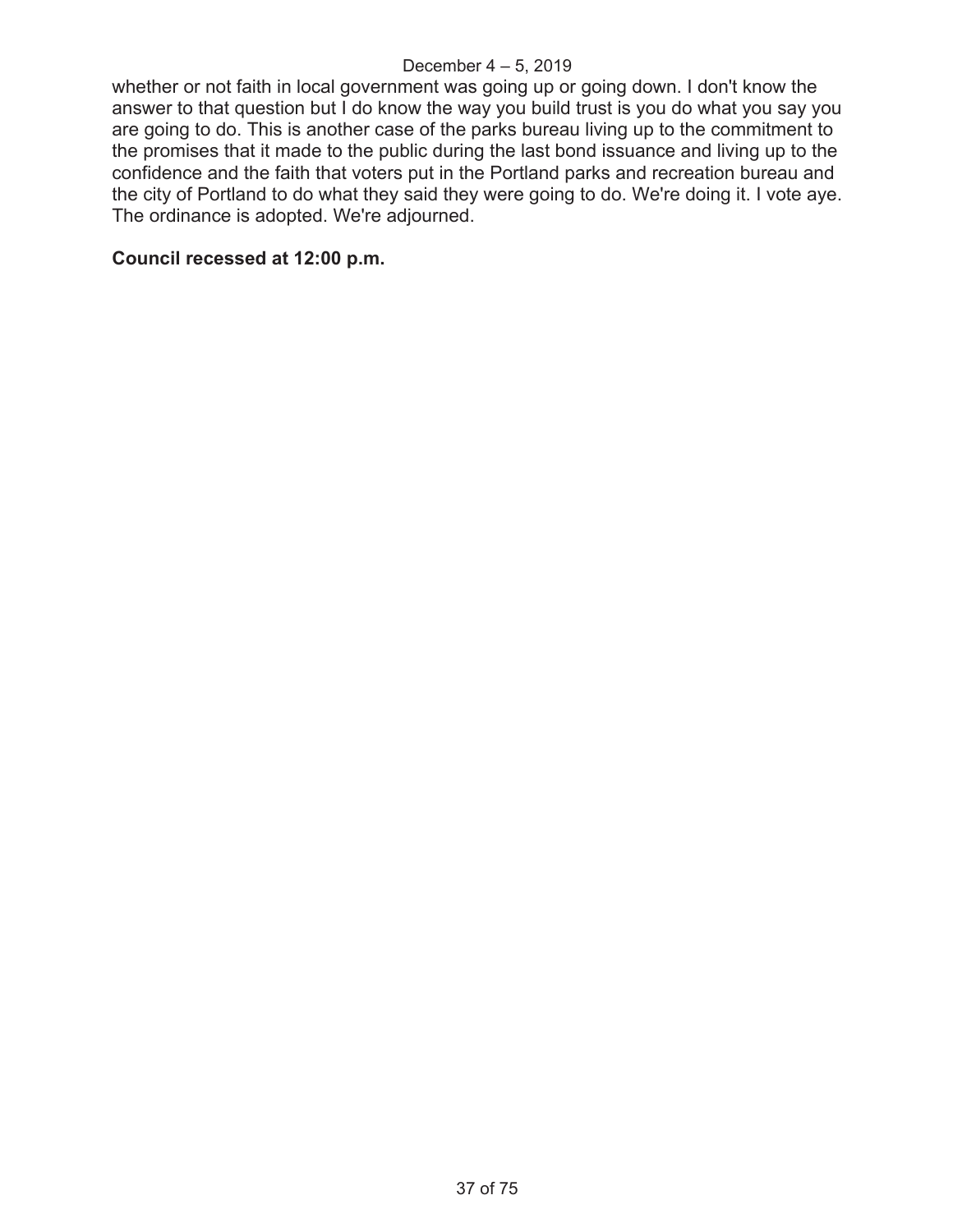**This file was produced through the closed captioning process for the televised City Council broadcast and should not be considered a verbatim transcript. Key:** \*\*\*\*\* **means unidentified speaker.** 

# **December 4, 2019 2:00 p.m.**

**Wheeler:** Good afternoon, everyone. It's still december 4th, it's the afternoon meeting of the Portland city council. Karla, please call the roll. [roll call taken]

**Wheeler:** Aged two hours since you saw me last. We'll hear from legal council on the rules of order and decorum. Good afternoon.

**Lory Kraut, Senior Deputy Attorney:** Welcome to Portland city council. The city council represents all Portlanders and meets to do the city's business. Presiding officer preserves order an decorum. To participate in council meetings you may sign up in advance with the council clerk's office for communications to briefly speak about any subject. You may also sign up for public testimony on resolutions or the first readings of ordinances. Your testimony should address the matter being considered at the time. If it does not you may be ruled out of order. When testifying, please state your name for the record. Your address is not necessary. Please disclose if you're a lobbyist. If you're representing an organization, please identify it. The presiding officer determines length of testimony. Individuals generally have three minutes to testify unless otherwise stated. When you have 30 seconds left a yellow light goes on. When your time is done a red light goes on. If you are in the audience and would like to show support for something that is said please feel free to do thumbs up. If you want to express that you do not support something feel free to do thumbs down. Please remain seated in council chambers unless entering or exiting. If you are filming the proceedings please do not use bright lights or disrupt the meeting. Disruptive conduct such as shouting or interrupting testimony or council deliberations will not be allowed. If there are disruptions a warning will be given that further destruction may result in the person being ejected for the remainder of the meeting. After being ejected a person who fails to leave the meeting is subject to arrest for trespass. Thank you for helping your fellow Portlanders feel welcome, comfortable, respected and safe.

**Wheeler:** Thank you. First time certain item, item number 1123.

## **Item 1123.**

**Fish:** Thank you, mayor. Before we get started we have some guests, former metro president tom hughes, professor lucas. Would you like to tell us who is joining us today? **Wheeler:** Welcome.

**Fish:** Who are our guests today, richard?

**Richard:** Portland state university --

**Fish:** Welcome, everybody.

**Wheeler:** Thank you for being here. Tom, good seeing you again. Commissioner Fish. **Fish:** Thank you, mayor. I was so excited about this particular item that's before us that I forgot to shave this morning. [laughter] recycled that joke.

## **Eudaly:** Yeah.

## **Wheeler:** Still good.

**Fish:** I apologize in advance. I've got a strain in my voice. I hope I can still be heard but it's a temporary thing. We have an all-star lineup. We have a strong resolution. We have a lot of momentum. And it's my honor to kick things off this afternoon. Colleagues, i'm very pleased to bring forth this resolution directing city bureaus to transition to electric and/or battery operated leaf blowers. Across the nation we have seen a shift towards regulating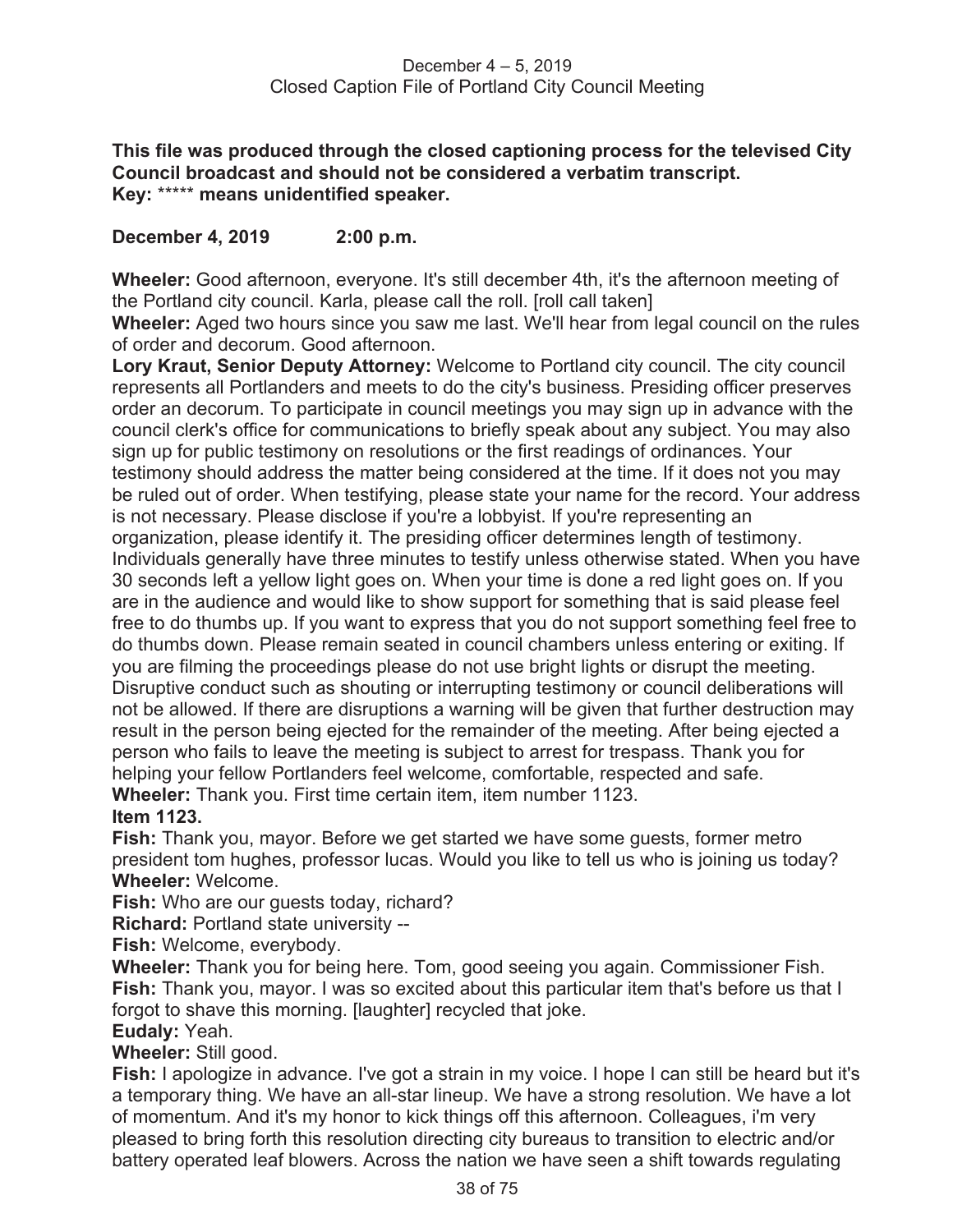gas powered leaf blowers. Over 100 cities including Washington d.c. And los angeles have some form of leaf blower ban or regulation. The city of Portland has code through civic life which provides general operating and noise restrictions for the use of leaf blowers. But it's not enough. We're in a climate crisis. In 2017 the city and Multnomah county pledged to transition to renewable energy by 2050. This resolution is a small step in the right direction. A study in 2011 found that using a two-stroke gas powered leaf blower for 30 minutes emitted about the same amount of greenhouse gases as a 3900 mile drive in a ford f-150 pickup. As we'll hear from our invited testimony, gas powered leaf blowers pollute our environment, they are bad for the health of the operator and the public, and they are a noise nuisance. This resolution directs bureaus to transition to hand-held blowers to electric or battery operated by january 1, 2021. When the technology becomes available, bureaus will also transition backpack blowers as well. Beginning early in the new year we will set up a working group who will be tasked with fighting an equitable path toward citywide transition in the future. Here to further introduce the resolution is my policy director, asena lawrence, who will then introduce the panel. Welcome.

#### **Wheeler:** Good afternoon.

**Asena Lawrence, Senior Policy Director, Office of Commissioner Fish:** Good afternoon. My name is asena lawrence, commissioner Fish's senior policy director. As you know we're in a climate crisis wreaking havoc on our planet. In our lifetimes we have seen global temperatures rise resulting in massive storms, fires in the tundra and species extinction. The future is bleak unless we take immediate action. Fortunately Portland has been and continues to be a leader in green energy and green technology. We as local government and as Portlanders are environmentally conscious and are committed to looking at innovative ways to reduce gas emissions. Fighting climate change takes a multifaceted approach from the paris accords to smaller ones such as banning plastic bags in Portland, cutting down use of single use cutlery and straws and transitioning our fleets to electric and hydro automobiles. Each step is important in reducing greenhouse gas emissions and creating a more sustainable future. We're proud to bring forth this resolution which directs city to transition gas powered leaf blowers are harmful. They emit harmful chemicals, they produce high levels of noise of which prolonged exposure can contribute to permanent hearing loss. This resolution directs bureaus to transition to electric and or battery operated hand-held leaf blowers by january 1, 2021 and transition backpack blowers, a common model, as soon as the technology advances to meet the needs. Currently we're told by bureau staff the technology is not there yet but that it's rapidly improving and will be there soon. There are five bureaus that use leaf blowers. Combined there are a total of nearly 300. They are used for a variety of tasks from residential purposes, blowing leaves around fire stations, to more intense prolonged use in remote natural areas in Portland to removing leaves and debris on construction sites from pbot. The cost will vary depending on the bureau needs. Electric and battery operated blowers have a reputation being more expensive but do knot rely on gasoline or gas-oil combination for fuel and are less expensive in the long run than gas powered blowers. Some bureaus parks and pbot especially have already started transitioning. After speaking with our two bureaus bes and parks have committed to further transitions. Parks will transition their community gardens program backpack blower inventory by january 1, 2021 and bes has committed to transitioning as well by january 1, 2021. They will hold their contractors to the same standards as their staff. The city has existing code language restricting use of leaf blowers and specific zones by time of day and sound decibel level. The code can be found on the website and will not be impacted by this resolution. Rather this resolution reinforces the code. Beginning in the new year we will form a working group with stakeholders from various fields including health specialists, community advocates, minority day labor organizations, city staff and others to consider an equitable city-wide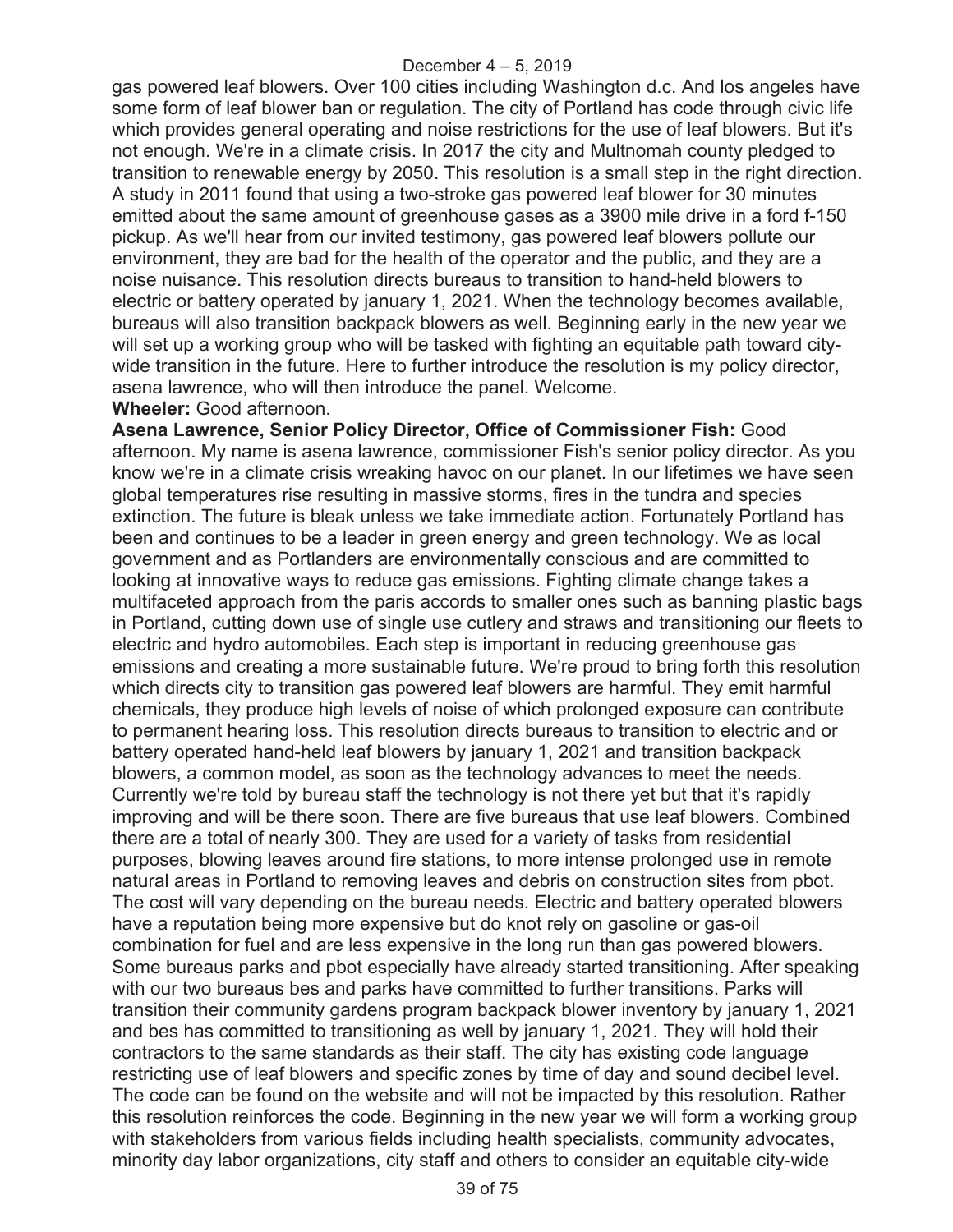transition in the future. With that i'm pleased to introduce our panelists. The first is commissioner vega-pederson and jason trombly.

**Wheeler:** Good afternoon. Thanks for being here.

**Jessica Vega Pederson, Multnomah County Commissioner:** Good afternoon. Thanks for coming back for the afternoon session. Thank you, mayor wheeler and commissioners, for taking on this issue and especially thank you to commissioner Fish for your leadership on this really important public health and liveability issue. I'm jessica vega-pederson, Multnomah county commissioner for district 3. I'm here today to voice my very strong support for this resolution before you which begins the process of transitioning our community away from harmful gas powered leaf blowers. I have to say that for all the work that I had done on climate issues, on getting coal out of our energy mix, on pushing us to use cleaner fuels for transportation I was actually very surprised to learn about the devastating impacts that gas powered leaf blowers have on our health and air quality. I want to thank a lot of the community members here today who have done so much work on advocating for this issue. Bringing it to my attention was one of those things that made me realize there are steps we can take locally to look at this issue and the impacts on our community. The step that you're taking today as has been stated is one that dozens and dozens of other communities around the nation have taken similar steps because of the seriousness of this issue. As we know gas powered leaf blowers emit high levels of particulate matter that lead to poor air quality mainly because of the cheap and inefficient two-stroke engines. 30% of the fuel in those leaf blowers actually fails to combust which means that they are exhausted in extremely harmful polluting emissions. when we are faced with a dire necessity to aggressively combat the polutions of greenhouse gases. To build on what commissioner Fish stated earlier, 2011 study found you would have to drive a ford raptor pickup 235 miles stopping every 505 seconds to do a cold restart to emit the same level as idling a two-stroke leaf blower for less than ten seconds. We also know -- I know. Incredible. We also know the noise pollution from these devices can harm the operator as well as any bystanders within earshot. Experts say that any noise above 91 decibels can be hazardous and studies have shown leaf blowers emit noise that can rise above 100 decibels at the operator's ear. We also know that these numbers don't tell the full story. The types of the sound waves emitted by leaf blowers have been shown to travel farther and penetrate physical barriers as anyone who has been indoors when there's a leaf blower going outside can attest to. We in Multnomah county have been entrusted as our community's public health authority and we take that responsible very seriously. We're currently undergoing a process to identify what actions we can take to protect and improve our community's health and i'll be working alongside our partners at the city to include the impacts of gas powered leaf blowers in that analysis. I welcome and support the step you're taking today and am eager to work alongside you to develop a process that phases these out in a way that's equitable and serves to ensure our community is healthy. Thank you for taking this action today and thank you for this opportunity to testify.

**Wheeler:** I also want to thank you for highlighting the impact of wood smoke fires as well. I know the county took an important step yesterday due to the air quality problems here in the community in putting a ban on those. That's generated a lot of conversation, a lot of discussion and helped inform people about the real impact particularly on an adverse climate day. Thank you for that leadership as well.

### **Vega Pederson:** Thank you.

**Jason Trombley, Legislative Director, Office of Representative Keny-Guyer:** Good afternoon, mayor, commissioners, i'm jason trombly. I serve as legislative director state representative kenny guyer. Thank you for an opportunity to provide insight on what was house bill 3350 which addressed gas important leaf blowers. Today's remarks I hope will address two items recommended to the bill in particular. both the context behind legislation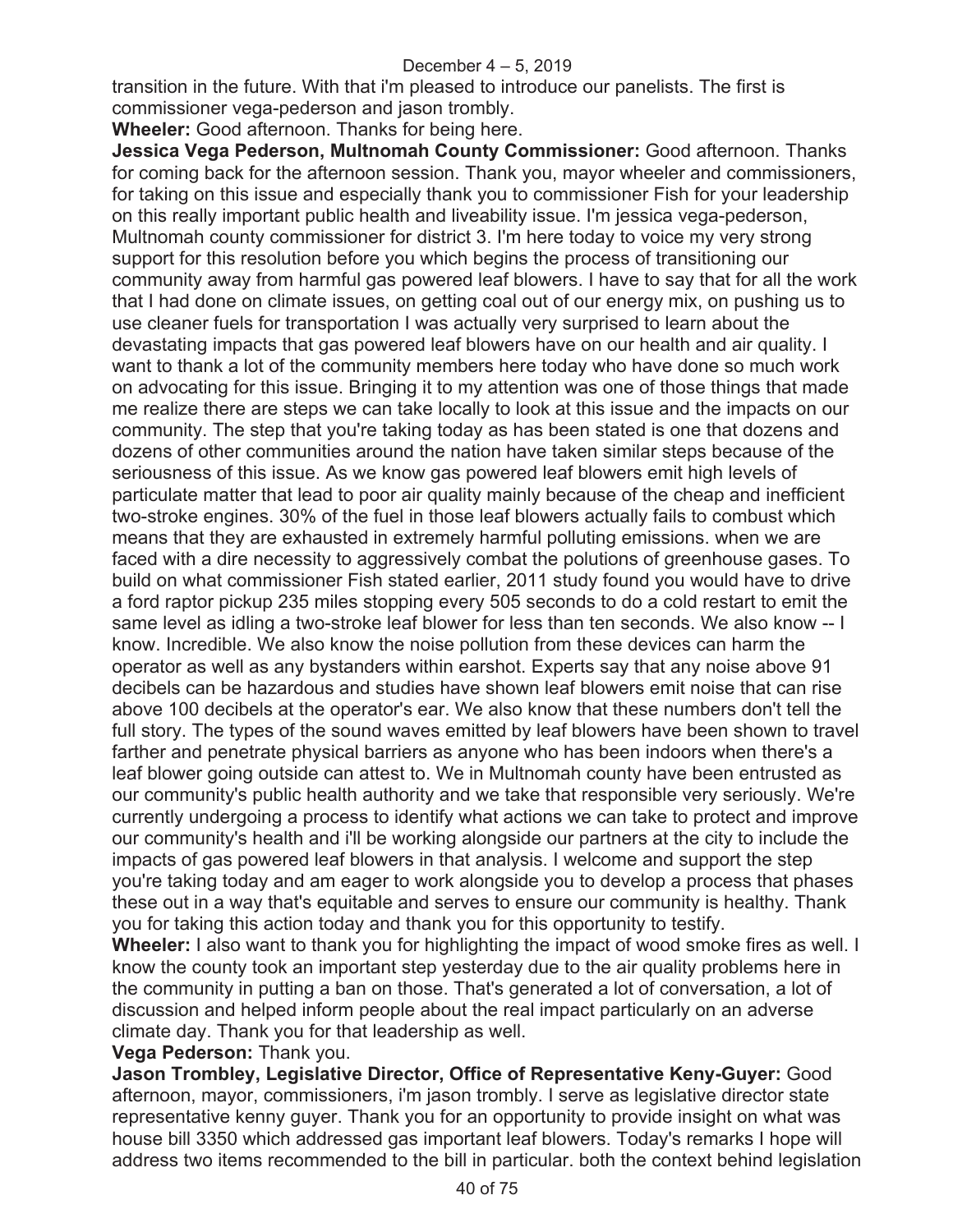as well as lessons learned from this work as Portland and Multnomah county work to develop local ordinances. The bill was a response to energy from constituents earlier in the year in a town hall with representative keny-guyer, as well as senator dembrow. As a representative he underscored the health impacts of this issue in her testimony on june 18th noting that studies have shown that regular exposure to loud noise can cause cardiovascular disease, hypertension, frequent headaches, increased stress on the body. 2-cycle gasoline powered leaf blowers contribute to air pollution. She noted populations such as children, elderly and asthmatics face greater exposure risk as windows are open. As stated earlier by commissioner Fish over 100 cities ayou the country including Washington d.c. Have implemented ordinances related to gas powered leaf blowers. Second is guidance for city council and Multnomah county government. As both the city and county move forward with assessing the next steps I would like to offer a few points based on the discussion june 18. First is alignment with federal laws. During the june 18 hearing an advocate smartly noted future efforts to address this should align with the federal clean air act. Second, for an adopted and forced ordinance to truly benefit all communities the process to develop must be centered around a thoughtful, intentional racial equity and social justice approach applied through the city of Portland's racial equity tool kit and Multnomah county's equity and empowerment lens. For example an important benefit that is often raised as a positive impact on landscape workers noting that a number of workers are communities of color or immigrant communities. To what extent are the landscape companies owned by minorities, women or emerging small businesses? How do we insure they have the capital to upgrade equipment? Some residents rent equipment because they don't own them, can't afford them or there isn't a store close by in the neighborhood where you can purchase one. Thoughtful intentional engagement is essential to ensure possible ordinances at the city and county level actually support and benefit everybody. Thank you.

**Fish:** Thank you for joining us.

Lawrence: Our second panel will include michelle christine chen, the chief sustainability officer and brian stewart, community advocate.

**Wheeler:** Good afternoon. Thanks for being here.

**Michelle Crim, Bureau of Planning and Sustainability:** Thank you very much. Mayor, commissioners, i'm michelle crim, the city's chief sustainability officer in the bureau of planning appeared sustainability. As you know, Portland's e's response to climate change is not new. These are the same thing that make people want to live, work and play, creating walkable neighborhoods with shopping, restaurants and parks, investing in transit, sidewalks and bikeways, protecting natural areas, making our homes and building more efficient and comfortable. The climate change has gone from a challenge to a crisis. We only have a handful of years to dramatically reduce carbon emissions but not only dramatically reduce carbon emissions but also provide benefits to communities on the front lines of climate change specifically communities of color and low income population. We need to cut local carbon emissions in half by 2030. That sounds like a ways away but it's only ten years and we're only at a 15% reduction so we have our work cut out for us. By 2050 we need to get carbon emissions down to zero to avoid the most catastrophic impacts of climate change. In order to achieve that goal we need to replace gas powered equipment, all of the gas powered equipment in our community by 2050. The resolution before you today is an important step because it means the city will do a better job of walking our talk as well as setting an important example for others to follow. In addition, moving to electric leaf blowers is an important behavior and procurement change that could be transferable to other gas powered equipment used within city bureaus. As has been mentioned besides climate air quality and worker safety benefits are also important. These two stroke engines are less efficient and result in higher emissions of partake late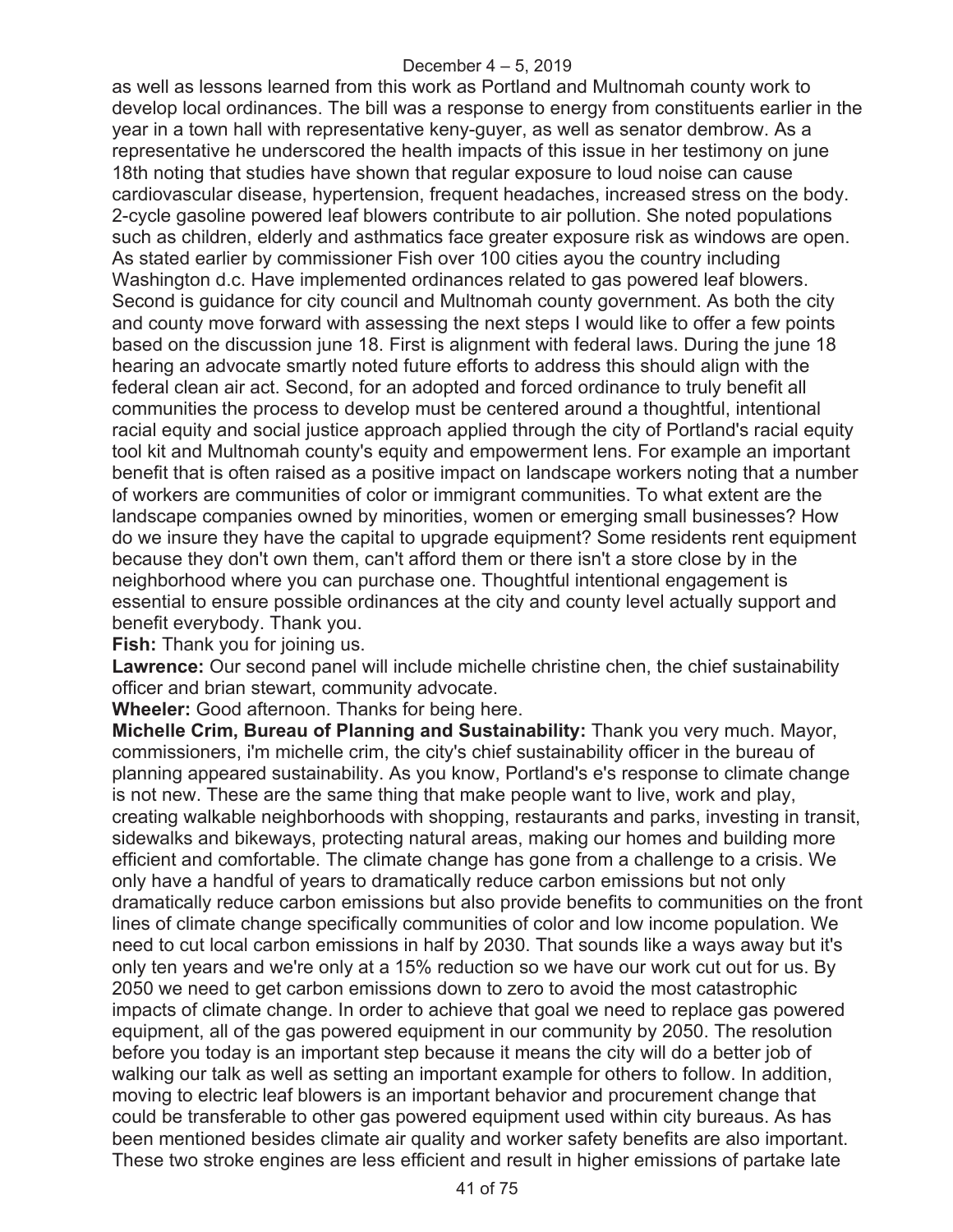matter, volatile organic compounds and nitrogen oxides particularly in older equipment. These can have acute health impacts and both contribute to ozone which is also harmful to our health. Ozone has been on an increasing trends in Portland due to vehicle emissions, increased sunny, hot days in the summer and forest fires. Emission decreases across all ozone precursors is a move in the right direction. The code benefit of decreased pollution is also a bonus for the health of Portlanders although it's difficult to quantify the health impacts of the many sources of noise polution in the urban landscape we know noise from leaf blowers at low frequencies can travel far. That noise is at best a nuisance for people nearby and at worst a real safety concern. Particularly for workers including city employees that are exposed to the noise of leaf blowers on a regular basis. So for all these reasons the bureau of planning and sustainability is in support of the resolution before you today. It's an important leadership step towards advancing bolder community-wide action in the future and the bureau is excited to help the implementation of this resolution in any way that we can. Thank you.

### **Wheeler:** Thank you.

**Brian Stewart, Quite Clean PDX:** Thank you, mr. Mayor, members of the council i'm brian stewart. I represent quiet clean pdx and I would like to bring your attention to the presentation that we have for you. I don't know if you're able to see that. I'm going to be comparing the performance of gas powered leaf blowers to battery powered models. All information is readily available. I'm going to focus primarily on backpack leaf blowers because they pose the most serious threat to the safety of workers and the public. It's well documented it's been mentioned that gas blowers emit high qualities of pollutants, toxic chemicals and fine particulates. Workers operating gas blowers are exposed to high quantities of these toxic polutants often for several hours per day. Gas blowers do not have the pollution controls that automobiles have. They are far more polluting than cars. One hour of gas blower operation creates equivalent polution to driving a car a thousand miles. Battery powered models emit none of these dangerous pollutants. Gas blowers also produce carbon emissions at about 12 pounds per hour of use. This adds up to thousands of pounds per year so using a gas blower for several hours a day produces a volume similar ton an automobile. Battery blowers produce 25 times fewer carbon emissions and when charged with what we know to be readily available renewal energy they will produce zero carbon emissions. Auditory health organizations agree sounds become dangerous over 70 decibels and above 85 even minutes can cause permanent hearing loss. The city noise ordinance sets limits on noise levels to 65 decibels increasing to 7 for fall and winter use. These provide protection to workers and the public from dangerous levels of noise. This shows why we have a gas powered leaf blower problem and why noise limits are an essential part of the process. You can see the vast majority of backpack style blowers sold today far exceed even the limits. Some are eight to 16 times noisier than allowed and as you know these tools are used year round. As gas blowers produce more force they get louder. The quest for more power has led the industry to embrace tools that are dangerously loud and pose serious health risks to workers. Battery powered blowers are much quieter and equally as powerful as the gas blowers which is a myth busting thing that's important to note. Initial equipment cost for both types of equipment are comparable. The real difference is the cost of fuel. Gasoline versus electricity and batteries. A gas blower will cost over \$2 per hour to operate which adds up to thousands of dollars per year in fuel costs due to the eefficient electric motors they are cheaper to operate per hour. Batteries are expensive but even when you include the cost of the batteries battery blowers cost half as much as gas blowers to operate over time. I hope this information makes it clear they are dangerous tools especially to the workers who operate them. Safe, cost effective alternatives are available. I urge you to enact this resolution but also to push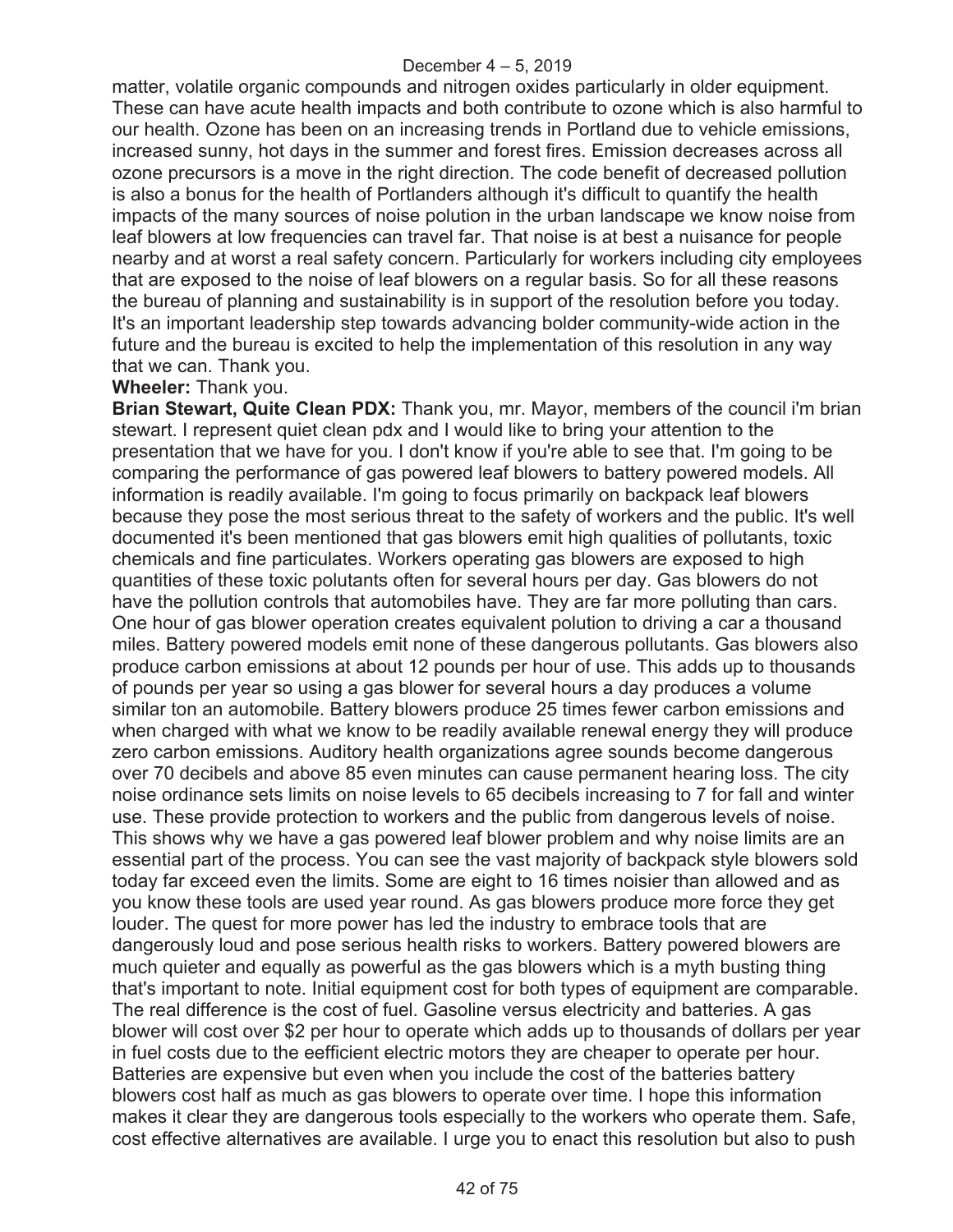for stronger local regulations that protect workers and public from these dangerous machines. Thank you.

**Wheeler:** Thank you.

**Fish:** Thank you very much.

**Lawrence:** Council, I would like to thank your bureaus for kindly answering my many questions about leaf blowers in their inventories. With that we have concluded our presentation.

**Wheeler:** Thank you.

**Fish:** If there are any questions from council we can take them and we have further testimony.

**Fritz:** I would like to offer a friendly amendment to the resolution. Commissioner Fish and ms. Lawrence already put in a be it further resolved that city bureaus and contractors do not and shall not blow leaves and other debris on to neighboring properties. Would like to add or on to sidewalks or into the street except on leaf collection days in leaf collection areas. The city encourages Portland residents to do the same.

**Fish:** Accept that as a friendly amendment.

**Fritz:** Thank you. I'm hoping this policy while it currently only addresses city bureaus will lead to a city-wide ban on leaf blowers. I would like to set the expectation that it's not okay to take your blower whether it's electric or gas and blow the leaves where somebody else has to take care of them or worse in cities that don't have pickup cause hazards for cyclists and other street users as well as clogging drains. This morning I saw someone across the street blows dust and leaves into the streetcar and the max. It's just -- it's rude is what it is. It's downright rude behavior and needs to be stopped.

**Eudaly:** I would just like to add my support to commissioner Fritz's comments about the desire for an eventual city-wide ban. Multnomah county has the worst air quality in the state, and Portland has some of the worst air quality of any major city in the world, which is absolutely hard to believe it's so beautiful it doesn't look as smoggy as beijing but it's really bad. I hope we can act. This is a great step forward. I hope we can continue to take swift action.

**Wheeler:** And legal counsel we can accept that or does it require a motion and second? **Kraut:** As long as there's no objection --

**Wheeler:** We'll take it as a friendly action.

**Fish:** With that we'll move to testimony.

**Wheeler:** How many people are signed up? Very good. Folks, the microphones slide around about six inches is the right amount of distance. When you have 30 seconds left in your three minutes you'll see a yellow light. When your time is up it goes to red. I would ask that you please cease your testimony at that time.

**Alan Flint:** I'm adam flint. I also have a cough so i'm working through it. I'm here this afternoon presenting testimony on behalf of the Oregon landscape contractors association. I'm submitting the testimony with association's position paper on the use of gas powered backpack blowers. Outdoor power equipment safe and reasonable use pledge contractors in Oregon will beginning to adopt battery powered small equipment. It falls short and is significantly more expensive. However looking at the track record of technological development of battery equipment over five years we're confident run time power and costs should equal gas powered equipment within five years. Similar to automobiles the development of vehicles like tesla is exciting but not economically viable for all transportation use at this time. As vehicles the evolution of technology gives us great hope our engines will be replaced with battery powered in the near future. We feel forcing a ban could be more impactful to smaller businesses, minorities less likely able to replace their gas powered blowers. As an industry with likely the largest use of gas powered leaf blowers we ask to be included in the discussion and/or any work group created to form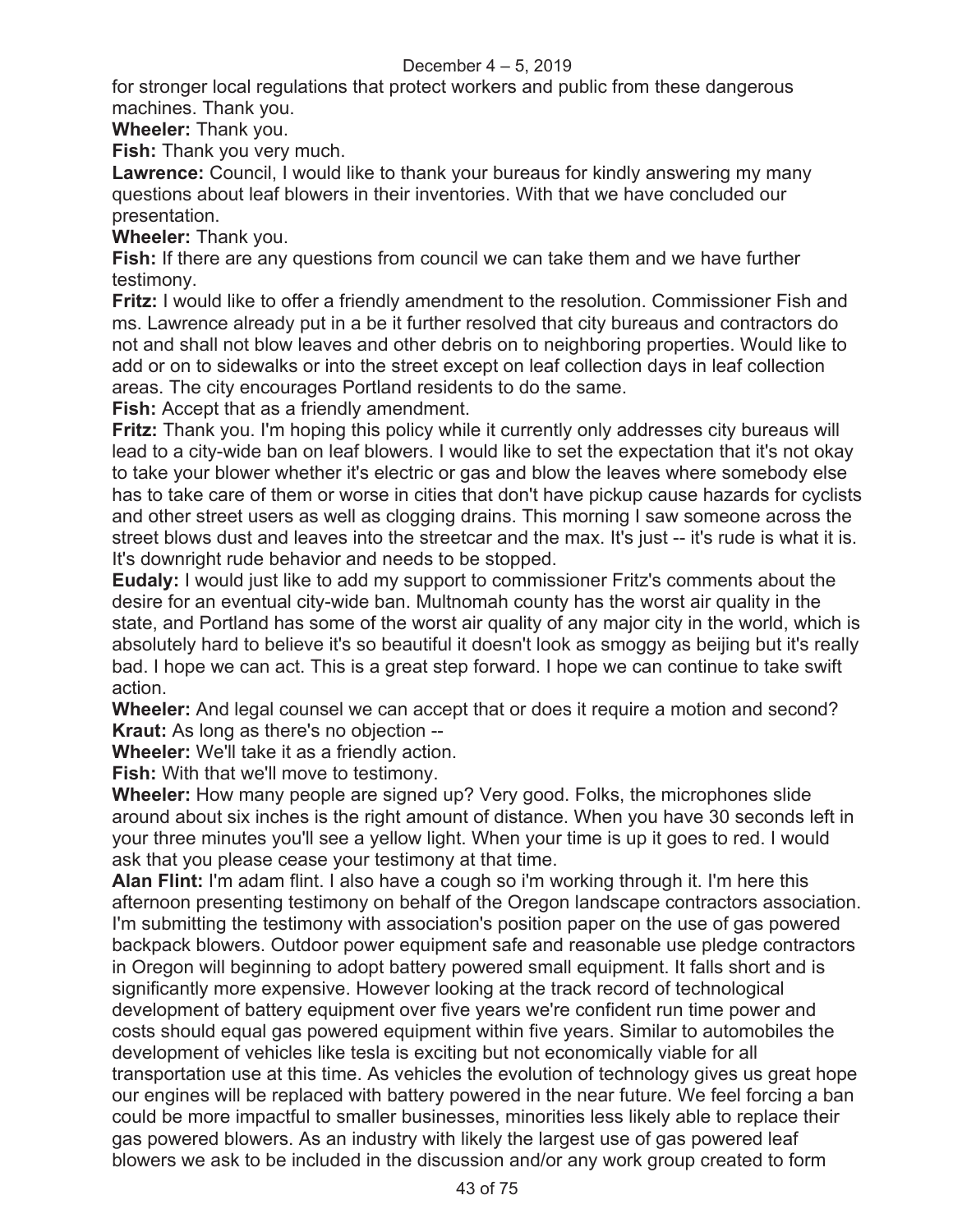future initiatives. Our connection to the national landscape contractors association and outdoor power institute can help provide data to come help maintain the goal. [audio not understandable] without an outright ban. Please accept our offer to participate in any work group out of this ordinance if passed.

**Mary Peveto:** Good afternoon. I'm the executive director of neighbors for clean air. Thank you for this opportunity and all the commissioners and especially commissioner Fish for your work. I'm here to express my support for this resolution to ban gas powered leaf blowers in the city operations. In the ten years since Oregon department of environmental quality Portland air toxics conclusions brought to light the problem of air contaminants in the city very few actions actually followed that study of understanding the complexity and the ubiquitous problem in the Portland area. It should be interesting to note especially today as you already noted, mayor, that we have had bad air quality days and as commissioner eudaly mentioned too Portland's air is often not as clean as we think. It was interesting to note that ten years ago the Portland air toxic solutions project identified specifically lawn equipment as a major source of contaminants. So in that same period of time it's become increasingly clear to me that waiting for our state government to take action is just not going to happen. So in those ten years very little at the state has happened yet in the last 12 months the county as you said, you noted has adopted their burn ban. The county and city adopted new diesel contracting standards and this is a great step forward to see our city and local governments taking action to protect the air quality in our neighborhoods. I'm heartened to see this action. I agree with the hopes and desires of people to see this as a first step toward a wider ban. It's also heartening for me not to have to spend a lot of time telling you why this is bad for air quality. You have so many people that can explain that to you. I'm excited to see the city taking the local action which is really what we need to see more of, improving health and well-being of Portland and making our neighborhoods places where our children can live joyfully and thrive. Thank you. **Wheeler:** Thank you. Good afternoon.

**Michael Hall, Quiet Clean PDX:** Good afternoon. I'm michael hall. I'll be repeating some of what you've already heard because I have prepared this over the last couple of weeks. I'm on the board of friendly streets and i'm a member of quiet clean pdx. Those two organizations have been working in strategic partners for the last couple of years in a campaign to eliminate all gas leaf blowers everywhere. We're here to advocate for a transition away from gas leaf blowers at the city, county and state levels and for more about the damage they do to our environment and it our health please visit our website. Quietcleanpdx.org. Huge thanks to commissioner Fish, his staff and asena lawrence especially. We have been working with you for a year now and this is a great first step. We also want to thank county commissioner jessica vega-pederson and it was representative guyer who encouraged us to write a bill for the 2019 state legislature house bill 3350 would have eliminated all gas leaf blowers statewide and it got a hearing in the house energy and environment committee. Representative smith, warner and senators our gratitude extends to all supporters of our campaign. You may know that elimination of gas leaf blowers has become a national movement. Organizations such as quiet communities and american green zone alliance have helped us and others transition from gas to battery powered equipment and practical hand tools. Closer to home we have a growing list of supported posted on our website. We have been in conversation with the Portland public school board about policy changes there. Japanese gardens recently issues a position paper declaring they want to convert to electric blowers asap. Portland state university is transitioning to battery powered leaf blowers and the list goes on and on. We're over 170 municipalities and counties that have regulations to ban gas powered leaf blowers. They generate high levels of greenhouse gases, toxic emissions and dangerous particulate matter and extreme noise. The epa reports the noise causes hearing loss, increases stress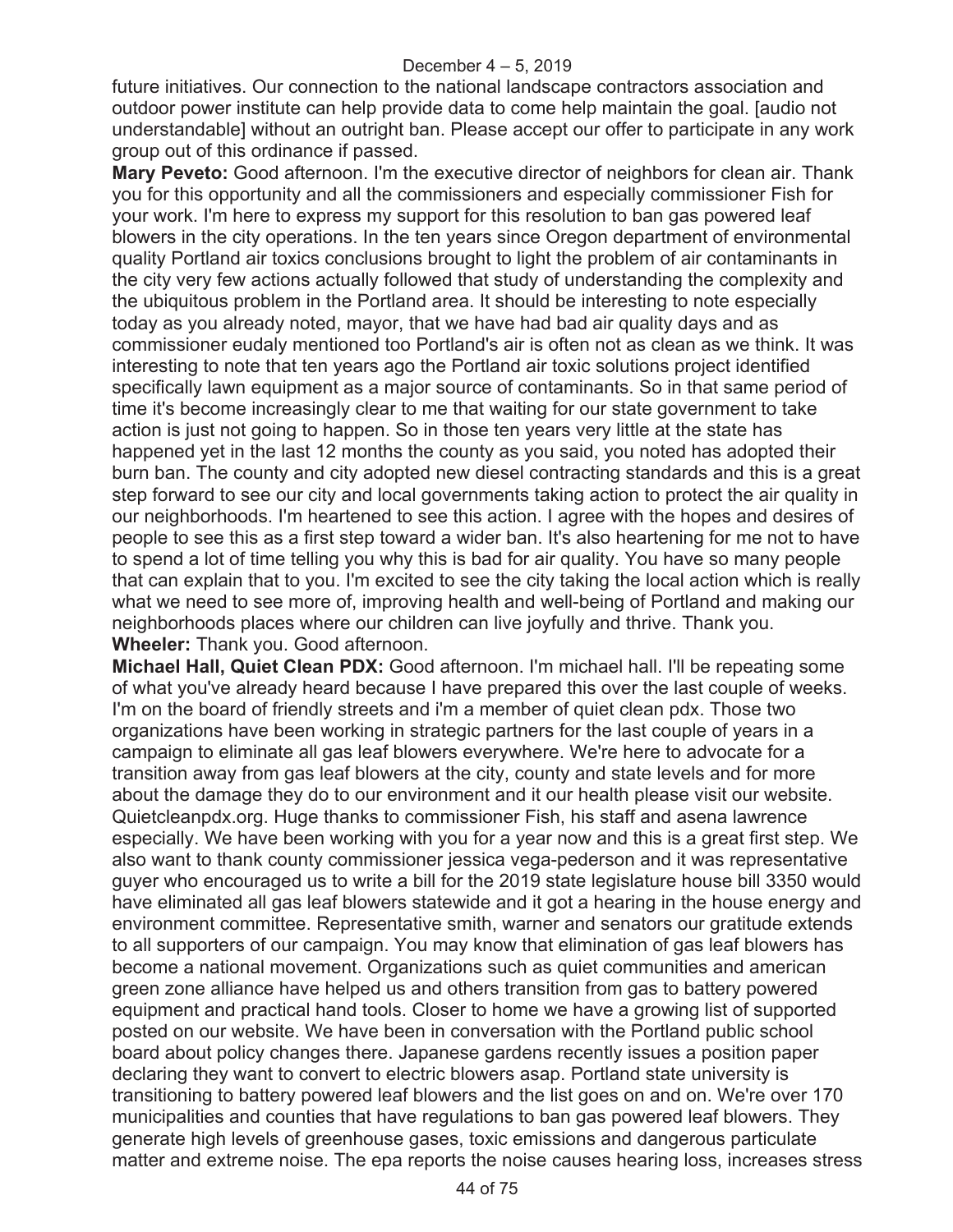and blood pressure, cognitive impairment of children. They are hazardous to all Portland residents, especially children, elderly and those with respiratory illnesses. The workers who use these tools are at the greatest risk. Quiet clean pdx has a lot of support for making the transition and we're allies with Portland's front line communities. I'm almost there. Thank you. I appreciate that. We subscribe to the environmental justice statement of opal which is environmental justice requires that all people regardless of race, color, national origin or income have the same degree of protection from environmental and health hazards. So eliminating gas leaf blowers is analogous to climbing a mountain. A long, tough scramble uphill and our thanks go out to Portland city council for helping us build a base camp and we look forward to working with you as we ascend the mountain together.

**Wheeler:** Thank you all three. Appreciate it. Next three, please.

**Wheeler:** Stan, I feel like we should give you a bulk discount or something. [laughter] **Stan Penkin:** Mr. Mayor, robert said you have an office reserved for me? **Wheeler:** I think we should.

**Penkin:** Full benefits and everything else. Good afternoon, mayor, commissioners. My name is stan pankin, a member of the quiet clean pdx team, chair of the pearl district neighborhood association, i'm a board member of neighbors west-northwest coalition and board secretary of friendly streets where this all started some two years ago. But I think I speak for people across all neighborhoods who are subjected to the incessant noise and toxicity of gas blowers and would like to see them go away. As you've already heard, and I think we all understand, gas leaf blowers are a danger to the environment and to the health and liveability of all Portlanders including those who operate them. Far too often without using the basic protections such as masks and ear plugs. I see that all the time. The time has come for us to transition away from this harmful equipment as so many other cities and municipalities have done across the nation and in other countries as well. Thanks to my dear friend and colleague michael hall who first raised this issue at friendly streets and to my devoted colleagues add quiet clean pdx who helped bring the issue forward. We have today reach a momentous occasion where we can begin to do something meaningful about gas leaf blowers. The resolution before you today is an important first step in the direction of acknowledging the harmful effects of gas leaf blowers and that we can indeed address it. While this is a significant step, we will still have many more steps to take on the journey to transition from gas to nongas powered alternatives. Such as electric and battery powered leaf blowers, electric leaf vacuums, leaf sweepers, mulching mowers and manual tools. Yes, rakes still exist. At all levels of government, city, county, state, and hopefully maybe federal someday. Thank you, commissioner Fish, for recognizing the urgency of taking action on this issue and to asena lawrence for her hard work in helping to research and draft this resolution that if passed today will make a bold statement that the city of Portland cares about our environment and all its residents and is willing to make innovative decisions for the betterment of everyone. I urge you all to please vote yes on this important step. Thank you.

**Wheeler:** Thank you. Good afternoon.

**Michael Wallace:** Hello. I'm michael wallace. I'm a member of the noise review board Portland's noise review board but here in a personal capacity this afternoon. I wholeheartedly support commissioner Fish's resolution. I hope that with this and other efforts we can eventually live in a quieter and more peaceful city. Noise is detrimental to individual and collective health and well-being. Street and park leaves and debris can be swept or raked instead of being blown from one property to another and back again. Let's have more brooms and rakes. Thank you.

**Wheeler:** Thank you. For the record I still own a rake. [laughter] good afternoon.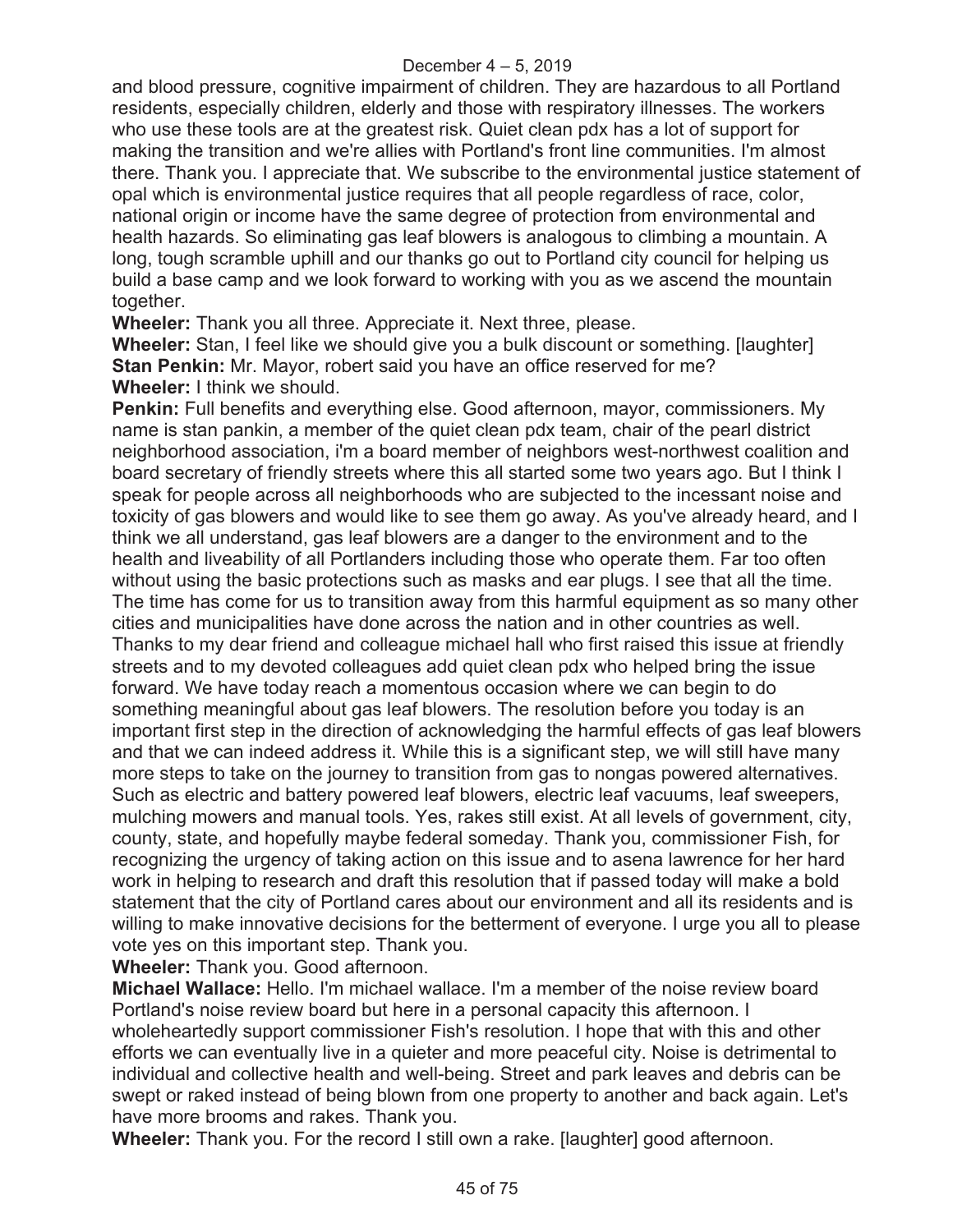**Jess Tyler, Center for Biological Diversity:** Good afternoon, commissioners, mayor. I'm jess tyler. I'm a Portland resident and I represent the center for biological diversity where i'm a pollinator researcher. I'm here on behalf of myself and our over 7,000 members in Portland to express support for this resolution. Gas powered leaf blowers have many negative effects. I want to highlight the negative impacts to urban wildlife especially insect pollinators. Many people don't realize urban areas including Portland are critical refuges for our pollinators because many gardens provide pesticide free habitat and flowers that feed bees. Here in Portland we have dozens of native bees but native bees are in steep decline around the nation and we must do what we can to protect them from extinction. Native bumblebees are right now hibernating for the winter and need litter around the city of Portland and when leaf material is removed bees can be killed. The excessive use of leaf blowers removes top soil and organic leaf material which provides essential winter nesting habitat for the majority of native bees. Encouraging more natural unmanaged landscape leaving the leaves provides nesting habitat and food for pollinators and many other soil invertibrates. Noise pollution from gas powered leaf blowers also is known to harm humans and wildlife. For birds it's known to damage hearing, increase stress response and alter for aging and other behaviors. City eco-systems are vitally important to many insects and birds because they can provide better food and nesting habitat. Several endangered butterflies rely on it entirely within cities. Portland sports a great diversity but their habitat is damaged. Gas powered leaf blowers especially release more nitrous oxide than cars and this type has been linked to vegetative community change which can decrease the amount of food plants for butterflies and pollinators. This resolution also supports Portland's climate action goals and is an important first step toward harm reduction. It demonstrates Portland's leadership on issues and I ask the commission to support this resolution. Thank you.

**Wheeler:** Thank you for that interesting perspective on this. Commissioner eudaly pushed us really hard during our 2035 central city planning process to expand the green roof ordinance that we have in place here at the city. I notice that a lot of developers are using those green roofs for pollinators. I had the opportunity -- some out of town guests here over thanksgiving we went down to the nines hotel. They had a great big honeycomb sitting there in the middle of the restaurant. I said, where did that come from? They said it came from the roof. They actually have an entire bee keeping operation up on the roof in order to expand pollinators and they also have a green roof and so there's something of a symbiotic relationship. That's really important to make that broader point that you made and I appreciate you being here to do it. Thank you all three of you. Commissioner Fritz. **Fritz:** I want to thank you for all the interesting information, thank you all. Now instead of looking out and thinking I need to pick up those leaves, oh, i'm going to leave all that nice habitat for the bees. Thank you for giving me permission to stay inside.

**Eudaly:** I would like to say I have told pbot that I want to turn every property that we own that can't be used for road or otherwise developed into pollinator planting areas. They may think i'm kidding but i'm not. We should talk.

**Wheeler:** I think I know where you can get 7,000 volunteers. Thank you. Thanks all three of you. Stan, good seeing you again. Thank you for being here. Next three, please. If there's anyone else who wanted to testify if you could see Karla as well. Thank you. **Mary Sipe:** Good afternoon. I almost said good morning. My name is mary sipe I hope I can get an office next to stan's. [laughter] since i'm here so often. I just want to commend the city for taking this step to reduce the greenhouse emissions and the air pollution and noise pollution. I think taking the lead is really important, and if the city can do it then I think private citizens can do it too. You all know me from my work with noise and my concerns over the years about the serious health hazards related to noise. This is kind of like a double whammy. It's noise pollution but it's also air pollution and we're kind of getting two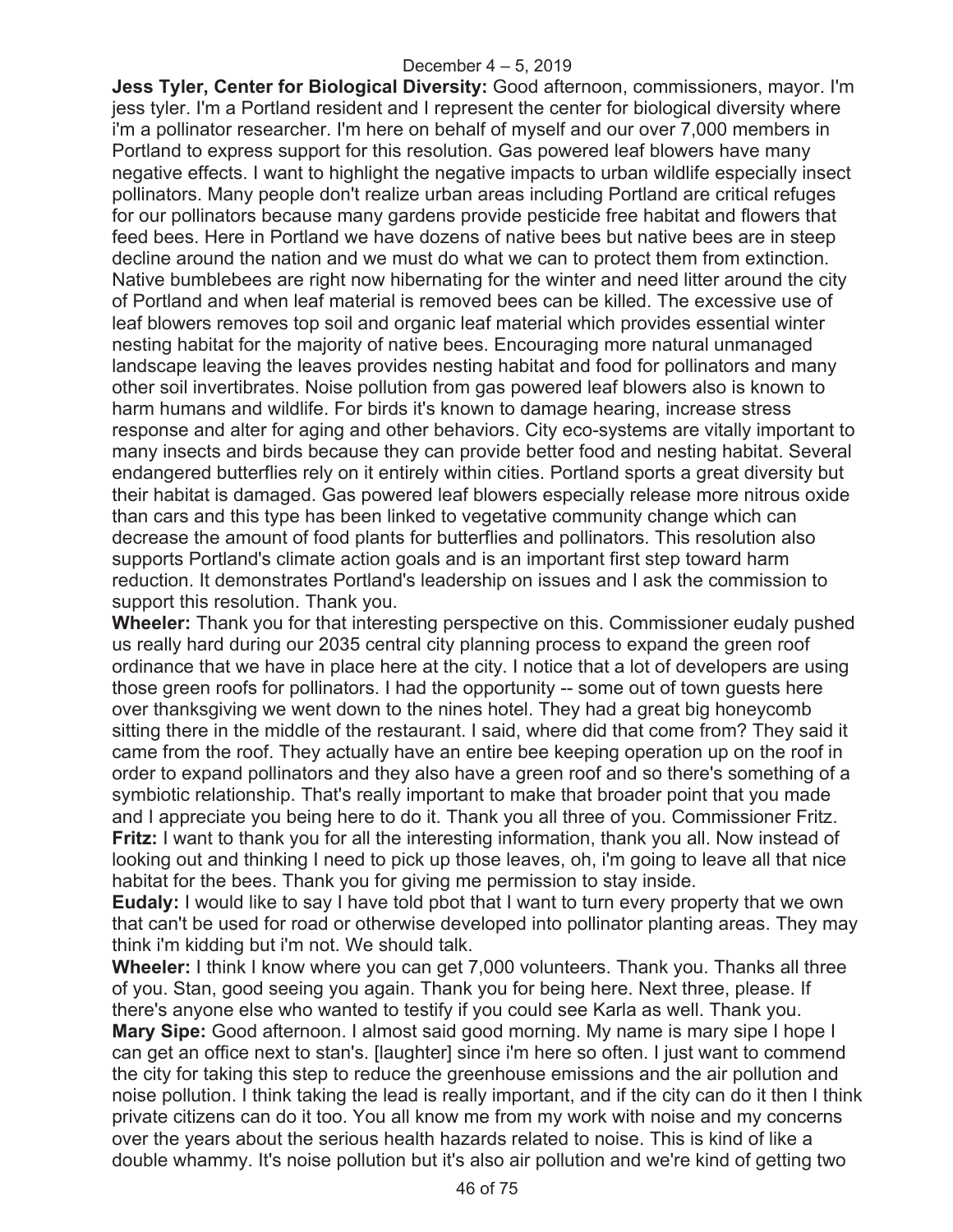birds with one stone by addressing this issue. It's interesting because I heard the words annoyance and nuisance used, and every time I hear that it bothers me because I think it minimizes how serious these issues are. It's more than annoyance and a nuisance, it's a health hazards and it's a double whammy health hazard. I really appreciate the testimony of the other people that came. One of the suggestions I would like to make is that the work group take the information on that slide presentation and use that to maybe create a campaign to start promoting voluntary transition to battery operated and electric blowers rather than having people wait until it becomes an ordinance. I think the bottom line is it's the right thing to do. Period. Thank you.

**Wheeler:** Well said. Thank you. Good afternoon, bob.

**Bob Sallinger, Conservation Director Portland Audubon Society:** Good afternoon, mayor, members of the city council. I'm bob solinger with the audubon society. We're here to support this resolution. We really appreciate the work of commissioner Fish and asena. For all the reasons, for human health, noise impacts, climate impacts, particulate matter this makes total sense and I would add to that disturbance factors when we use the really noisy leaf blowers in parks it has a wildlife impact if you're talking about breeding songbirds and birds that are passing through. We should be aware of those ecological impacts. I think the gentleman speaking last was alluding to the fact we shouldn't be afraid of messy parks either. That leaf litter has real ecological value. We need to be more comfortable with the idea of leaving things like that in our parks, part of the natural environment and we shouldn't be afraid of it. We don't want parks that are sterile. It adds value and there are places we could do less and gain more. We should be thinking about that. I would say sometimes there's a tendency to look at these things and say, you know, these problems are so big where are we focusing on something like leaf blowers. The testimony speaks to they are a big problem, not a small problem. They are a big problem. Even if not these small steps, this is how we get our hands around these huge ecological problems. Small steps and a lot of them. I go to restaurants now I see signs up saying if you want a catsup container or plastic fork or straw you have to ask for it and that's how we shift our culture. The fact you have to start thinking about your ecological impact, small and bigger things add up to the change we actually need. Thank you for your work on this. **Wheeler:** Thank you.

**Eudaly:** Good day when bob comes and sings our praises.

**Sallinger:** I'll be back tomorrow. [laughter]

**Wheeler:** Good afternoon.

**Daniel Luke:** Good afternoon. I'm daniel luke. I'm a local inventor. So I guess by now the degradations of the leaf blower are fairly familiar to everyone. I want to add one thing to the list which is they are actually slow, and they are not all that great at blowing. I guess they are good at blowing leaves but not really good at collecting leaves, so that may be the default because the only alternative has been the regular rake, which also has certain issues and problems. So as an inventor I have worked to correct some of those issues and I just want to put it on people's radar that there is another option available as of now to the whole leaf blower dust-up. Which is a rake that is far more powerful than a regular rake, it's manual, incredibly affordable, it's durable. And you don't have to bend your back at all to use it. I'm really eager to show people in city government how it works. I have shown it to a few people. I think some people here that are present are familiar with what i'm talking about. I went to a park and demonstrated its use for a few minutes but anyway, I have also gone head-to-head with gas powered leaf blowers, the kind commercial crews use, and in every case it has not been a contest between my invention and the leaf blower. I have also done timed tests with me and my rake against leaf blowers in a lot of situations and it's probably not going to be believable but in each case I was able to beat the leaf blower. I cut the time in half in terms of raking a yard, getting a pile of leaves moved a certain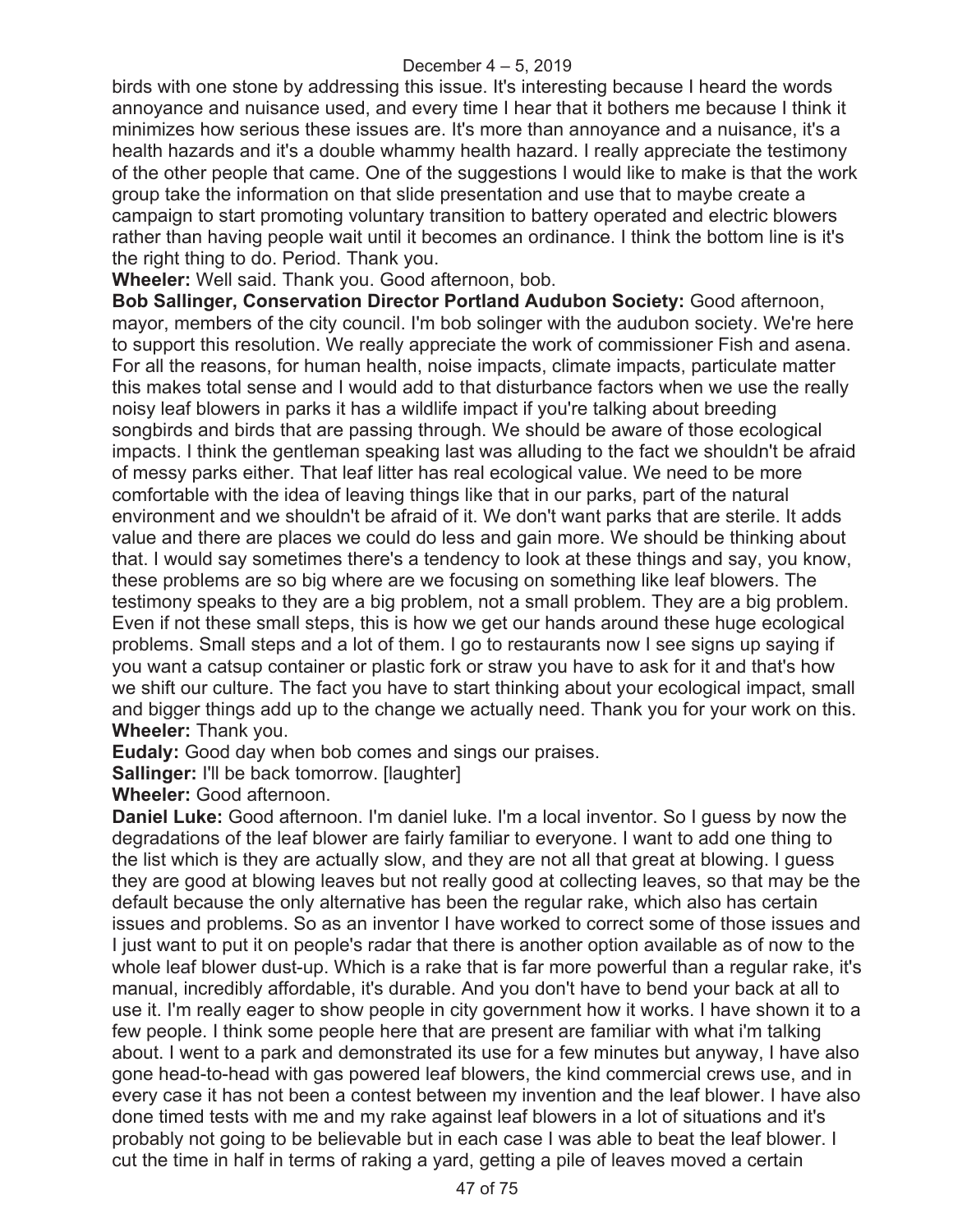distance. I'm not saying that leaf blowers don't have their use, I suppose they are good for blowing grass clippings off sidewalks but when it comes it actually blowing leaves, getting leaves moved from one place to another they are not all that effective compared to my rake. So it's called the rocket rake. It's a two-handled rake. The world has seen nothing like it to this point. It's incredibly effective and the people that have seen it would attest to the fact that it works incredibly well.

**Wheeler:** Excellent.

**Fritz:** I'm going to look into it. These blowers just blow. They don't actually collect the leaves. That's another reason for my amendment is if people realize they can blow them around on their own property but they are going to have to dispose of them themselves, the rocket rake?

**Luke:** Yes. Is there any way I could show anyone here.

**Fritz:** I'm going to look at it as soon as I get back to the office. Do you have it on the website?

**Luke:** I have it in my car. [laughter]

**Fish:** If you could leave your contact information with commissioner Fritz's office someone will get back to you.

**Wheeler:** She's going to put an offer out for 50% of your company.

**Fritz:** No, no -- I live in an area without leaf collection. It's me on the weekend every week for months picking up leaves. Any help would be very much appreciated.

**Sipe:** Could I say one more thing? Commissioner Fritz, you had a really good point about the blowing into the street because one of the things we call these leaf blowers but they blow lots of things besides leaves. Like in our neighborhood in the pearl district cigarette butts. What happens is they get blown with the leaves into the street and then they float into the storm drains. If you walk through the neighborhood and look at the storm drains you'll see hundreds of cigarette butts on their way into our rivers and streams and ocean. **Wheeler:** Thanks to the pearl district and the neighborhood association and all the folks that worked hard on the problem. Thanks for your testimony. Thank you, bob. Good to see you again. Next three.

**Moore-Love:** That's all who signed up.

**Fish:** Any final words?

**Wheeler:** I think we're good to go. It's a resolution. Please call the roll.

**Eudaly:** Well, thank you commissioner Fritz, asena, your whole team. Very happy to support this. Even more excited to take it the next step further. Aye.

**Fritz:** Commissioner eudaly and I just -- class before this meeting. We had a discussion about the pros and cons of commission form of government. This is actually an example of one of the pros of the commission form of the government. When I was in charge of parks I took a run at asking them about getting gas powered leaf blowers and was told, oh, no, we can't do that. That's just not possible. So then new commissioner in charge of parks, new parks director, new approach, and lo and behold commissioner Fish has come up with something that parks staff has embraced. I'll make sure the water bureau does as well. I really appreciate it. It was a lot of enthusiasm on the council. Commissioner eudaly when I was listening about the neighborhood occurs to me I know that the office of community and civic life has a small program and there's already a component of equity in who gets those grants. It would be great to add the climate crisis being another of the criteria because it would be just great for the neighborhood to get city money to purchase one that the neighbors could share of the battery operated electric ones. Commissioner Fish, as you continue to work on this and asena it occurred to me the ones that the bureaus are going to get rid of we should make sure they are destroyed before they are disposed of. I'm thinking of guns and such so basically smashing off the plastic bits so if they ended up at a recycling shop or somebody might find them and think i'll take myself a nice free blower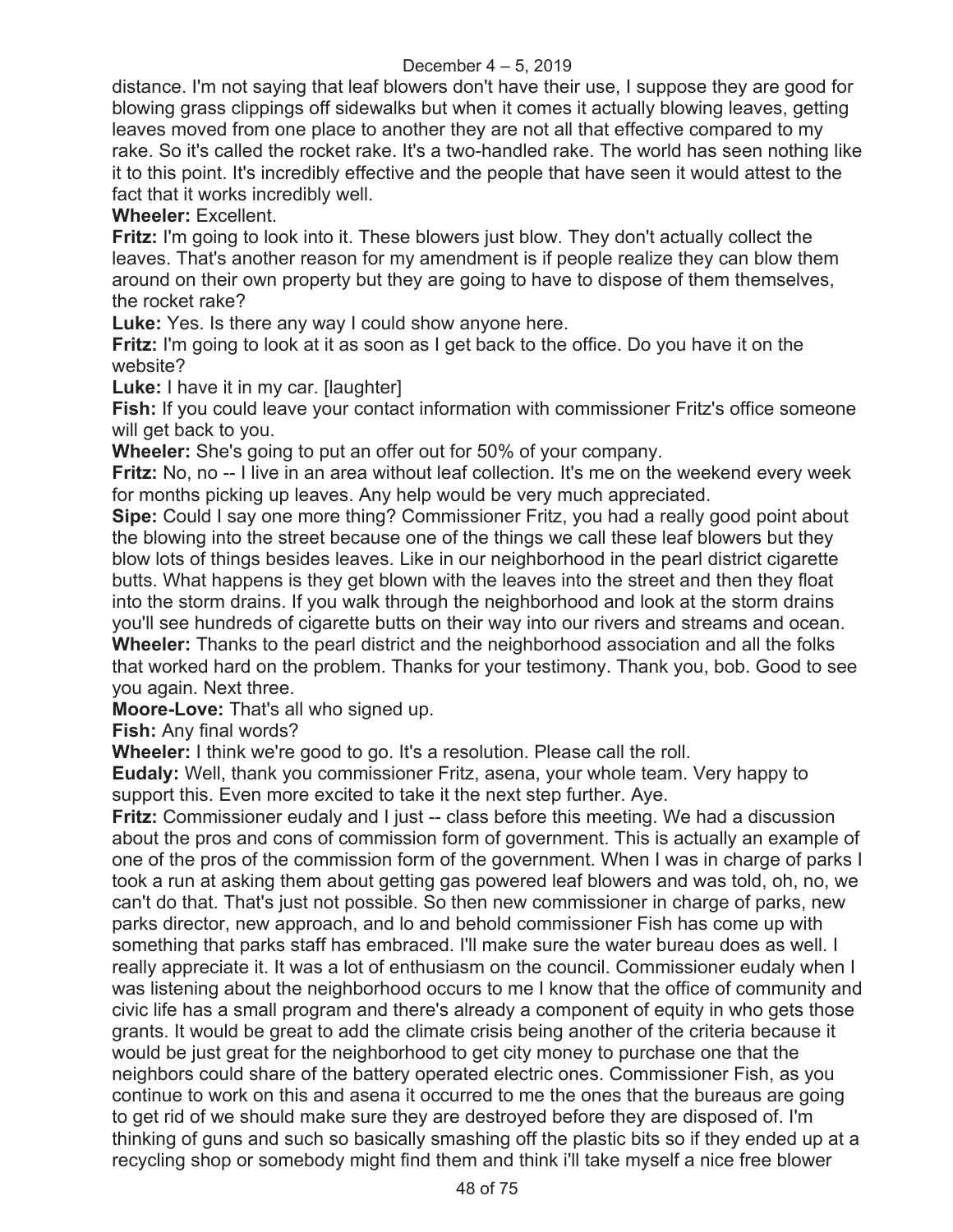they can't use it, make sure we don't get into the situation like we do with diesel trucks because Oregon has lower standards than california and Washington that we get all their dirty leftovers. I'll personally volunteer to come smash them. Thank you very much to everybody who wrote in. There's a number of you took the time to come in today. Dozens and dozens of emails and telephone calls on this issue. It's really something I think a lot of people have found a minor irritation or a major irritation over time or huge annoyance over time but sometimes we think, oh, in the grand scheme of things perhaps I should get over my annoyance. This is a really big problem for our planet. Aye.

**Fish:** Well, I like to thank a number of people who helped get us here. Obviously our invited testimony, and our kitchen cabinet county commissioner vega-pederson, representative alyssa keny-guyer, michelle crim and the bureau of sustainability. Michael hall and qcp, a quiet, clean Portland, mary pavetto and neighbors for clean air, kelly barnes, cameron stewart, relay resources, asmani ochoa, stan pankin, bob solinger and others. Thank you all for your extraordinary efforts to get us to this day. I would also like to give a special shout out to sheila pannion. Sheila was our summer policy intern last year and this year. Two summers ago she helped us shape our moonlighting policy and this past summer she deviled deep into leaf blower research. We're grateful for her immense help. I would like to thank my two bureaus, bureau of environmental services and the parks bureau for stepping up and accepting the challenge. City bureaus will demonstrate the efficacy of transitioning to electric and battery operated models and in the near future we descend to find a legal and equitable path to eliminate the use of gas powered leaf blowers in Portland. Thank you all for your efforts and a special thank you to asena lawrence who has handled this soup to nuts and done a superb job as always. I'm very proud to vote aye.

**Wheeler:** I'm very happy to support this resolution. I want to thank commissioner Fish and asena lawrence and the diligent work of your team. I thought this was a fantastic presentation today. I actually love presentations like this where I feel like i'm walking out with a much deeper and richer understanding of the issue. I was prepared to support this to begin with but also hearing some of the statistics about the carbon output of gas powered leaf blowers compared to pickup trucks those are astounding statistics, and also to hear some of the broader perspectives we heard from the gentleman who is here supporting the pollinators, we heard about some of the perspectives about the importance of leaves. We heard from mary and others about the physiological and public health impacts of these leaf blowers as well. I'm going to go with bob on this who says this really is big. The reason it's big is because the city has to show the leadership here first. We cannot ask the private sector to take actions that we are not prepared to take ourselves. I see this as a very important an necessary first step. I also want to acknowledge our partners that commissioner Fish had identified and asked to testify up front, jessica vegapederson, Multnomah county for their hard work particularly on the public health aspects of this and representative keny-guyer and her team and the efforts they are undertaken in salem to seek broader support for these types of policies. But here around this rostrum it's our duty to act locally and responsibly and with a sense of urgency and I thank you again, commissioner Fish, for bringing this resolution. I vote aye. The resolution is adopted. **Item 1124.**

**Wheeler:** Colleagues, earlier this year I appointed six new members to the Portland committee on community engaged policing pccep. Amy anderson, vadim, mozyrsky, marcia perez, steve trueo, elliott young and brittin masback. I'm requesting that you approved -- I have lost my quorum. We'll take a recess. Elliott young, amy anderson, marcia perez. Each has gone through a regular rouse selection proceeds including a written application, two interviews and various training in collaboration with the mental health alliance, albina ministerial alliance, coalition for justice and police reform and police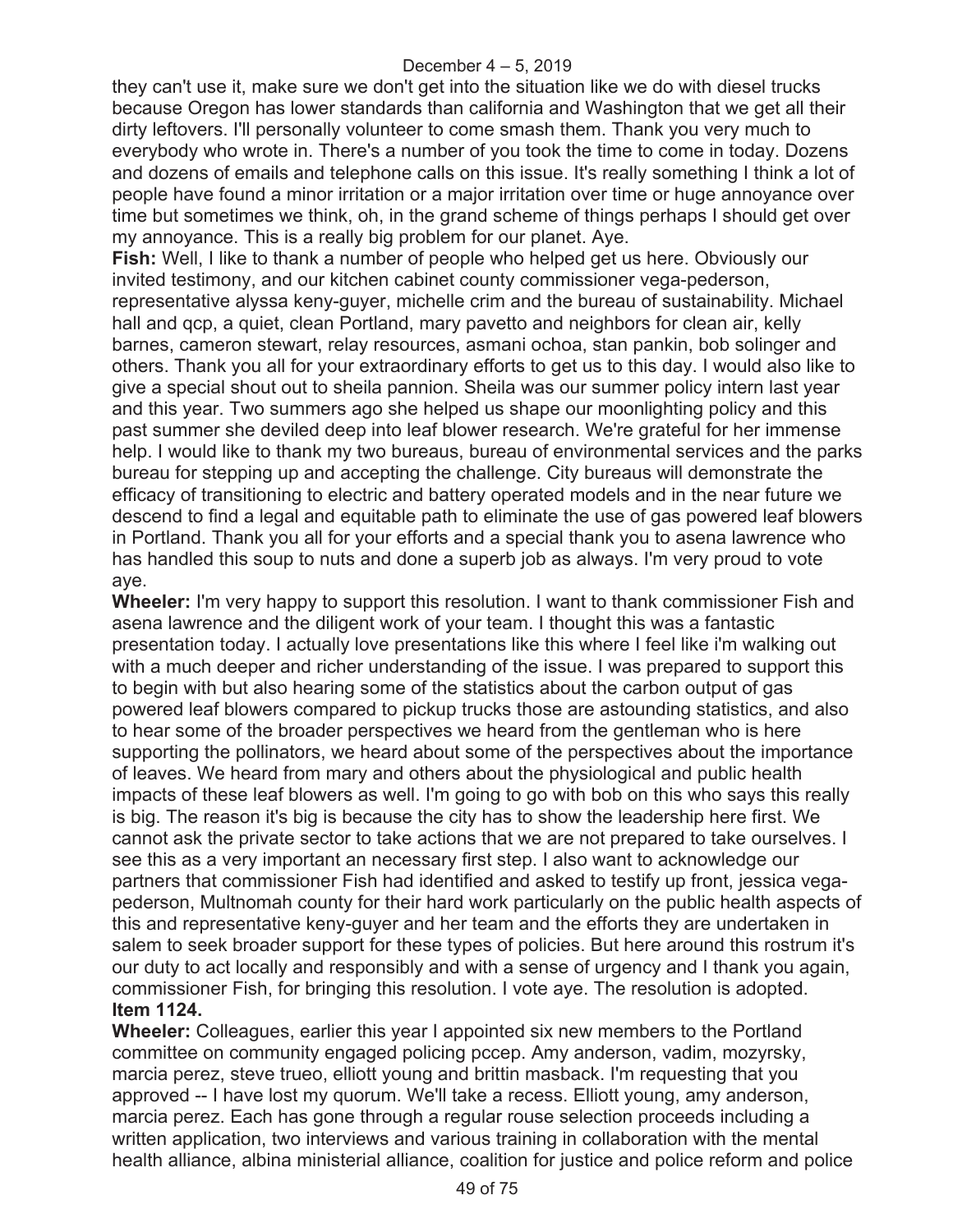bureau. These individuals bring with them their lived experiences as members of a marginalized community and their lived experience with mental or physical health issues. They also bring in a personal skills experience oning within and advocating for marginalized communities and experience utilizing social services in engaging in government processes. Throughout the past year pccep has worked to create meaningful recommendations to bolster engagement and trust within the Portland police bureau. These have included partnering with researchers to determine effective scheduling practices as part of a holistic approach to officer wellness. Establishing a training program aimed at reducing stress and promoting officer resilience. Portland police bureau engagement of a wide range of communities regarding wellness practices including tribal councils in the Portland metro area. Establishing a truth and reconciliation working group to develop a plan to create a commission that's responsive to both the history and the current needs of Portland. After a year of working to achieve the desired outcomes of equitable policing which exceeds constitutional requirements and meaningful community engagement with and trust in Portland police bureau, the pccep has functioned independently and as a body guided by the community. They have sought to obtain information from a variety of Portland community members and stakeholders to create greater access to information for the community. This is at the core of what pccep does. They solicit information, create a platform for that to be disseminated and allow that information to guide their collective work as an autonomous body. With the support of city council pccep will continue to grow their work to help cultivate the growth of trust and equity within the police bureau and build the community relationship. The members of the pccep are Portland community members first and foremost. They are connected to the city and they are invested deeply in increased reciprocity, accountability and trust through their recommendations. Here with us are the pccep project director and robert king, my senior policy advisor on public safety. They will introduce our newest pccep members. Come on up. Welcome. Thank you for being here. Theo, I think you're starting us off. Is that correct? **Theo Latta, Project Director, Office of Equity and Human Rights:** Yes, sir. **Wheeler:** Very good.

Latta: I have a few prepared comments that i'll read from. It's an honor to be be with you. I'm a pccep project director. Introduce myself because I never met you folks before but i'm a father to a boy named sage. I'm in business, i'm a researcher and I have the pleasure of introducing these fine humans to you although I have only been with the city for four months I have had the pleasure of working with these folks for the majority of those months. You'll have their bios in front of you so I won't read those. But it's important that you know how passionate these people are and how hard these volunteers work toward achieving more equitable policing. Aside from what you have in front of you they give their time and energy to improving the Portland community. Vadim is a meticulous, thorough secretary of pccep. We continue to rely on his expertise in everything -- from the department of justice. His expertise. Elliott here is constantly aiming to improve pccep. People look to him as an advocate. Britt is an impressive human. For all the accomplishments as youth subcommittee chair and high school student he facilitates meetings in a kind and inclusive manner which is a testament to his character. Steve has been constant that people depend on. He has a hand in the subcommittee meetings and speaks with honesty and integrity. Aprily asks tough questions and works hard. Marcia, who is out of the country, works permanently and professionally to improve the justice system especially -- I have the pleasure of working with robert and nicole all the time. Each of these people are important community members first as mayor wheeler stated who serve on pccep because they believe right minded people can change our community for the better. I invite you and encourage you all to come to our subcommittee meetings or the body meetings open to all. Like I said I have haven't been here very long but one of the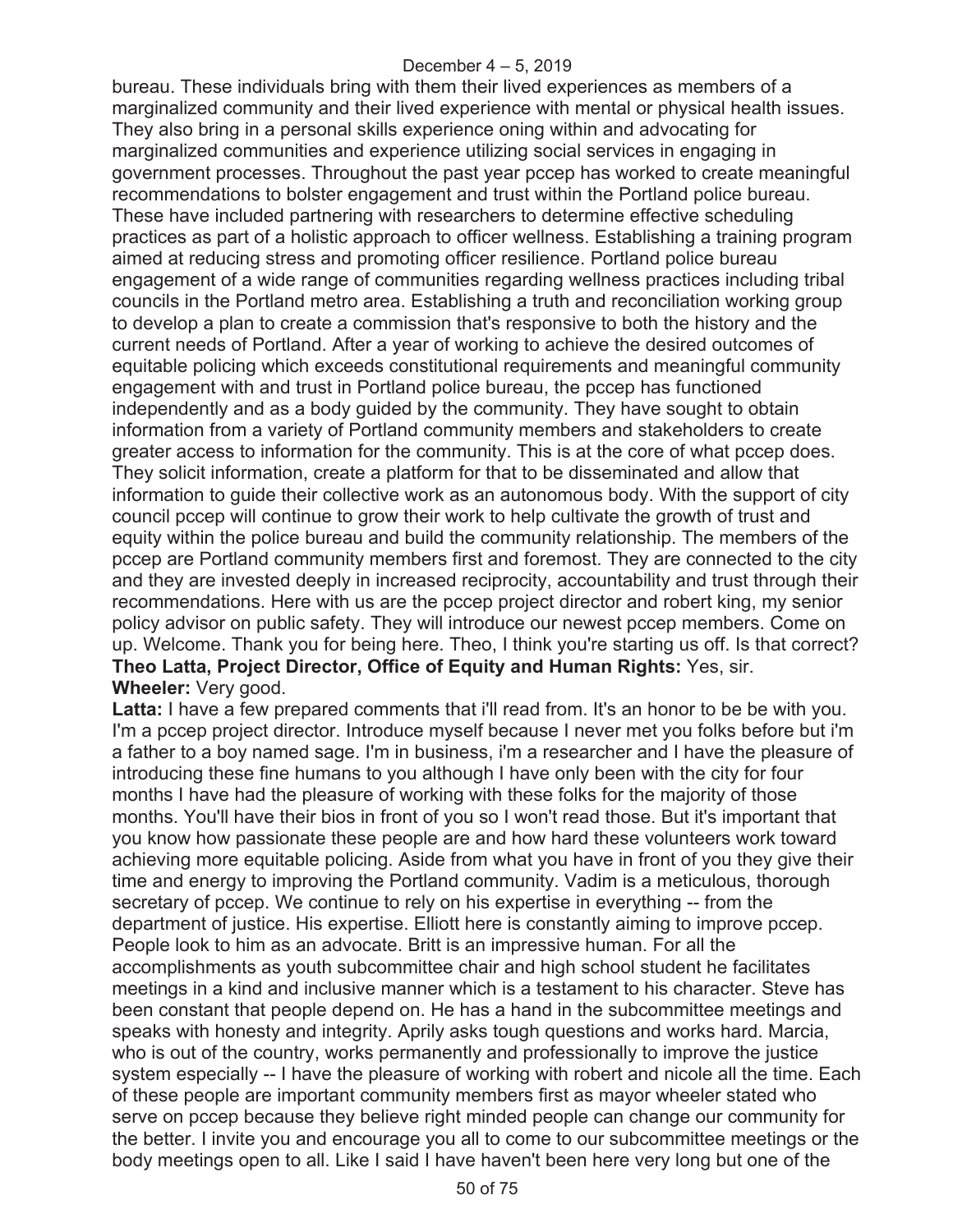more striking questions I have heard throughout my time has been who is accountable at pccep, we often collaborate with an array of interested parties. We're accountable to our community. I think I can speak for pccep in saying that. Thank you for having us. I know that all pccep members and staff would like to work with you all in the future. Thank you. If you all have questions for me I would be happy to answer, questions for these wonderful humans i'm sure they would do the same.

**Amy Anderson:** First of all, I want to say thank you for giving me this opportunity to put another notch on my cap of all the different committees I have been on in the 22 years I have been serving our community. Next year will be 23 years with Multnomah county sheriff's department and amanda Fritz, thank you for that opportunity with pcod, all those years ago, i'm hoping that my work on this group will be just as enthusiastic as it was then and as it continues to be now. That i'm actually working for my community. So thank you all for this opportunity and I will serve you until my time is up. Thank you.

**Fritz:** Thank you for your ongoing dedication to doing the right thing in our community and many, many years volunteering. I'm really glad to know we're finally paying you. Special thanks for stepping up for this additional volunteer opportunity.

### **Anderson:** Thank you.

**Wheeler:** I have one question. When we all went before judge simon recently in the context of the settlement agreement, wanting to come into what's called legally substantial compliance with the settlement agreement, the concern that he expressed, he liked the people on pccep and he liked the agenda being pursued by pccep. I believe although I didn't specifically ask him that he was convinced that pccep has adequate independence. There was a lot of suspicion initially that somehow I was going to pull sptrings and I think all you need to do is look at twitter feeds and see the independence is clearly there. But what he wasn't persuaded by was that we have done enough to really encourage broader public participation. So I know that precipitated some conversations amongst pccep members and the committee as a whole. I'm wondering if you have thought about that, whether you have a sense of how we might further engage the community, how we might improve more participation in the community with the work, the important work that is being done by the members of pccep.

**Anderson:** If you're asking me directly I think at this point in time I have enough experience in that world of trying to get people to come to a meeting and participate and belong, and what I have seen over the years is folks have felt that their voice doesn't land anywhere. It comes in but they can't really see where it becomes real. So what I learned to do on the Multnomah county mental health committee that I chaired for seven years was explain to folks that all the programs that we operate throughout the county and the city, the things that people come up with are within those plans. Within strategic planning, within the operations of the programs, it's just not spelled out that this individual gave that input and here it becomes functioning. People need to know that their words matter, and that they can see it become something. That's kind of the attachment I have seen that folks really want to know that all this time and energy is going to end up producing better results for them. That's my personal take on getting people. The other thing is advertising. We don't do it early enough and often enough. Okay. Then there's child care, there's transportation, there's commitments that people have. So we at the various groups i'm on have decided to go with multiple formats of input where you have access to the internet, to writing, you have access to being publicly there. So I don't see many other opportunities. If people want to participate we just need to let them know these are the ways your voice and your thoughts will be taken into consideration for future movement to your office. This is my personal take.

**Wheeler:** Great feedback.

**Anderson:** I'll let the other members chime in.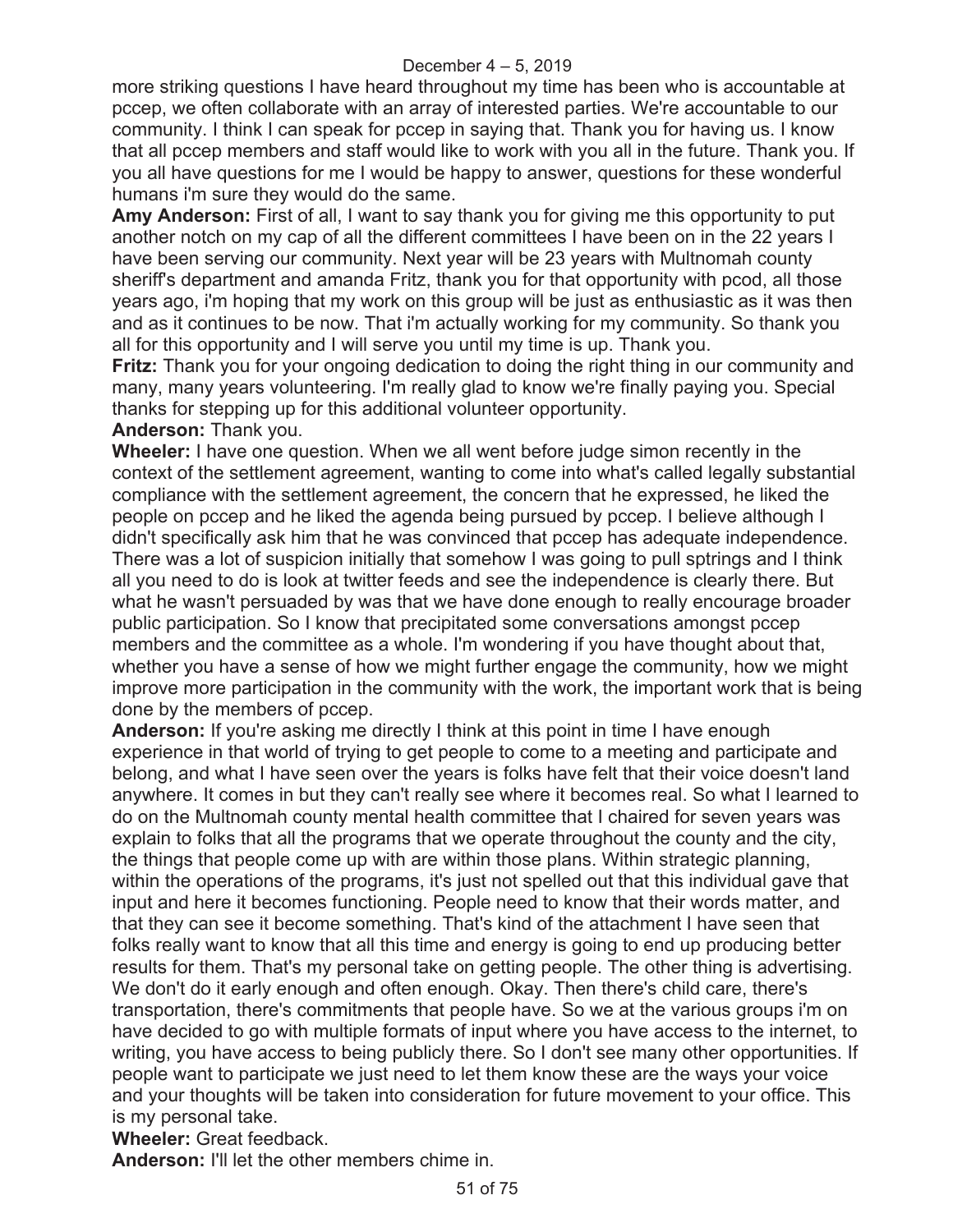**Britton Masback:** That makes sense, amy. One thing we are thinking about how can we get more youth to the table coming to our meeting but also how can we go to where this work is actually happening. We're trying to go to events led by other young people, go to other youth groups and talk about how we can help with the work they are already doing. The work is already happening so we're not always trying to make new work, we're trying to make sure it's efficient and the resources that we have. That's one thing we're trying to make an effort of doing as a youth subcommittee going to other youth events and groups and being part of their work.

# **Wheeler:** Thank you.

**Latta:** The youth subcommittee is also in the process of designing and disseminating a survey throughout schools which I think will be incredible in obtaining information and engagement. I think that people coming to meetings isn't necessarily the most powerful barometer of measuring engagement and community buy-in but the survey will be really great for more buy-in and brit could talk more about that.

**Wheeler:** You're on to something and I agree with you that find ways to reach out to people. People are busy. They have a million things to do. Having attended the meetings I think they are great. There's some smart people around that table and the conversations run deep and people don't seem like they are editing themselves. It seems like people are being really based in truth and experience, and the dialogue is always a healthy one. So reaching out through other affiliations, other community groups trying to -- the idea of a survey of youth is a terrific idea. Great. Any other questions?

**Elliot Young:** I would just add that I think a lot of our meetings have been reporting and having information sessions and I think when we move on to making recommendations and taking more action is when the community can see more of a stake in what we're doing because frankly, the people who come are oftentimes the activists who do know and are well aware of the issues. So we're rehearsing them, discussing them for each other but I think that as we move on and it's taken pccep a year of getting going and finally now I feel like pccep is ready to take on some recommendations, not only about the settlement agreement which is central but exceeding beyond the constitutional and legal parameters moving to issues which we have talked about about discriminatory policing, targeting policing, about Portland street response which I think many of us are very encouraged by the city council approved the pilot project for. So i'm hopeful that we can move from listening to doing.

## **Wheeler:** Great.

**Steve Trujillo:** Thank you. I do want to echo what you said, mayor, that our task is twofold, not only to receive information from the public but actually go out and get that information ourselves and to assist the police bureau in formatting their outreach plan and to that respect we had a conversation yesterday with compliance officer as to ways where we can better be more effective in doing that and reaching out to where people gather whether it be in the neighborhoods and houses of worship, in meetings that are held out there, breaking bread, breaking barriers, those sort of organizations to spread the word, get information and ask them to come and provide testimony themselves in person. That's our long term plan as well.

**Wheeler:** Very good. Could I ask one more question then i'll stop? I shouldn't be asking my own panel questions but I can't miss the opportunity. Do you feel that there is adequate opportunity for the police bureau to have their experience and their concerns vetted on pccep? Do you believe that perspective is getting through and do you believe the interaction with the police bureau is sufficient or should there be something more done there?

**Young:** Well, the police are representatives at all of our meetings. The full body meetings. We have had subcommittee meetings specifically with the gyrt team, so I think there's a lot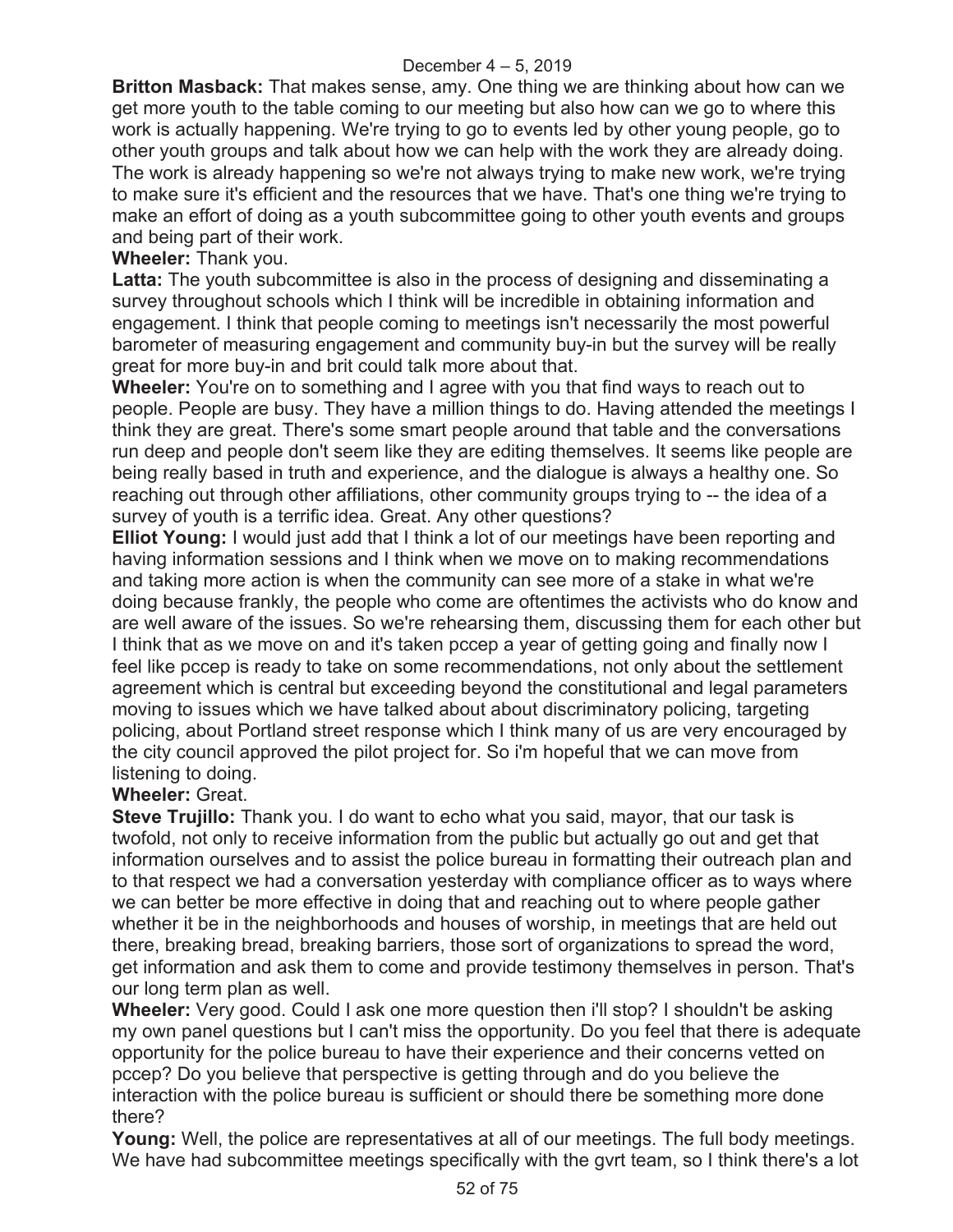of communication with official police bureau. The one area I think we could improve upon is the charge requires the police bureau to provide data to pccep and that has not currently happened. There's publicly available data but i'm talking about the raw data, data that the city auditor has asked for in the 2018 report and followed up. So that's something that i'm particularly concerned about. That we get this data so that we ourselves could analyze it and have an informed nonanecdotal but really informed opinion and view on what's going on in the city with policing.

**Wheeler:** Could you and I have a follow-on conversation about that, robert? Thank you. Great. Thank you. Any further questions? Thoughts? Very good. Call the roll. Actually I need a motion. It's a report.

**Fish:** So moved.

**Eudaly:** Second.

**Wheeler:** Please call the roll.

**Eudaly:** Thank you, everyone, for your willingness to give your time to pccep. I am sure it will be worthwhile but I know it's also going to be very challenging. I admire your courage and fortitude. I vote aye.

**Fritz:** Thank you very much for putting in a lot of time already and being willing to be appointed and actually serve. Thank you. Aye.

**Fish:** Thank you for your service. I think this is among the most challenging assignments that the city can ask someone to accept. You're heading into a contract negotiation period. We are launching a number of experiments trying to do some things differently. It's very important for the success of our work that pccep be high functioning and feel that they can on a regular basis interact with the council and propose reforms and ideas. It makes your service all the more important. Thank you for that. Aye.

**Wheeler:** Yes, I want to just reiterate any time you feel that you need more or different communication with my office, it would be my expect takes you would not hesitate to let me know that or let robert know that as in I liaison. I also want it thank you for your service. This is a very, very important committee and it is a challenging subject. It runs deep, there's a lot of history behind it, a lot of emotion behind it. My observation over the last year plus has been that this committee has dealt with difficult policing issues responsibly and with dignity and honesty and integrity and i'm really grateful for what you have done and your interesting in continuing to serve. I thank you those of you who are new. I hope you find it's fun. There's a lot of good things that are happening in that room. I want to continue to encourage it in any way I can. I vote aye. The report is accepted. The appointments are approved. Thank you. We're adjourned.

## **Council recessed at 3:23 p.m.**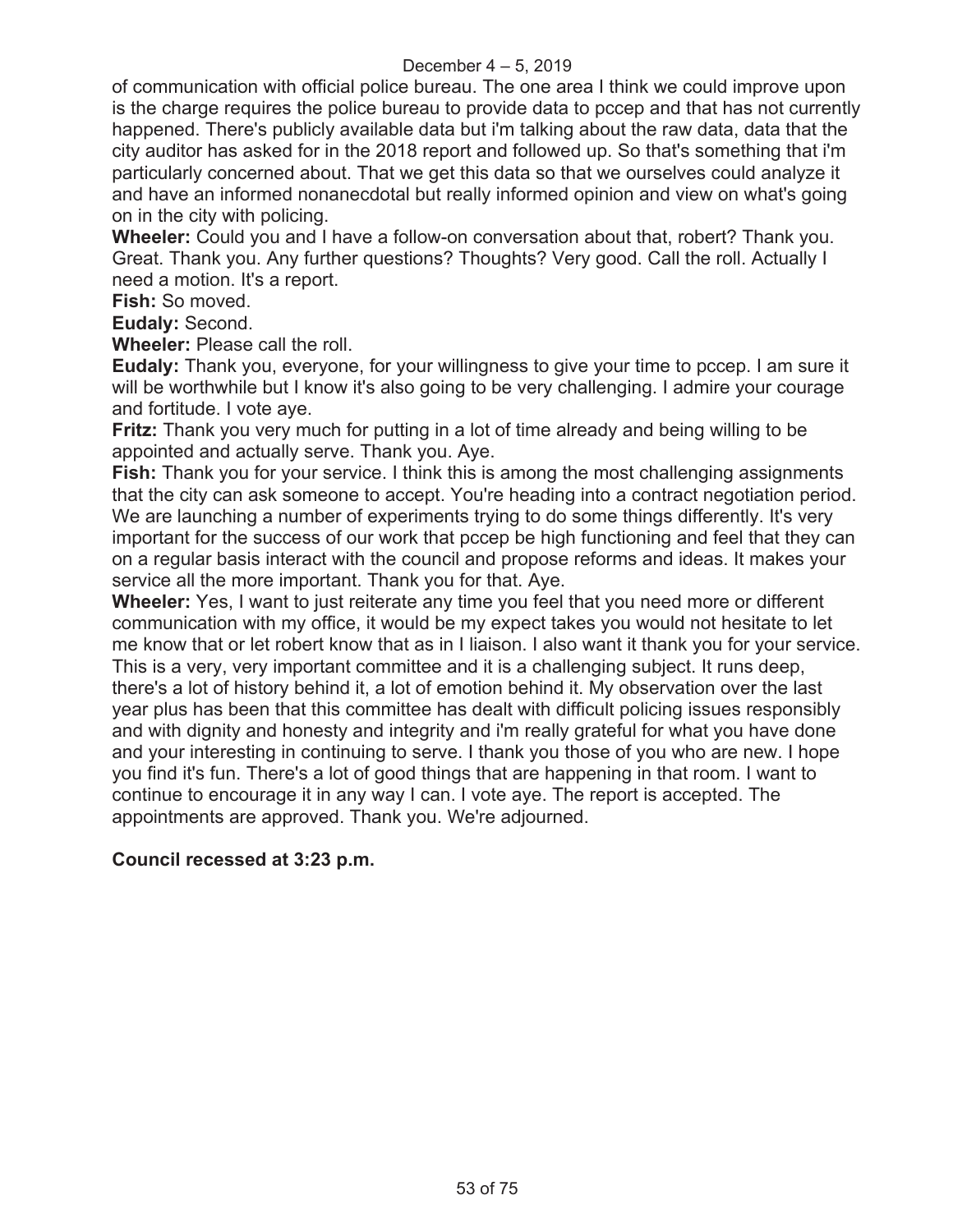**This file was produced through the closed captioning process for the televised City Council broadcast and should not be considered a verbatim transcript. Key:** \*\*\*\*\* **means unidentified speaker.** 

**December 5, 2019 2:00 p.m.** 

**Wheeler:** This is the thursday, december 5, 2019 afternoon session of the Portland city council. Karla, could you please call the roll.

**Eudaly:** Here. **Fritz:** Here. **Wheeler:** Here.

**Robert Taylor, Chief Deputy City Attorney:** Hello, mayor. Welcome to the Portland city council. The city council meets to do the city's business. The presiding officer preserves order and decorum so everyone can feel welcome, comfortable, respected and safe. To participate in council meetings you may sign up in advance with the council clerk's office for communications to briefly speak about any subject. You may also sign up for public testimony on resolutions or first readings of ordinances. Your testimony should address the matter being considered at the time. If not you may be ruled out of order. Please state your name for the record. Your address is not necessary. Please disclose if you're a lobbyist. If you're representing an organization please identify it. The presiding officer determines length of testimony. Individuals generally have three minutes unless otherwise stated. When you have 30 seconds left a yellow light goes on. When your time is done a red light goes on. If you are in the audience and would like to show support for something said please feel free to do thumbs up. If you want to express that you do not support something feel free to do thumbs down. Please remain seated in council chambers unless entering or exiting. If you are filming the proceedings please do not use bright lights or disrupt the meeting. Disruptive conduct will not be allowed. If there are disruptions a warning will be given that further disruption may result in the person being ejected for the remainder of the meeting. After being ejected a person who fails to leave the meeting is subject to arrest for trespass. Thank you for helping your fellow Portlanders feel welcome, comfortable, respected and safe.

**Wheeler:** Thank you. Just a housekeeping item for those of you waiting for 1127 or 1128, which are time certains at 4:00 p.m., both will be moved. I don't think there's anyone here for that but just in case i'll make that announcement later. Karla, first 1125. Could you please read that.

### **Item 1125.**

**Wheeler:** Commissioner eudaly.

**Eudaly:** Thank you, mayor. Southwest in motion is a near term prioritization refinement and implementation strategy for planned active transportation investments in southwest Portland. The final plan identifies realistic short term action plan providing basic walking and bicycling infrastructure where it's needed most. Here to walk us through the plan and answer your questions is senior transportation planner nick falbo. There's nick. Welcome, nick. Please.

**Nick Falbo, Senior Transportation Planner, Bureau of Transportation:** Thank you. Thank you for your time.

**Wheeler:** Thanks for being here.

**Falbo:** Southwest in motion is a short-term action plan for improving walking and biking in southwest Portland. The draft recommendations suggest small changes that we think have big impacts that can incrementally build upon southwest Portland streets. The plan itself is known as swim, southwest in motion, swim. You may hear that from some of the public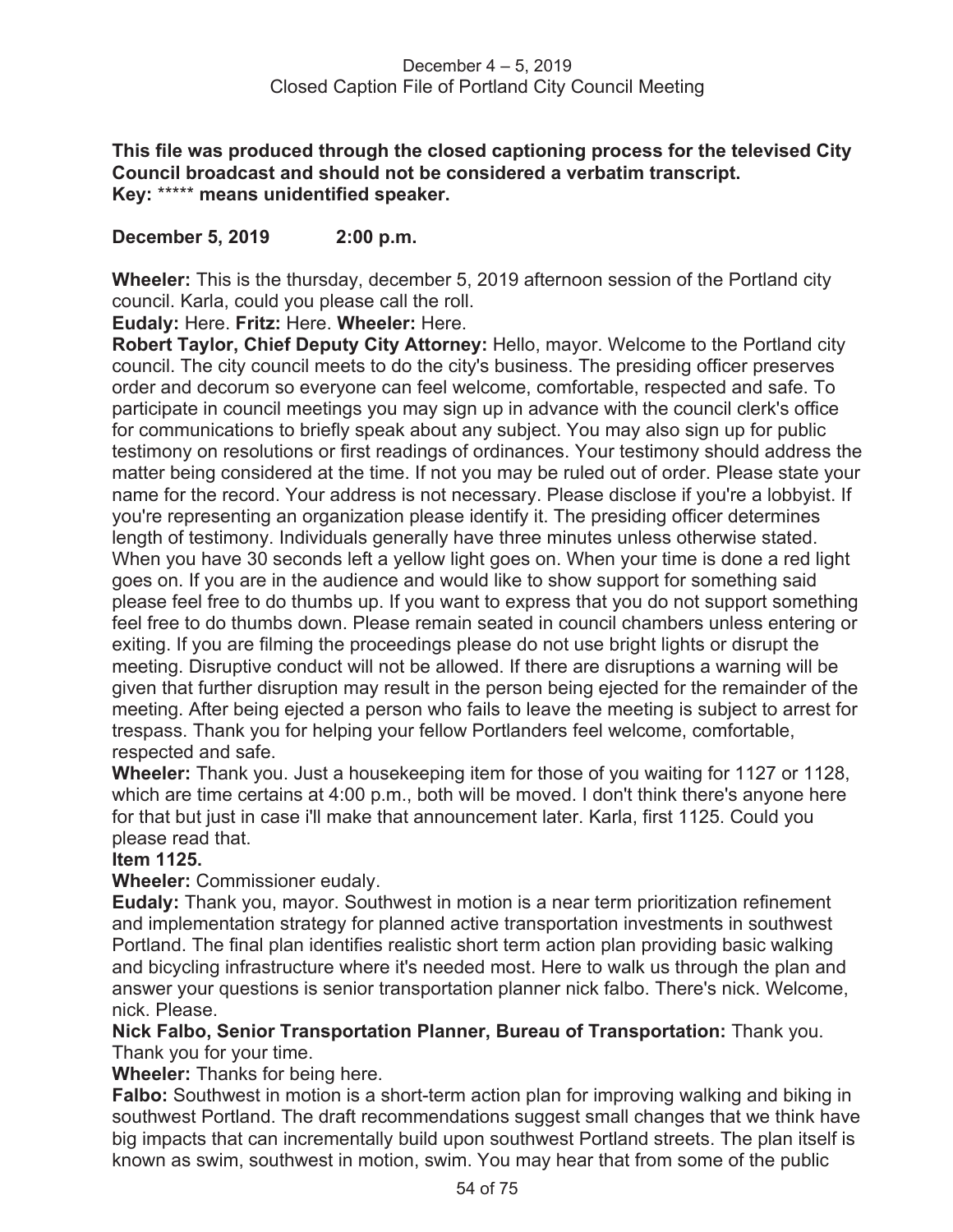testimony. This is what they are talking about. The plan before you today is an implementing plan for city-wide pedestrian and bicycle master plans. These documents make bold proclamations and vision statements calling walking a fundamental human right and stating all Portlanders should have equal access to the benefits of bicycling. Parts of Portland live up to these statements today but this vision has not been realized in other parts of our city such as east Portland and southwest Portland. Our commitment obligates us to address these and this plan is designed to help make this happen. It's easy to see the deficiencies in our system on the map of sidewalk presence across the city. Burgundy shows where no sidewalk is present on either side of the street largely in east and southwest Portland. It's solving this problem that the plan is all about. Because of the scale of the problem and the cost involved are huge. We won't be getting sidewalks on all of the collector and arterial streets in southwest Portland in any short amount of time. We need creative solutions. The plan recommends bare bones infrastructure to bring about walking and biking infrastructure and identifies pragmatic challenges to these problems. This is part of a suite of in motion planning efforts allowing for deep understanding of local challenges, strategies and solutions to address those issues. You're probably familiar with central city in motion recently adopted by city council. This builds upon successful east Portland in motion adopted back in 2011 that prioritized walking and biking investments to meet their needs and we have expanded that framework into other parts of town. In southwest in motion they merged from a need to address significant geographic and historical barriers to walking and biking in southwest. To leverage bes funds and prioritize pedestrians vision seers and safe routes to school projects. The area lacks cohesive vision and implemental network and this plan hopes to provide that. The plan itself provides recommends priority short term projects. It identifies short term crossing enhancements to make safe routes to school and biking saverrer. It identifies key programs to support community initiated projects in southwest and identifies policy initiatives to advance walking and biking in the area. This short term plan, though, has long term aspirations. The city of Portland has bold goals to increase the rates of walking and biking and transit citywide. By 2035 we'll have a city-wide starting of trips, nondriving trips. But we can't expect changes in behavior or safety without making changes to our streets. Fully implementing southwest in motion will not achieve these bold targets in southwest Portland. Our targets are 20-year goal and our plan is short term but it's important for setting the trajectory for where we will head. This is only one piece of the puzzle. This is in combination with electro mobility as well as implementation of southwest corridor light-rail and centers and corridors around those transportation investments. The planning process started with the recommendations from our past city-wide plans from bicycle master plan, from ped pdx, from safe routes to school. These past plans informed our list and unlocked new tools and ideas for us to use when planning in southwest. Updates to the transportation system plan allowed us to install sidewalks on one side of a street instead of trying to build on both everywhere and ped pdx gave us new tools to consider as we implement projects on streets that maybe don't even need sidewalks. Public engagement helped narrow down this list into the list we recommend today. The public engagement for the plan used a full suite of times and techniques including on going stakeholder working group meetings, online mapping, surveys and online engagement. We met with advisory committees to verify use of our alternative design standards. We go the closest with our focus groups. We met with housing residents at stephens creek crossing, somali families and international students attending pccc-sylvania. The engagement was about setting priorities. Top priorities ranked in the surveys included safety focusing on locations with high rate of crashes and documented safety concerns, future demands, finding locations where there's high concentrations of people and activity. Looked at the network role of all of the links to prioritize interconnected streets that connected our town centers and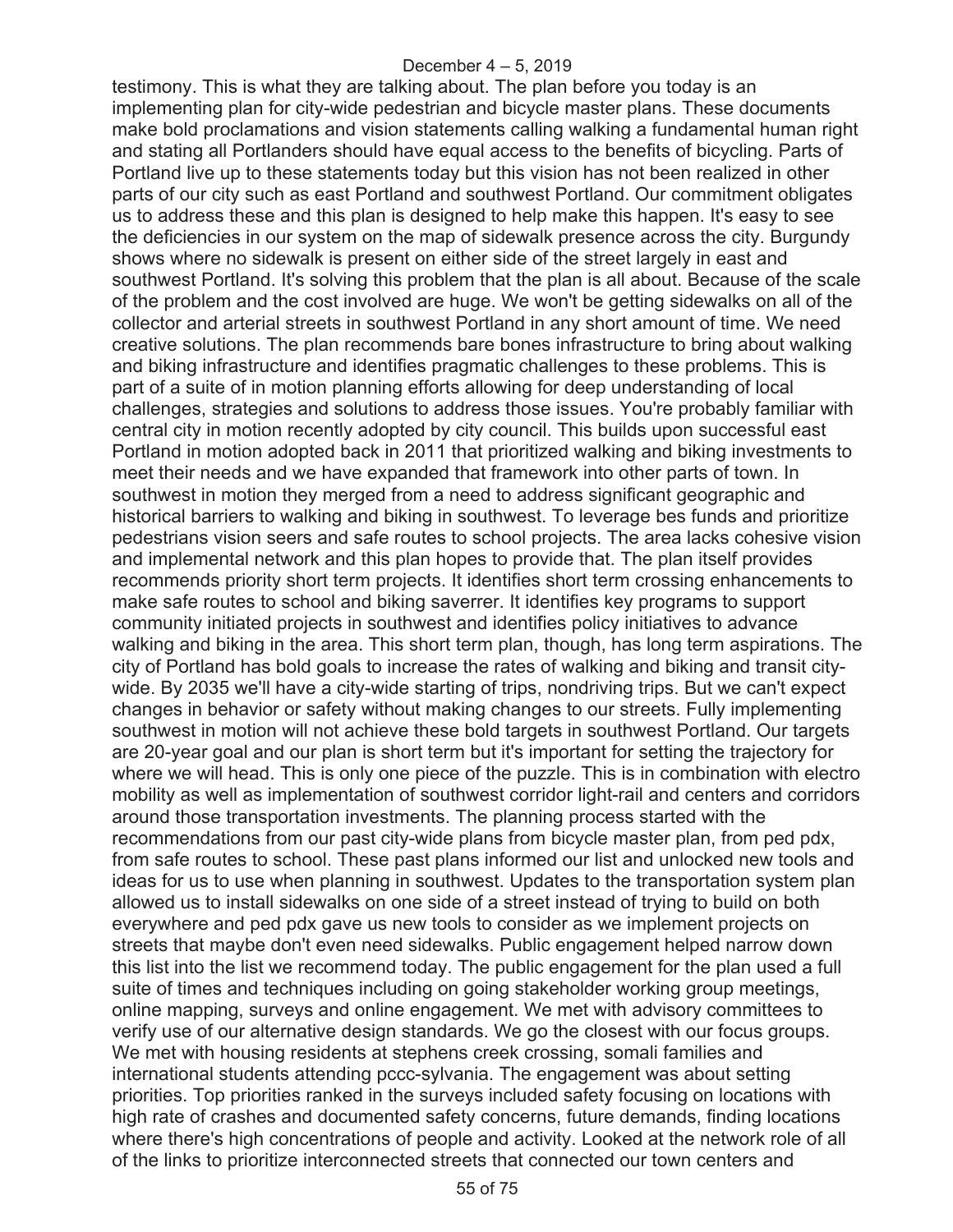regional destinations to one another. We focused on equity serving our underserved communities in southwest, building on the pbot equity matrix. Sidewalks, neighborhoods greenways and like lanes. These are important facilities across all of Portland and are important in southwest as well. The plan also recommends more innovative facility types. Knew ideas and innovative solutions to be used in geographically and financially constrained areas. The diagram illustrates a pedestrian shared street designed to be so calm and quiet that cars are guests and pedestrians are welcome to take over the street. We recommend this on streets including southwest berthoud boulevard where it's a critical link to the trail. Another example of an alternative walkway we call a safer shoulder. This is widened on the edge of a roadway designed as places for people to walk and in some cases perhaps bike. On busy streets a physical barrier provides protection such as similar to what you see on some our protected bike lanes today. We recommend this facility where sidewalks are challenging to implement on markham hill road and boone's ferry road among others. While these are new ideas we have already experimented with them in southwest Portland. We have shared streets on southwest 19th and safer shoulders on southwest capital highway. We'll take the lessons we learned from these efforts as we can neighborhood use elsewhere. By using these new tools we can dramatically expand our walking and biking network in southwest. Create a connected network that is key to unlocking the possibilities of active transportation for more people. We have 49 top tier projects ranging a full gamut of facility types. Where possible it supports both biking and walking. On the right you see expanded network southwest in motion is recommending. The plan describes what we call planning level project concepts. These are scopes with general information about the facility type, extent of the project, basic design elements but we have not answered any question. Final details for every project such as full dimensions, which side of the road the facility may be on, separation between users will be decided on implementation. There are questions left and while we have the idea we need to get into the details. That will be done in combination with public involvement and close communication with community members. A key piece of the plan is working with our other bureaus, working closely with the bureau of environmental services we can do more with less. In particular safer shoulders is an opportunity, a good illustration of potential partnership projects where bes has an interest in improving roadside drainage and water quality and we have an interest in improving safety and walkability. We can collaborate so that we can reduce costs for both bureaus, create a more effective end product and do that with only ripping up the road once in one construction phase. This is an example of southwest 19th avenue. What it looked like before in the upper left corner and what it looked like after as a joint solution working with bes to establish a pedestrian shared street and pedestrian only connection where there used to be unimproved roadway. Together these bureaus can reduce risk, improve safety in a cost effective manner. The plan also celebrates our partnerships with community groups. It encourage participation in our Portland in the streets community led programs specifically Portland pathways, a new streamlined process to implement trail connections. We value and appreciate the great work of southwest trails, these informal connections can bring great value to communities and pbot has worked hard to create a lower barrier to entry in making these projects real on the ground. Like many plans, this plan is unfunded. It doesn't directly reallocate resources within the bureau. It's designed to work with ongoing funding streams and implementation pipelines including fixing streets and ongoing discussions about the transportation system development charges, local transportation improvement charge as well as ongoing quick build network. These are lower cost projects that can be done with lower cost funding sources. But really it's about the future. This plan guides project selection for future funding sources. We can anticipate but we don't guarantee these future funding sources. These are things like fixing our streets, renewing the gas tax or the 2020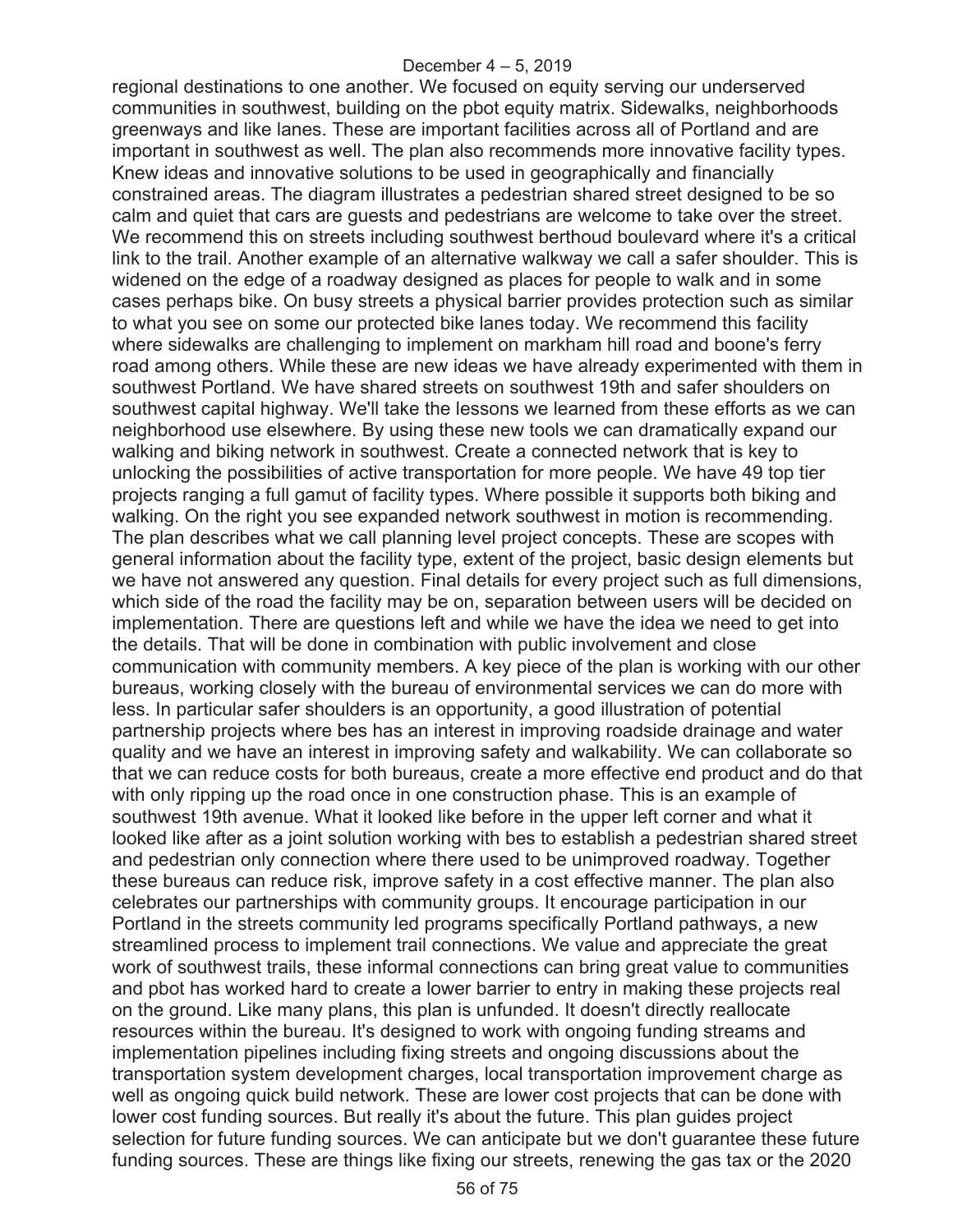transportation measure. We need these funding sources to make southwest in motion a reality and we're already referring to the draft plan as we have conversations internally to try to program those future funding sources. In closing, the plan offers pragmatic solutions to hard challenges, creates a list of rightsize projects adapted to the unique challenges of area and primes us for future funding. Your vote today can give us the direction to pursue these projects and recommendations with confidence. We look forward to continuing to work with our community members and bureau partners to make this a reality. Thank you. **Wheeler:** Thanks, nick. Could I ask you a question on slide 7?

**Falbo:** Absolutely.

**Wheeler:** It's just a question about the data. Where people taking transit is expected to increase fairly dramatically over the course of the time frame. What assumptions are behind that?

**Falbo:** The core assumption has to do with southwest corridor light-rail. This is the extension of our high capacity high frequency transit network to get max light-rail down barbur boulevard as the core connecting spine in southwest Portland.

**Wheeler:** Thank you. Commissioner Fritz, did you have a question?

**Fritz:** How did you consider where multifamily housing is zoned or built in looking at where to prioritize the projects?

**Falbo:** With our prioritization on demand sort of level of anticipated activity, it heavily prioritized those areas with high concentrations of population, high density housing, largely focused in our town center areas. Those planning frameworks areas like that get prioritized heavily when looking at what helps create the strongest network.

**Fritz:** I'm looking at page 35, the map of the top tier projects. The one along southwest 35th instead of continuing along southwest 35th where it turns around and goes on taylor's ferry which is where multifamily housing is then goes through the neighborhood. Did you look at the better housing by design infill project and where planning is intending to add more housing? Was that considered?

**Falbo:** We did not specifically look at the better housing by design developments. I can tell you specifically about this link where it travels through the neighborhood. It was more about this idea of cost effectively connecting neighborhoods. This connection from 35th to taylor's ferry today we could build a neighborhood greenway connection for only a fraction of the cost of what improvements along taylor's ferry would cost. This doesn't take away the need for improvements on taylor's ferry but prioritizes how we can connect people in a cost effective manner.

**Fritz:** That's where the multifamily housing is. There isn't a sidewalk to connect the multifamily housing with any other sidewalks that would get you to the frequent transit. \*\*\*\*\*: That's definitely a challenge in southwest as part of development review we expect sidewalk review to be built close to that but you're right, it's a huge gap. This plan does not recommend tremendous lengths of sidewalks because we haven't frankly been particularly effective at identifying the amount of funds necessary to build those links. This could be a candidate for a safer shoulder treatment and maybe there's a way of providing a connection in collaboration with other bureaus.

**Fritz:** I would like to see that. I didn't see it on the safer shoulder list either. The other concern is around gabriel park and southwest community center. You have a project that has walking and bicycling improvements going towards beaverton hillsdale highway that doesn't connect to beaverton hillsdale highway and there's no connection to the south, which is where more of the low-income housing in southwest is. So there's no way for people to walk from the west Portland town center to get gabriel park.

**Falbo:** Yes, that project actually is one of the first projects to have been built. It's a new bike lane connection. 45th avenue near gabriel park? **Fritz:** Yes.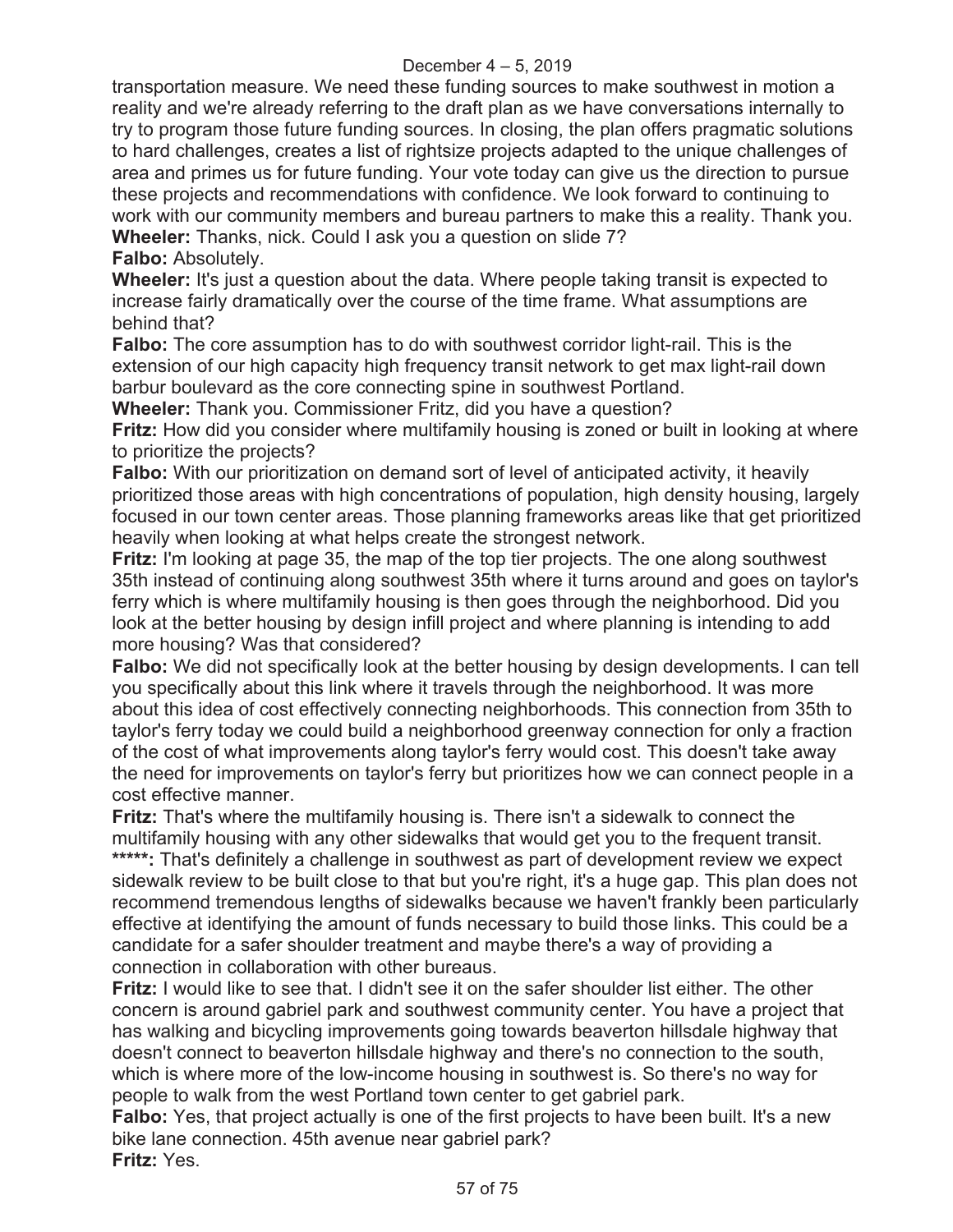**Falbo:** That has been striped a few weeks ago. We have a new bike lane connection which connects from our established bikeway connection to the north to the community center in gabriel park.

**Fritz:** I'm talking to the south.

**Falbo:** Correct. We had to make a lot of compromises. This is not a master plan. Ped pdx our master plan identifies taylor's ferry and 45th as routes in need of pedestrian walkways and have been prioritized as part of that project. They did not rise to the top as highest priority to the degree possible recommendations in this plan have meant to be aligned with the recommendations of ped pdx.

**Fritz:** How did that consider equity?

# **Falbo:** Pdx?

**Fritz:** Any of this planning. How did the needs of the folks living in the multifamily buildings, in the west town center factor into weighting of these projects and where those folks need to get to?

**Falbo:** Equity was factored into prioritization as enhancement of the current pbot equity matrix which looks at english language and poverty and race to identify which areas should be prioritized for investment. We enhanced that in southwest in motion trying to look at a finer grain to look at where more density is located. We also enhanced it to try to look at where people with disabilities are. That was used to score some areas higher than others. It does identify core zones, more prioritization. Some of these links between areas maybe don't score as highly. That section of 45th for example doesn't have much development along it.

**Fritz:** What's the purpose of having this rp07? It doesn't seem to connect to anything. What's the purpose of improvements that don't connect to anything?

**Falbo:** It connects actually to neighborhood greenways that exist on illinois street as well as some future planned neighborhood greenways to the north on pendleton. It does provide a connection from the neighborhoods to the north down to the community center. **Fritz:** But not to beaverton hillsdale, Multnomah boulevard or anything else.

**Falbo:** It gets to a dead end. It's through the neighborhood that most of the residents there travel and connect to destinations.

**Fritz:** Thank you.

**Wheeler:** Excellent. Very good.

**Eudaly:** Thank you, mayor. I think we go right to public comment. Do we have invited testimony?

**Falbo:** We have three members of the public that we would like to invite up.

**Eudaly:** Sorry, I should have flipped to the first page. We have david stein, katherine christensen and leah saffron. If you could come to the table. Welcome. And make sure and state your name for the record before you begin.

**Wheeler:** Thanks for being here.

**David Stein:** Thank you. I'll kick this off. I'm david stein. I'm here on behalf of the Portland bicycle advisory committee, i'm vice chairperson. Thank you, mayor, commissioner Fritz, commissioner eudaly. Thank you, nick, for the presentation and the invitation. Want to start by just asking you to adopt this plan. There's a lot in here. This is certainly not perfect. I'm sure we will talk a lot about that, but it provides a good framework and provides policies that the community can lean on to help fix a lot of the structural issues in our transportation network. And one of those notes is please in implementing this, I want to make sure that we don't pit people on bicycles against people on foot as we're implementing many of these projects because as we're talking about safer shoulders and advisory shoulders, we haven't done it before and it's very easy to go back to just favoring autos, which is not something that I think is in any of our plans. So to start, we have a long history of missed opportunities which is part of why this is so important. When I was chair of the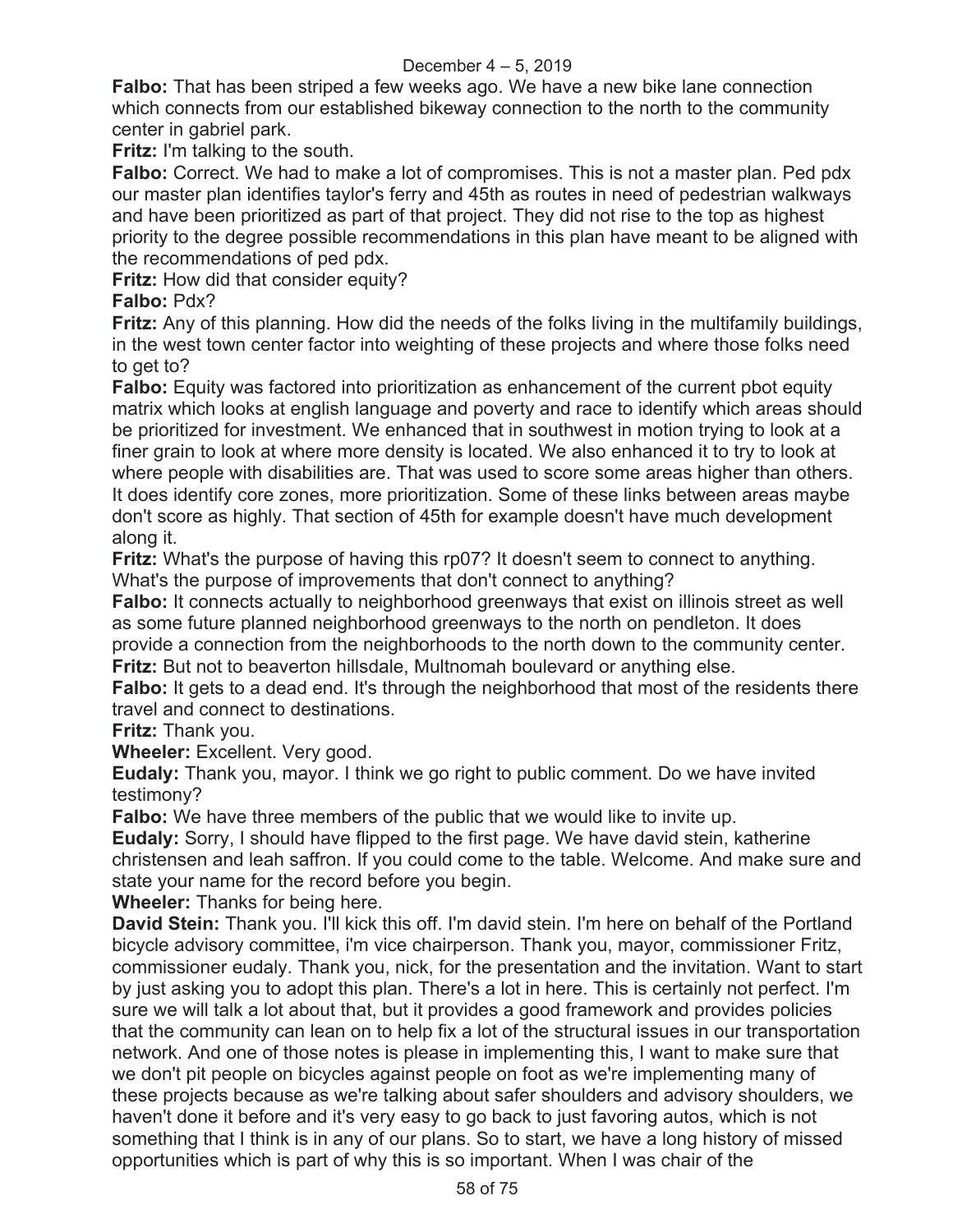neighborhood association we saw many developments planned and some that we thought partially on transportation. With one of them at hamilton and 58th there's a lot that was split and it triggered frontage improvements. What normally would have been required would have been a sidewalk, bike lane and two standard lanes already there. Instead that was trimmed to a four foot shoulder. It was later increased to a six foot shoulder but it's also a shoulder that connects to nowhere. Connects nothing. Fast forward a couple of years to last year, and another development effectively 59th and hamilton came to life. It came before pbot and they actually recommended that sidewalks and bike lanes be installed on the other side of the street. The neighborhood association appealed to pbot to please make frontage improvements on the other side and we got nowhere. It also got downgraded to a shoulder instead of any kind of sidewalk. Any kind of protected infrastructure. There are policies within swim that allow for more framework to help push back and to help appeal to this because as a result now we have probably couple dozen older trees that have been completely removed for a shoulder that connects to nothing and you can just look across the street and see the other shoulder that it would connect to. Another missed opportunity is one from bes. With hamilton swales. Half of the swales project in southwest Portland where they are trying out something new. So they used a bunch of sandbags and extended the shoulder as a result so we have a four foot shoulder now on one side of hamilton. Unfortunately, they didn't quite finish the connection so there's about 30 feet between the end of the shoulder and where a sidewalk picks up. The corner of I believe 47th and hamilton. We noted this in all the plans and we got in touch with bes and asked, is there anything we can do? Can you talk to pbot? Throughout the whole process and even after it was installed we didn't get it. Now as a result it's bp43 within swim to install a sidewalk infill because a project that was done three years ago wasn't totally done. So I want to move now to some -- my kids. There are some transportation episodes with my kids. A few months ago, a week before this was first supposed go before council, I walked my daughter to school. We were on the safe route to school. It's a straight shot, a few blocks. There are no sidewalks, no shoulders, no curbs. There's just cars. And they travel fast, which is why two new speed bumps got built over the summer. As we were crossing hamilton with some flaggers the person who stopped, driving a car, rolled down their window and said, I really can't see you. There's too much glare because at that time of year the glare on hamilton is quite bad. We really should remove this crosswalk because it isn't safe. That's the kind of mentality in southwest. Very auto centric because people don't walk. People don't bike. My family is an abnormality. I bike commute every day. We walk our daughter to school. I bike with my son to school. To his pre-k. Every day when I bike with him to pre-k, he's on the tag-along and we're on beaverton hillsdale highway where for over two years we have waited for the implementation of the funded beaverton hills day highway demonstration project which was one of the first announced in fixing our streets. I mention this because i'm going to later ask for funding. Funding is not enough because we have to actually build these things. We can have all the money in the world and it sounds like to a degree pbot has more funding than they have had in the past but without this infrastructure on the ground the fact that this project is funded and has been funded doesn't help people crossing at 35th on beaverton hillsdale on a crosswalk that's supposed to be there. It doesn't help people walking and biking from 30th to 39th because it's not there. It's just paint. I have a little prop here. This is one of the plastic wands installed a few months ago. Probably more recently than that. In july there's evidently a quick build project that went in between 1824 and 30th. As a result a whole bunch of these plastic wands were installed. About three dozen have been knocked over, destroyed and left either in a ditch or in the bike lane. This one came from a bike lane. A lot of what's in swim is just this. Or it's paint. It's inexpensive but it shouldn't necessarily be the end game. So one of my asks to you is beyond funding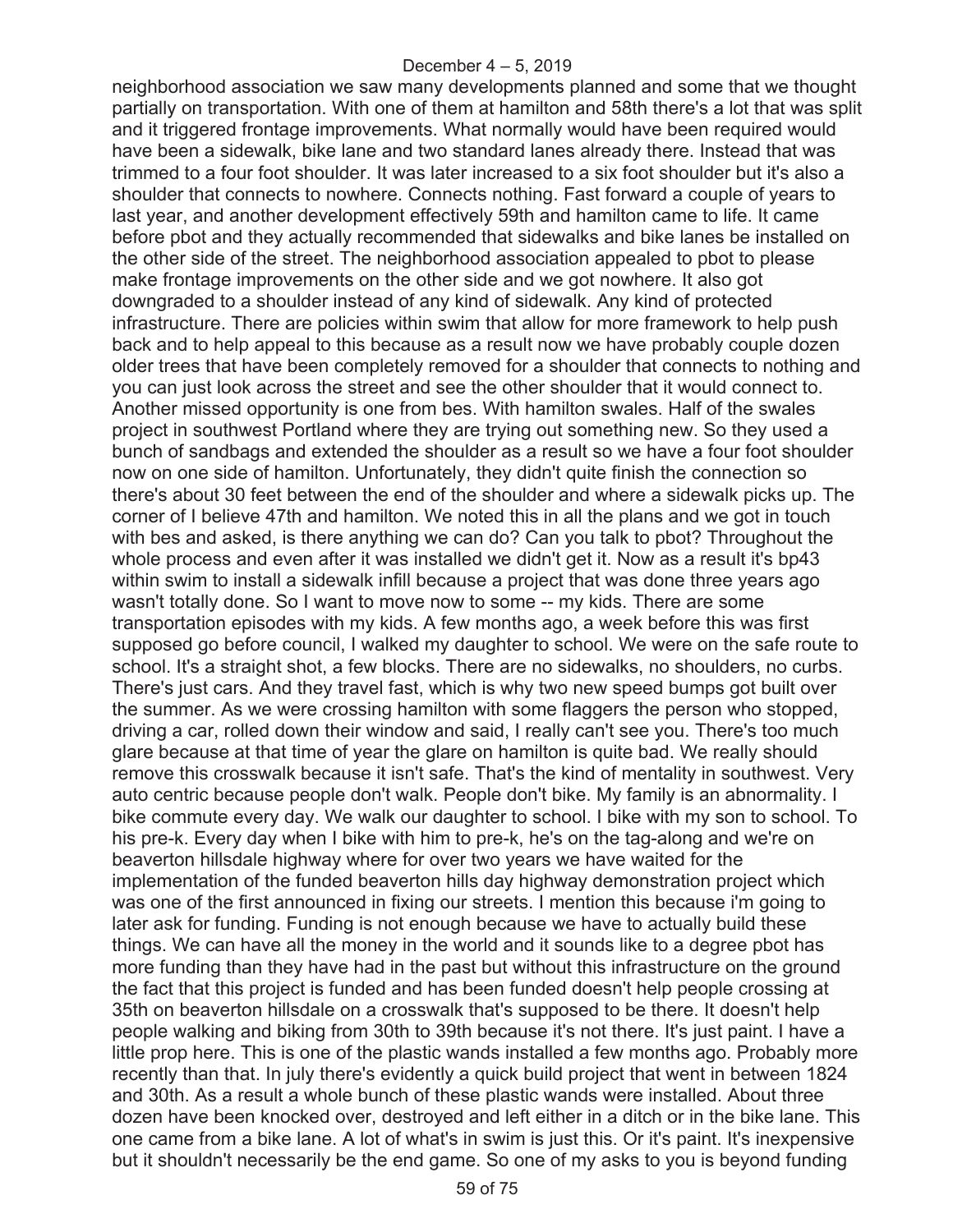swim or the projects in swim and getting them implemented also going back and giving the tools and resources so that if something isn't working, is not providing the protection and the safe travels that were intended, making sure there's the ability to go back and upgrade it so people can actually feel safe because right now the reason why people don't walk is because they have the choice to just drive their car. We want to get them walking. We want to get them biking. There's a lot of potential in southwest because no one -- very few people do either. I just encourage you very much to please fund this project, work to get it implemented and don't let this be just like the bike plan where my grandkids will be lucky to see it finished. I really want to see this finished before my kids are out of high school. They are four and six. Thank you so much.

**Wheeler:** Thank you.

### **Eudaly:** Welcome.

**Katherine Christensen:** Hello, i'm katherine christensen. Thank you for the opportunity to share with you today. I'm speaking to you as a southwest neighborhood volunteer. I'm a transportation chair and i'm active on the sweeney board. I want to tell you how much I appreciate working with pbot on swim. Transportation is about infrastructure. We needed to identify a priority network and secondary roads to connect southwest Portland in a north, south, and east-west direction and find the most cost effective means and we did that with swim. I want to share some numbers. In the 2035 comp plan the goals for Portland are to get to 75% of our commute trips without vehicles in 2035. That's just 15 years from now. At the moment we are at about 7% with pedestrian and bicycling. The goal is to get to three times that many up to almost 25%. When I added up all of the funding that is being proposed as part of the swim project there's only \$50 million to get three times as much bicycling and walking in Portland whereas I look at what roads cost the city, what public transportation costs the city, those are in the billions. The numbers really are not even that much of an increase as there is the goal for pedestrian and bicycling to be accomplished during that time frame. We have the added benefits with swim of living a healthier life-style, meeting the clean air quality goals and noise ordinances in our city. Currently if you don't have a car in southwest Portland you're housebound. Walking and riding on the fog line isn't safe for anyone, only people who own cars can live and work here. The state of southwest Portland roads makes it impossible to achieve equity and inclusion. My family was quite fortunate in that we actually have an electric car and more importantly two electric bikes. We are the future. Seattle with its similar topography to southwest Portland has bikes buzzing around everywhere and many are shared. Getting around traffic and reducing traffic jams a active transportation leverages are very expensive streets for trips that cannot be done otherwise. We don't need more roads. We need swim. The recommended facilities developed and used by swim for southwest Portland enable safer walking and biking for short term projects in the interim or partial implementation of longer and major projects. Some projects can be implemented with as little as \$5,000 while others need more funding. Existing sources, collaborative and matching funds from other agencies such as the bes and future funding sources like gas taxes and -- need to be explored and solidified so swim projects can be financed. Swim needs committed funding. Needs an implementation strategy. These are critical to be completed now. We cannot wait. People are pouring into the neighborhoods and jamming up the roads. We need everyone to be able to get to commute without a car. Thank you. **Eudaly:** Thank you.

## **Wheeler:** Appreciate it. Good afternoon.

**Leah Safran:** Good afternoon, mayor, commissioners, thank you for allowing me to speak today. I'm leah saffron, a member of the jewish community in southwest Portland in the hillsdale neighborhood where the largest population of affiliated jews live it's Oregon's only jewish neighborhood. After the original was raised as part of a massive urban renewal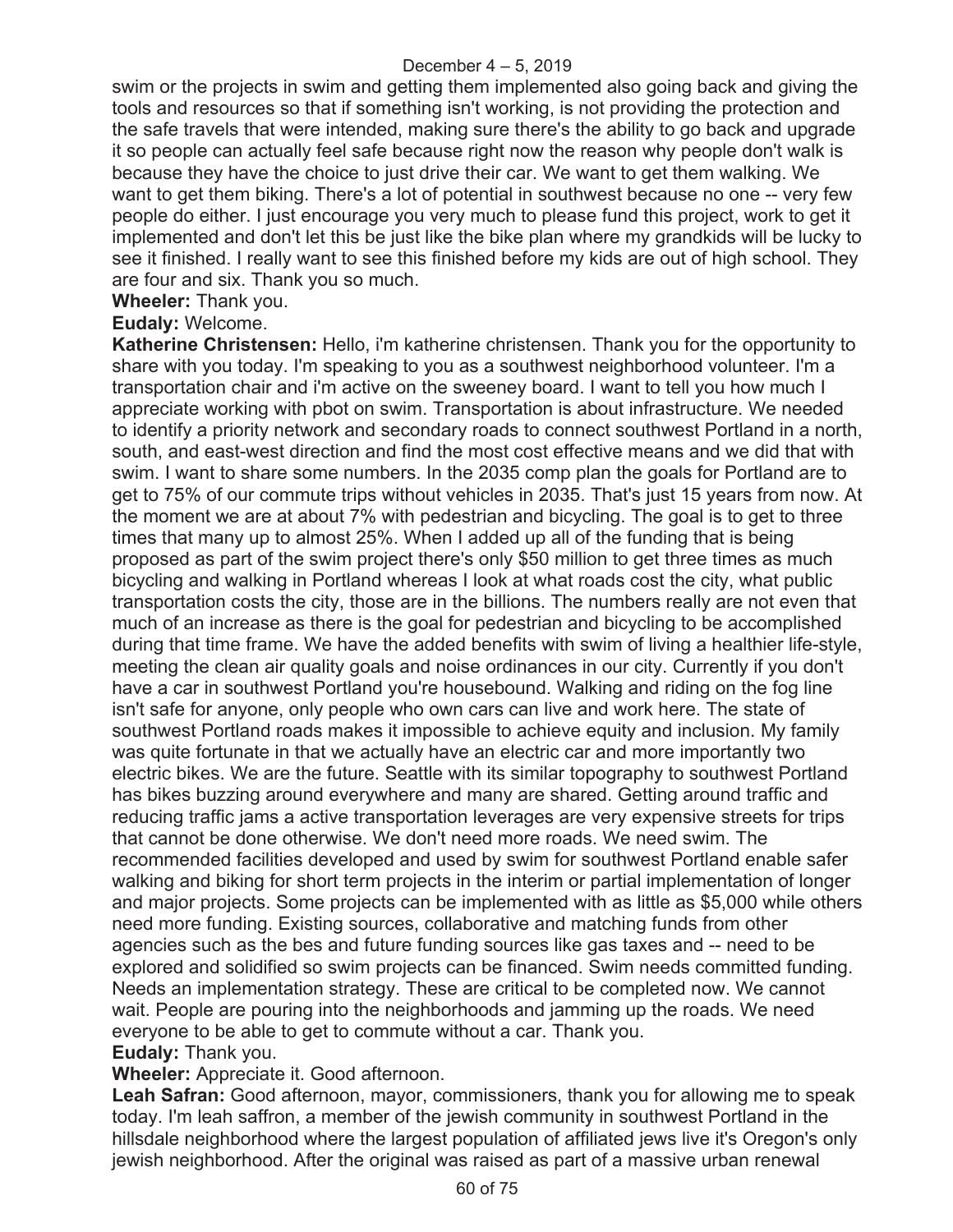project to clear so-called troubled area and make way for the 405 freeway, hi-rises and parking the community was compelled to move to a new neighborhood. The move came at great expense and sacrifice but since then the initial seeds of community, planted in a concentrated area of southwest Portland, have grown into a thriving infrastructure of organizations including the bustling jcc, six synagogues, study center, various jewish nonprofits including a construction company building tiny homes for the unhoused, kosher restaurants, youth groups, three preschools and two k through 8 schools. This is our home and we are here to stay. I'm a member of the orthodox jewish community, a subset of the larger community which includes some 200 families and growing who intentionally live within walking distance of all of this jewish communal infrastructure. We live here so we can learn together, celebrate the sabbath and hebrew holidays collectively and share meals in each other's homes. Being a pedestrian is integral to our unique way of life. Each week on shabbat for 25 hours and a number of recurring holidays which can last up to 73 consecutive hours we do not travel or ride in any motor vehicle. We're prohibited from carrying cellphones or pushing the buttons on crosswalks. It's part of a tradition dating back some 3500 years. We have no choice but to walk. Adequate pedestrian structures are all critical in maintaining our community cohesion and safety. Unfortunately throughout our neighborhood our safety is compromised at countless locations from Multnomah village north to beaverton hillsdale highway into beaverton. In many places this involves fast high traffic roads with no sidewalks, shoulders or safe crossings. While we thankfully have seen great improvements in certain areas like the sidewalks across southwest vermont there are considerable gaps. Although we map out the safest routes possible often there's no getting around the dangers like the intersection of southwest capital and southwest vermont in the heart of the jewish community and only steps from the largest orthodox synagogue in Oregon. A critical part of this provides a safe place for pedestrians to wait to cross nor a signal nor even a crossing. This extremely dangerous intersection divides the community geographically in two. Its nonsensical design, generations old remnant of the historic streetcar, requires community members, often families with many very young children and elderly, to risk their lives each time they have to dash across it. As part of the southwest in motion plan pbot met with jewish community members to assess their needs and specifically address this intersection along with many other unsafe areas in the neighborhood and has recommended solutions to make it safer in the near term and permanently. Upgrades would greatly help the jewish community perfectly overlap with the needs of the broader community in the southwest. When you consider the needs of a community likes ours you support everyone. Safety for the jewish community along with history of civic engagement which includes five Portland mayors drawn from our community is not only about walking about our neighborhood. In raising hostilities we are also exposed to other threats which make us feel even more acutely the need to be secure in our neighborhood. Adopting the plan before you would the not only support the jewish community and every resident of southwest Portland but allow us to be safer and to flourish. Thank you.

**Wheeler:** Thanks all three of you. Appreciate it.

**Eudaly:** That is all for our invited testimony. Mayor, I just want to mention that before we take a vote I need to propose a substitute for exhibit a. I'm going to call nick back up to explain that. We could do it now or --

**Wheeler:** Let's do it now so we don't forget.

**Eudaly:** This is a subject for exhibit a.

**Falbo:** This has been updated since we filed the docs to include appendix d, about implementation, to try to further collect the information and put it in an easy to track format to make it easier to do future monitoring of the plan into coming years so we can keep ourselves honest and committed to making this happen.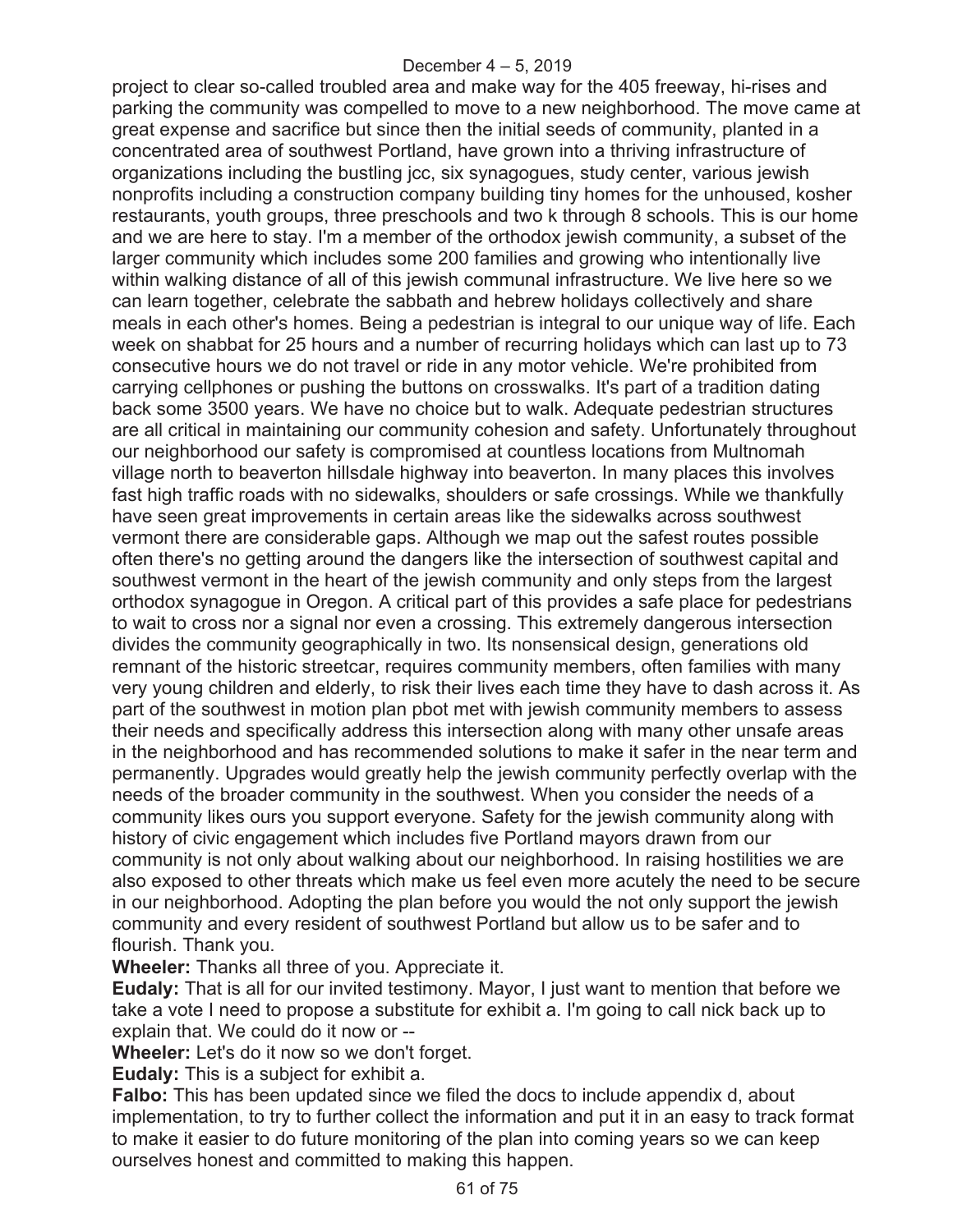**Fritz:** Second.

**Eudaly:** Thank you. I'm very much in support of that. I thank everyone for coming today. I know there was some disappointment that this item was pulled previously. I like to be really very well briefed on these items and I like to make sure that my office has done their due diligence with community outreach. Because of the timing when it came I wasn't able to achieve that so we had to postpone it. In the meantime we have made it better. This is very timely because we are currently dealing with important things that keep falling through the cracks. Anything to keep us accountable, better accountability is a good thing. **Wheeler:** We have --

**Fritz:** Could you come back to the mike, please? Since this wasn't attached to the council's agenda will it be posted on the transportation website or where can people find this?

**Falbo:** The update is live online and actually should be in the package that you all have received.

**Fritz:** How would people find where to look?

**Falbo:** Our project website has been same site for the duration of the plan. It's there. **Fritz:** Portland online, go to transportation --

**Falbo:** Transportation.gov/swim.

**Wheeler:** We have a motion for the substitute, moved by commissioner eudaly, seconded by commissioner Fritz.

**Eudaly:** Aye. **Fritz:** Aye.

**Wheeler:** Aye. Substitute is on the table. Public testimony.

**Moore-Love:** We have 11.

**Wheeler:** Very good. Name for the record. Microphones move around. About six inches from your mouth is the right distance. When you hear the buzzer go off after three minutes if you could wrap it up please.

**Ryan Bass:** Good afternoon. I'm ryan bass here to say I support this southwest in motion plan and ask that the city please adopt the plan and fully fund the plan as soon as possible. I'm here as a representative of the neighborhood association. I have been authorized to share the board's support. I walk my kids to school every day and accept risk due to the lack of sidewalks on our local collector streets, southwest shattuck and southwest hamilton. I used to take the bus every day. I stopped partly I don't want to worry they get hit by a car. It's dangerous right there. I'm fortunate enough to have a choice. Now unfortunately i'm another car on the road. I want to take the bus to work. Feel safe doing so. I don't want to continue experiencing the daily anxiety I feel walking my kids to school, so I ask please give me and others hope that things will get better by adopting this plan. The projects are strategic, they will have significant return on investment in terms of supporting active transportation in southwest Portland. One of the projects addresses adding a sidewalk to a one-block stretch of southwest shattuck road crossing fanno creek. There are ways to get to beaverton hillsdale because of the creek so they are spaced apart five to eight blocks. Shattuck is one of them. You have to walk in a space about this narrow and not fall into the creek to get there. That project would allow safe transit for many households. Another project is three blocks of sidewalk on southwest hamilton. It would unlock safe access to the elementary school for a lot of kids. Had I known that some projects on southwest hamilton and shattuck road would have a transformational effect for our residents, myself included. Looking at the plans sometimes it seems like there's little pieces don't go anywhere like they are not connecting anything but they really are because when you're on the ground walking you know how you can sneak through other areas and some you can't. Some of those tiny spots are actually really valuable. Thank you for taking the time to listen.

**Wheeler:** Thank you.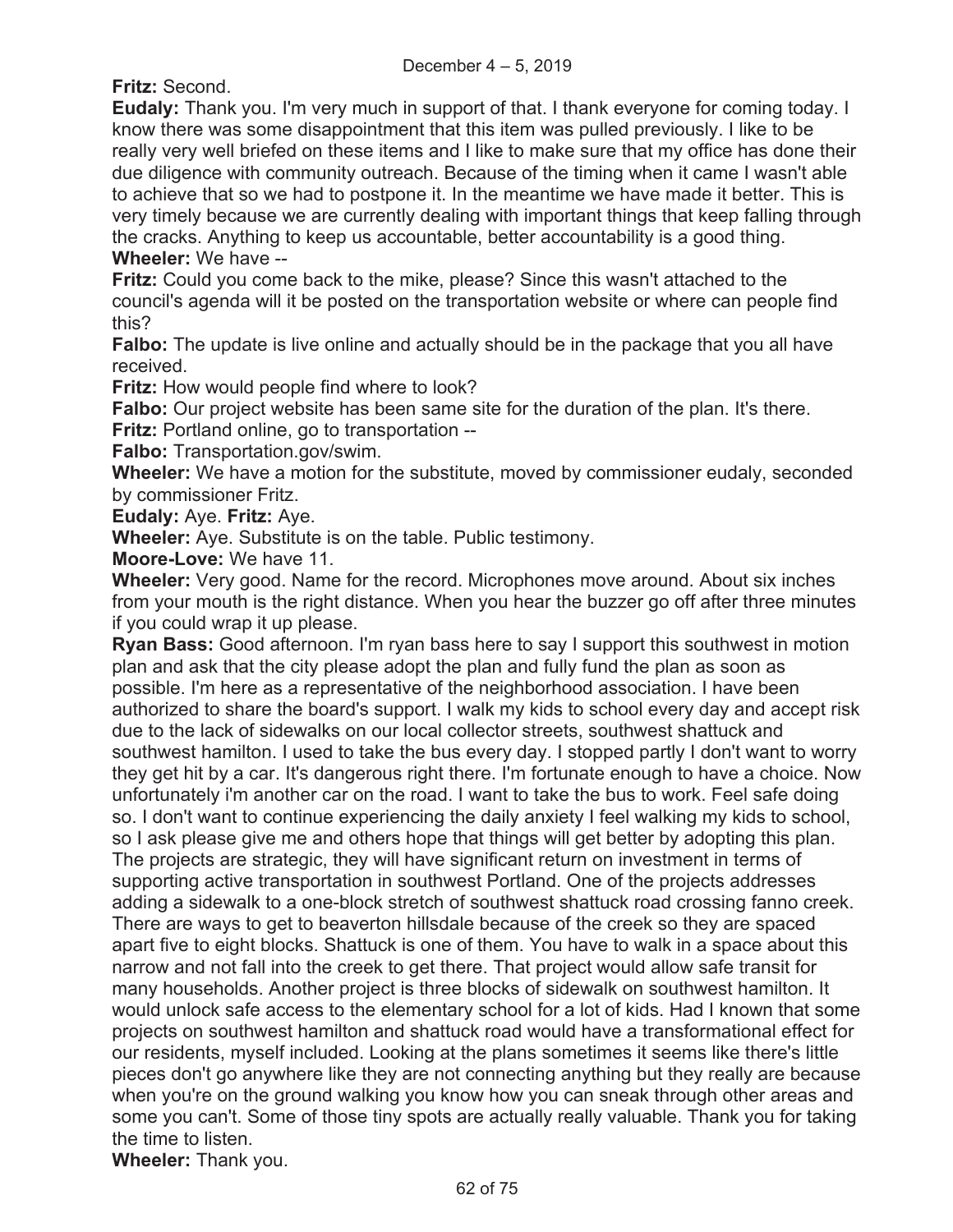**John Gibbon:** I'm john gibbon. I'm the markham transportation chair and i'm also active on the sweeney board, have been testifying before city council I think since 1976. So it's good to be back again. I'm here to speak in support of swim although there are some concerns that I heard commissioner Fritz mention regarding southwest 35th. I would say that while you're absolutely right, we've got a problem with our isolated r2 property at the end of 35th where the taylor's ferry off road is off-ramp is, we are going to get quick build for at least some improvements along 35th up towards jackson, so on balance, you know, the swim project has brought benefits there. The issue with the indian hills neighborhood going across there I have to compliment staff a lot that this has really been a good job by the transportation staff. I honestly was just reading something from bps yesterday that told me about the marquam middle school that we are dealing with in southwest Portland, and told me it had been jackson high school. So sometimes I think pbot and bes are a little more dialed into our neighborhoods than bps on some of these issues and I really think that this was responsive. They shifted the indian hills project from ridge -- i'm sorry, from stanley court to ridge, and that's a flatter, wider street that probably will enhance both bicycle and pedestrian use. It was not one that I got directly involved in because it brought pedestrians access closer to my specific neighborhood so I didn't feel like I should be pushing that project, but we had other neighbors that were concerned about it and staff was very responsive and gave us, gave the neighborhood the choice that we really favored. The other thing I would say is that this is terribly dependent on something being done on 26th avenue so we can get the access to barbur. I know there's been some decisions recently about the barbur demo project monies being spent to enhance travel on 40th which I support. I understand there's equity issues there. But we still need to find some money someplace for 26th.

## **Wheeler:** Thank you. Good afternoon.

**Keith Liden:** Hi. I'm keith lyden. I served on the swim advisory committee and I submitted written testimony on the 24th and also yesterday and hope you consider that in addition to my testimony today. I am here to urge you to adopt the swim plan and the recommended tsp amendments. I think staff has done a good job providing a plan that narrows the focus of the entire universe of possible improvements we could make in southwest into a manageable list that we can hopefully complete in the short term. I do, however, have a couple concerns and would hope that you might direct staff to make improvements in two areas. One on safer shoulders. The problem I see with the way safer shoulders are portrayed in the plan one the message is confused because sometimes it talks about walkway or pedestrian only, others times bike and ped. The illustration in the plan on pages 26 and 42 shows an exclusive walkway only with barricades to keep the cyclists and everybody else out in that particular depiction cyclists would be in tough shape. So we shouldn't have a solution that like david said pits one mode against another. Another example is dash road. It's portrayed in the tsp as a mixed bike and ped facility as a safer shoulder. The description in the plan says it's a walkway but then when you go to appendix a, it correctly says it's a bicycle and ped facility. So just some inconsistency going on. The message isn't clear. A confused public is never an asset so that needs clarification. So that would be a changing the illustrations on page 26 and 42 to have something that's more generic or maybe a series of here's what the design might look like in a number of different scenarios. 26 also clearly states safer shoulders are for both modes generally. On page 27 the project descriptions be consistent. I think the implement takes chapter is too big. I think that appendix d helps but what you read in the plan is that residents have to continue to advocate and pbot will try to find some money. So two things. One thing here in particular I think is important. Clearly the plan describes the specific actions pbot will take to implement important policy recommendation which says pbot should prepare with appropriate funding to respond to projects, shared opportunities and partner bureau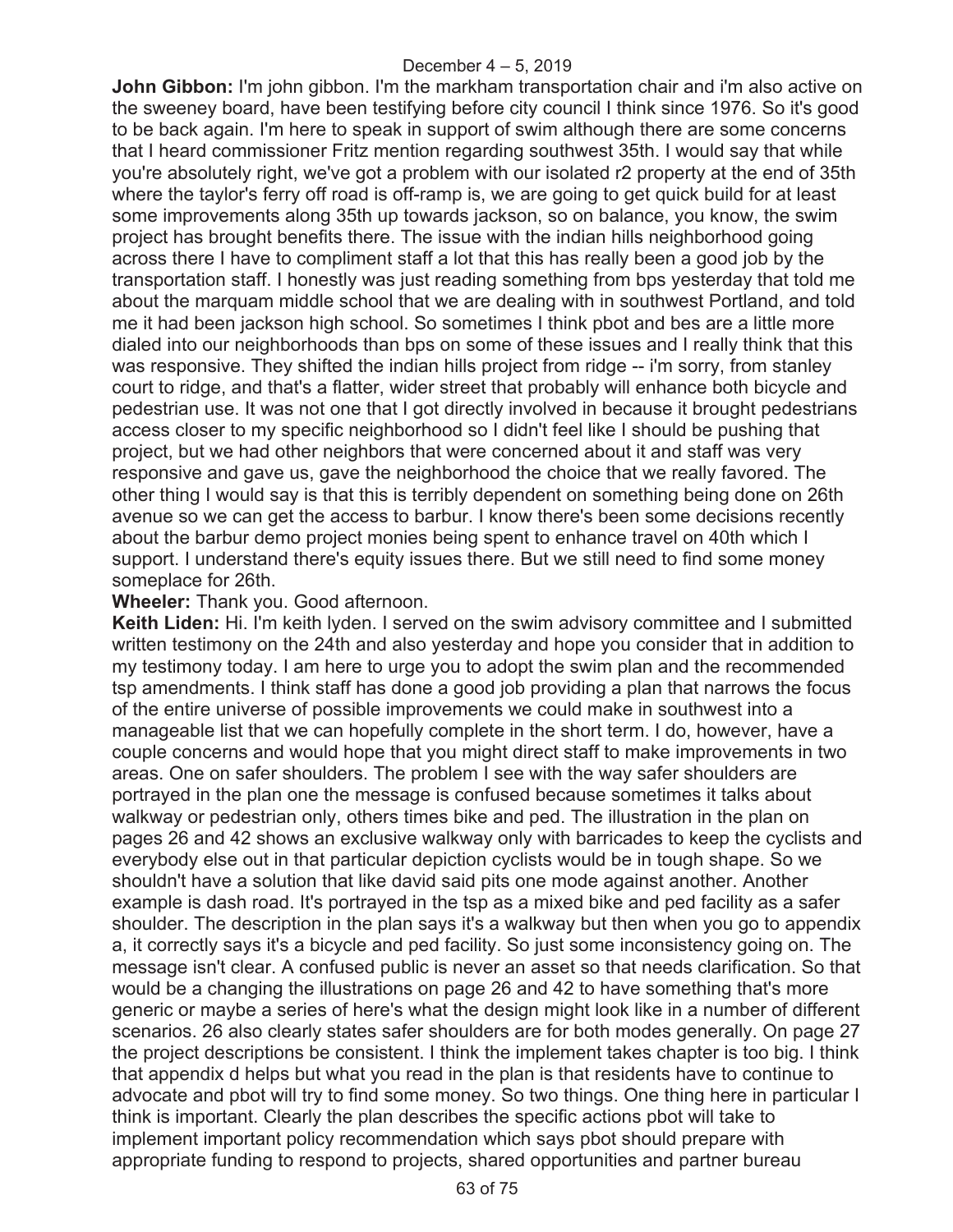projects. This is a policy recommendation does not show up in the implementation at all. This is very important. It ties in with the missed opportunities that others have talked about here today. We need to have some protocol how are we not going to miss opportunities like was talked about on hamilton where bes puts in a shoulder and then now we're talking about spending a half million to a million dollars to redo part of that again. If we can do things quicker and cheaper what's not to like?

**Wheeler:** Great. Thank you. Appreciate it all three of you. Next three, please. **Karen Munford:** Hello. I'm karen mumford, I live in Multnomah village. I would like to share my support for southwest in motion and to also show my gratitude to nick for welcoming me to the swim advisory committee meetings last year and allowing me to have input as a concerned neighbor. His dedication for full transparency is appreciated. I would also like to emphasize why it is so critical to adopt swim by giving the council perspective from the point of view of a resident on one of the proposed projects in the tryon stevens area, that being b.p.21, local service street or combination of streets of southwest troy street and southwest canby between southwest capital highway and southwest capitol hill road parallelling Multnomah boulevard two short blocks away. Like southwest clinton and northeast tillamook the section is a favorite cut-through street so single occupancy drivers and commercial vehicles can avoid a few extra turns and traffic lights along Multnomah boulevard on the route to and from barbur. This section is a current bikeway, a proposed greenway, and an existing numbered urban trails route. It is one block from elementary school, one block from a park, logical connector to Multnomah village so there's almost all pedestrian, a jogger, family with strollers and dogs and bikes on the street day and night. Yet due to the typical topography of southwest hills you must travel single file along a shoulderless edge keeping constant vigil for vehicles is so serious my neighbor won't let her teenage daughter ride her bike along that bikeway because it's the busy road. What is unique about this section that is nearly two-thirds of the households are low income and I often see folks in need negotiating traffic as they push their carts or carry heavy bags as they make their way from barbur boulevard transit to the food banks in Multnomah village. In addition, bes has expressed concern that this section lacks proper channeling of stormwater. Instead the slanting streets funnel the water through yards, dumping muddy water into the catch basin below. Someone has offers a sensical solution to the unique challenges safety and peaceable liveability issues. I urge you to please adopt and fund this project. Thank you for listening.

### **Wheeler:** Thank you. Good afternoon.

**Marianne Fitzgerald:** Good afternoon. I'm ann fitzgerald here on behalf of southwest neighborhoods coalition. Sweeney submitted letters in support of southwest in motion on september 20 and earlier this week on december 3rd. I really want to extend my thanks to pbot staff, nick and kevin, who shepherded this plan through the last two years. It's actually been underway since 2013 and we're really glad that it's finally, finally coming to some closure. Last night we had an open house on the southwest capital highway project. The game changer project between Multnomah village and west Portland that is going to actually get people out of their cars and start walking to these town centers. It's a win-win for water quality, for the water bureau and for people living in southwest Portland. We're really excited. But these projects are really expensive and we know that they are very expensive and that's why one of the objectives of swim was to try to look for cheaper alternatives so we rescoped and refined some projects and have some innovative approaches because something is better than nothing. So southwest neighborhoods urges city council to strengthen the implementation strategy and funding. You've heard a lot about that today. Today in swim only a few crossings and two protected bike lanes are funded. Commissioner Fritz already noted their paint. We also have a big project in the running for a metro flexible funds grant and we hope projects can be funded through these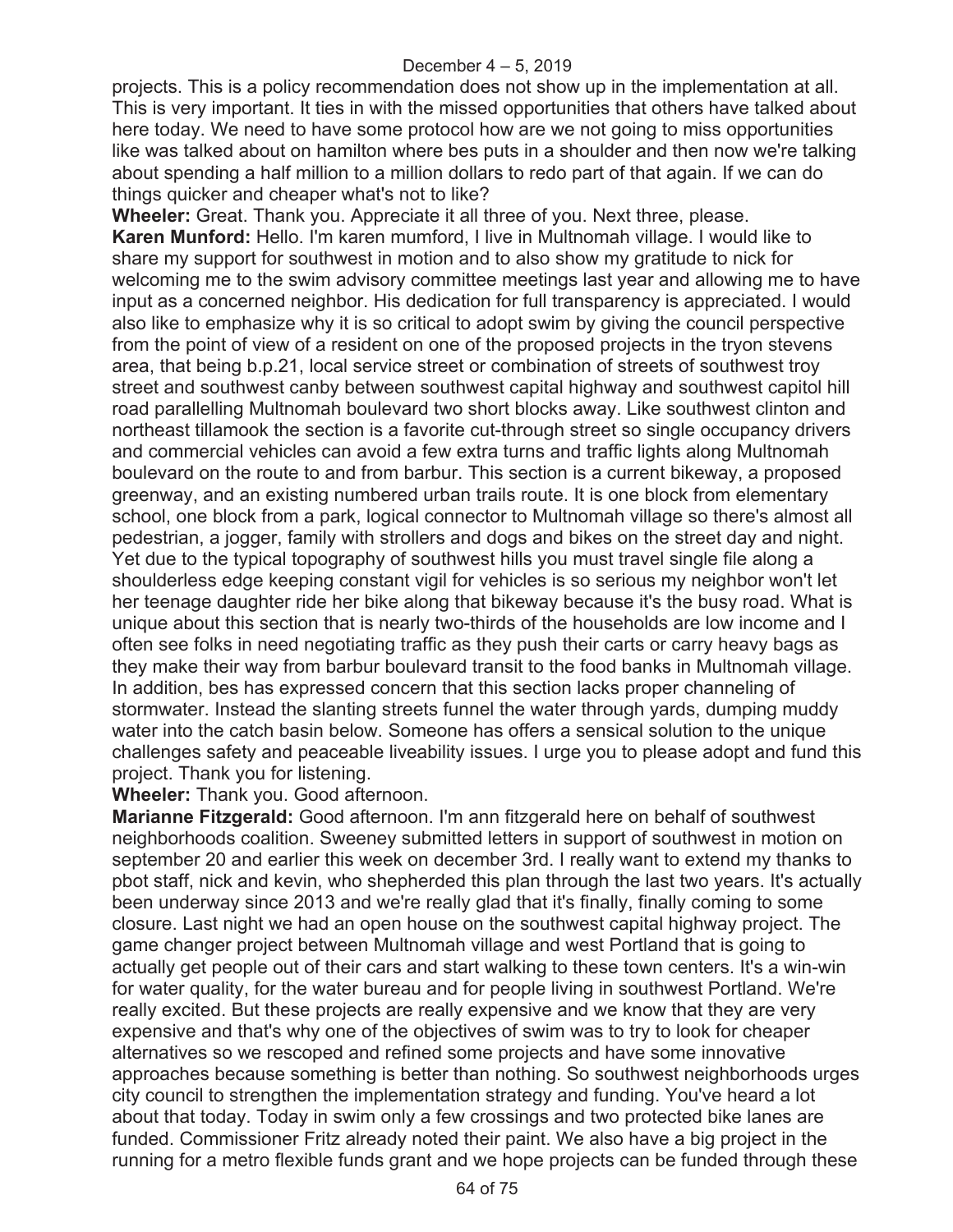larger metro packages. But if you really want people to walk and bike in southwest you need more than paint. You need infrastructure. But a simple way, another thing that nobody mentioned yet is to make it a priority to trim vegetation within the right of way. Couple of years ago pbot maintenance staff came through our neighborhood and took these big saws and and cut back the blackberry bushes. Just doing a more routine at least once a year trimming of the vegetation will go a long way in giving people more room to walk and bike in southwest. Finally when we finally get some of these projects funded please involve us in the design, southwest residents are very passionate about our neighborhoods and we really want to continue to be involved. So with that I want you to approve the southwest in motion plan and we look forward to working with you on implementing it.

**Wheeler:** Thank you.

**Lisa Caballero:** I'm lisa caballero, president of the nick sabo fan club. [laughter] I did it, nick. I'm a fan of everybody sitting here including the three or four staff members over here. Nick has been -- I wasn't on the advisory committee or stakeholder committee, just another annoying neighbor that kept horning in. Nick has been incredibly generous with his time. He had time for all of us. It was amazing. I want to address something ryan and nick said, about the connectivity. This crowd is not going to let anything go unconnected. They are all connected. What the swim process did and what nick shepherded so well was to leverage this incredible knowledge that is sitting out here today that blew me away. Some are 10, 20, 30 years been doing this and they found low cost high impact projects that it's looking at a map may not be clear why that corner and little thing is important. It's important because somebody out here said it was and they have all this experience with it. Like to thank everybody too. They did a lot of work. Please vote for swim. Please fund the things that are going to fund swim. Thank you.

**Eudaly:** Thank you.

**Wheeler:** Thanks all three of you. Next three, please.

**Don Baack:** Thank you, mayor, council members. Pleasure to be here. Pleasure to support swim. Basically i'm don bock, I live in hillsdale, one of my friends calls it the jewish alps. We have a lot of walkers including southwest trails walkers. I represent southwest trails, a very active volunteer organization focused on pedestrian and bicycle safety, connectivity and ease of use. We have more hands on experience in trails in southwest Portland than any other organization. We lead two monthly walks all over southwest Portland. One is a slow, one a fast walk, one short, one long. We get a lot of interested people. Our volunteers have invested thousands of hours in buildings ever building and maintaining trails. We maintain a website and online smart phone maps of southwest Portland. If you haven't tried those out, look at our website, see how to download an app and it will tell you where you are on each of the trails. Our every effort was basically a southwest primitive view of vision zero. We were trying to basically help people be safe by walking on streets that were safe and/or trails and connections. So we got 40 miles of routes, most of which are not on our trails that don't have sidewalks. There are a few we had no alternatives. We also then had to build a lot of connections. These connections mostly were stairs and steep slopes and they are not ada compatible. That doesn't mean in my opinion we should not continue to do this kind of thing. To help as many people as can use it although they are not ada compatible and probably can't be made that way because it's really steep country. We feel it's important to recognize the disparity of sidewalks in southwest Portland. You can see by the chart and basically east Portland has 128 miles without sidewalks. Southwest we have 210 miles without sidewalks. That is really, really huge. That's why a lot of people aren't walking because it's not safe in many circumstances as amanda has well pointed out. We really need to have that attention paid here because there's a myth that says east Portland has the greater deficiency. That's not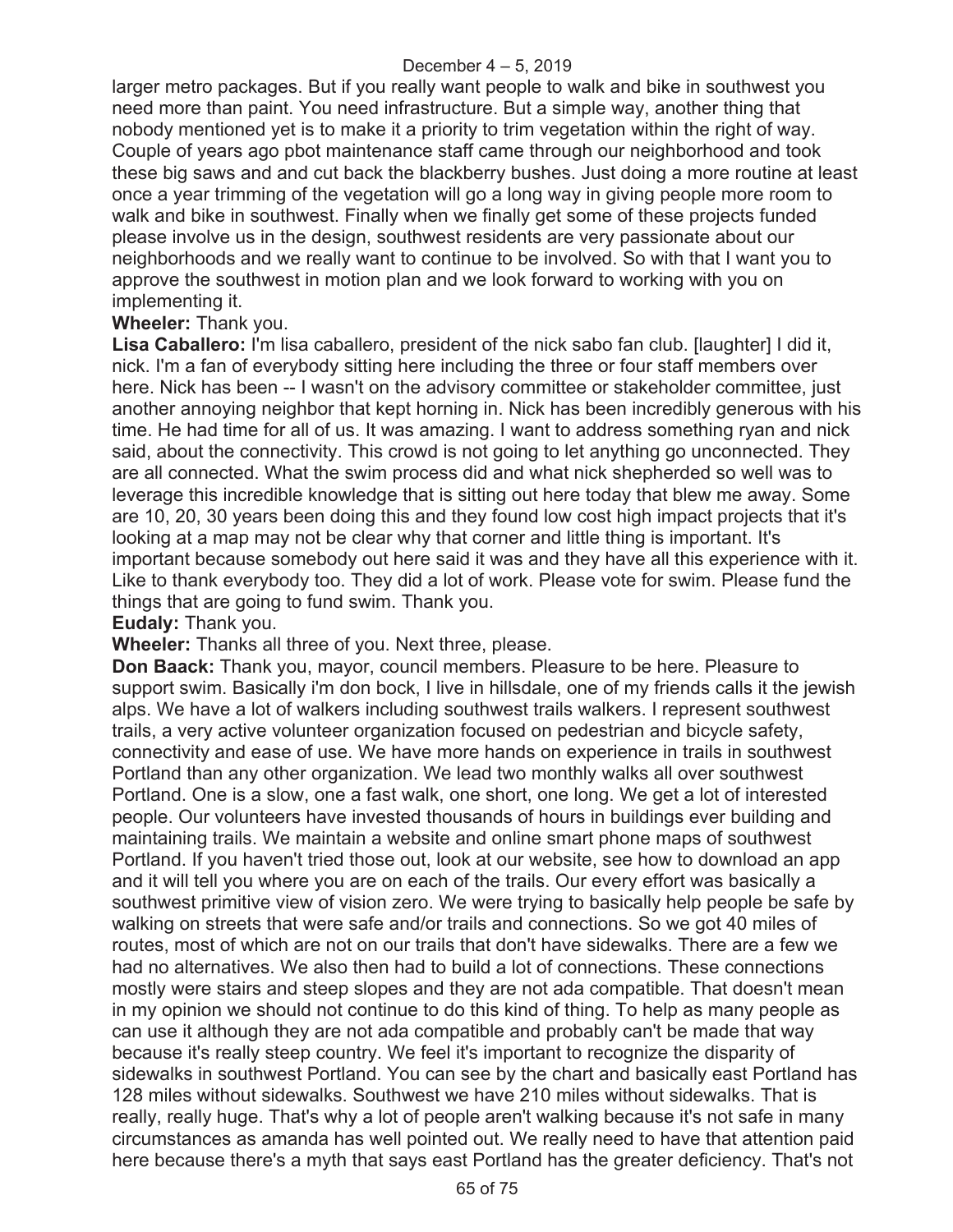true. The greater deficiency is in southwest Portland. Moving on from that, we want to fix that. We fix it with swim, a lot of great work done by nick and I highly commend him. I'll put a yayyy, yayyy behind the comments earlier. We do not have one continuous bicycle route to downtown other than the willamette greenway. This is another very serious deficiency in our infrastructure. We support swim, we ask for full funding immediately. We have one safety concern. That is downhill bikes on a pedestrian and bike combined lane where you have pedestrians going uphill or downhill with bikes. It's very dangerous. We don't want that to happen. Change the standard. Don't let that happen.

**Wheeler:** Thank you, don.

**Glenn Bridger:** I'm glen bridger. I represent southwest trails along with don. We supplement the existing city infrastructure with a dramatic urban trail system. It's fine, you've seen the signs, you know where the trails are. It's important that we have a currently mapped, proper system available to all the people who walk in southwest Portland. It really does add to our ability to move around our community. We want to make sure that they complement one another. What we need to do is make sure we are properly mapping our projects. We have a lot -- not a lot, about eight projects that need to be adjusted in the city's mapping so that the signage can be proper and the city's walking maps can be proper. We have made some requests on these in the past and have not been able to get these adjustments made since the plan was put together 15-plus years ago. Let me share with you in addition to the big map on into some specifics. At 45th avenue gabriel park the presently marked route goes along the highly unwalkable southwest 45th avenue. Recommended route cuts through a property directly over to entry into the park to eliminate the very uncomfortable walking on an unsafe walking on 45th. As we adjust this people will be safer when they move. It will save anxiousness and hopefully also lives. Let me also go on to a situation in ash creek neighborhood. Once again these maps are available online reference. The presently marked route goes to a dead end at the city limits. There is an alternate route mapped out and is recommended that it be implemented that it will connect up and flow on through into our neighboring cities. So we need to make these corrections. There are about eight of them and we would ask you to help us guide us on how to make these corrections or make them as a part of this specific action. Once again I heard someone talk about being a member of the fan club. I'm another one of those members. I love work. He listens. We have a great plan here. We need to fund it. We also need to fund not just this plan but we have to plan on the end game because these little projects are going to help us right now but our kids want them ten years from now also. Thank you.

**Wheeler:** Thanks. Good afternoon.

**Phil Richman:** Hello. Good afternoon. I'm phil richman here on behalf of the street trust in support of southwest in motion. For over two decades I have called southwest Portland home, worked with these guys along the way, spent almost every day walking, riding, busing, driving and recently personal e-scooting on our unique set of streets. High speed high crash arterials, shoulderless roadways that only seem reasonable to travel by cars even for short distances. This has to change. We need to support swim. Which you're doing. Thank you. Provide blueprint. In recent years I have seen projects completed that help make this possible. Removal of the double yellow line on collector streets, adding crosswalks near school like southwest 35th and huber recently. Adding protected bike lines and southwest cushions on southwest green garden are also example the well done by pbot. I'm still on a dirt road but I enjoy walking down to that improved shared roadway. It's a beautiful thing. I want to mention I would be remiss if I didn't clarify an ongoing concern I have in southwest. To make suggestion specifically for commissioner eudaly and pbot staff to consider. With the idea in mind that your staff recently presented to the pliable advisory committee which I sit on twofold goals with fixing our streets fund of maintaining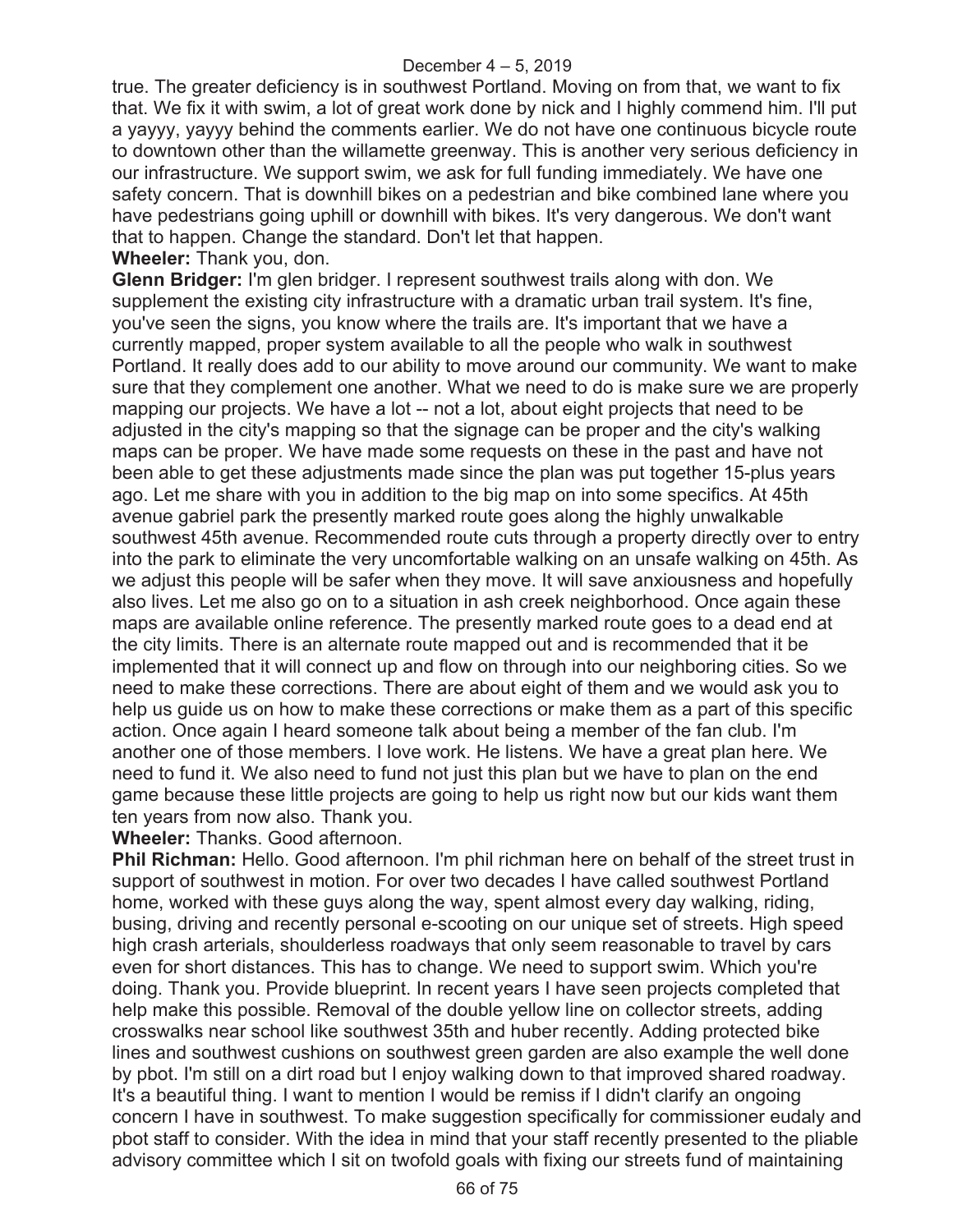streets and making them safe. I would like to suggest the practice of double yellow striping collector streets specifically the designated as neighborhood walkways and ped pdx as both counterproductive and unnecessary. Examples from ped pdx maps of roadways that fit this description are southwest 18th avenue, southwest powell and town hill road, southwest huber southwest fairmount. I'm certain there's many more. My experience as a driver and pedestrian on these roads leads me to believe those who are driving feel more inclined to speed and hold their line in a limited space to the detriment of people walking or cycling. I would encourage pbot engineers to consider implementing the double yellow line removal and when possible adding the bicycle advisory shoulders as common practice. This seems to have work well in southeast maplewood and I would expect it to work well here. Both have high pedestrian and bike volumes. Relatively low motor vehicle volumes and again classified as neighborhood walkways. Again per ped pdx. In summary by no means perfect but we support swim and the street trust stands by and supports it as well. **Wheeler:** Thanks all three of you.

**Moore-Love:** That's all who signed up.

**Wheeler:** Very good. Any further questions or discussion? Very good. This is a resolution. Karla, please call the roll.

**Eudaly:** Well, I want to thank everyone for coming today. It's a really rare day where we hear from a dozen or more happy constituents. This feels good. I also want to join the nick sabo fan club. I think he might be the first bureau staff I have to have a fan club. That's always great. I also want to thank don bock for being here and taking me on what I think was a long walk but I have a feeling it may have been the short walk. Just say I feel like this plan is somewhat in the spirit of southwest trails in that, yes, we are not doing everything that needs to be done, but we are being creative and resourceful and innovative and we're going to deliver meaningful improvements in the short term to your neighborhood. I want to thank leah for being here and offering a really unique perspective on this situation that I certainly wasn't aware of how we know that these streets are not as safe as they need to be for pedestrians and cyclists but little did I know they can interfere with people practicing their faith. It feels really good to move forward with this. I want to thank our pbot team, especially nick sabo, star of the day, for being a great steward and developing helping develop these visionary plans. In addition I want to thank home forward and stephens creek crossing for hosting the project work group meetings, working group meetings. Leah for connecting the project team with orthodox jewish community and everyone on the plan stakeholder working group for their participation in this project. I vote aye.

**Fritz:** Thank you to everybody who has worked on this. I have lived in southwest Portland for 33 years now, for the last 20 something in west Portland park. Thank you, neighbors, for your work to make this a plan that will make things better although it's not going to fix everything. I continue to be concerned about multifamily housing that doesn't have sidewalks to connect to frequent transit and I want to echo the southwest trails concerns about the maps and I will be emailing you to find out how do I get from Multnomah boulevard to the community center without going on 45th which was terrifying. I did it about nine months ago and i'm not doing that ever again. Very glad to hear there is a way. I hope we can make the signage clearer so people are not hunting around and putting themselves at risk. Thank you very much. Commissioner eudaly, chris warner, mary ann fitzgerald noted it's been a really long time coming. Thank the staff at southwest neighborhood who have been consistent supporters for so many year. Aye.

**Wheeler:** Great work. Thank you, commissioner eudaly, to you and your team. Nick, the entire team at pbot. Great presentation. I really enjoyed today's testimony. We heard different perspectives on this and I think the conversation today I think has already made this a richer opportunity and I saw nick madly taking notes as people were making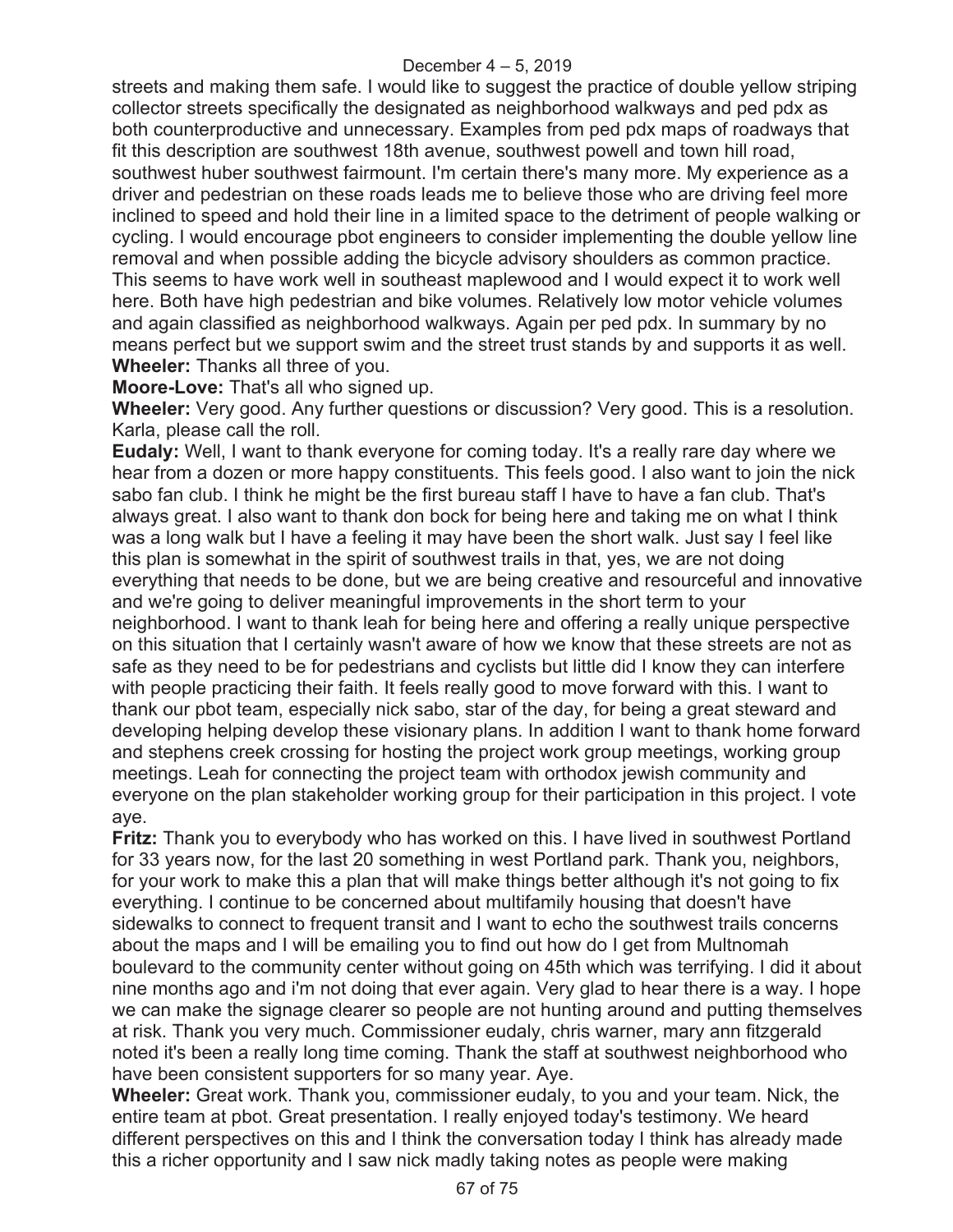suggestions and recommendations, so thank you for the testimony all of you who provided it. I'm very happy to support this resolution. I vote aye. The resolution is adopted. We're going to take a ten-minute recess.

# **Recessed at 3:15 Reconvened at 3:30**

# **Item 1126.**

**Wheeler:** Extend the 016 amendments to title 11 we do not have four commissioners present and are therefore unable to take the necessary step to vote on this as an emergency ordinance today. We will still hear from the bureau of development services and invited testimony and continue the hearing until next week to take up the ordinances as an emergency and a final vote. Soon then. We picked next week. We apparently do not have four next week. Is that right? Before we begin our deliberations, i'd like to clarify what is happening to the additional proposed changes to title 11 and reflections we conduct a broader title 11 review and we heard significant testimony on this the last time. I directed my office to develop a resolution in collaboration with the bureau of development services, parks, all of my colleagues offices and title 11 stakeholders, we continue to ask for improvements to this resolution to ensure that city council receives strategic recommendations for how to improve title 11 and meet our climate and urban tree canopy targets. This resolution will come to council for adoption next month and serve as a work plan for the bureaus going forward. Turning back to the specific question regarding extension, these regulations sunset at the end of this month. We have heard that it's incumbent upon the council to extend the sunset. At the november 21 council hearing, the bureau of development services proposed a two-year extension. Commissioner eudaly proposed an extension until december 31, 2050, before I call because row of development services, here is their discussion. Commissioner eudaly.

**Eudaly:** Thank you, mayor. Before I say what I have to say, please, everyone, reserve your disappointment because I think we'll get somewhere a little better. I would like to withdraw my amendment to extend the tree code 2050, and here is my reasoning. We are in a climate emergency. I don't foresee a day in my lifetime or future generations lifetime when we won't need these tree protections, and it didn't make sense to in a moment there was a sunset at all after pretty extensive conversation with staff and community advocates, I believe that having a shorter extension will actually better hold our feet to the fire as a city to do the work that needs to be done and frankly should have been done years ago. So extending it to 2050 might feel good, but doesn't create the urgency and incentive around getting the work done quickly. I am generally supportive of the resolution that you are developing, mayor, to do a quick analysis and come back to council as soon as possible with recommendations for -- removing exemptions and broadening the protections of smaller trees. However, I really want swift action on the removal of commercial and industrial -- the exemption. I believe that a very quick analysis could be made by bps. This is something that community has been waiting on for eight years, since we adopted title 11. I understand that there's deeper analysis of several areas of title 11, but this particular one I don't think is justifiable. The only reason i'm not introducing an amendment today is that we really do need bps to do this analysis to ensure that what i'm proposing is legally defensible, and that will require a little bit of work. But not the two years that I was hearing or six months. I would really like this to come back in the next 30 days. So i'd like to hear what my colleagues have to say about that.

**Wheeler:** Commissioner Fritz.

**Fritz:** I share your senses exactly, and also the next time there are four people here is december 18 I would like to see an amendment in the resolution when we expect the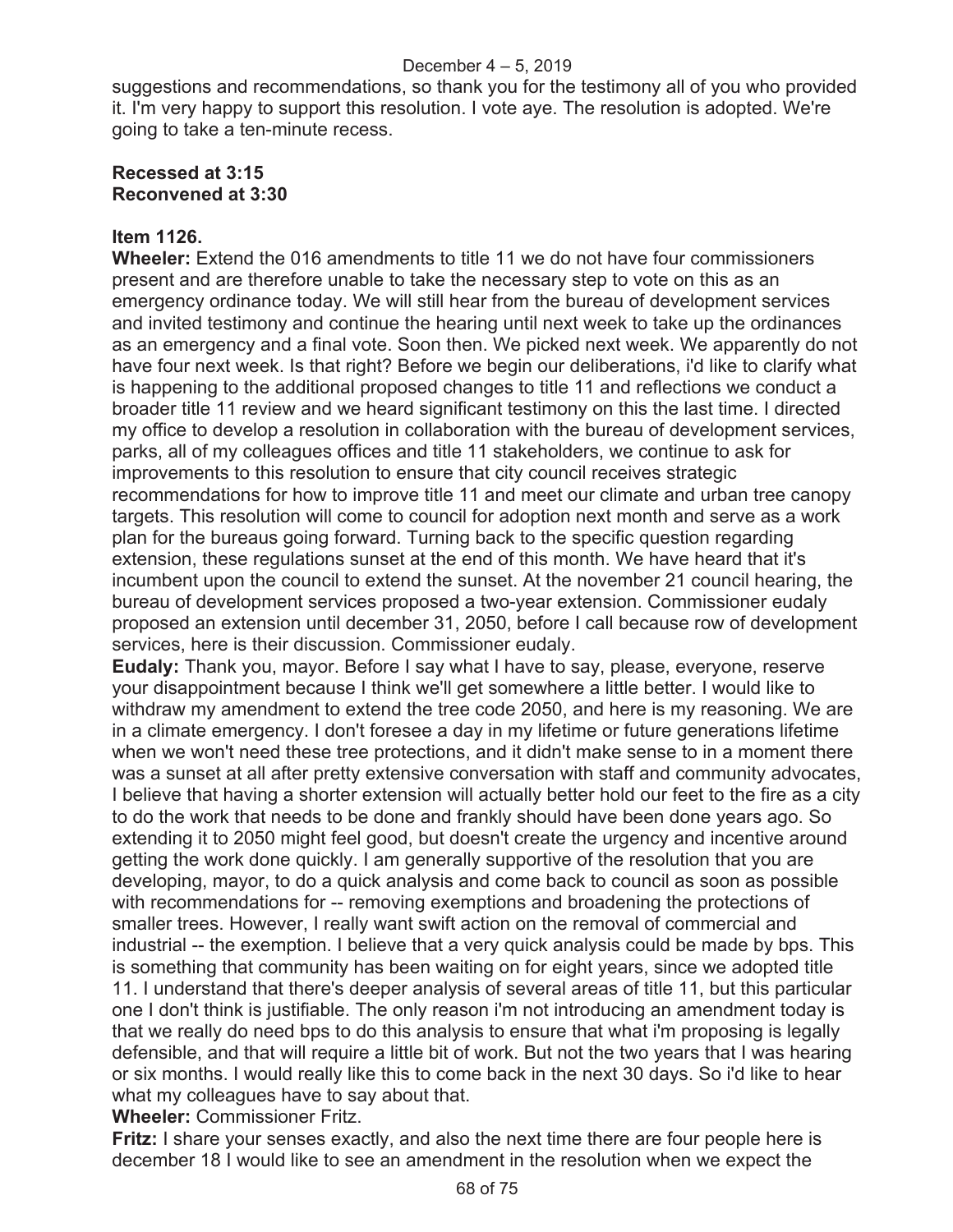exemption -- the planning commission and the forestry commission to hold the required hearings. And how quickly that can come back to council and that needs to be specified in the resolution on the 18th, please.

**Wheeler:** And just for my two bits here, I also wanted to learn more about the two-year extension that was proposed by the bureau, my staff reached out to the bureau of development services, parks, a number of title 11 stakeholders, many of whom were present last time and to your offices, and to me the question to ask regarding the extension is what is a reasonable time frame for the bureau of development service, parks and stakeholders to deliver a series of recommendations for how the city can improve title 11 to meet the urban tree canopy and climate goals, the answer we have heard is five years. Notwithstanding -- thank what commissioner -- notwithstanding what we said about the specific extension. I would like to put it for five years, I do have a second. I do not. **Fritz:** I'd like to discuss what you just said. So it shouldn't take five years to do the analysis, we need to have in the resolution is funding for positions in development services and open forestry to be able to do the work that we have the list of things that have been problematic over the last five years. What we need to do is do the public process so I am willing to second your amendment to go to five years, I should disagree with my colleague about holding our feet to the fire. We have had this sunset in place for the last three years and did not make the city do anything. So it needs to be -- the technology there needs to be more funding, I know parks will be reluctant to ask for a position in open forestry when they have so many other funding challenges, that also needs to be part of the city's commitment that if we're going to extend the sunset to five years, we are going to have a proposal from perhaps from development request in the budget to fund the positions that are going to make it happen within two years.

**Wheeler:** We will have the resolution on the table quickly. I don't understand what is the time frame. I'm sorry? If you could come up, please. Sam has done the outreach. **Sam Diaz:** Good afternoon. For the record, i'm sam diaz. We can work with your offices and stakeholders to meet the december 18, we are a multiple drafts and just wanted to make sure that folks have ample opportunity to include the specific directives that you're pointing out and make sure that we are cognizant of our bureau's staffing and budget constraints.

**Wheeler:** So the proposed extensions were two years by the bureau. **Diaz:** Correct.

**Wheeler:** Commissioner eudaly has withdrawn her amendment explain the five years. **Diaz:** The reasoning that we are hearing from the bureau, so they can get the staff in place given the budget constraints, given the right now staffing expertise needed. Within that five years, they will be able to review title 11, any changes to the current 2016 amendments, the commercial industrial exemptions and any other additional title 11 amendment commissioner eudaly.

**Eudaly:** I wouldn't support such an all or nothing approach that would put everything off for five years, there are very narrow issues like the exemptions for commercial and industrial. And also the protections for trees, 36 inches and above when we have heard canopy is made up of many species.

**Wheeler:** Let me solve the problem because it was my understanding that this had been discussed.

**Fritz:** It has not.

**Wheeler:** Pull the item and hear it later.

**Fritz:** I don't think we can do that. We can have some discussion here. Because commissioner eudaly and I would like to vote on something december 18. **Eudaly:** Please don't disrupt.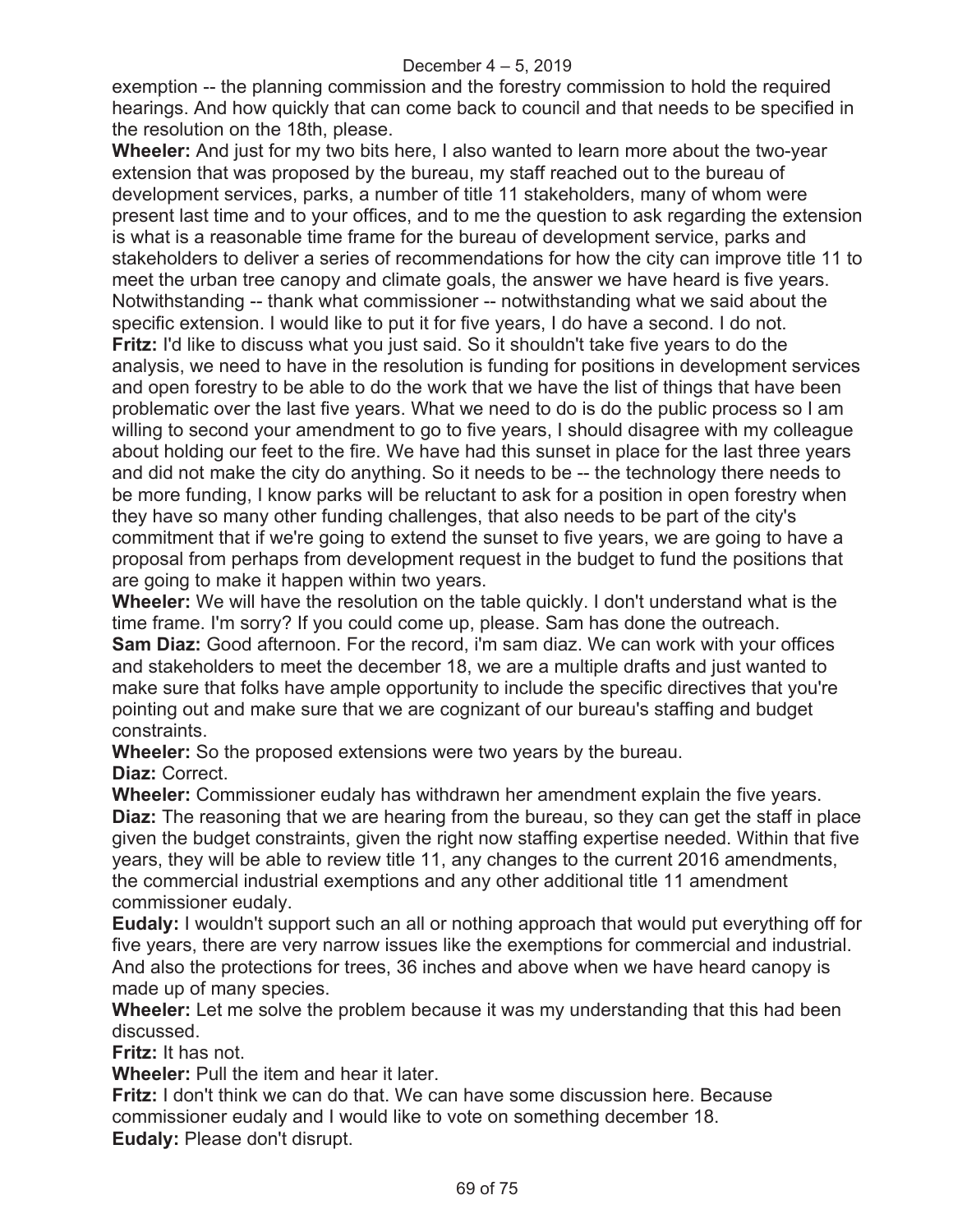**Diaz:** Commissioner eudaly's point, there are specific directives that we will incorporate in the resolution. So like the commercial industrial exemption, we can put that -- like within the five-year time frame not -- you know, anchored to it. We don't have to wait five years, we can bring up -- development service parks can, of course, bring it to urban forestry commission, planning and sustainability commission and bring it before council at, say, like a six-month time frame. I believe that information has been shared with council offices after bds and parks have --

**Fritz:** My office has said that's not an acceptable time frame. I would suggest you work with our offices over the next week to be able to work on an resolution we can vote on unanimously on december 18. I don't think it's appropriate to discuss this is it five years or two years, I want to second commissioner eudaly's intent that the commercial, industrial and large trees need to be taken care of as soon as possible.

**Daiz:** My apologies. I'll work with your offices to determine that language.

**Eudaly:** I would prefer to proceed. We have a room full of people here to testify. I think this is a really healthy debate. Sam, thank you. I don't believe we need multi bureau analysis on the exemptions. I think there is one bureau that can answer our questions as to whether it's legally defensible to eliminate those exemptions and if i'm wrong, i'm wrong, but right - i'm pretty sure i'm right.

**Fritz:** I second the amendment.

**Wheeler:** So we have commissioner eudaly's withdrawn, we have the amendment for five years is on the table.

**Fritz:** 14 we vote on that? It's on the table.

**Wheeler:** Did we want to hear -- we had invited testimony.

**Fritz:** I would like to move to add an emergency clause since we are going to need to vote on it as an emergency on the 18th.

**Eudaly:** Second.

**Wheeler:** We can't add the emergency clause.

**Robert Taylor:** You can add with it three votes as an amendment.

**Wheeler:** Okay. We have a motion from commissioner Fritz and second from commissioner eudaly.

**Fritz:** In the public interest to get this done as quickly as possible because our planet is on fire.

**Wheeler:** Consult the roll.

**Eudaly:** We are not in disagreement about the feet to the fire issue. I am very frustrated and concerned. We have a high volume of information coming at us every week. We are on item 1227 right now. Things fall through the cracks and clearly this was one of them and we can't -- we can't continue to leave it where it is. I vote aye.

**Fritz:** Aye.

**Wheeler:** Aye. The amendment is adopted.

**Fritz:** Then we'll hear testimony on the troop amendment on five years, is that right. **Wheeler:** That's my expectation. Kimberly talent, you're up. Greetings. Thanks for being here.

**Kimberly Talent, Bureau of Development Services:** I'm kimberly talent, bureau of development services. With me here today I have jen chiro, city forester with parks. I'm here to present a brief reminder of the proposed amendment to title 11 trees, night extend the sunset date in development situations on private property. I think this might be the wrong one. I can go on without it. So just a summary of the proposal, the proposal was brought forth was an extension of certain tree regulations from december 31, 2019 to december 31, 2021. The scope of regulations for private trees in development situations that were passed in 2016. The scope does not affect exemptions from regulations. As for the intent of the sunset date, it was to acknowledge the 2016 amendments were passed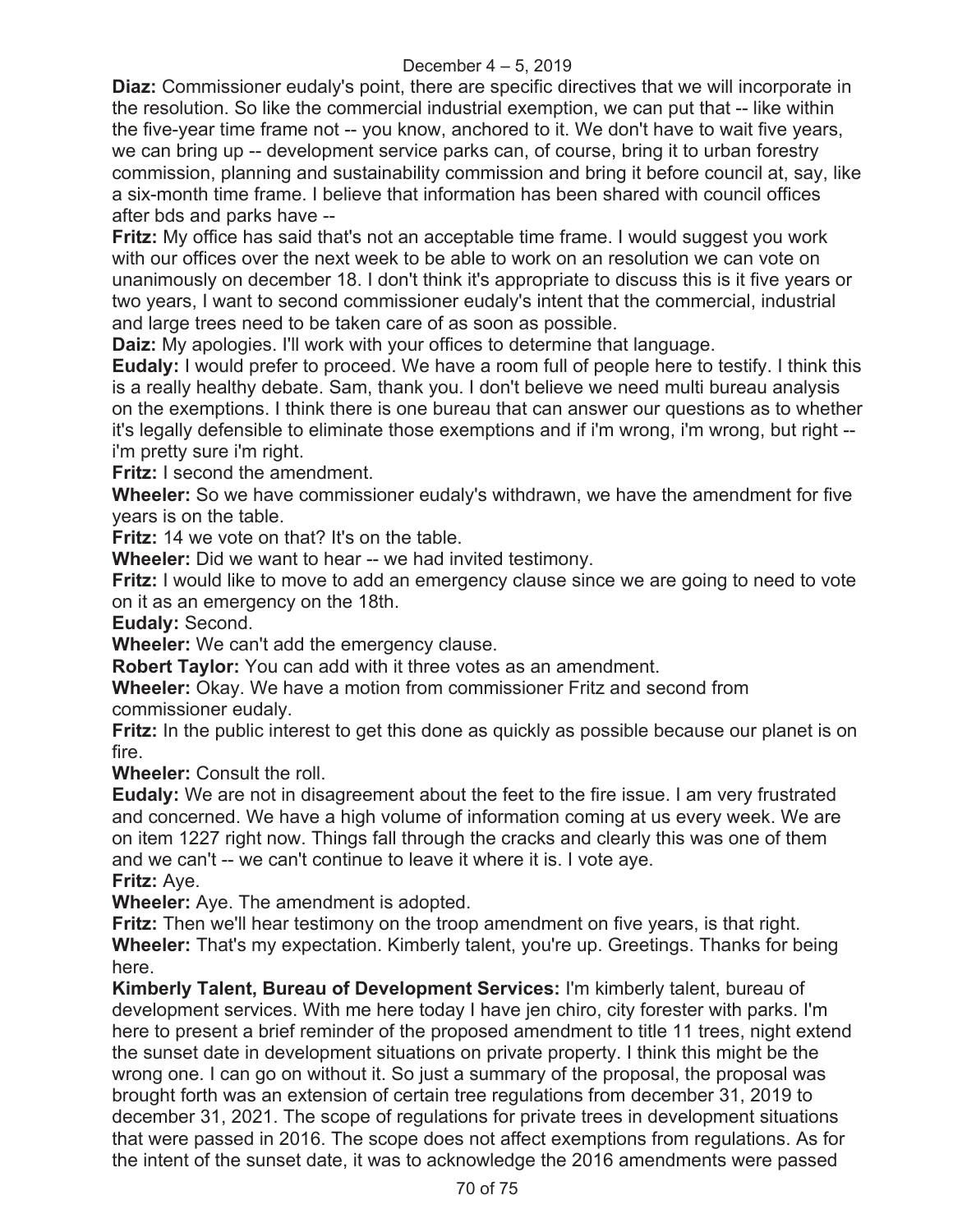with limited engagement and analysis and referred to as a fast track or stop gap amendments. It was not intended to be a date where the regulations expire and we were back to the 2015 regulations, the sunset date was to incentivize a return to council after a proposal with further engagement and analysis. So just a brief description of 2016 amendments, what it requires was preservation for 36-inch trees or greater. Including a higher fee in lieu of preservation for 36-inch trees or greater, that included an exemption very certain affordable housing projects, included a notification requirement for tree removal of 36-inch trees or greater. So this concludes my presentation. I'm happy to respond to any questions you have at this time, as well as jen chiro, city forester. **Wheeler:** We are good to go. We have invited testimony. We have bob sallinger from the Portland youth climate council has at least a representative here. Ezra hammer from the Portland home builders association and john isaacss from the Portland business -- isaacs from the Portland business alliance. Greetings and welcome. Thanks for being here, state your name for the record, nike row phones slide around a little bit. About 6 inches from your mouth is about right. Good afternoon, bob. Youth before beauty. Good afternoon, thanks for being here.

**Peter Sallinger, Climate Youth Counci;:** Good afternoon, i'm peter sallinger and i'm here representing the Portland youth climate council, we would like to thank you for inviting us to speak today. We have been working on this issue for a year. We are thrilled the city is beginning to take action. I would like to request a public testimony period, our understanding is the sunset clause hearing was extended in order to solve the due process dilemma presented by the amendment. While written submissions are available, we think it is vital they hear from the public on this issue. The Portland youth climate council supports a full removal of the sunset clause on large tree mitigation. Nobody wants to come back and hash this out again years down the road. However, we see the next best alternative as a five-year extension of the sunset clause contingent on the city creating a clear resolution to further study mitigation requirements and providing the funding necessary so we will not find ourselves in the same dilemma come 2025, we appreciate the city's leadership in developing a solution to this before the sunset expires. While we are invited today to speak on large tree mitigation, we decided it would not be consistent with our values for us to not address commercial and industrial tree exemptions. The two issues are enter twined. Commercial and industrial exemptions should be being voted on today, in reality they should have been voted on years ago. Title 11 is in need of a vision and strengthening, industrial and commercial exemptions should have been part of the original code. Pushing the exemption off as part of a larger revision process will only ensure more trees are cut wild we wait for years for a solution. Corporate interests got off on a technicality. They failed to address it. This is the reason why we see trees coming down in places like the jail today. This is not an issue that requires a process, because it was already part of the plan, economic opportunity theres analysis requirements have been met and now we must act. Portland needs to be a city of action. It is an significant decision. I see it as a test. If we cannot passe code change as simple as this, what hope do we have on taking on bigger issues, small changes like this are the easiest in addressing climate change. The city passed hundred percent renewable energy resolution in 2017, removing industrial and commercial tree exemptions is part of holding ourselves accountable to it. We need to be part of the solution, giving trees the ability to reduce urban heat, provide habitat and mitigate climate change, we cannot afford to push off this decision any longer. The Portland youth climated council appreciates the opportunity you gave us to speak before you today. We respectfully urge you take to immediate reaction because kicking the can down the road helps no one, least of all youth. Thank you. **Wheeler:** Appreciate your testimony. Thank you all for being here.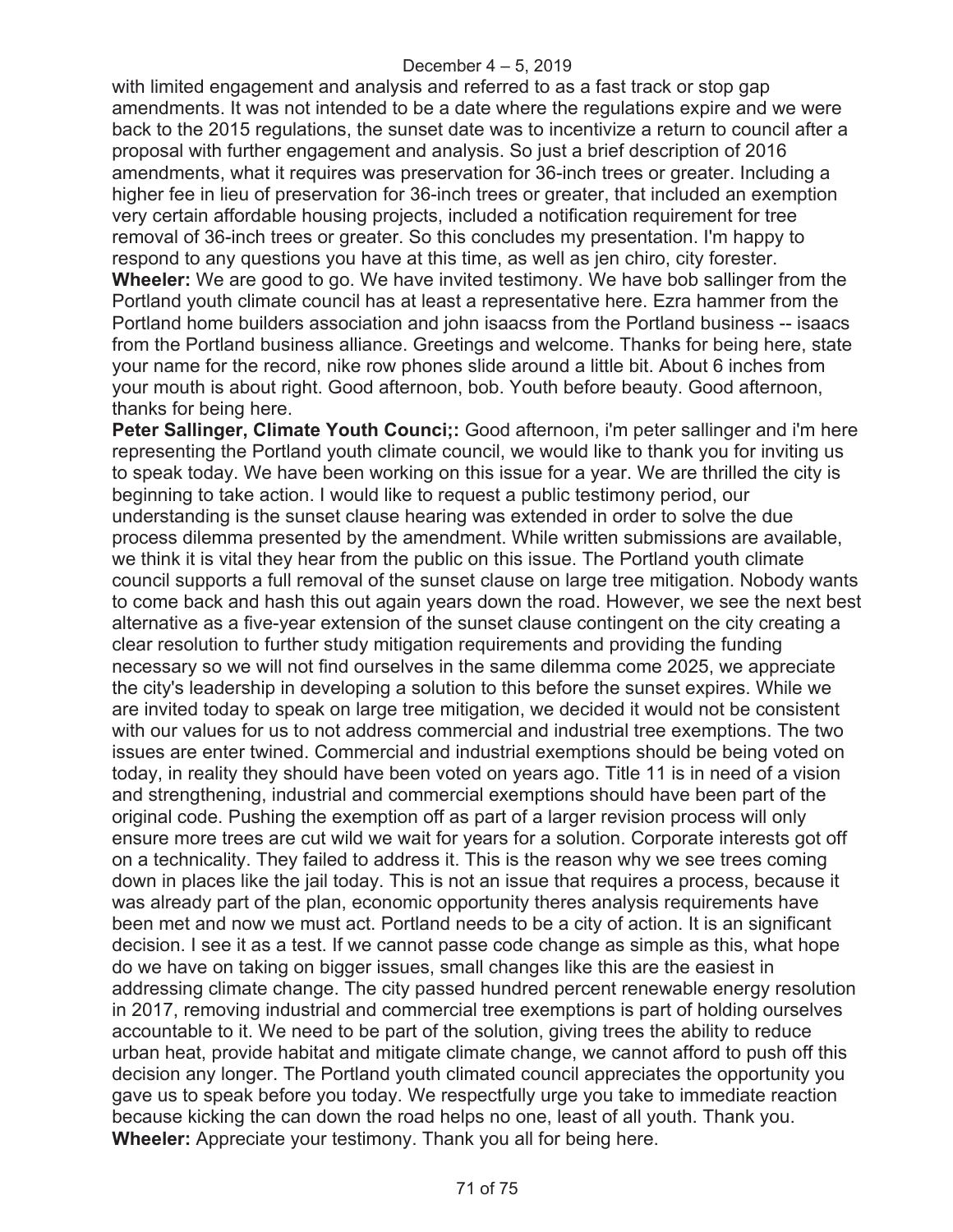**Fritz:** Can I just comment. Thank you for taking the time, thank you for being off school today. I know there's going to be a climate action demonstration tomorrow by Portland public schools, I say really important you're proposing solutions and you're taking the time to actually work on it yourselves, as well as with us, so thank you.

### **Wheeler:** Good afternoon.

**Bob Sallinger, Audubon Society:** Good afternoon, it's a pleasure to be here, and to be here with Portland youth climate council and the work they've done on this. Thank you to all of the folks that have shown up today. I'm bob sallinger, i'm the conservation director for the audubon society of Portland. We served on the committee that helped develop title 11. Protecting and expanding our urban canopy is vital to provide an urban landscape. Right now Portland is not doing enough to protect the canopy targets, you have an opportunity to make a solid commitment to address existing deficiencies in our tree code. First, audubon supports the proposal to extend the sunset clause on the big tree amendments for five years, we would like to see this lifted altogether, but can support this today because the city is making a commitment to come back and look at the entire tree code. We hope when you do that, you not only retain the big tree protections but lower the protections down to smaller trees, right now we are protecting big trees in neighborhoods that have a lot of trees, for neighborhoods that don't have a lot of trees, they're not getting them either through this amendment. We need to protect smaller trees so they get to be big trees in our most deficient neighborhoods, seconds, we are disappointed you are not taking up immediately the exemptions for industrial and commercial lands as was recommended by the sc and the urban forestry commission. We do appreciate the comments today by commissioners, and look forward to working on these issues. From our perspective, it's long overdue to lift these exemptions, though, they were adopted when title 11 was adopted in 2011 and adopted at the last minute and adopted because the city did not have an up-to-date economic opportunities analysis. We thought that argument was weak at the time, because the argument was we didn't have enough industrial land to protect trees and this would take up land. The reality I see this doesn't take up any land at all. Landowners can cut those trees town and mitigate for them, there was no loss of land, we think the original argument was invalid. That being said the city up dated the economic opportunities analysis in 2016 and despite the fact that it left capacity to protect trees and do other environment wall regulations, the city council never came o back to revisit this issue, revisiting it today, but many years too late. The fact is, we are losing trees, we are losing a huge amount of trees at the jail likely in the next couple of weeks because city council has not taken this up in a timely manner. It's important we move forward now and get it done. I would also note we continually hear about the economic analysis when it's an environmental opportunity on the table. The same interests that bring up the industrial land deficit when it comes to environmental issues never bring it up when wealthy developers want to upzone their land for commercial purposes or to make hormone, we don't hear about it when we talk about putting a baseball stadium on the largest tract of largest tract of land on the river. We only hear about it in the context of environmental regulation, it is a pretext to drive environmental regulations away. We need to get beyond that paradigm. So we look forward to bringing this back and hope you do bring it back separate from the bigger look at the tree code. It should come back in the incomes couple of months and appreciate the time line that commissioner Fritz and commissioner eudaly are talking about. Get it done right, bring it back in the first quarter of 2020. Lastly, we do support a big look at the tree code. There are deficiencies in it, there are things that could be improved and strengthened, we do urge you to allocate funding in the next budget cycle, the 2020-21 budget cycle to do that big look at the tree code. That's different than correcting the unfinished business of industrial lands. Let's take a big look at the tree code and we believe that could be done in 12 to 18 months, there's no reason to take 3, 4, 5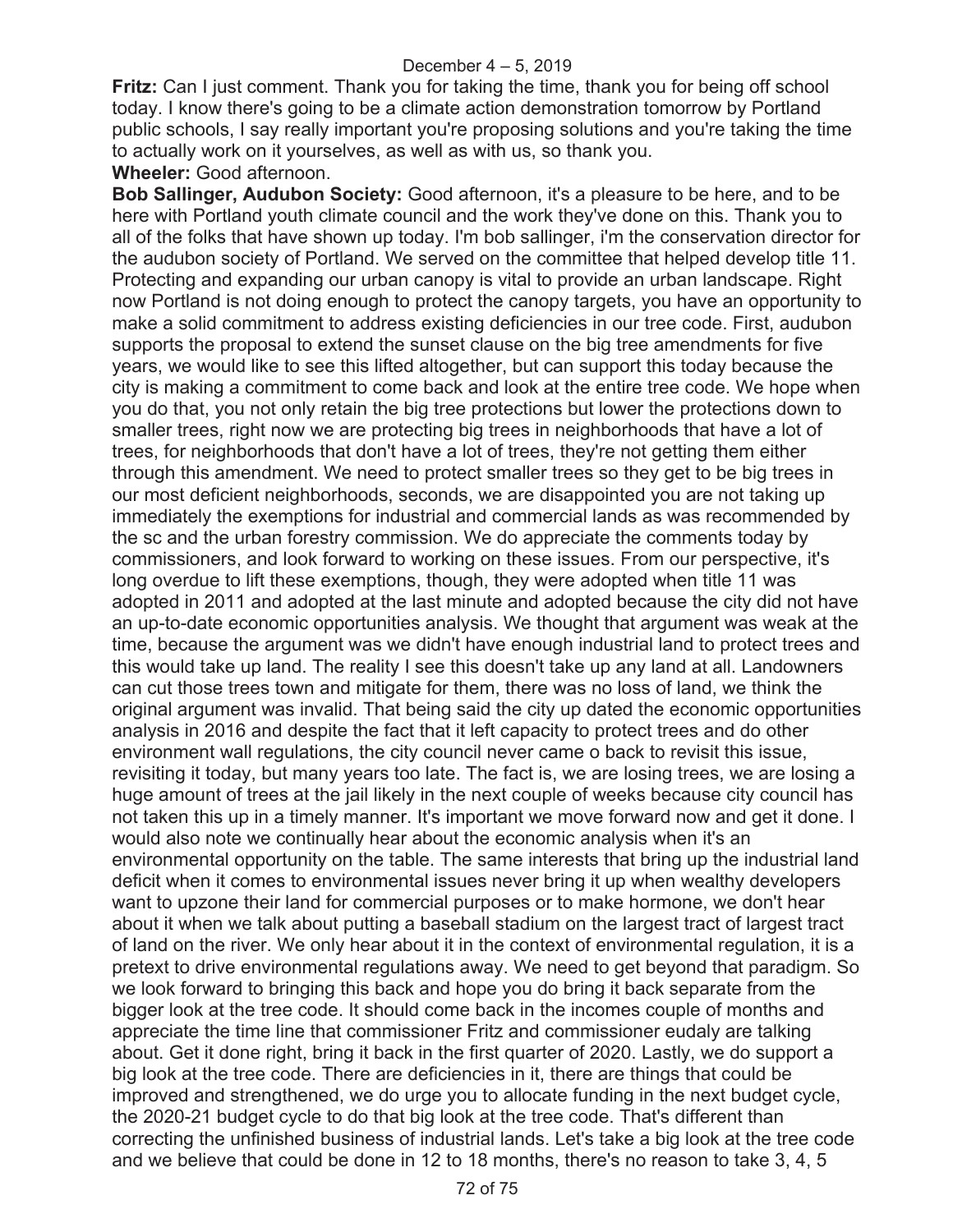years, the city has gone into these extend planning processes that actually exclude the public because no one has the resources to participate for 3 to 5 years in a process like that and frankly these plans don't last that long. It takes longer to develop them than to implement them. We think 12 to 18 months is more than sufficient to take a look at this plan, update it, bring it back and approve making it stronger. So thank you very much for the opportunity to testify today. We look forward to working with you on this going forward. **Wheeler:** Thank you, bob. [ applause ] Good afternoon.

**Jon Isaacs, Vice President of Government Affairs Portland Business Alliance:** Good afternoon, mayor wheeler, members of Portland city council. I'm john isaacs, thank you for the opportunity to speak with you again today. The Portland business alliance is the greater Portland chamber of commerce, we represent the larger and most diverse business association in our area. We support commerce, community health and shared and sustainable prosperity for our region and state. On behalf of our 1900 members, i'm here today to express our support for the compromise five-year extension of the sunset date for tree preservation regulations and development situation on private property. He lines is committed to working with all of the stakeholders here today, the city council, planning and sustainability commission and bureau staff to review all aspects of regulations, including a full examination of whether the current exemption for industrial and employment lands is the right policy for balancing all of out city's goals. As we have discussed with each of you over the past year, we have received clear direction from our membership the alliance must shift to be willing to work with all stakeholders to developing the best policy for the entire city, not just what would be best for business. That means the alliance as the voice out of our region's business community must be open to discussing changes to changing policies for commercial and employment lands that in the past we may have opposed. It is likely that much better policy can be craft titled takes into account all our shared goals. It is time for all of us to stop viewing these as competing priorities. As we make this shift, we ask that all stakeholders work to ensure they take the time to have these thoughtful conversation such as last minute amendments that plague our political bodies. We should do this right. In closing, we believe the five-year extension strikes the right balance between ensuring the current regulations remain in place and providing the staff the time they need with necessary resources to conduct the analysis we need to identify and recommend improvements to title 11 that benefit all Portlanders. **Wheeler:** Thank you. Good afternoon.

**Ezirah Hammer, Home Builder's Association:** Good afternoon, honorable mayor and members of the city council. My name is ezra hammer, the home builders association of metropolitan Portland. We represent the men and women who build, remodel and develop housing, small scale housing in the Portland metro region. I'm here today to thank you for your continued attention to title 11, specifically as it relates to the trees and development situations. Despite any misconceptions to the contemporary, i'm here to say a robust tree canopy is wanted. Any good builder knows that more trees rather than less leads to vibrant communities. I'm here to speak about some of the deficiencies in the existing tree code unfortunately the city often forces developers to remove trees we believe can be maintained. This is due to a lack of flexibility required analyze trees on a case by case basis. Even when unique development situations exist. Additionally due to the unorthodox fine structures that exist in title 11 the city regularly adds tens of thousands of dollars to the cost of new housing, that happens at a time when we all recognize we need to be building more housing within our urban framework. Specifically, due to the existing fee structure, title 11 in some ways is less related to mitigation and more focused on dissuading the removal of trees. However, these fines, in title 11 are triggered by the city itself rather than a developer-driven process. The bureau of transportation regularly requires the removal of trees in order to build sidewalks and locate driveways they are critical and important,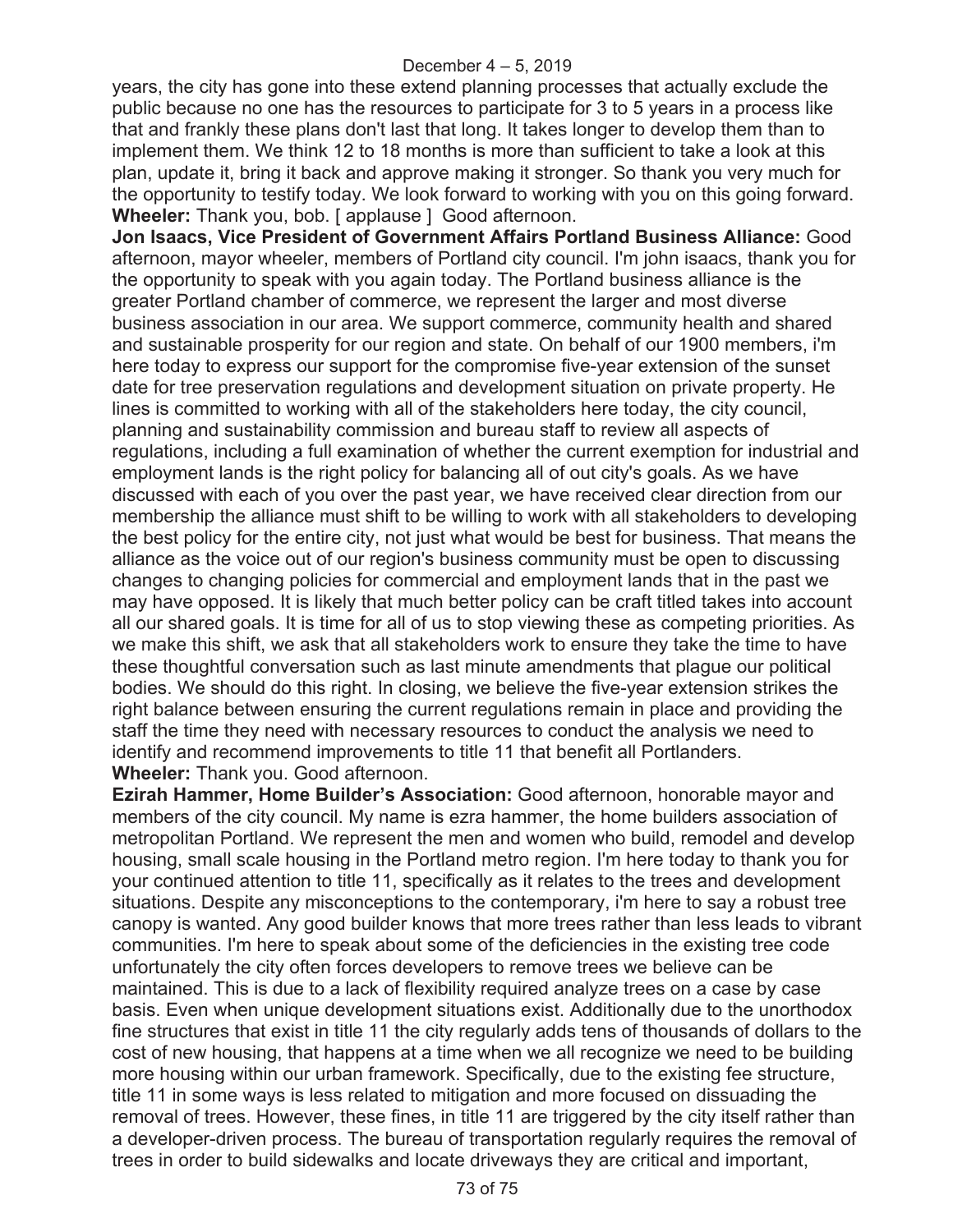## December 4 – 5, 2019

however, they do trigger the removal of trees, which in turn leads to significant fines. These are the sorts of situations that create a scenario where the city is both requiring the removal of trees and fining the builder for removing those trees, we believe we can find a better solution to those situations. Additionally, we are very appreciative of the effort to expand an analysis of the entire title 11 code. This is something that, as mr. Sallinger mentioned, is long overdue. And we hope by working in a collaborative process and supporting the five-year extension we can think holistically about a tree canopy to better enhance trees within the urban environment.

**Wheeler:** Thank you.

**Eudaly:** I have a quick question. Mr. Wood, is that --

**Hammer:** No, mr. Hammer.

**Eudaly:** Sorry. When you mentioned trees that developers are compelled to take down by the city, are you talking about the root zone issue?

**Hammer:** It's two separate issues. One, the root zone requirements don't allow for analysis on a case by case basis. It is not uncommon for developers to remove trees on paper and then preserve them as part of the development process when the private arborists tell the they can be maintained. The scenario I was speaking to, where they require though removal of trees to complete introduce. Whether it's building an enhanced sidewalk, those sorts of public improvements oftentimes require the removal of trees and in those scenarios, we would hope the city could find a different way to require mitigation. **Eudaly:** Okay, thanks.

**Wheeler:** Good, thank you all. Appreciate it. And that concludes our invited testimony. We have already taken a vote on the emergency clause, so that's done. At this point we'll continue it then. We need to pick a date.

**Fritz:** Take testimony on the amendment.

**Wheeler:** No, it's been part of the discussion.

**Fritz:** I.

**Wheeler:** Unless legal counsel tells me otherwise. According to what I have here. **Taylor:** There's the pending amendment on the table about the five years, and it's within your discretion, counsel's discretion whether to hear testimony on that or.

**Fritz:** Do we have a signup sheet for it, Karla.

**Moore-Love:** No.

**Fritz:** So we could wait and see what comes back and have you testify on the whole package, which might make the most sense. Because I think for -- in commissioner eudaly and me, our support depends on what the resolution looks like. When is the next time all five of us are here, please.

**Moore-Love:** Or at least four. The 12th next date, that's a thursday, so the 18. **Wheeler:** We can stay late. We got to get the work done by the end of the year. **Moore-Love:** Did you want the 12th.

**Wheeler:** If we have to stay late, we'll stay late.

**Fritz:** An earlier time on the 18th.

**Moore-Love:** Pretty booked in that morning too. Looking.

**Fritz:** How about the afternoon of the 18th.

**Moore-Love:** That's the fossil fuels and they're going until 4:30.

**Wheeler:** Great. Book it at 4:30. Make it 4:45 just to be safe. I'm sorry.

**Moore-Love:** On the 18th she's out at 4:30. Commissioner eudaly.

**Eudaly:** I am. Just a vote I can't miss. But I can stay late on the 12th.

**Moore-Love:** Do regular agenda on the morning of the 18th.

**Fritz:** I think we they'd to have a time set.

**Wheeler:** Going to have to be an afternoon.

**Fritz:** The afternoon on the 12th.